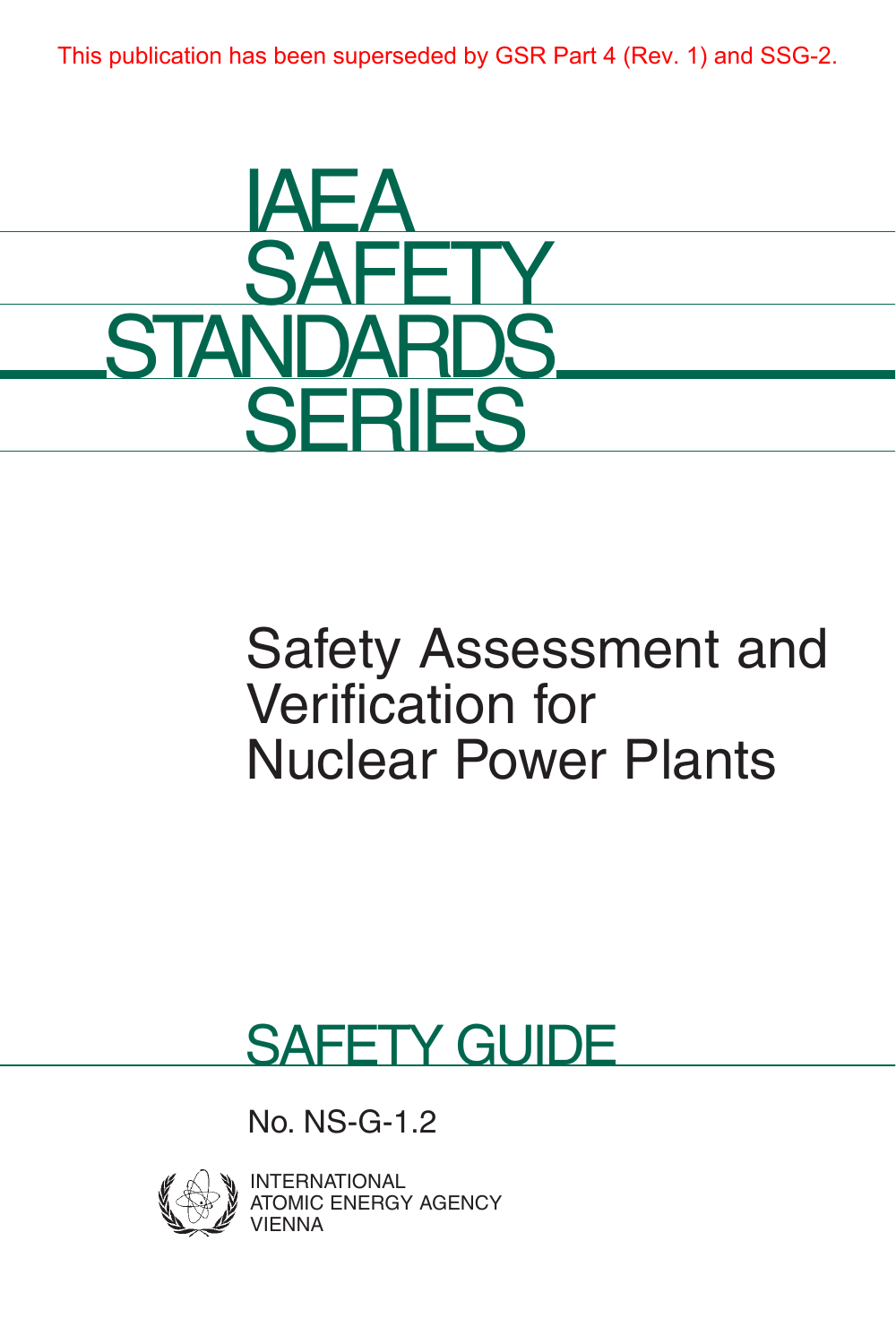SAFETY ASSESSMENT AND VERIFICATION FOR NUCLEAR POWER PLANTS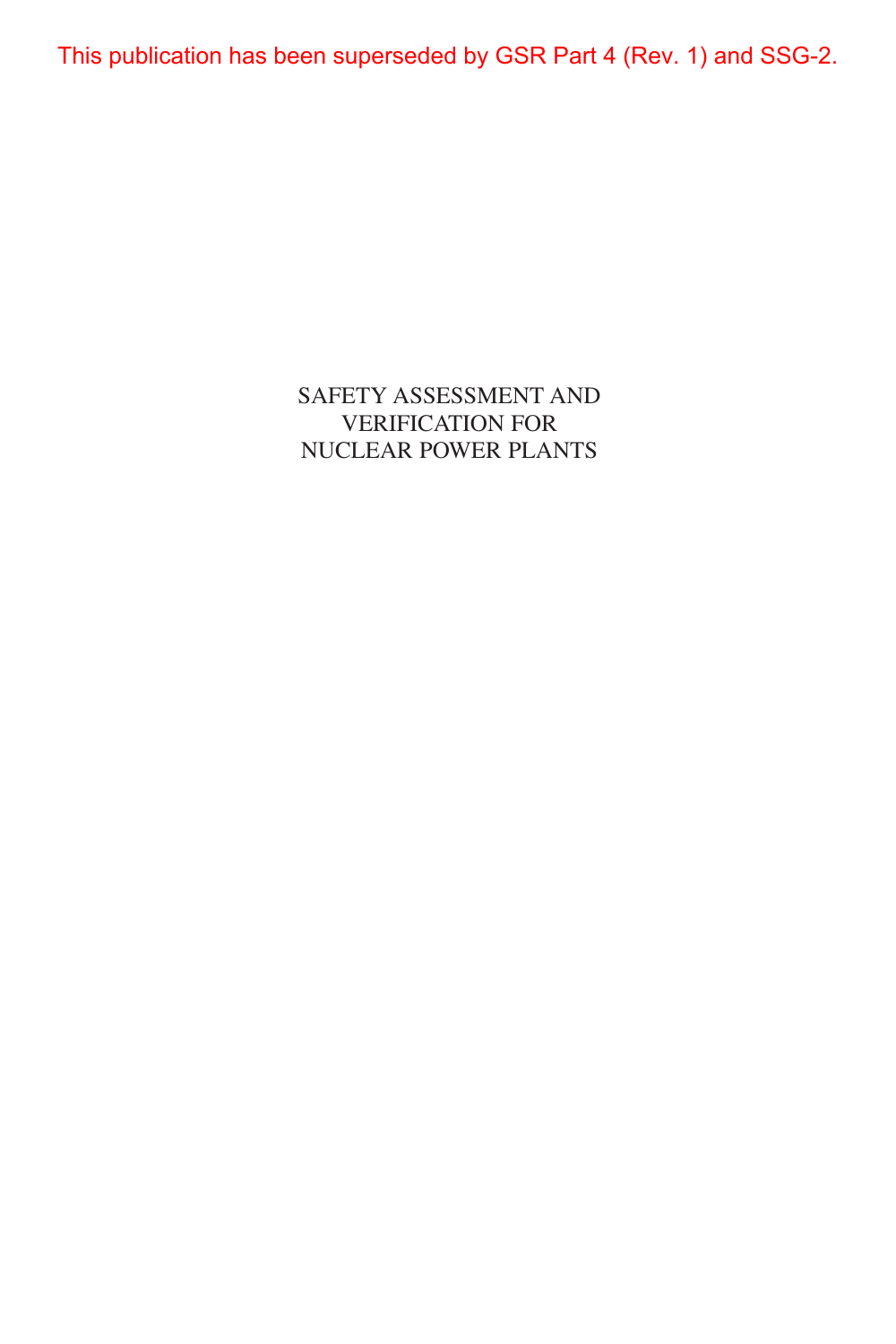AFGHANISTAN ALBANIA ALGERIA ANGOLA ARGENTINA ARMENIA AUSTRALIA AUSTRIA AZERBAIJAN, REPUBLIC OF BANGLADESH BELARUS BELGIUM BENIN BOLIVIA BOSNIA AND HERZEGOVINA JAMAICA BRAZIL BULGARIA BURKINA FASO CAMBODIA CAMEROON CANADA CENTRAL AFRICAN REPUBLIC CHILE **CHINA** COLOMBIA COSTA RICA COTE D'IVOIRE CROATIA CUBA **CYPRUS** CZECH REPUBLIC DEMOCRATIC REPUBLIC OF THE CONGO DENMARK DOMINICAN REPUBLIC ECUADOR EGYPT EL SALVADOR ESTONIA ETHIOPIA FINLAND FRANCE GABON GEORGIA GERMANY GHANA GREECE GUATEMALA HAITI HOLY SEE HUNGARY ICELAND INDIA INDONESIA IRAN, ISLAMIC REPUBLIC OF IRAQ IRELAND ISRAEL ITALY JAPAN JORDAN KAZAKHSTAN KENYA KOREA, REPUBLIC OF KUWAIT LATVIA LEBANON LIBERIA LIBYAN ARAB JAMAHIRIYA LIECHTENSTEIN LITHUANIA LUXEMBOURG MADAGASCAR MALAYSIA MALI MALTA MARSHALL ISLANDS MAURITIUS MEXICO MONACO MONGOLIA MOROCCO MYANMAR NAMIBIA NETHERLANDS NEW ZEALAND NICARAGUA NIGER NIGERIA NORWAY

The following States are Members of the International Atomic Energy Agency:

PAKISTAN

PANAMA PARAGUAY PERU PHILIPPINES POLAND PORTUGAL QATAR REPUBLIC OF MOLDOVA ROMANIA RUSSIAN FEDERATION SAUDI ARABIA SENEGAL SIERRA LEONE SINGAPORE SLOVAKIA SLOVENIA SOUTH AFRICA SPAIN SRI LANKA SUDAN **SWEDEN** SWITZERLAND SYRIAN ARAB REPUBLIC THAIL AND THE FORMER YUGOSLAV REPUBLIC OF MACEDONIA TUNISIA TURKEY UGANDA UKRAINE UNITED ARAB EMIRATES UNITED KINGDOM OF GREAT BRITAIN AND NORTHERN IRELAND UNITED REPUBLIC OF TANZANIA UNITED STATES OF AMERICA URUGUAY UZBEKISTAN VENEZUELA VIET NAM YEMEN YUGOSLAVIA ZAMBIA ZIMBABWE

The Agency's Statute was approved on 23 October 1956 by the Conference on the Statute of the IAEA held at United Nations Headquarters, New York; it entered into force on 29 July 1957. The Headquarters of the Agency are situated in Vienna. Its principal objective is "to accelerate and enlarge the contribution of atomic energy to peace, health and prosperity throughout the world''.

#### © IAEA, 2001

Permission to reproduce or translate the information contained in this publication may be obtained by writing to the International Atomic Energy Agency, Wagramer Strasse 5, P.O. Box 100, A-1400 Vienna, Austria.

> Printed by the IAEA in Austria November 2001 STI/PUB/1112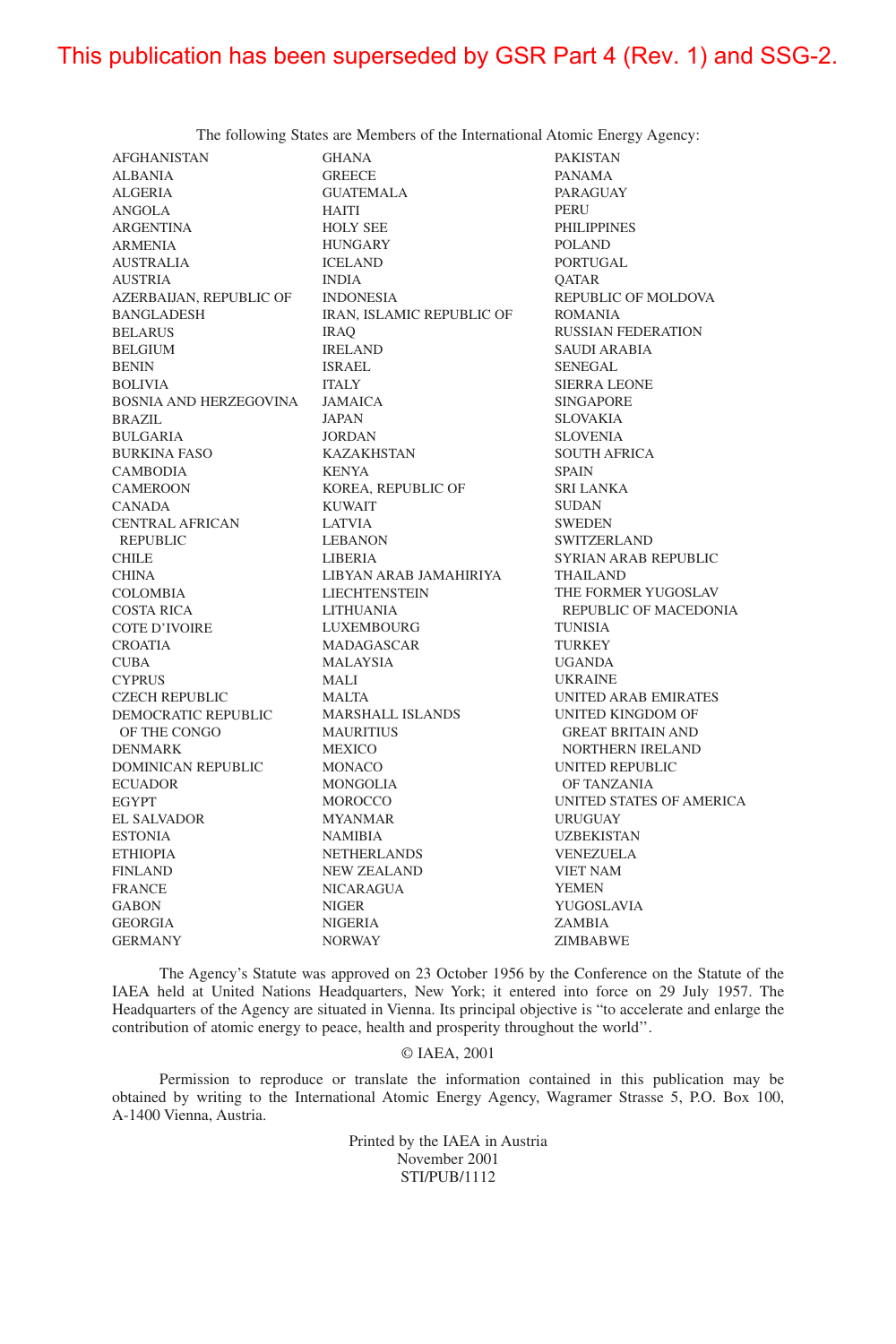SAFETY STANDARDS SERIES No. NS-G-1.2

## SAFETY ASSESSMENT AND VERIFICATION FOR NUCLEAR POWER PLANTS

SAFETY GUIDE

INTERNATIONAL ATOMIC ENERGY AGENCY VIENNA, 2001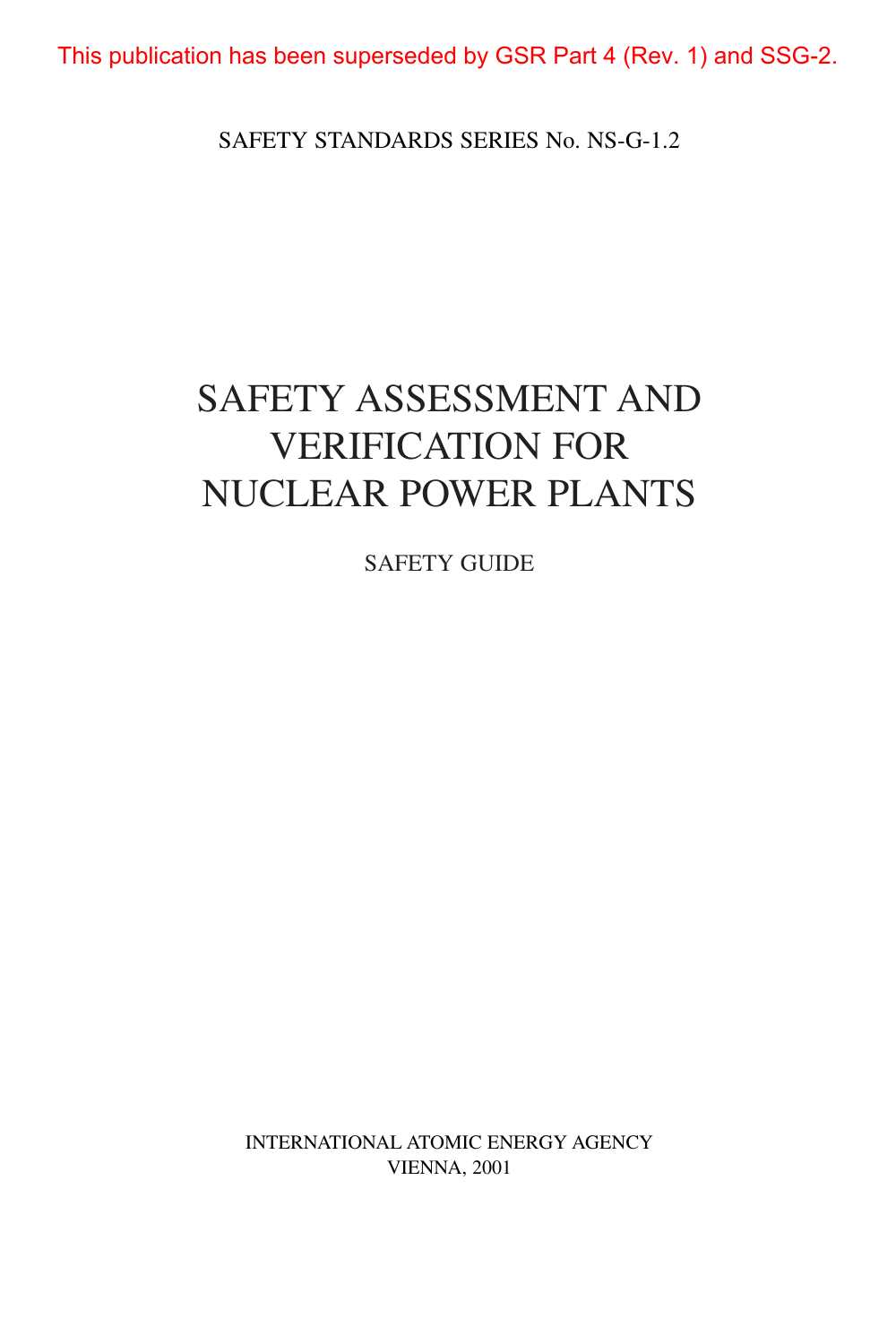#### **VIC Library Cataloguing in Publication Data**

Safety assessment and verification for nuclear power plants : safety guide. — Vienna : International Atomic Energy Agency, 2001. p. ; 24 cm. — (Safety standards series, ISSN 1020–525X ; no. NS-G-1.2) STI/PUB/1112 ISBN 92–0–101601–8 Includes bibliographical references.

1. Nuclear power plants — Risk assessment. 2. Nuclear power plants — Safety measures. I. International Atomic Energy Agency. II. Series.

VICL 01–00267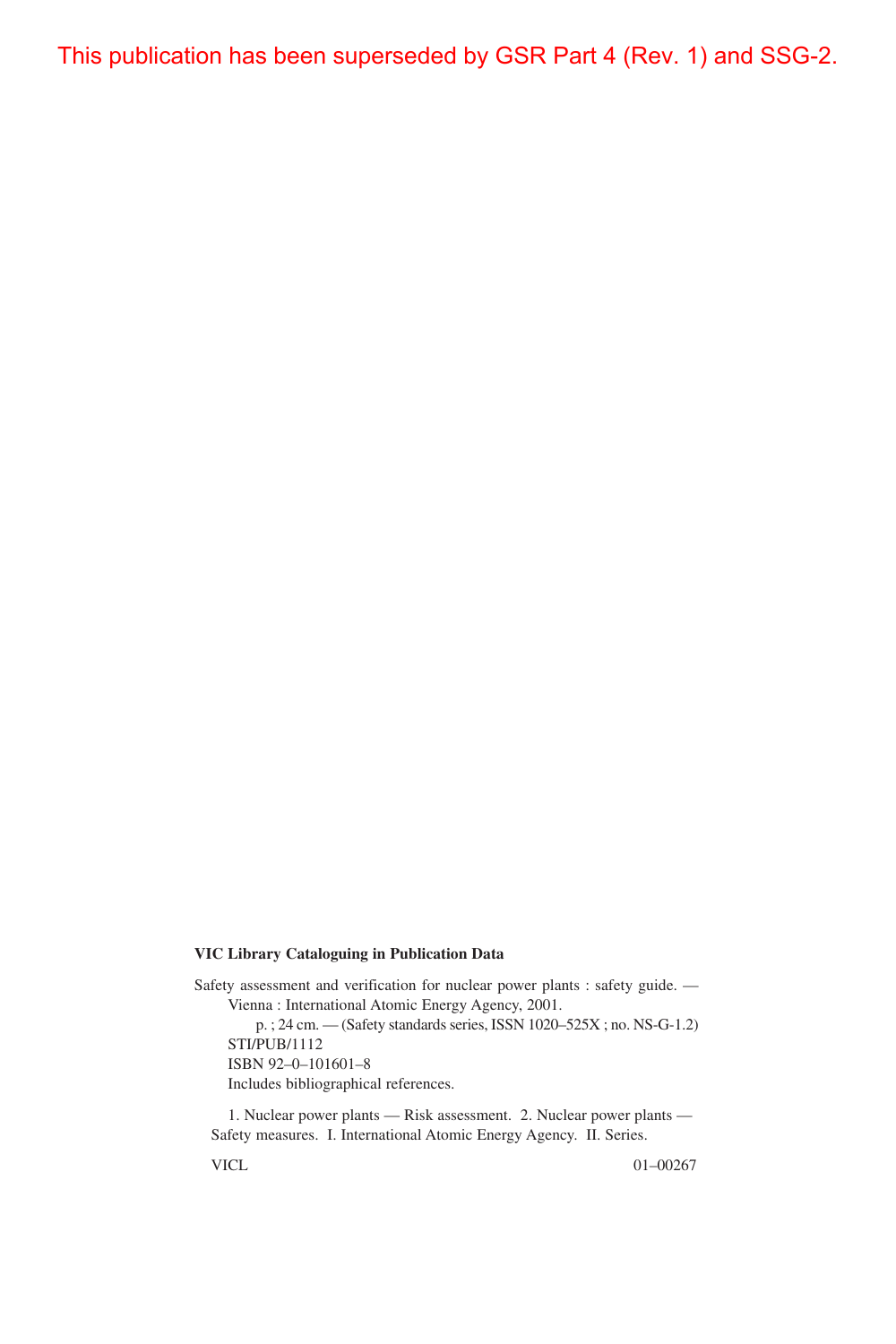#### **FOREWORD**

#### **by Mohamed ElBaradei Director General**

One of the statutory functions of the IAEA is to establish or adopt standards of safety for the protection of health, life and property in the development and application of nuclear energy for peaceful purposes, and to provide for the application of these standards to its own operations as well as to assisted operations and, at the request of the parties, to operations under any bilateral or multilateral arrangement, or, at the request of a State, to any of that State's activities in the field of nuclear energy.

The following bodies oversee the development of safety standards: the Commission for Safety Standards (CSS); the Nuclear Safety Standards Committee (NUSSC); the Radiation Safety Standards Committee (RASSC); the Transport Safety Standards Committee (TRANSSC); and the Waste Safety Standards Committee (WASSC). Member States are widely represented on these committees.

In order to ensure the broadest international consensus, safety standards are also submitted to all Member States for comment before approval by the IAEA Board of Governors (for Safety Fundamentals and Safety Requirements) or, on behalf of the Director General, by the Publications Committee (for Safety Guides).

The IAEA's safety standards are not legally binding on Member States but may be adopted by them, at their own discretion, for use in national regulations in respect of their own activities. The standards are binding on the IAEA in relation to its own operations and on States in relation to operations assisted by the IAEA. Any State wishing to enter into an agreement with the IAEA for its assistance in connection with the siting, design, construction, commissioning, operation or decommissioning of a nuclear facility or any other activities will be required to follow those parts of the safety standards that pertain to the activities to be covered by the agreement. However, it should be recalled that the final decisions and legal responsibilities in any licensing procedures rest with the States.

Although the safety standards establish an essential basis for safety, the incorporation of more detailed requirements, in accordance with national practice, may also be necessary. Moreover, there will generally be special aspects that need to be assessed on a case by case basis.

The physical protection of fissile and radioactive materials and of nuclear power plants as a whole is mentioned where appropriate but is not treated in detail; obligations of States in this respect should be addressed on the basis of the relevant instruments and publications developed under the auspices of the IAEA. Nonradiological aspects of industrial safety and environmental protection are also not explicitly considered; it is recognized that States should fulfil their international undertakings and obligations in relation to these.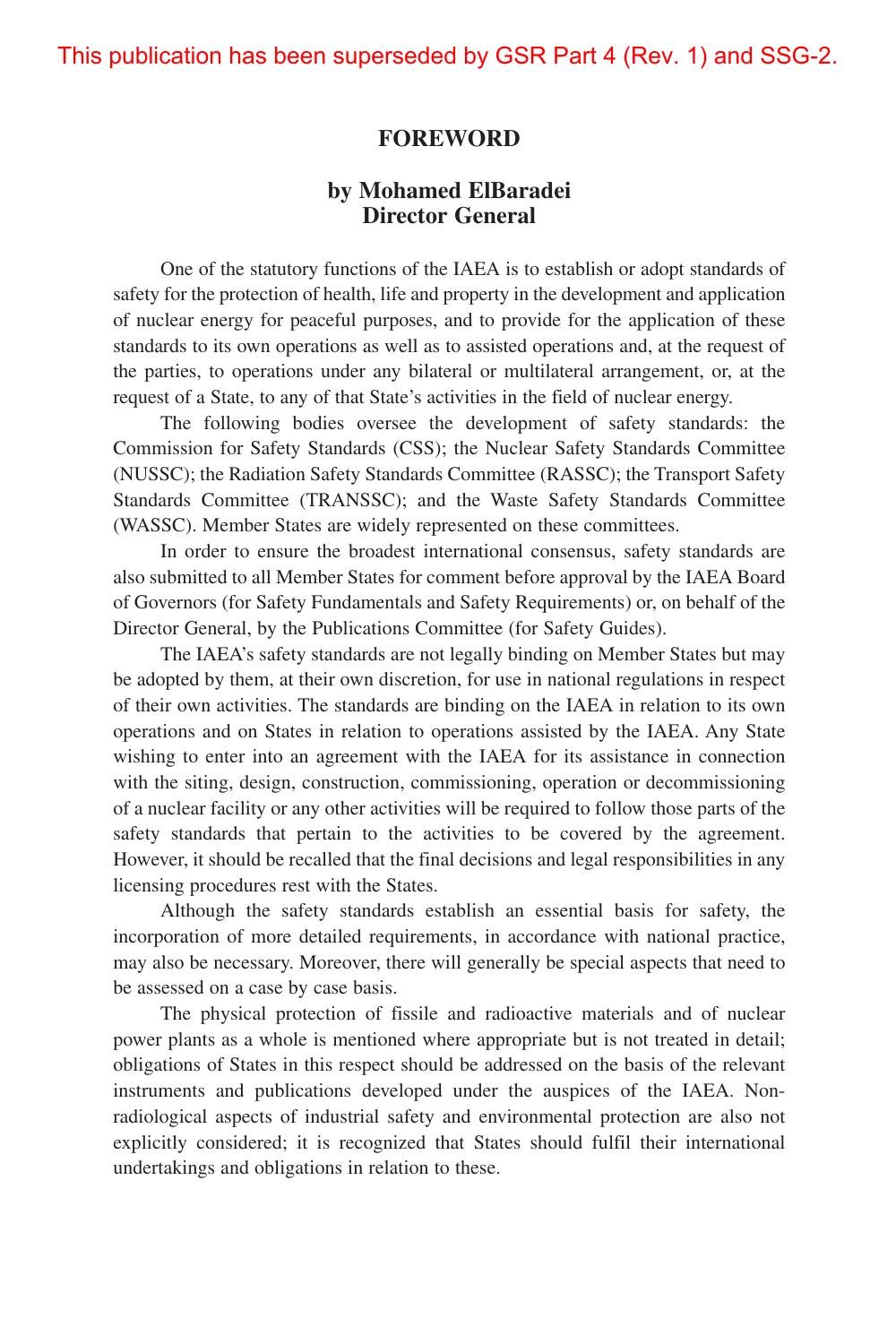The requirements and recommendations set forth in the IAEA safety standards might not be fully satisfied by some facilities built to earlier standards. Decisions on the way in which the safety standards are applied to such facilities will be taken by individual States.

The attention of States is drawn to the fact that the safety standards of the IAEA, while not legally binding, are developed with the aim of ensuring that the peaceful uses of nuclear energy and of radioactive materials are undertaken in a manner that enables States to meet their obligations under generally accepted principles of international law and rules such as those relating to environmental protection. According to one such general principle, the territory of a State must not be used in such a way as to cause damage in another State. States thus have an obligation of diligence and standard of care.

Civil nuclear activities conducted within the jurisdiction of States are, as any other activities, subject to obligations to which States may subscribe under international conventions, in addition to generally accepted principles of international law. States are expected to adopt within their national legal systems such legislation (including regulations) and other standards and measures as may be necessary to fulfil all of their international obligations effectively.

#### *EDITORIAL NOTE*

*An appendix, when included, is considered to form an integral part of the standard and to have the same status as the main text. Annexes, footnotes and bibliographies, if included, are used to provide additional information or practical examples that might be helpful to the user.*

*The safety standards use the form 'shall' in making statements about requirements, responsibilities and obligations. Use of the form 'should' denotes recommendations of a desired option.*

*The English version of the text is the authoritative version.*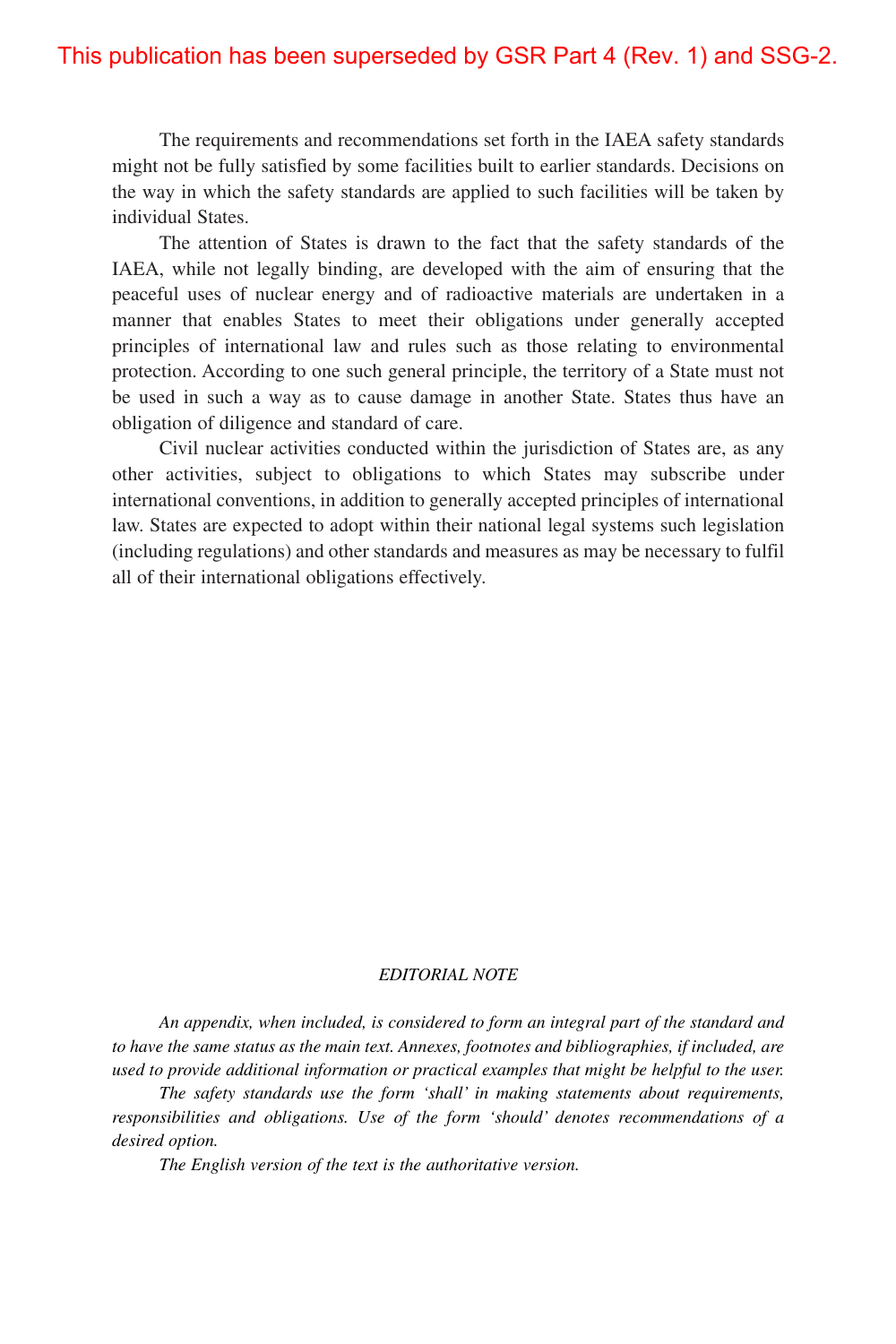## **CONTENTS**

| 1. |                                                                                                                                                                                                                                                                                 | $\mathbf{1}$                                                     |
|----|---------------------------------------------------------------------------------------------------------------------------------------------------------------------------------------------------------------------------------------------------------------------------------|------------------------------------------------------------------|
|    |                                                                                                                                                                                                                                                                                 | $\mathbf{1}$<br>$\mathbf{1}$<br>$\overline{c}$<br>$\overline{2}$ |
| 2. | SAFETY ASSESSMENT, SAFETY ANALYSIS AND<br>INDEPENDENT VERIFICATION                                                                                                                                                                                                              | 3                                                                |
|    | Relationship between the design, safety assessment and                                                                                                                                                                                                                          | $\overline{3}$<br>$\overline{4}$                                 |
|    |                                                                                                                                                                                                                                                                                 | $\overline{4}$                                                   |
| 3. | ENGINEERING ASPECTS IMPORTANT TO SAFETY                                                                                                                                                                                                                                         | $\boldsymbol{7}$                                                 |
|    | Proven engineering practices and operational experience $(3.2-3.6)$<br>Safety classification of structures, systems and                                                                                                                                                         | $\tau$<br>$\overline{7}$<br>8<br>8<br>10                         |
|    | Conformity with applicable codes, standards and guides $(3.57-3.58)$<br>Single failure assessment and redundancy/independence (3.73–3.80)<br>In-service testing, maintenance, repair, inspections and monitoring<br>Human-machine interface and the application of human factor | 12<br>13<br>16<br>18<br>18<br>19<br>20<br>23<br>23<br>24<br>25   |
|    |                                                                                                                                                                                                                                                                                 | 27<br>29                                                         |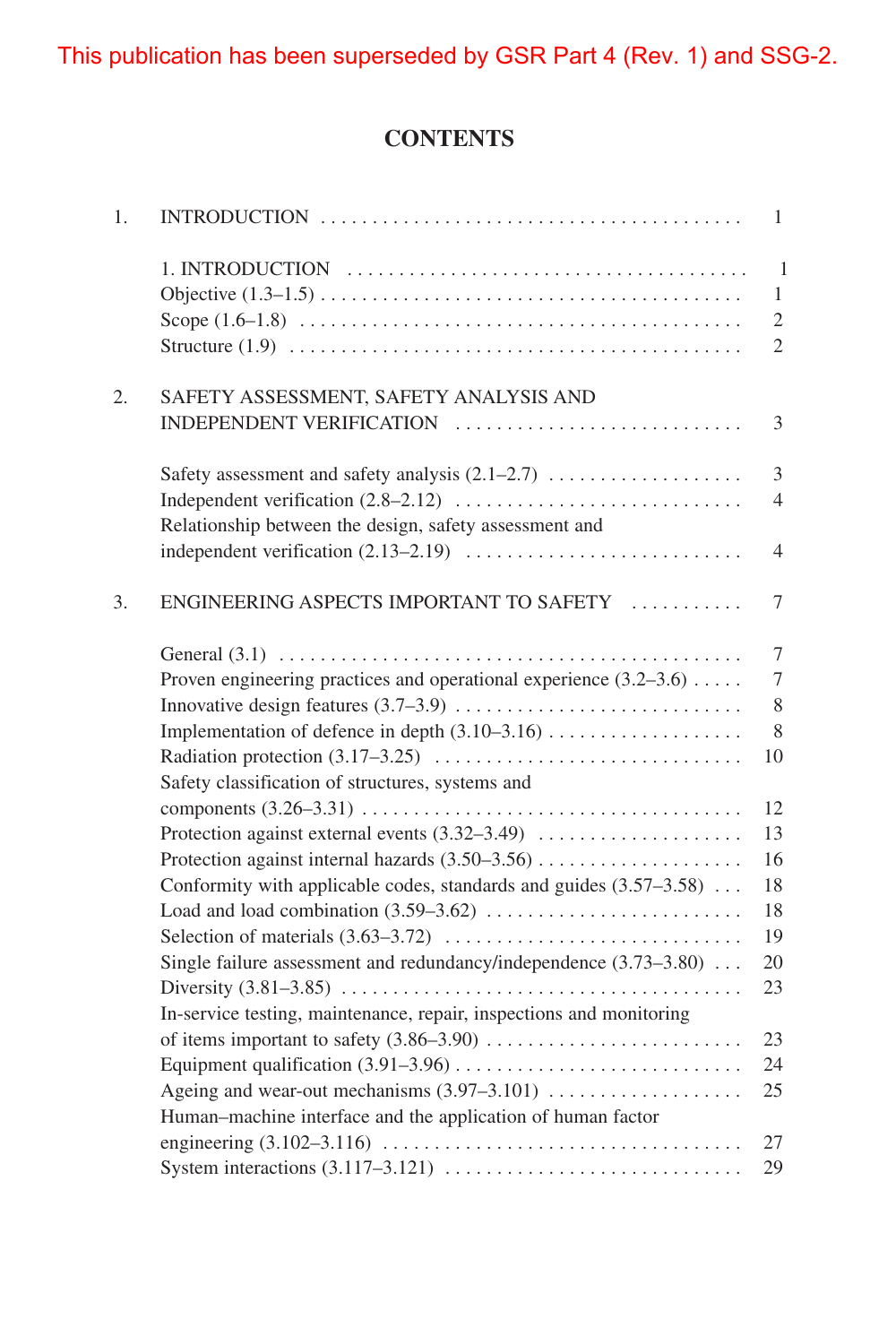|                                                      | Use of computational aids in the design process $(3.122-3.123)$ | 30 |  |  |
|------------------------------------------------------|-----------------------------------------------------------------|----|--|--|
| 4.                                                   | <b>SAFETY ANALYSIS</b>                                          | 31 |  |  |
|                                                      |                                                                 | 31 |  |  |
|                                                      |                                                                 | 36 |  |  |
|                                                      |                                                                 | 39 |  |  |
|                                                      |                                                                 | 54 |  |  |
|                                                      | Sensitivity studies and uncertainty analysis $(4.232-4.235)$    | 74 |  |  |
|                                                      | Assessment of the computer codes used (4.236–4.244)             | 75 |  |  |
| 5.                                                   |                                                                 | 77 |  |  |
|                                                      |                                                                 | 80 |  |  |
| CONTRIBUTORS TO DRAFTING AND REVIEW                  |                                                                 |    |  |  |
| BODIES FOR THE ENDORSEMENT OF SAFETY STANDARDS<br>83 |                                                                 |    |  |  |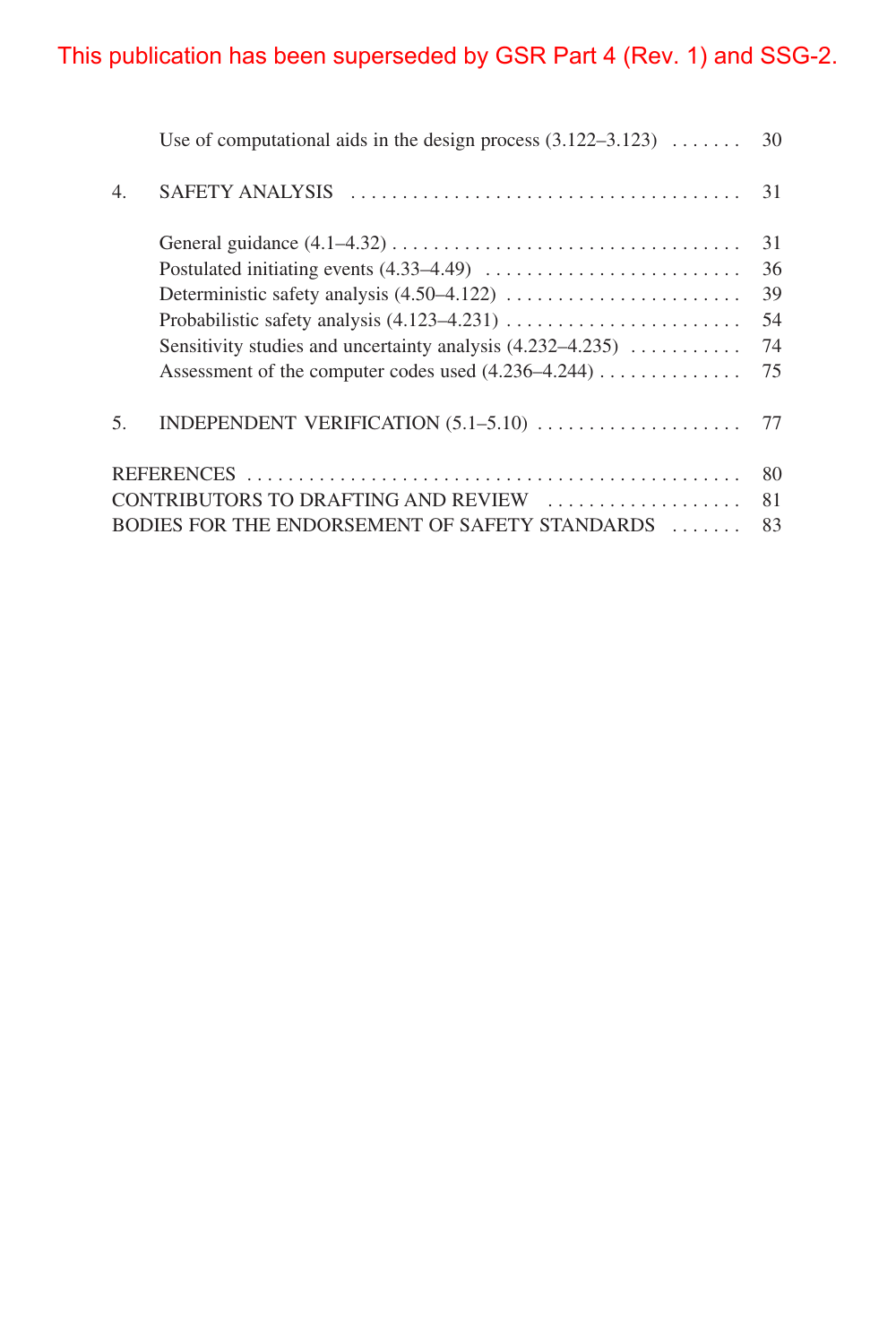## **1. INTRODUCTION**

#### BACKGROUND

1.1. This publication supports the Safety Requirements on the Safety of Nuclear Power Plants: Design [1].

1.2. This Safety Guide was prepared on the basis of a systematic review of all the relevant publications including the Safety Fundamentals [2], Safety of Nuclear Power Plants: Design [1], current and ongoing revisions of other Safety Guides, INSAG reports [3, 4] and other publications that have addressed the safety of nuclear power plants. This Safety Guide also provides guidance for Contracting Parties to the Convention on Nuclear Safety in meeting their obligations under Article 14 on Assessment and Verification of Safety.

#### OBJECTIVE

1.3. The Safety Requirements publication entitled Safety of Nuclear Power Plants: Design [1] states that a comprehensive safety assessment and an independent verification of the safety assessment shall be carried out before the design is submitted to the regulatory body (see paras 3.10–3.13). This publication provides guidance on how this requirement should be met.

1.4. This Safety Guide provides recommendations to designers for carrying out a safety assessment during the initial design process and design modifications, as well as to the operating organization in carrying out independent verification of the safety assessment of new nuclear power plants with a new or already existing design. The recommendations for performing a safety assessment are suitable also as guidance for the safety review of an existing plant. The objective of reviewing existing plants against current standards and practices is to determine whether there are any deviations which would have an impact on plant safety. The methods and the recommendations of this Safety Guide can also be used by regulatory bodies for the conduct of the regulatory review and assessment. Although most recommendations of this Safety Guide are general and applicable to all types of nuclear reactors, some specific recommendations and examples apply mostly to water cooled reactors.

1.5. Terms such as 'safety assessment', 'safety analysis' and 'independent verification' are used differently in different countries. The way that these terms have been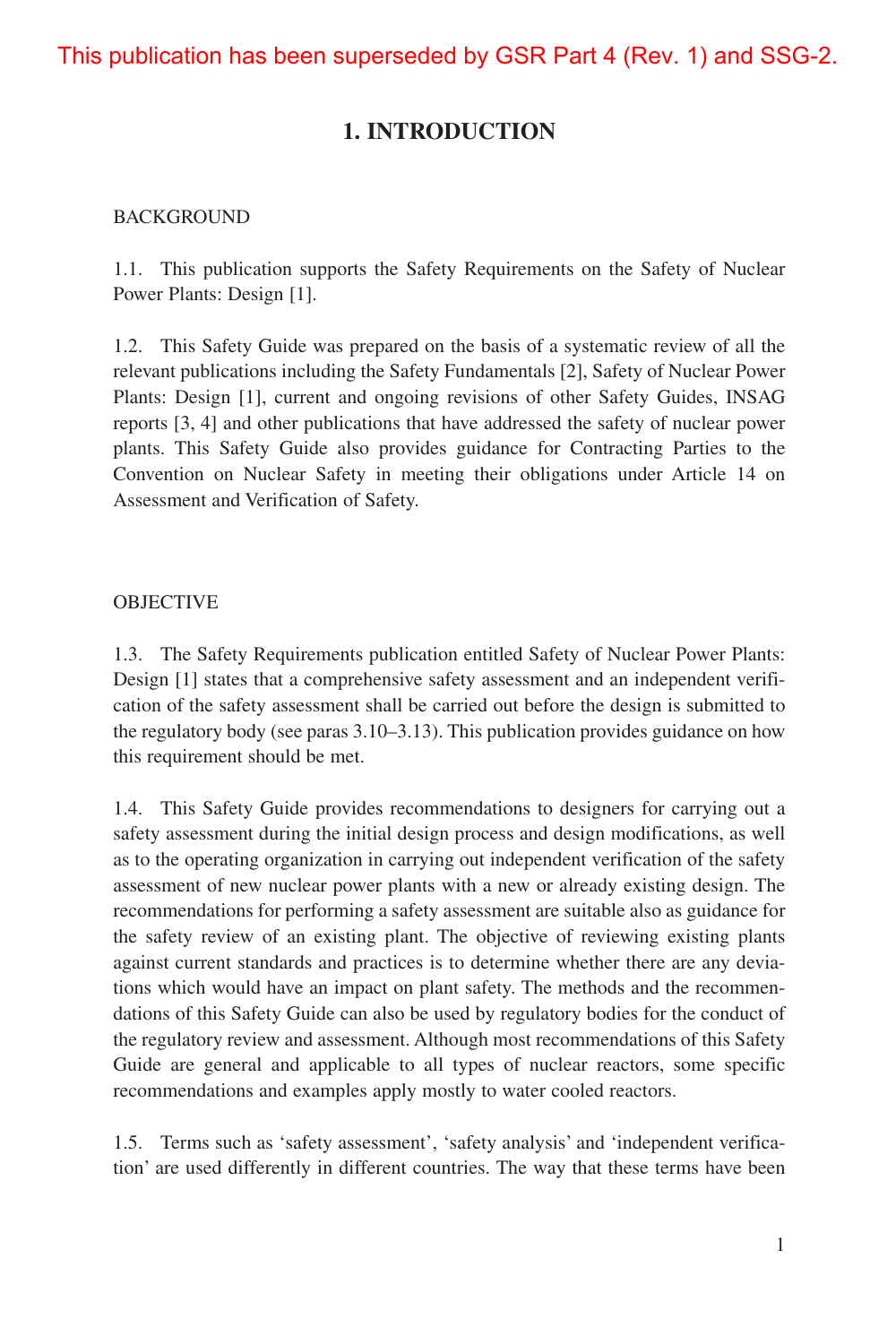used in this Safety Guide is explained in Section 2. The term 'design' as used here includes the specifications for the safe operation and management of the plant.

#### **SCOPE**

1.6. This Safety Guide identifies the key recommendations for carrying out the safety assessment and the independent verification. It provides detailed guidance in support of Ref. [1], particularly in the area of safety analysis. However, this does not include all the technical details which are available and reference is made to other IAEA publications on specific design issues and safety analysis methods.

1.7. Specific deterministic or probabilistic safety targets or radiological limits can vary in different countries and are the responsibility of the regulatory body. This Safety Guide provides some references to targets and limits established by international organizations. Operators, and sometimes designers, may also set their own safety targets which may be more stringent than those set by the regulator or may address different aspects of safety. In some countries operators are expected to do this as part of their 'ownership' of the entire safety case.

1.8. This Safety Guide does not include specific recommendations for the safety assessment of those plant systems for which dedicated Safety Guides exist.

#### STRUCTURE

1.9. Section 2 defines the terms 'safety assessment', 'safety analysis' and 'independent verification' and outlines their relationship. Section 3 gives the key recommendations for the safety assessment of the principal and plant design requirements. Section 4 gives the key recommendations for safety analysis. It describes the identification of postulated initiating events (PIEs), which are used throughout the safety assessment including the safety analysis, the deterministic transient analysis and severe accident analysis, and the probabilistic safety analysis. Section 5 gives the key recommendations for the independent verification of the safety of the plant.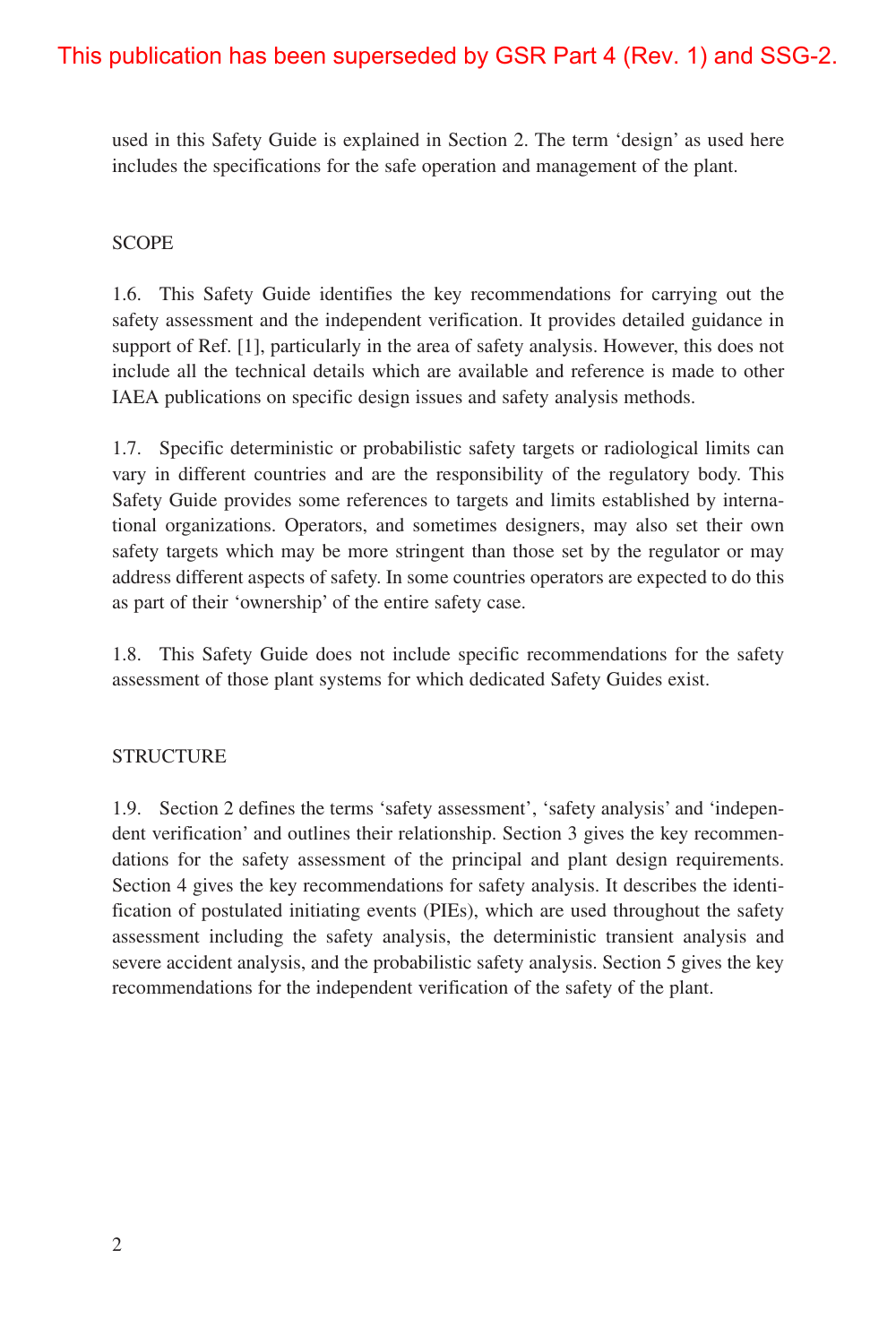## **2. SAFETY ASSESSMENT, SAFETY ANALYSIS AND INDEPENDENT VERIFICATION**

#### SAFETY ASSESSMENT AND SAFETY ANALYSIS

2.1. In this context, safety assessment is the systematic process that is carried out throughout the design process to ensure that all the relevant safety requirements are met by the proposed (or actual) design of the plant. This would include also the requirements set by the operating organization and the regulators. Safety assessment includes, but is not limited to, the formal safety analysis (see Section 4). The design and the safety assessment are part of the same iterative process conducted by the plant designer which continues until a design solution which meets all the safety requirements, which may also include those developed during the course of the design, has been reached.

2.2. The scope of the safety assessment is to check that the design meets the requirements for management of safety, the principal technical requirements, the plant design and plant system design requirements given in Sections 3–6 of Safety of Nuclear Power Plants: Design [1], and that a comprehensive safety analysis has been carried out.

2.3. The requirements for management of safety (Section 3 in Ref. [1]) address the issues which relate to proven engineering practice, operating experience and safety research.

2.4. The principal technical requirements (Section 4 in Ref. [1]) include those which ensure that sufficient defence in depth has been provided and that the highest consideration is given to accident prevention and radiation protection.

2.5. The plant design requirements (Section 5 in Ref. [1]) relate to issues such as equipment qualification, ageing and the reliability of safety systems through the provision of redundancy, diversity and physical separation.

2.6. The plant system design requirements (Section 6 in Ref. [1]) address the issues which relate to the design of the reactor core, the reactor coolant system and the safety systems such as containment and emergency core cooling systems.

2.7. Regarding safety analysis, para. 5.69 in Ref. [1] states that "A safety analysis of the plant design shall be conducted in which methods of both deterministic and probabilistic analysis shall be applied. On the basis of this analysis, the design basis for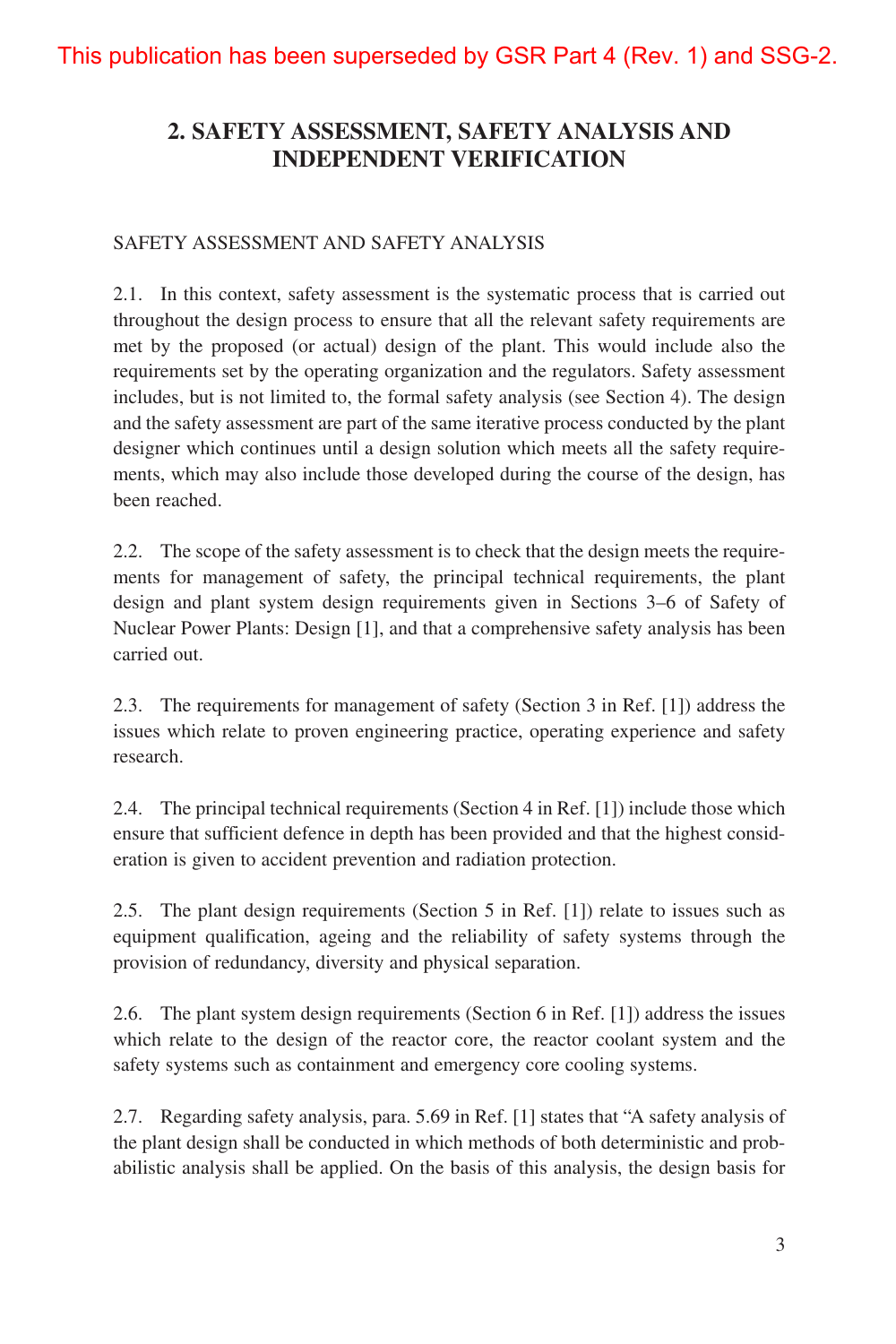items important to safety shall be established and confirmed. It shall also be demonstrated that the plant as designed is capable of meeting any prescribed limits for radioactive releases and acceptable limits for potential radiation doses for each category of plant states, and that defence in depth has been effected." The scope and objectives of the deterministic and probabilistic safety analyses are outlined in paras 4.17–4.22 below.

#### INDEPENDENT VERIFICATION

2.8. Paragraph 3.13 in Ref. [1] states that "The operating organization shall ensure that an independent verification of the safety assessment is performed by individuals or groups separate from those carrying out the design, before the design is submitted to the regulatory body."

2.9. The independent verification should be carried out under the responsibility of the operating organization by a team of experts who are, as far as possible, independent of the designers and those performing the safety assessment. Personnel are considered independent if they have not participated in any part of the design and safety assessment. This independent verification is in addition to the quality assurance (QA) reviews carried out within the design organization.

2.10. Whereas the safety assessment is a comprehensive study carried out by the designers throughout the design process to address all relevant safety requirements, the independent verification would be carried out by or on behalf of the operating organization and may only relate to the design as delivered to the regulatory body for approval.

2.11. Owing to the complexity of the design and safety assessment issues that need to be addressed by the independent verification, this would typically be partly carried out in parallel with the design process rather than left to the end.

2.12. A separate independent review would be carried out by the regulators to check that the design meets their requirements.

#### RELATIONSHIP BETWEEN THE DESIGN, SAFETY ASSESSMENT AND INDEPENDENT VERIFICATION

2.13. Figure 1 shows the relationship between the safety assessment, independent verification, safety analysis and the other activities carried out during the design of a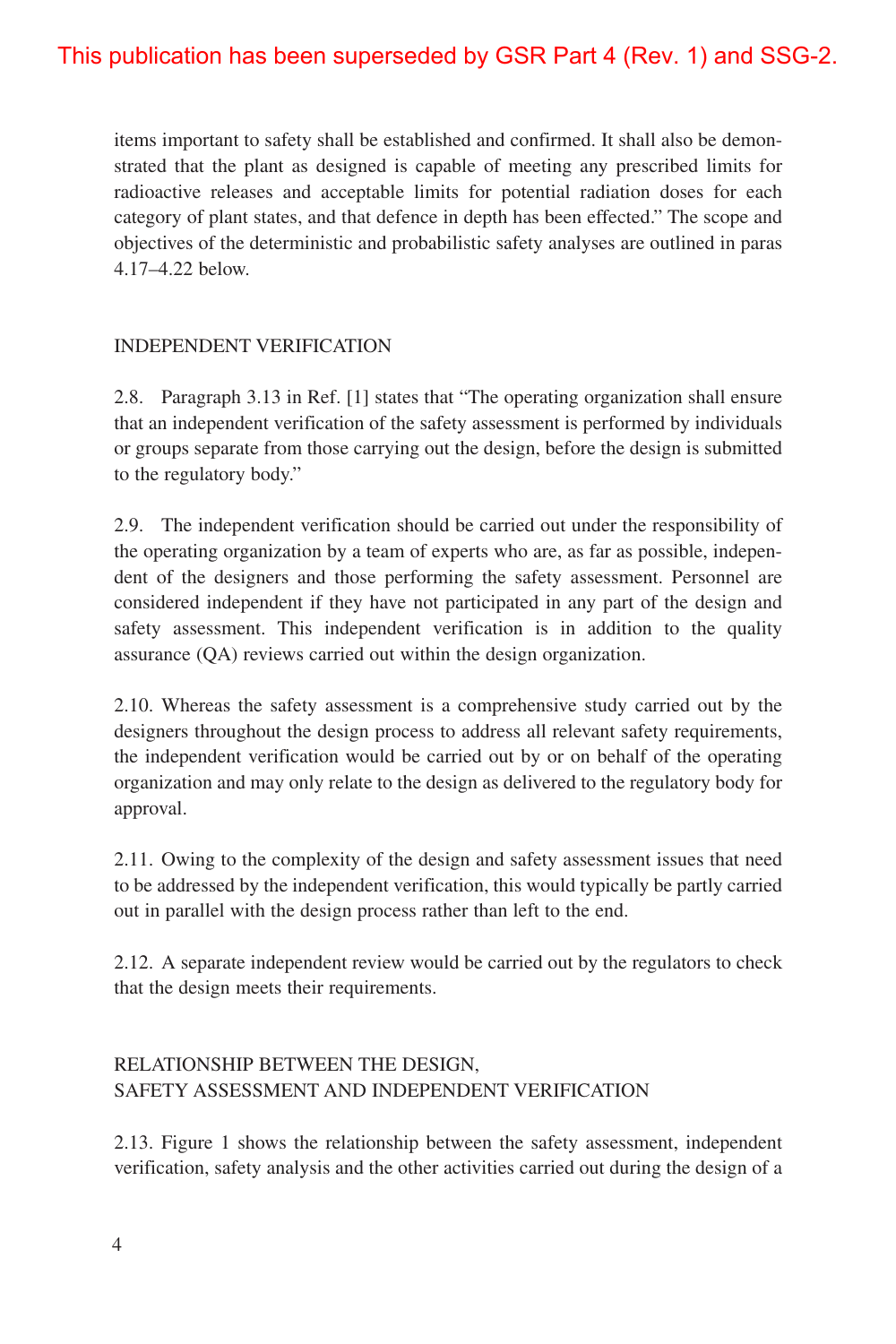

*FIG. 1. Areas covered by the IAEA safety standards for the design of nuclear power plants [1] (Det.: deterministic; Prob.: probabilistic).*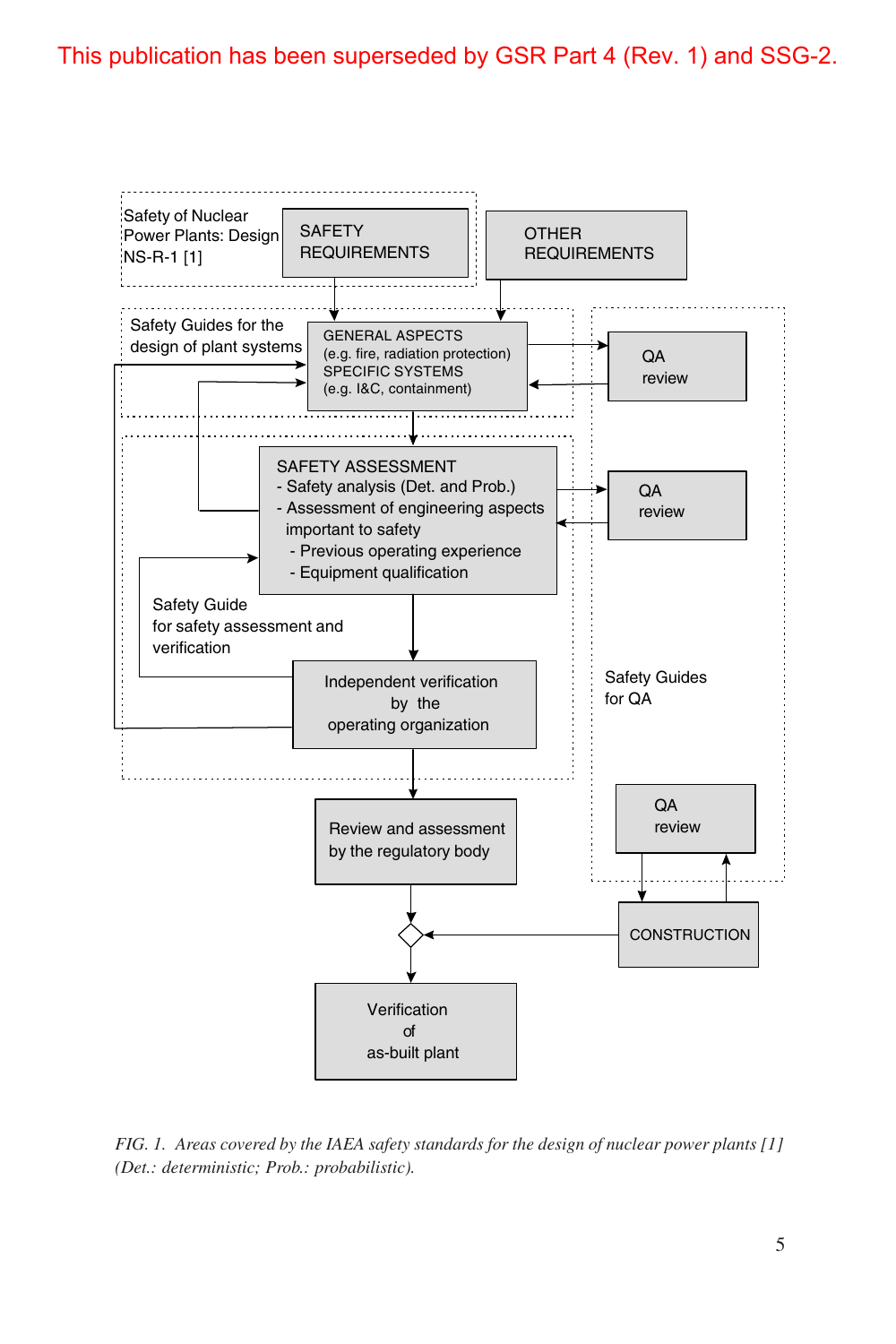nuclear power plant. This figure also shows how the present Safety Guide relates to other IAEA publications relevant to the design process.

2.14. As the design is developed from a preliminary concept through to a complete design, the designer needs to take into account all the safety and other requirements defined by both the plant operator and the regulator. For developing nuclear programmes and the introduction of new designs, the design requirements may be revised or clarified during the design process. In the case of novel designs, detailed requirements may be developed while the design is in progress.

2.15. Throughout the design process, the safety assessment and independent verification are carried out by different groups or organizations. However, they are integral parts of an iterative design process and both have the main objective of ensuring that the plant meets the safety requirements. For this reason, both topics are addressed in the same Safety Guide. In some cases, the regulatory body is also involved during the design phase.

2.16. At various stages during the course of the design process (for example, before the start of construction or operation at power) the status of the design will be frozen and a safety analysis report will be produced that will describe the design and safety assessment that has been carried out up to that point. This provides input for the review and assessment of the regulatory body.

2.17. The independent verification is more effective if it is carried out in parallel with the design and safety assessment since early discussion and clarification of safety issues speeds up and facilitates their resolution. Any recommendations made to improve the design or safety assessment are most easily accommodated while the design work is still in progress. On the other hand, too close a relation will call into question the independence of the verification and a balance should be struck between effectiveness and independence.

2.18. Major design decisions to be taken in the course of the design may require special independent design reviews by the operating organization which are limited to the scope of the decision to be taken, and which may consider compliance with the safety requirements applicable to the matter to be decided.

2.19. The design work should be performed according to a QA programme which includes independent reviews of all design documents. The general QA process is addressed in Safety Guide SG-Q-10 [5].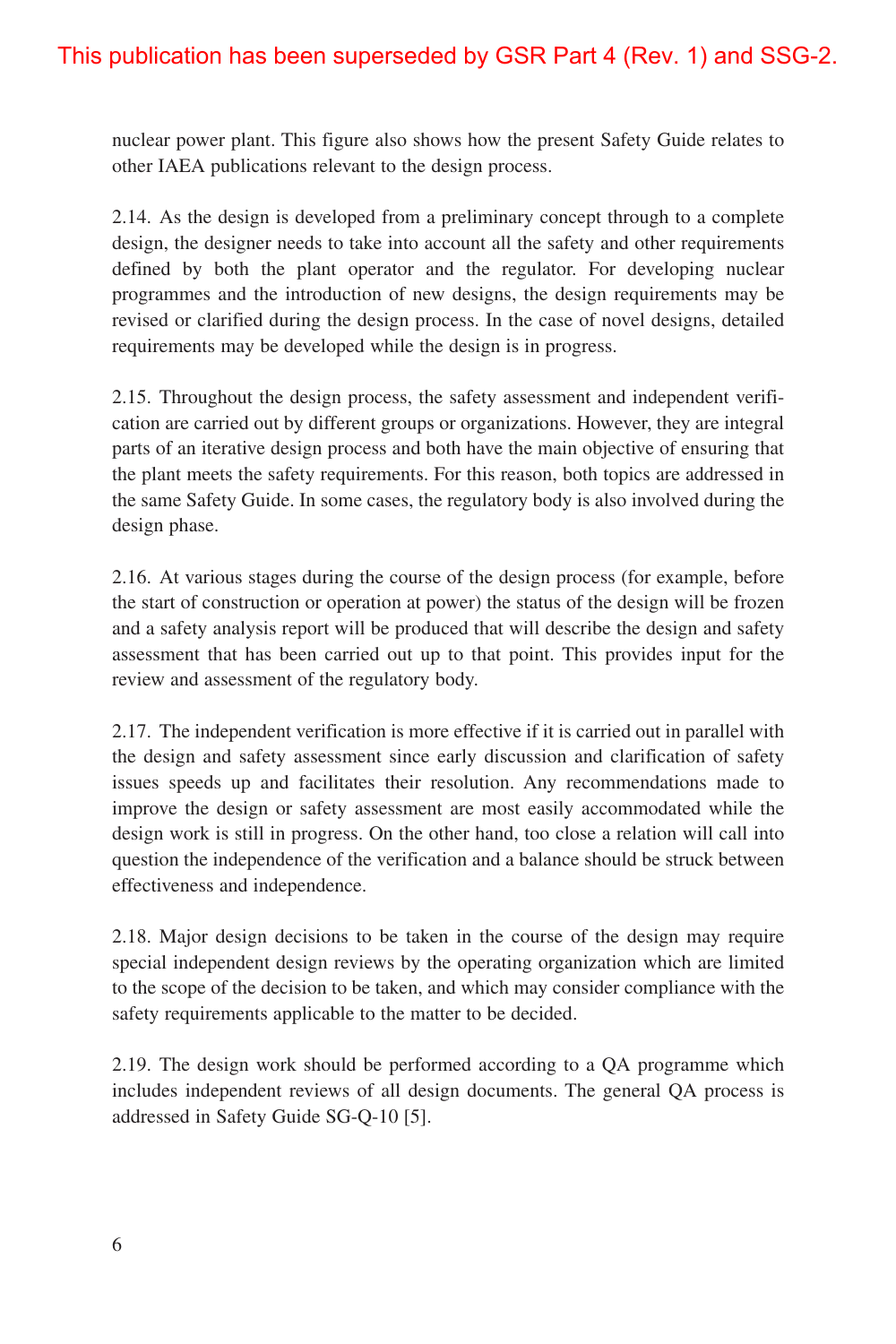## **3. ENGINEERING ASPECTS IMPORTANT TO SAFETY**

#### GENERAL

3.1. This section includes recommendations and important considerations for assessing the compliance of the design with the requirements of Sections 3–5 of Ref. [1]. These requirements cover general engineering aspects important to safety and apply to all systems of the nuclear plant. While the assessment of the correct implementation of the requirements for such aspects may not be explicitly addressed in the safety analysis, it constitutes a relevant part of the safety assessment. For some of these aspects, no well-defined acceptance criteria are available and therefore the assessment of the compliance with the safety requirements is largely based on good engineering judgement.

#### PROVEN ENGINEERING PRACTICES AND OPERATIONAL EXPERIENCE

3.2. For reactors of an evolutionary type, wherever possible, the design should use structures, systems and components (SSCs) with previous successful applications in operating plants, or at least take due account of relevant operational experience which has been gained at other plants.

3.3. Available operating experience should be taken into account in the safety assessment with the aim of ensuring that all relevant lessons in the area of safety have been adequately considered in the design. Operating experience should be a fundamental source of information to improve the defence in depth of the plant.

3.4. The operational experience feedback on design and safety assessment should make full use of the large amount of operating information which is, in most part, openly available to interested organizations and individuals. The data on operating experience should be drawn from: (i) the national data bank; (ii) the incident reporting systems of the World Association of Nuclear Operators (WANO) and the IAEA–OECD Nuclear Energy Agency (OECD NEA); and (iii) the reports of IAEA ASSET (Assessment of Safety Significant Events Team) missions.

3.5. Extrapolative analysis from a real event sequence to what might ultimately have happened in a plant if there had been additional malfunctions (compared with the malfunctions which happened in the real situation) has been demonstrated to be a useful design tool.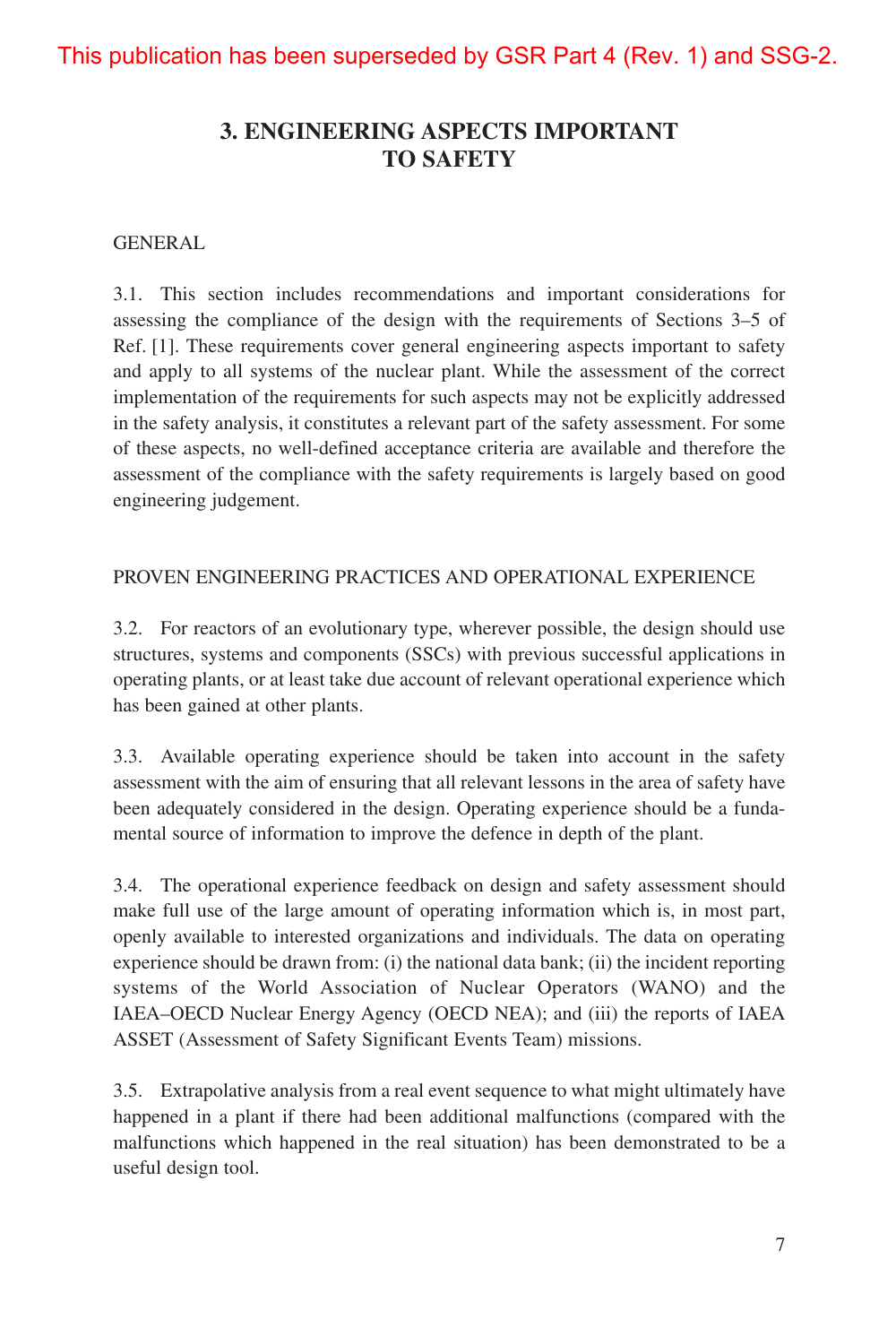3.6. The results of general safety research programmes may also provide useful support to designers and reviewers in their evaluation tasks. The results of safety research are generally available in open meetings, the literature and computer databases. The IAEA generic safety issues databases and IAEA technical documents (IAEA-TECDOCs) are examples of international results in the area of safety research.

#### INNOVATIVE DESIGN FEATURES

3.7. Based on lessons learned from operating experience, safety analysis and safety research, it is necessary to allow for consideration of the need for and value of design improvements beyond established practice. Where an innovative or non-proven design or design feature is introduced, compliance with the safety requirements should be demonstrated by an appropriate supporting demonstration programme and the features should be adequately tested before being put into service.

3.8. For example, passive safety systems are independent from external support systems such as electric power and have the potential for being simpler and more reliable than active systems. However, the actual performance and reliability of passive systems should be convincingly proven by appropriate and thorough development, testing and analysis programmes.

3.9. Another example of application of modern technology is the use of computer based safety and control systems. Computerized systems have potential advantages compared to classical hard wired systems, including greater functionality, better capability for testing and higher reliability of the hardware. These advantages, however, may have been gained in some embodiments at the expense of simplicity and transparency, and hence extensive assessment and testing should be performed to prove the performance and the overall reliability of the computerized systems, including the software, under conditions as close as possible to the real operating conditions. Further guidance in this area can be found in Ref. [6].

#### IMPLEMENTATION OF DEFENCE IN DEPTH

3.10. The objective of the defence in depth strategy as indicated in para. 2.10 of Ref. [1] is twofold: first, to prevent accidents and second, if prevention fails, to detect and limit their potential consequences and to prevent any evolution to more serious conditions.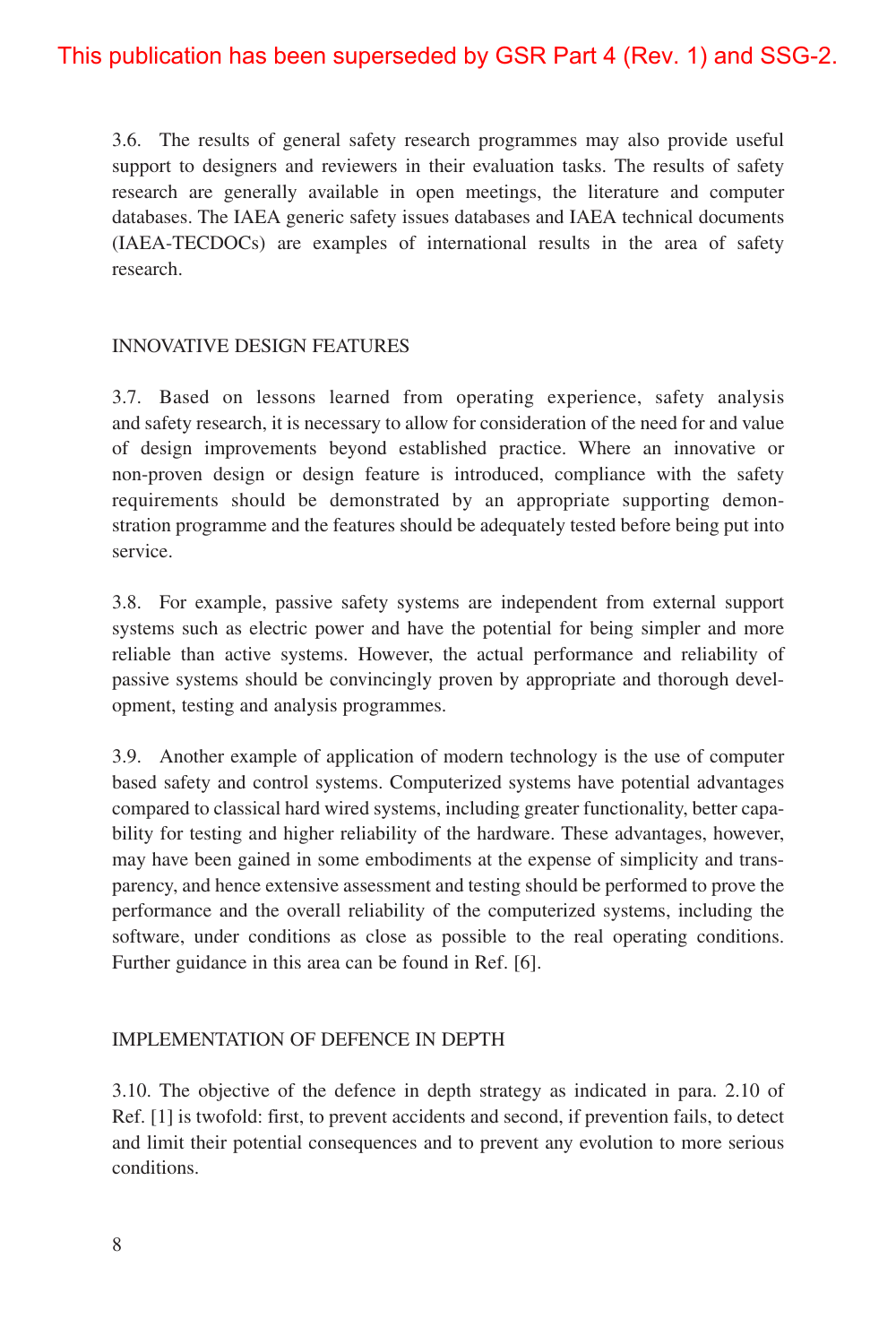#### TABLE I. OBJECTIVE OF EACH LEVEL OF PROTECTION AND ESSENTIAL MEANS OF ACHIEVING THEM

| Level   | Objective                                                                                                                                        | <b>Essential means</b>                                                         |
|---------|--------------------------------------------------------------------------------------------------------------------------------------------------|--------------------------------------------------------------------------------|
| Level 1 | Prevention of abnormal<br>operation and of failures                                                                                              | Conservative design and high<br>quality in construction and operation          |
| Level 2 | Control of abnormal operation<br>and detection of failures                                                                                       | Control, limiting and<br>protection systems and other<br>surveillance features |
| Level 3 | Control of accidents within<br>the design basis                                                                                                  | Engineered safety features and<br>emergency procedures                         |
| Level 4 | Control of severe plant conditions,<br>including prevention of accident<br>progression and mitigation of the<br>consequences of severe accidents | Complementary measures and<br>accident management                              |
| Level 5 | Mitigation of radiological<br>consequences of significant<br>releases of radioactive materials                                                   | Off-site emergency response                                                    |

3.11. Defence in depth is generally structured in five levels. Should one level fail, it would be compensated for or corrected by the subsequent level. The levels of defence are implemented so as to be independent of the effectiveness of higher and lower levels of defence. The objective of each level of protection and the essential means of achieving them are shown in Table I. Measures on the first three levels of defence should be considered within the design basis in order to ensure maintenance of the structural integrity of the core and to limit potential radiation hazards to members of the public. By contrast, measures on the fourth level of defence should be considered beyond the design basis in order to keep the likelihood and the radioactive releases of severe plant conditions as low as reasonably achievable (ALARA), taking economic and social factors into account.

3.12. The highest priority should be given to the prevention of: undue challenges to the integrity of physical barriers; failure or bypass of a barrier when challenged; failure of a barrier as a consequence of failure of another barrier; and significant releases of radioactive materials.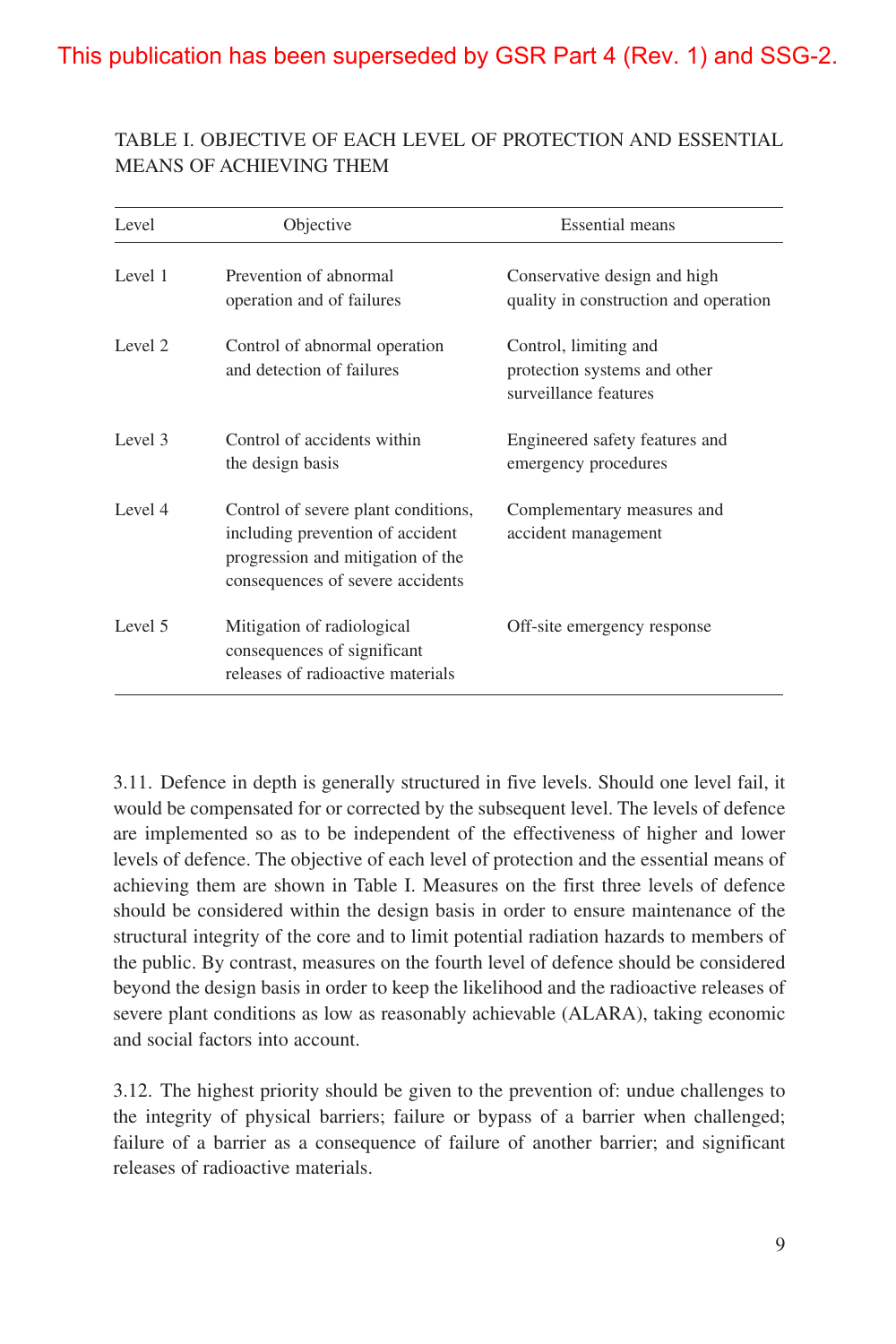3.13. The design should be assessed to verify that specific measures are implemented to ensure the effectiveness of defence levels 1 to 4.

3.14. The assessment of the implementation of defence in depth should be achieved through the demonstration of compliance with a large number of requirements supported by the complete safety analysis. This assessment should confirm that possible initiating events are adequately dealt with on the respective defence in depth level by ensuring that the fundamental safety functions are performed and that the release of radioactive materials is controlled.

3.15. The assessment process should pay special attention to internal and external hazards which could have the potential to adversely affect more than one barrier at once or to cause simultaneous failures of redundant equipment of safety systems.

3.16. The design should have provisions to detect the failure or bypass of each level of defence as far as applicable. The requested levels of defence should be specified for each operational mode (for example, an open containment may be allowed in certain shutdown modes, and the specified levels of defence should be available at all times when in that mode).

#### RADIATION PROTECTION

3.17. Detailed recommendations on design aspects of radiation protection are given in a specific IAEA Safety Guide<sup>1</sup>. The designer should consider these recommendations for the plant design. The subject of the assessment is the demonstration of the compliance with the Radiation Protection Objective as it is stated in the Safety Fundamentals. Some significant aspects of the radiation protection design are discussed below.

3.18. Two design objectives should be considered for normal operation and anticipated operational occurrences: (1) keep the radiation doses below prescribed limits, and (2) keep the radiation doses as low as reasonably achievable. The compliance with the first objective should be demonstrated by comparing the calculated equivalent dose with the prescribed limit specified in the national legislation. The relevant design calculations should be assessed by the designer to ensure the correctness of the input data and the validity of the methodology used (see Section 4).

<sup>&</sup>lt;sup>1</sup> Safety Series No. 50-SG-D9, Design Aspects of Radiation Protection for Nuclear Power Plants (1985).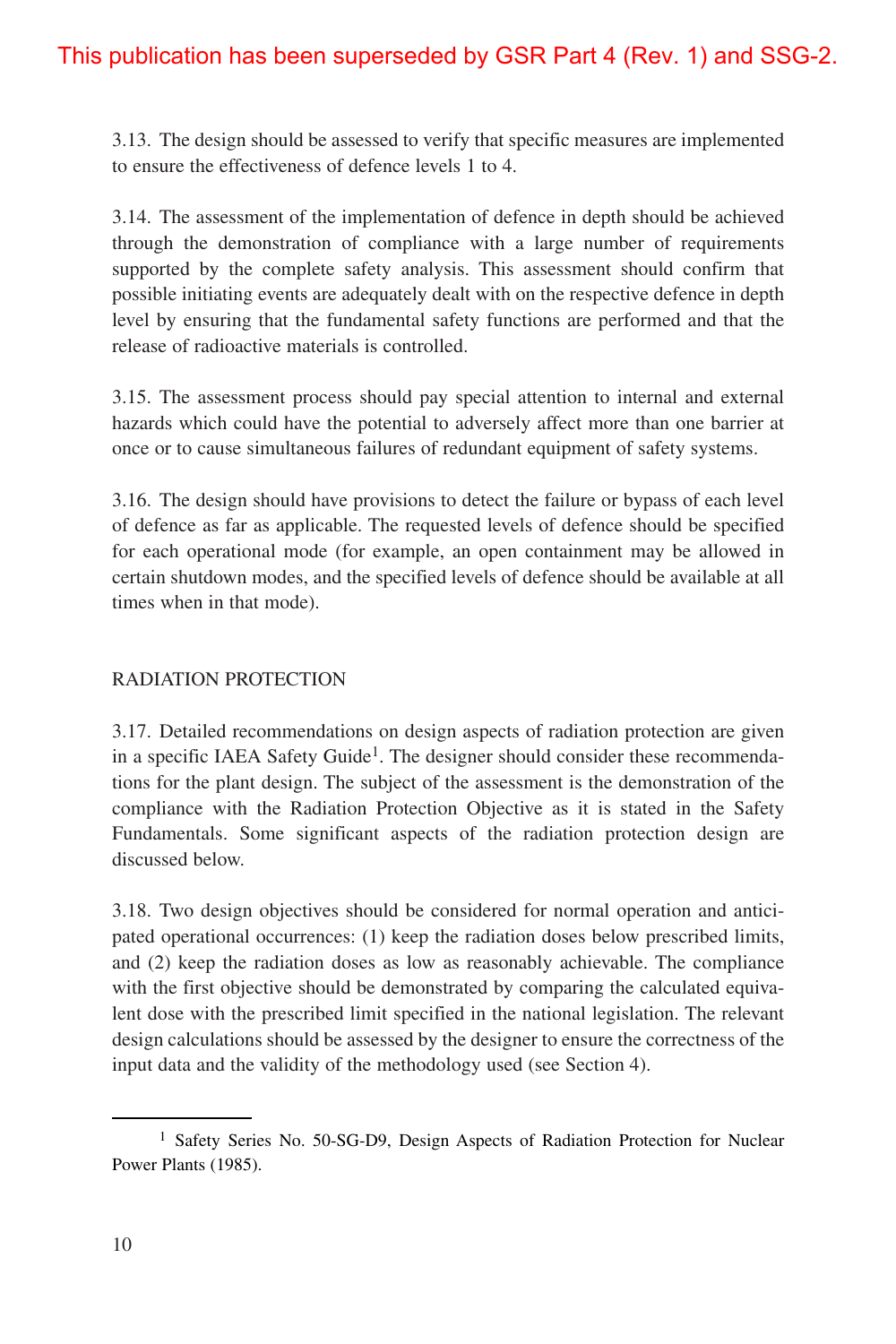3.19. The second design objective (meeting the ALARA principle) implies that all doses should be kept as low as reasonably achievable, taking economic and social factors into account. The process of optimization of radiation protection should involve some degree of balancing detriments (costs) and benefits (safety gains). In this optimization process, orientation values for radiation exposures and related design measures could be derived from similar existing plants with good operating records. The safety assessment should take into account the operational experience and consider additional design provisions or improvements to further reduce the radiation exposure to workers and members of the public. Such measures could be either direct (improved shielding) or indirect (reduction of equipment maintenance time).

3.20. The exposures should be kept low through practices such as minimization of cladding defects, use of corrosion resistant materials, reduction of formation of long lived corrosion and activation isotopes, very low primary circuit coolant leakage, minimization of maintenance in high radiation areas and use of remote handling tools and robots.

3.21. Provisions such as sufficient space for inspection and maintenance, adequacy of shielding for radiation protection, and correct installation of plant equipment should be systematically assessed during the design.

3.22. The plant designer and safety assessor should also take into account the operational doses during the final decommissioning. Choice of materials and space for access to dismantle equipment and tools are among the subjects deserving attention, as is the use of 'sacrificial layers' in structures subject to high radiation doses, e.g. concrete shields around the pressure vessel to minimize the amount of highly active waste and to facilitate its removal.

3.23. The design of spaces and equipment such as spent fuel storage and handling facilities, and radioactive waste storage should account for provisions to minimize the release that could result from their failure.

3.24. The designer should show that sufficient design measures have been effected to allow adequate monitoring for radiation protection in accordance with Ref. [1].

3.25. The adequacy of design provisions for protection against accident conditions should be assessed by comparing the releases and the doses calculated in the safety analysis with the limits specified or accepted by the regulatory body. The mitigation of the radiological consequences of beyond design basis accidents may require special actions on the site and around the plant (accident management and emergency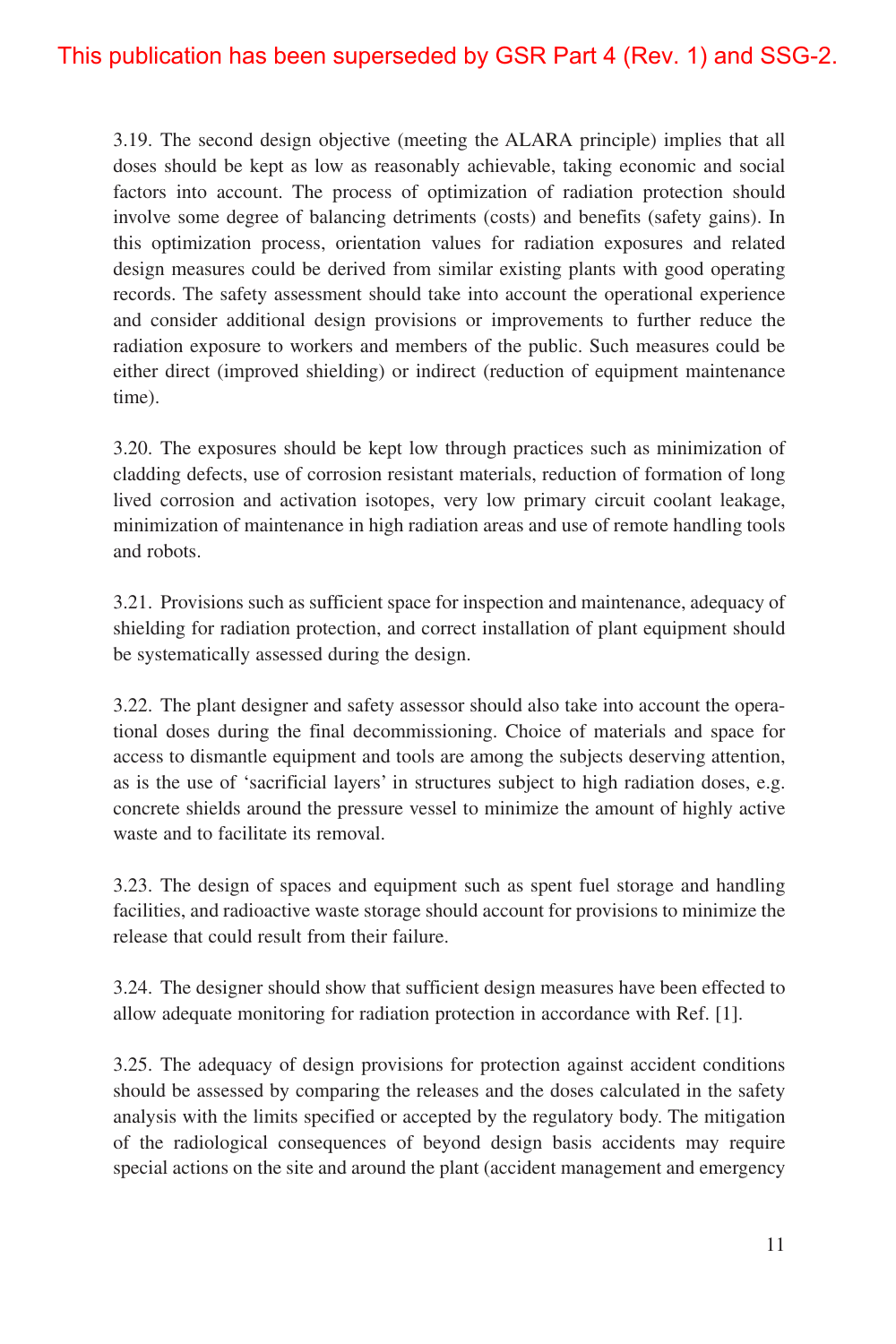response planning). In the safety assessment the designer should ensure that the relevant parameters for accident management and emergency planning have been adequately incorporated into the plant design.

#### SAFETY CLASSIFICATION OF STRUCTURES, SYSTEMS AND COMPONENTS

3.26. The importance to safety of all SSCs should be established and a safety classification system as defined in Ref. [1] should be set up in order to identify for each safety class:

- The appropriate codes and standards, and hence the appropriate provisions to be applied in design, manufacturing, construction and inspection of a component;
- System related characteristics like degree of redundancy, need for emergency power supply and for qualification to environmental conditions;
- The availability or unavailability status of systems for PIEs to be considered in deterministic safety analysis;
- QA provisions.

3.27. In general, the following classifications should be established and should be verified for adequacy and consistency:

- Classification of systems on the basis of the importance of the affected safety function;
- Classification for pressure components, on the basis of the severity of the consequences of their failure, mechanical complexity and pressure rating;
- Classification for resistance to earthquakes, on the basis of the need for the structure or component considered to retain its integrity and to perform its function during and after an earthquake, taking into account aftershocks and consequent incremental damage;
- Classification of electrical, instrumentation and control systems on the basis of their safety or safety support functions, which may be different from the classification of other plant systems owing to the existence of field specific, widely used classification schemes;
- Classification for QA provisions.

3.28. The assignment of SSCs to safety classes should be based on national approaches and should appropriately credit deterministic and probabilistic considerations as well as engineering judgement.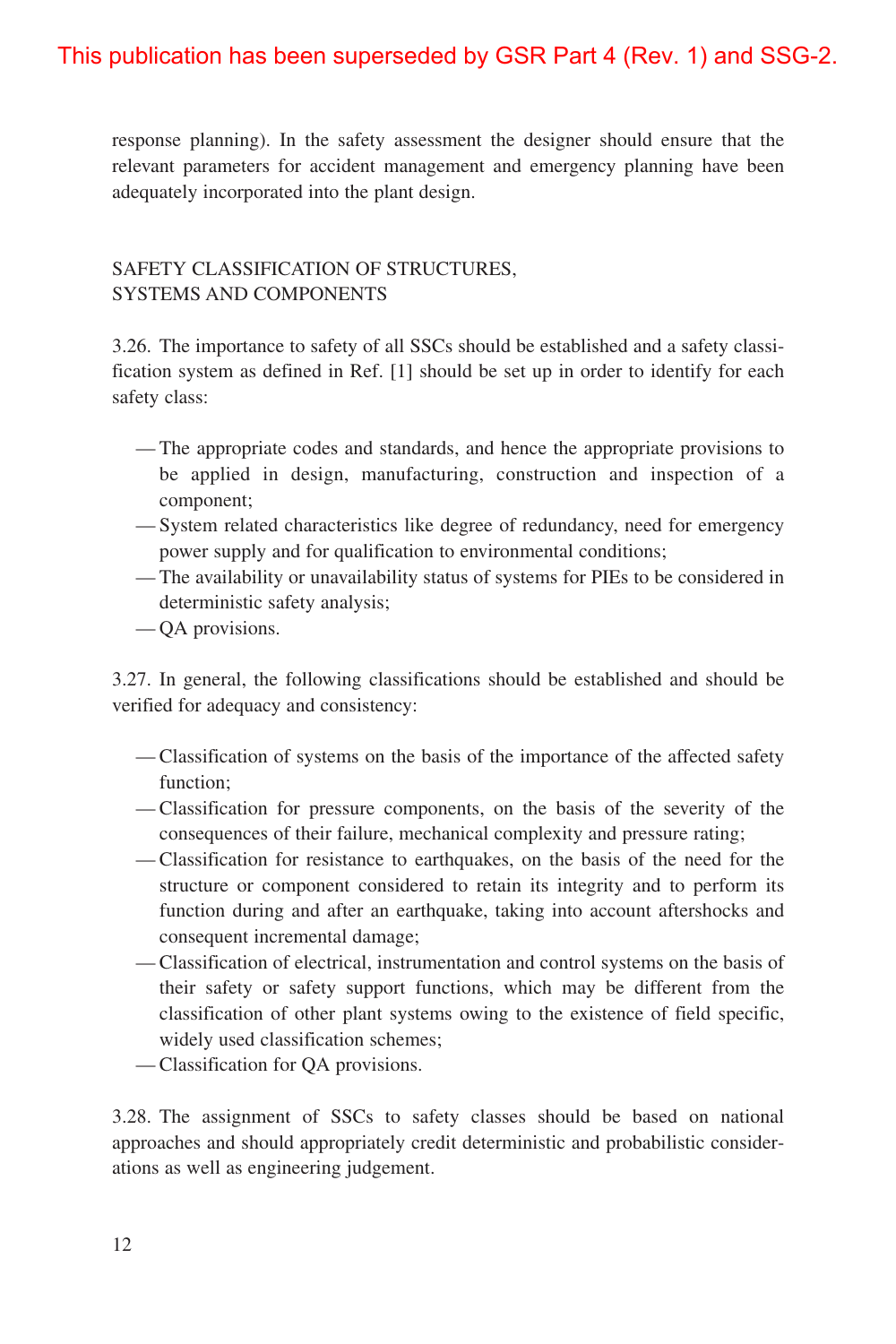3.29. For the purposes of the deterministic safety analysis, those safety functions that are used to determine compliance with acceptance criteria should be performed using classified SSCs only.

3.30. Probabilistic safety analysis (PSA) can be used in the design phase to confirm the appropriate classification of structures, systems and components.

3.31. The failure of a system and/or component in one safety class should not cause the failure of other systems and/or components of a higher safety class. The adequacy of the isolation and separation of different and potentially interacting systems assigned to different safety classes should be assessed.

#### PROTECTION AGAINST EXTERNAL EVENTS

3.32. External events are extensively addressed in several specific IAEA Safety Series publications<sup>2</sup> that also provide guidance for the safety assessment. Some key issues are, however, summarized in the following.

3.33. The set of events which should be addressed in the safety assessment depends on the site chosen for the plant but would typically include:

Natural external events such as:

- Extreme weather conditions;
- Earthquakes;
- External flooding;

<sup>2</sup> Safety Series Nos 50-SG-D5, External Man-induced Events in Relation to Nuclear Power Plant Design (1996); 50-SG-D15, Seismic Design and Qualification for Nuclear Power Plants (1992); 50-C-S (Rev. 1), Code on the Safety of Nuclear Power Plants: Siting (1988); 50-SG-S1 (Rev. 1), Earthquakes and Associated Topics in Relation to Nuclear Power Plant Siting (1991); 50-SG-S5, External Man-induced Events in Relation to Nuclear Power Plant Siting (1981); 50-SG-S7, Nuclear Power Plant Siting: Hydrogeologic Aspects (1984); 50-SG-S10A, Design Basis Flood for Nuclear Power Plants on River Sites (1983); 50-SG-S10B, Design Basis Flood for Nuclear Power Plants on Coastal Sites (1983); 50-SG-S11A, Extreme Meteorological Events in Nuclear Power Plant Siting, Excluding Tropical Cyclones (1981); 50-SG-S11B, Design Basis Tropical Cyclone for Nuclear Power Plants (1984).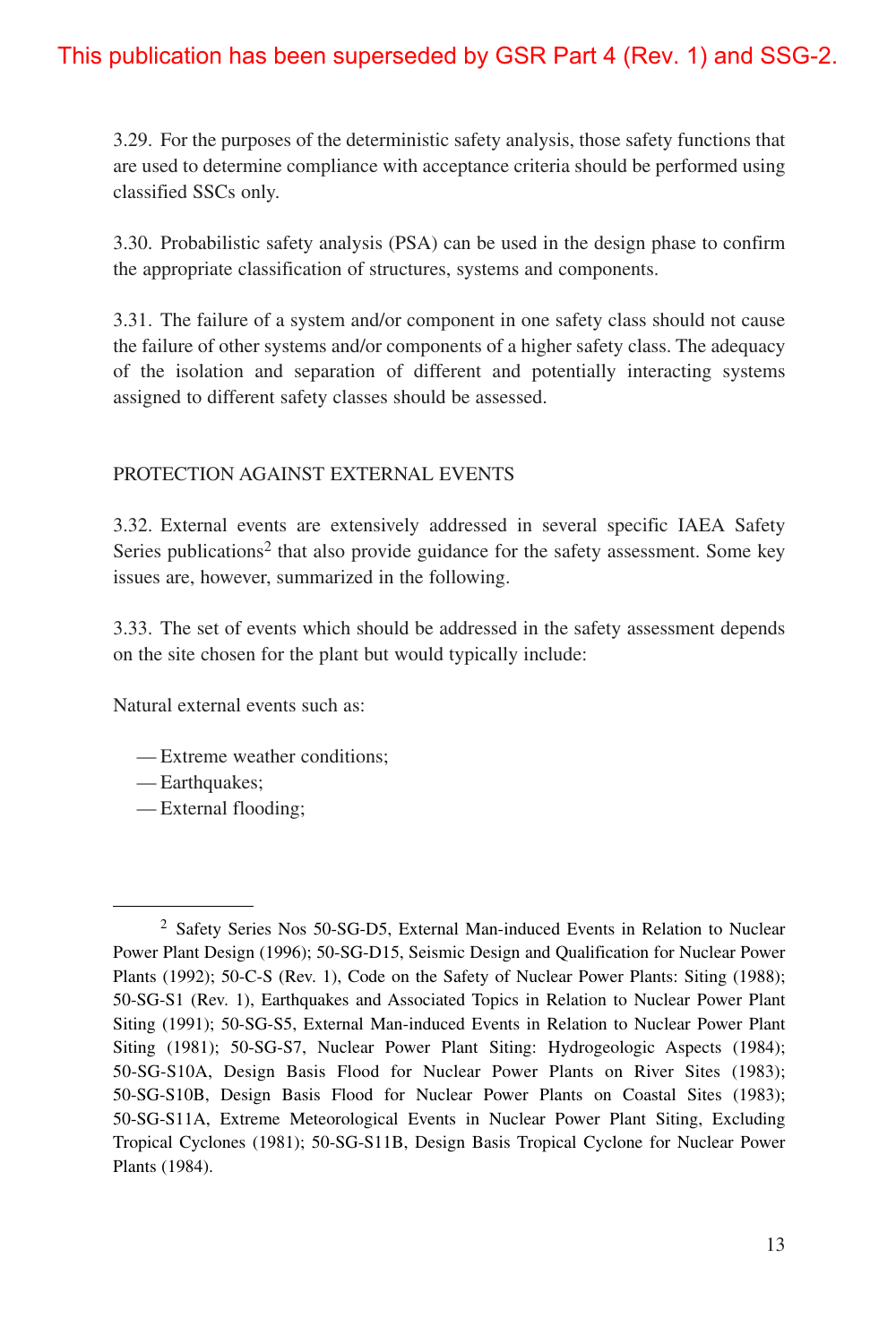Human made events such as:

— Aircraft crashes;

— Hazards arising from transportation and industrial activities (fire, explosion, missiles, release of toxic gases).

3.34. The design basis should be adequate for the selected site and based on historical and physical data, and expressed by a set of values selected on the general probability distribution of each event according to specified thresholds<sup>3</sup>.

3.35. When such a probabilistic evaluation is not possible because of lack of confidence in the quality of data, deterministic approaches are applied, relying upon enveloping criteria and engineering judgement.

3.36. The SSCs which are required to perform the fundamental safety functions should be designed to withstand the loads induced by the design basis events and able to perform their functions during and after such events. This should be achieved through adequate structural design, redundancy and separation.

3.37. The radiological risk associated with external events should not exceed the range of radiological risk associated with the accident of internal origin. It should be verified that external events that are slightly more severe than those included in the design basis do not lead to a disproportionate increase in consequences.

3.38. Extreme weather conditions: a design basis event should be defined for each of the extreme weather conditions. This would include the following:

- Extreme wind loading,
- Extreme atmospheric temperatures,
- Extremes of rainfall and snowfall,
- Extreme cooling water temperatures and icing,
- Extreme amounts of sea vegetation.

3.39. The design basis should take into account the combinations of extreme weather conditions that could reasonably be assumed to occur at the same time.

<sup>&</sup>lt;sup>3</sup> In some Member States the design is expected to provide protection against those natural events with a frequency greater than  $10^{-4}$  per year. See also Safety Series No. 50-SG-S1 (Rev. 1), Earthquakes and Associated Topics in Relation to Nuclear Power Plant Siting (1991).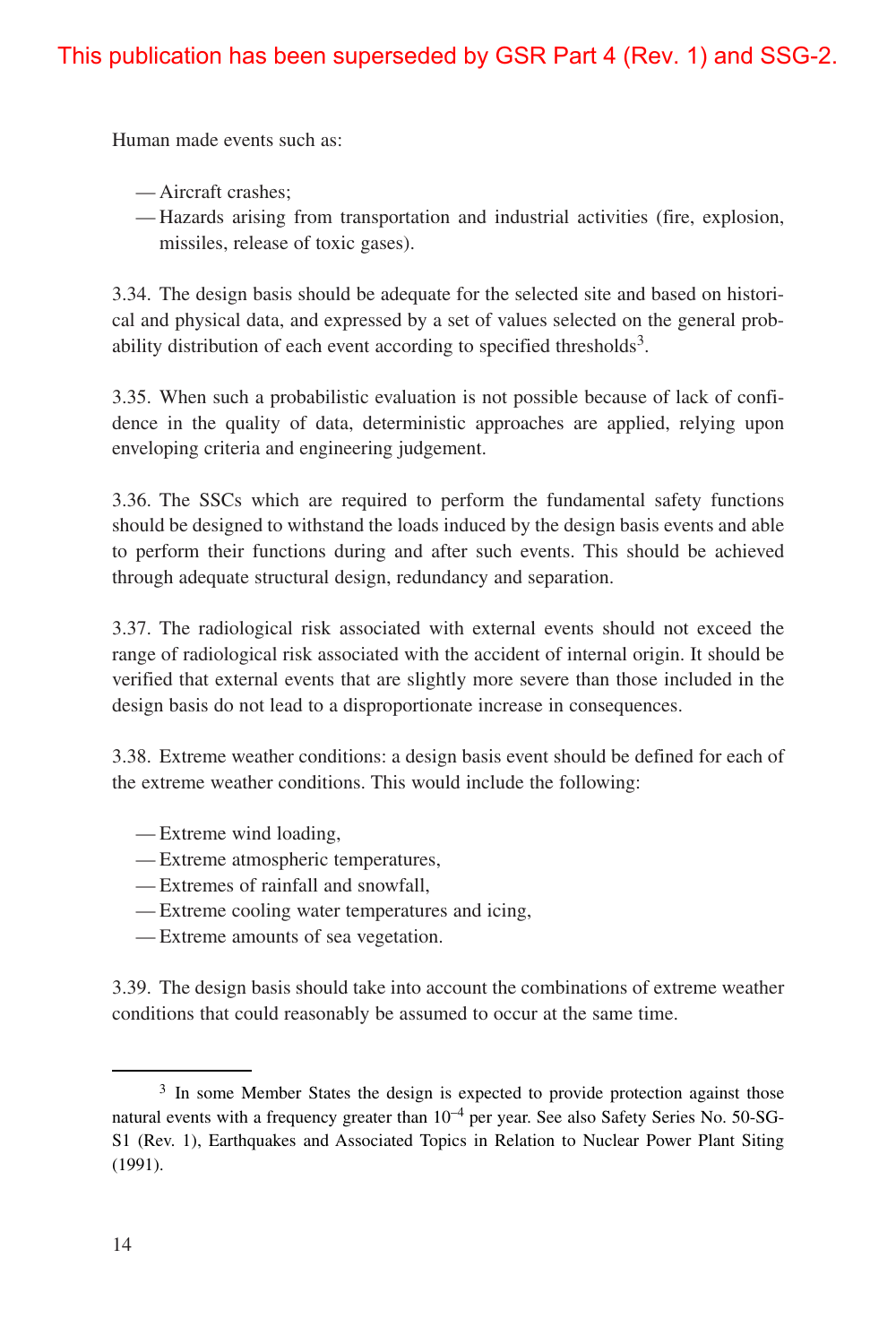3.40. It should be demonstrated by tests, experiments or engineering analyses that structures in the nuclear power plant will withstand the loading imposed by the external events without inducing any failure of items necessary to bring the plant back to and maintain it in a state where all fundamental safety functions can be guaranteed in the long term.

3.41. It should be demonstrated by tests, experiments or engineering analyses that safety systems can perform their safety functions in the range of conditions (e.g. atmospheric temperatures, sea water temperatures and levels) specified in the design basis.

3.42. Results of geological surveys of the region surrounding the site, historical information on the occurrence of earthquakes in the region, and palaeoseismic data should be used to derive the SL-2 earthquake for the site, as indicated in IAEA Safety Series No.  $50-SG-S1$  (Rev. 1).<sup>4</sup> The SL-2 earthquake should be used to establish the design basis earthquake (DBE) for the nuclear power plant.

3.43. The systems, structures and components with the function of shutting down the plant and maintaining it in a long term safe stable state should be designed to withstand the design basis earthquake without a loss of function.

3.44. The seismic qualification should include structural analysis, shaker table testing and comparison with operating experience, as appropriate.

3.45. External flooding: the region surrounding the site should be evaluated to determine the potential for an external flood to occur which could endanger the nuclear power plant. This should include the potential for flooding due to high precipitation, high tides, overflowing of rivers, failure of dams and their possible combination.

3.46. Protection should be provided to prevent an external flood leading to the failure of safety system equipment.<sup>5</sup>

<sup>4</sup> Safety Series No. 50-SG-S1 (Rev. 1), Earthquakes and Associated Topics in Relation to Nuclear Power Siting (1991). This Safety Guide also defines a second earthquake level (SL-1) which corresponds to an earthquake often denoted as operational basis earthquake (OBE) which can reasonably be expected to occur at the plant site during its operating life. It may also correspond to the inspection level earthquake after which the plant safety is reassessed to continue operation.

<sup>5</sup> For further information on external flooding refer to Safety Series Nos 50-SG-S10A, Design Basis Flood for Nuclear Power Plants on River Sites (1983); 50-SG-S10B, Design Basis Flood for Nuclear Power Plants on Coastal Sites (1983).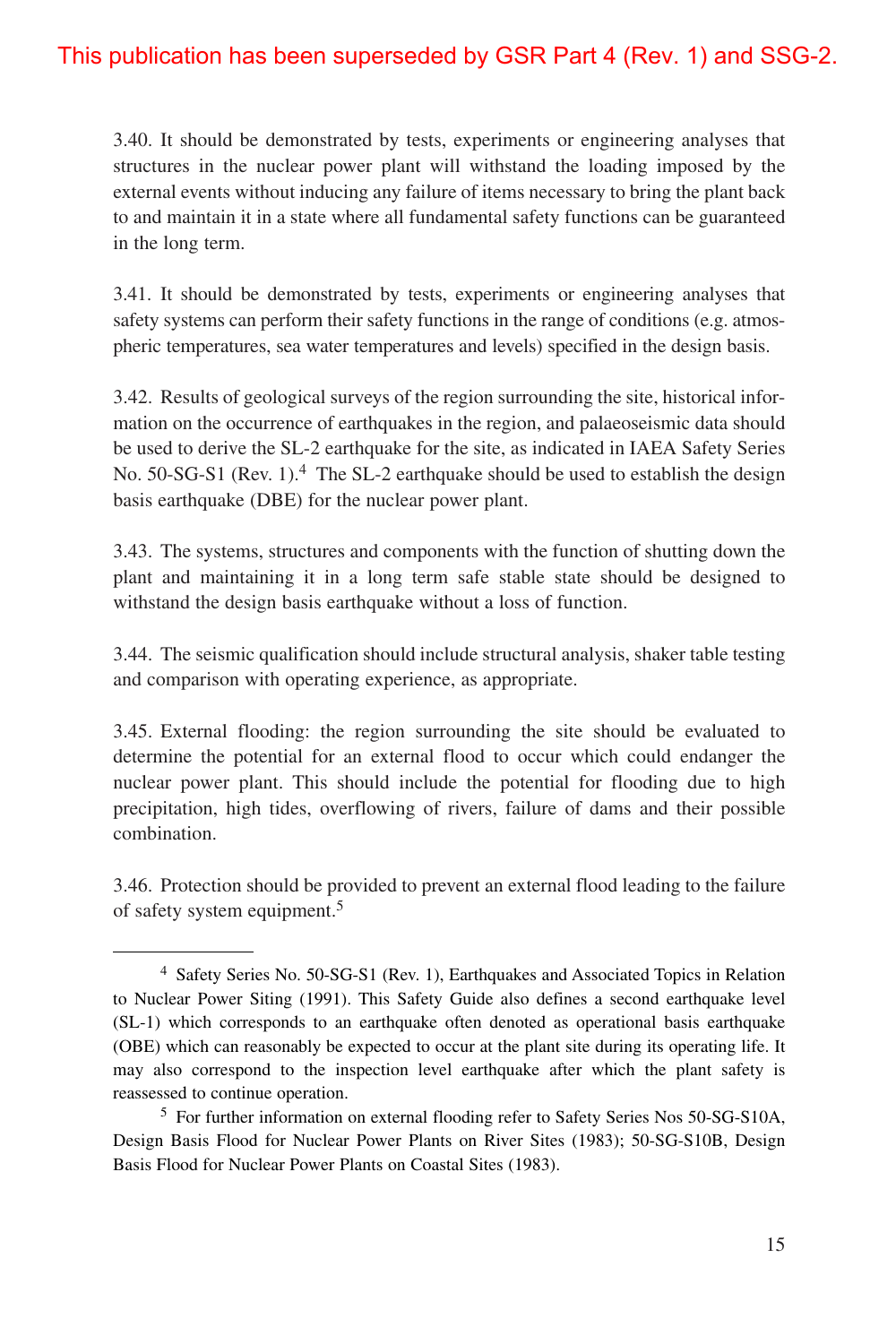3.47. The estimated probability of aircraft crashes on the plant should be derived from relevant crash statistics taking into account the distance from airports, the flight paths and the number of movements for all types of aircraft near the specific site. The crash statistics should be kept up to date throughout the plant's life.

3.48. If the estimated probability of aircraft crashes is greater than the acceptable value, the protection should include strengthening the structures that have systems and components which are important to safety and the separation and segregation of redundant trains of equipment in such a manner that they would not all be damaged by the impact of an aircraft or a subsequent fuel fire. Protection against aircraft crashes should be focused on items necessary to bring the plant back to a safe condition and maintain it in a state in which all safety functions can be guaranteed.<sup>6</sup>

3.49. For hazards arising from transportation and industrial activities, transport of hazardous material close to the site<sup>7</sup> and industrial activities which cause fire, explosion, missiles and release of toxic gases and affect the safety of the nuclear power plant should be identified and the design basis events specified.

#### PROTECTION AGAINST INTERNAL HAZARDS

3.50. Internal hazards are extensively addressed in specific IAEA Safety Series publications<sup>8</sup> that also provide guidance for the safety assessment. Some key issues are summarized in this section.

3.51. The design should take into consideration specific loads and environmental conditions (temperature, pressure, humidity, radiation) imposed on structures or components by internal events such as:

<sup>6</sup> For further information on the consideration of aircraft crashes, refer to Safety Series No. 50-SG-S5, External Man-induced Events in Relation to Nuclear Power Plant Siting (1981); this will be superseded by a Safety Guide on External Human Induced Events in Site Evaluation for Nuclear Power Plants (to be published).

 $\frac{7}{7}$  For further information on the consideration of hazards arising from industrial activity, refer to Safety Series No. 50-SG-S5(to be superseded; see footnote 6).

<sup>8</sup> Safety Standards Series No. NS-R-1, Safety of Nuclear Power Plants: Design (2000); Safety Series No. 50-SG-D2, Fire Protection in Nuclear Power Plants (1992); 50-SG-D4, Protection Against Internally Generated Missiles and their Secondary Effects in Nuclear Power Plants (1980).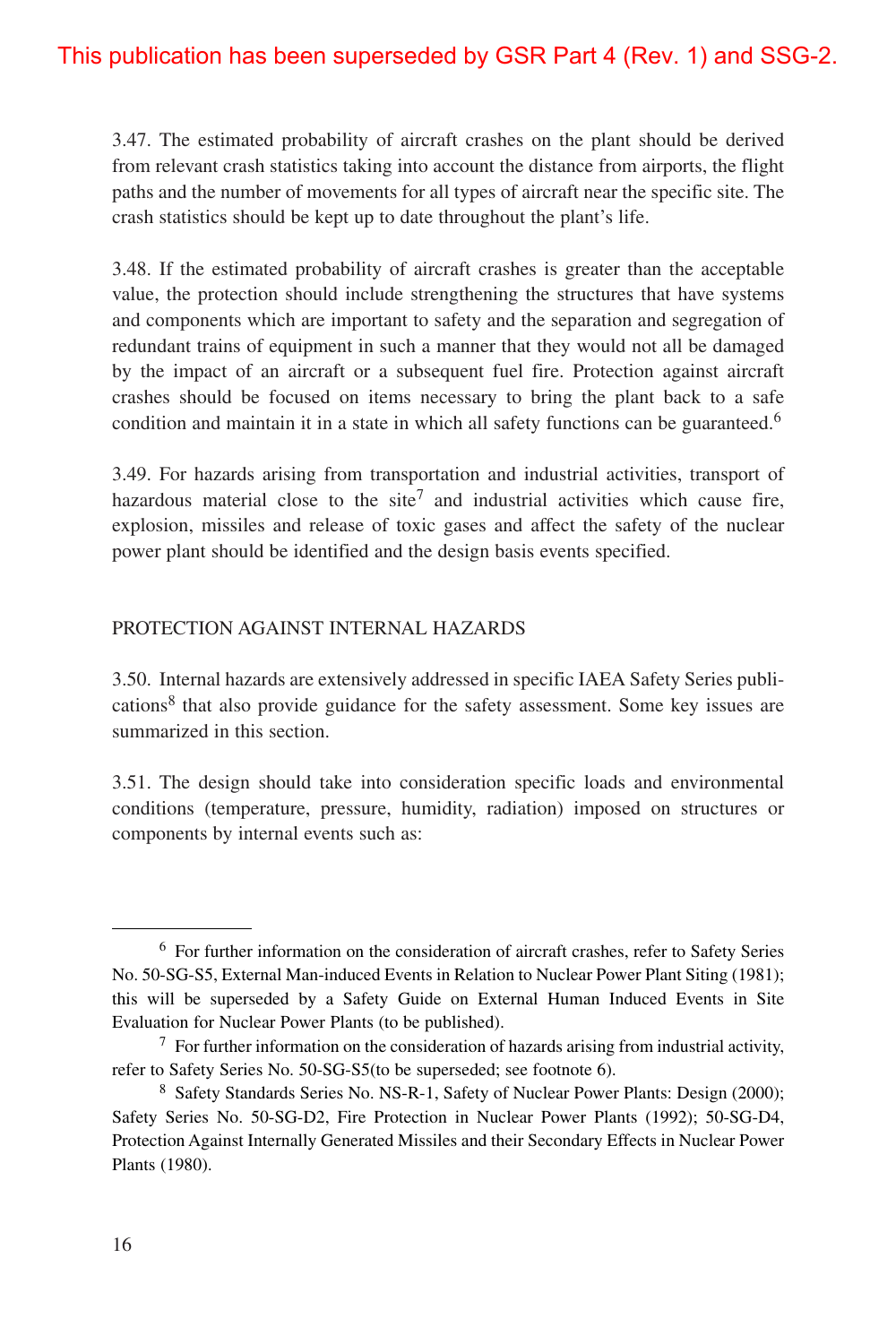- Pipe whipping;
- Impingement forces;
- Internal flooding and spraying due to leaks or breaks of pipes, pumps, valves;
- Internal missiles;
- Load drop;
- Internal explosion;
- Fire.

3.52. It should be demonstrated that the effects of pipe failures such as jet impingement forces, pipe whip, reaction forces, pressure wave forces, pressure buildup, humidity, temperature and radiation on components, building structures, electrical and instrumentation and control (I&C) equipment are sufficiently taken into account. Specifically, it should be shown that:

- Reaction forces have been taken into account in the design of safety classified equipment, supports for this equipment, and associated building structures;
- Components important to safety and their internals have been designed against credible pressure wave forces and flow forces;
- Pressure buildup has been considered for buildings important to safety such as the containment;
- Electrical and I&C equipment important to safety has been designed to withstand temperature, humidity and radiation extremes in the event of postulated leaks and breaks.

3.53. Regarding internal flooding, a flooding analysis for the relevant buildings of the plant should be performed and the following potential initiators of flooding should be considered: leaks and breaks in pressure retaining components, flooding by water from neighbouring buildings, spurious actuation of the fire fighting system, overfilling of tanks, and failures of isolating devices.

3.54. SSCs important to safety should be located at an elevation higher than the expected maximum flood level or should be sufficiently protected.

3.55. Internal missiles can be generated by failure of rotating components such as turbines or by failure of pressurized components. Preferential flight paths of possible turbine missiles should be considered and reflected in the orientation of the turbine with respect to safety classified buildings, unless it can be demonstrated that potential missiles are not likely to result in significant damage to SSCs important to safety. Similarly, the location of high energy components in safety classified buildings should be restricted to the extent possible.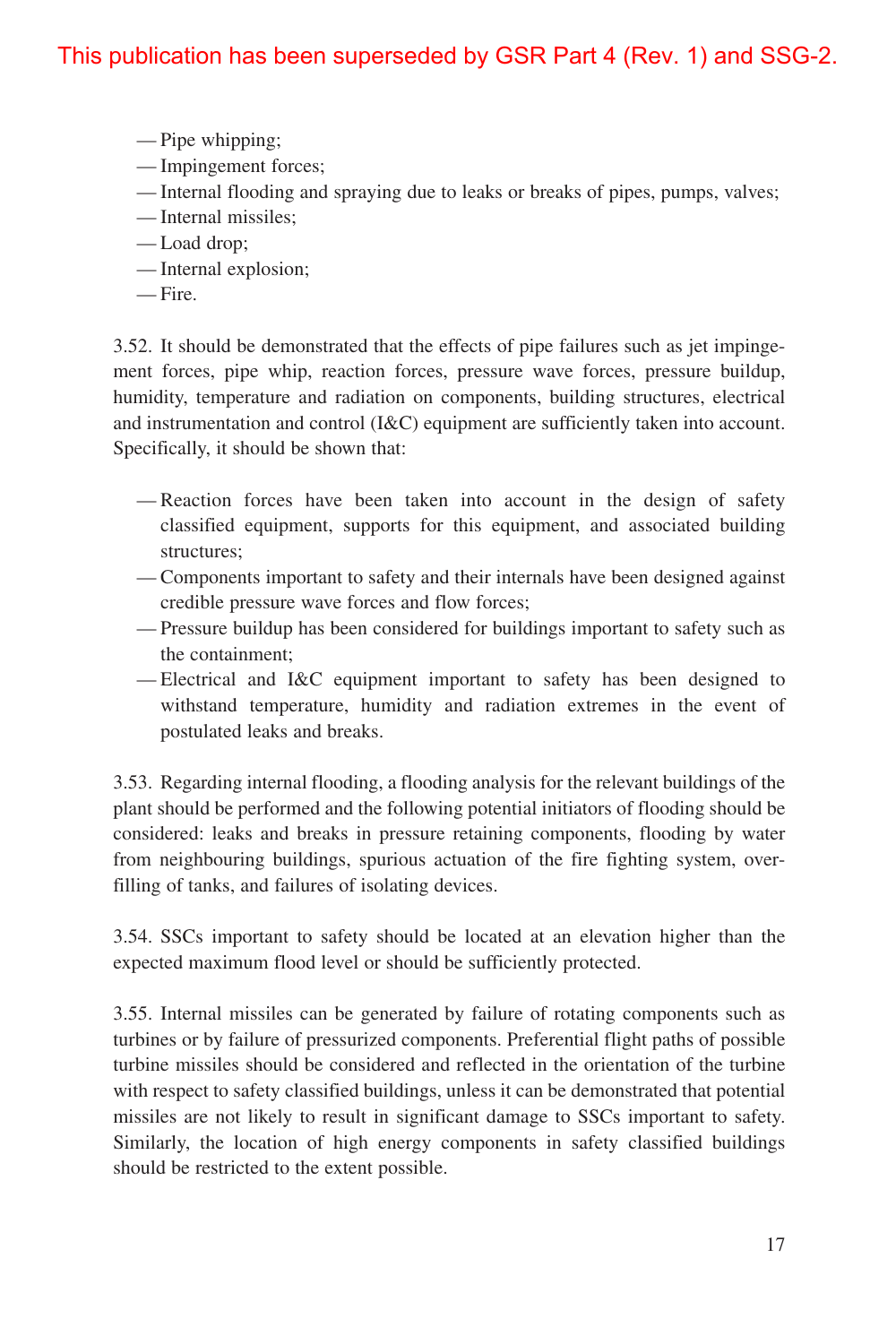3.56. The failure of lifting gears should be considered in the design when the associated load drop can result in radiation exposure inside or outside the plant, or when it can cause damage of a system important to safety.

#### CONFORMITY WITH APPLICABLE CODES, STANDARDS AND GUIDES

3.57. To ensure the safety of the nuclear power plant, design of SSCs should take into account their safety related significance. Design of SSCs important to safety should be performed according to design requirements corresponding to the importance of the safety functions to be performed. The class assigned to the SSCs provides a basis for determining codes and standards which will be applied to the design of the SSCs.

3.58. In general, a list of codes and standards for design are given by the operating organization in the form of utility requirements or directly by the regulatory body. However, they should be reviewed and analysed to evaluate their applicability, adequacy and sufficiency for the design of SSCs important to safety according to current knowledge and technology. If some codes and standards are insufficient to ensure the SSC quality corresponding to the importance of the safety function to be performed, these should be supplemented or modified as necessary in order to ensure commensurate SSC quality.

#### LOAD AND LOAD COMBINATION

3.59. Relevant safety classified structures and components should be designed to withstand all relevant loading resulting from operational states and design basis accidents including those resulting from internal and external hazards.

3.60. A significant part of the safety assessment is therefore:

- To identify for each safety classified structure or component the relevant loading and loading combinations;
- To identify for each loading and loading combination the expected frequency of occurrence;
- To evaluate the stresses and strains in the safety classified structures and components for the identified loading and loading combinations;
- To evaluate the individual and cumulative damage in the structure or component taking account of all relevant deteriorations (e.g. creep, fatigue, ageing) and their potential interactions.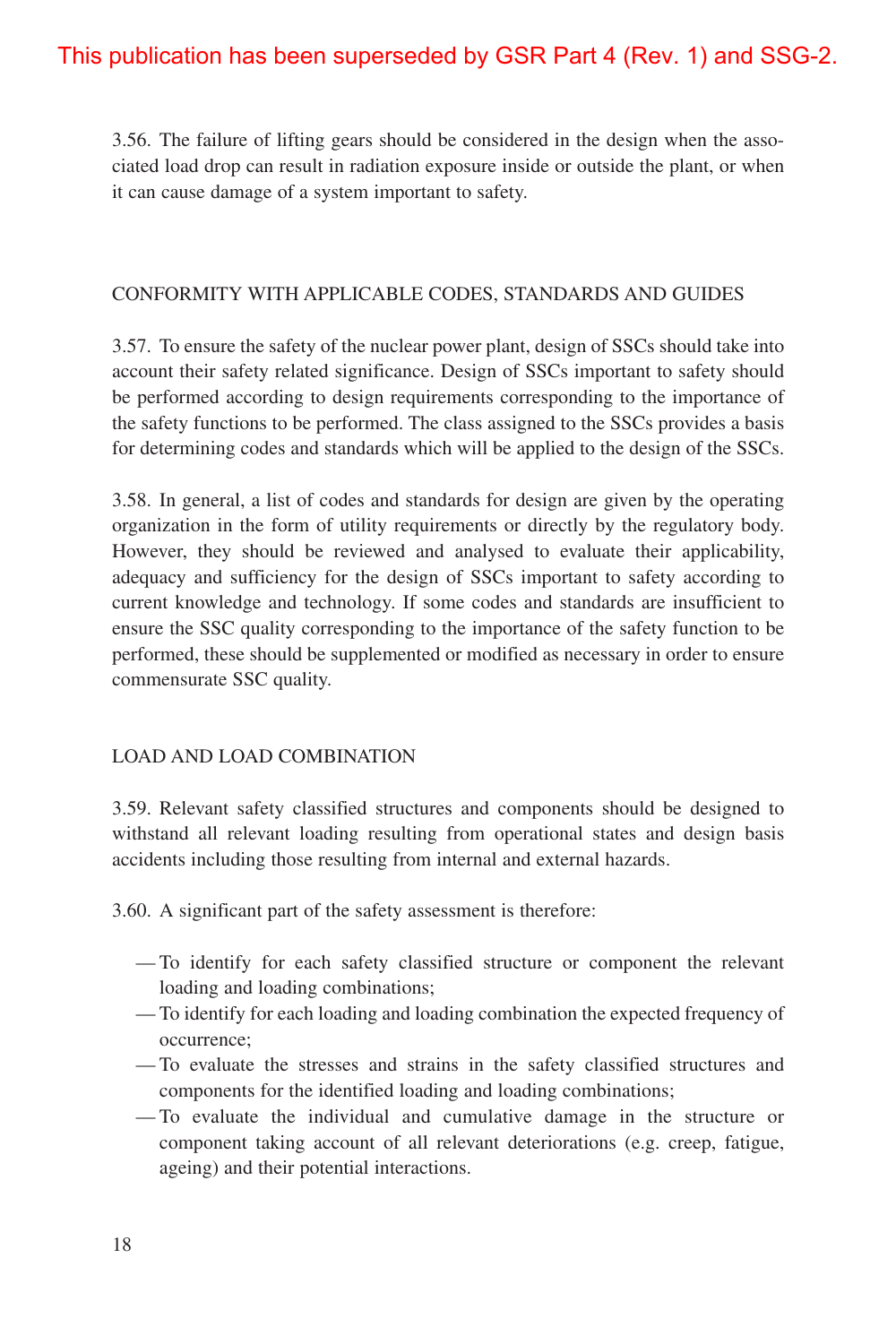3.61. The set of loading and loading combinations should be complete and consistent with the assumptions of the safety analysis. The expected frequency of occurrence, together with the total number of anticipated transients during plant life, should be assessed based on historical records, operating experience, utility requirements or site characteristics, as appropriate.

3.62. In addition to all pertinent physical quantities, the evaluation of stresses and strains should consider the environmental conditions resulting from each loading, each loading combination and appropriate boundary conditions. The acceptance criteria should adequately reflect the prevention of consequential failure of structures or components needed to mitigate the consequences of the hazards which are correlated to the assumed loading.

#### SELECTION OF MATERIALS

3.63. Materials should meet the standards and requirements for their design and fabrication. The design lifetime of the materials should be determined considering the effects of operational conditions (e.g. radiological and chemical environment, single and periodic loads). In addition, effects of design basis accidents on their characteristics and performance should be considered.

3.64. For materials whose adequacy is based on testing, all test results should be documented.

3.65. Materials in contact with radioactive effluents should have anticorrosion properties against relevant corrosion mechanisms and resistance to chemical reactions under operational conditions. Contact of carbon steel with radioactive products should be avoided as much as possible. Polymer materials should be radiation resistant if used for systems containing radioactive effluents.

3.66. Stainless steel or nickel alloys, materials of steam generator tubes, major pipes and cladding in contact with reactor coolant should have adequate anticorrosion properties. Low melting point elements such as lead, antimony, cadmium, indium, mercury, zinc, bismuth, tin and their alloys should not enter into contact with the components of the reactor primary coolant system or the secondary system fabricated with stainless steel or nickel alloy. Bearing alloys containing low melting point elements should be prevented from contaminating the feedwater system. In order to reduce operational doses, the content of cobalt in materials in contact with reactor coolant should be limited as much as possible, and justification should be provided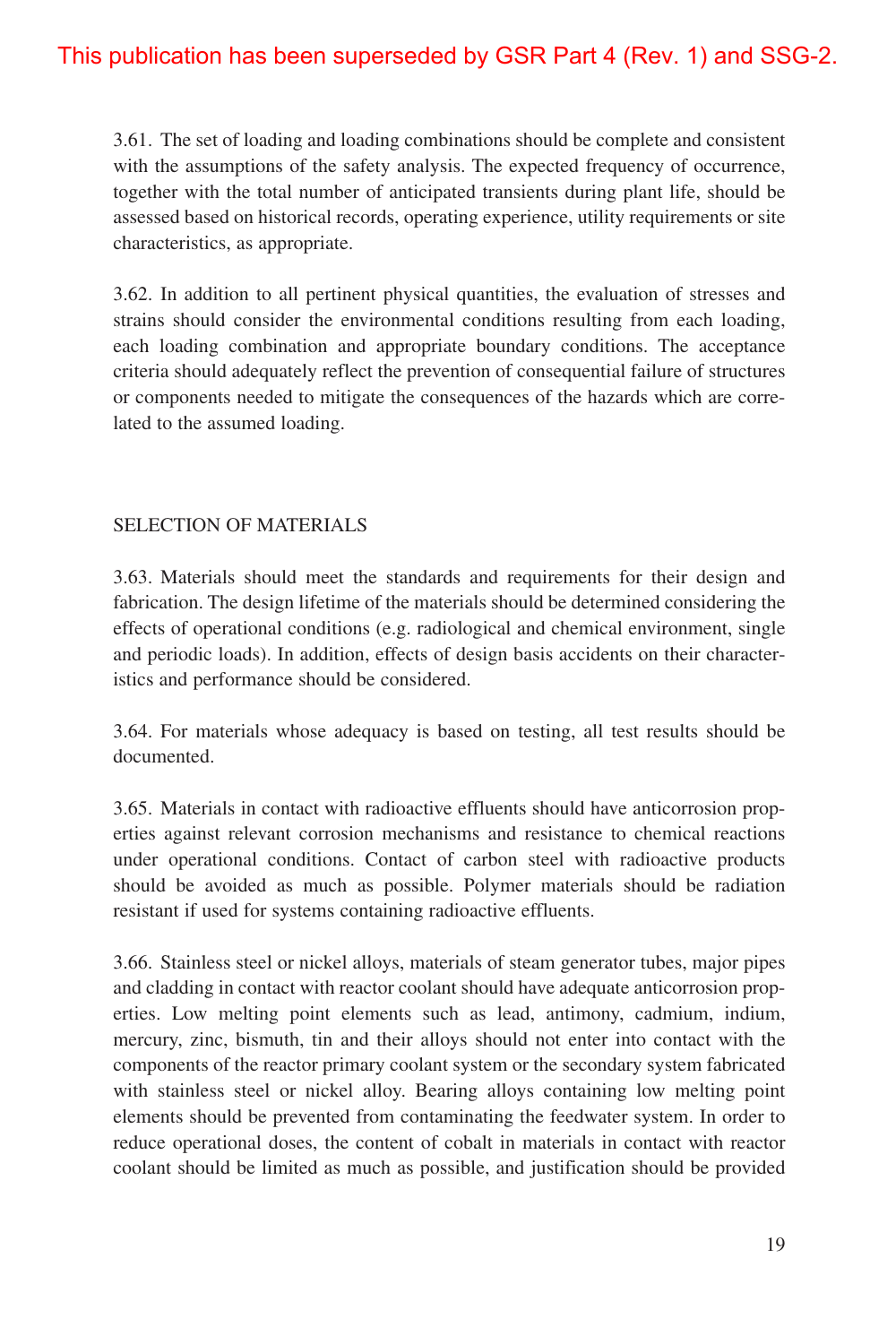when cobalt alloy is exceptionally used. The release to the reactor coolant of nickel from materials in contact with the coolant should be evaluated.

3.67. Control of halogen elements in materials (e.g. pipe insulation) in contact with stainless steel components should be ensured by design in order to avoid intergranular stress corrosion cracking (IGSCC).

3.68. For ferritic materials of the reactor coolant pressure boundary, the resistance against rapidly propagating fracture and fatigue resistance under high temperature and pressure should be proved. All weldments of stainless steel should have resistance against grain boundary corrosion, and delta ferrite content should be controlled to minimize microcrack formation during austenitic stainless steel welding.

3.69. Particular attention should be given to compatibility of the materials used with regard to the water chemistry in order to prevent corrosion phenomena. For all equipment exposed to damp steam or to fluids which can cause severe erosion, corrosion and erosion resistant materials should be used. Low alloy steel containing chromium ( $Cr > 0.5\%$ ) may be used.

3.70. Insulation materials should be chosen in such a way as to minimize adverse effects from their use (e.g. doses to personnel during outages, sump clogging in accidents). The sump clogging behaviour of the debris generated from the insulation materials during accidents by jet forces should be tested for the insulation materials selected.

3.71. The choice of materials used in a radiation environment should take into consideration the effect of radiation on material properties. For example, optical fibres may be damaged when exposed to neutron fields. This would have an adverse effect on the safety function of all systems served by such cables (usually computer based control and protection systems).

3.72. Because of radiation activation, the choice of materials used in a radiation environment could have a significant effect on decommissioning during service. These aspects should be evaluated at the design stage.

#### SINGLE FAILURE ASSESSMENT AND REDUNDANCY/INDEPENDENCE

3.73. The application of the single failure criterion, as expressed in Ref. [1] and further explained in IAEA Safety Series No. 50-P-1, Application of the Single Failure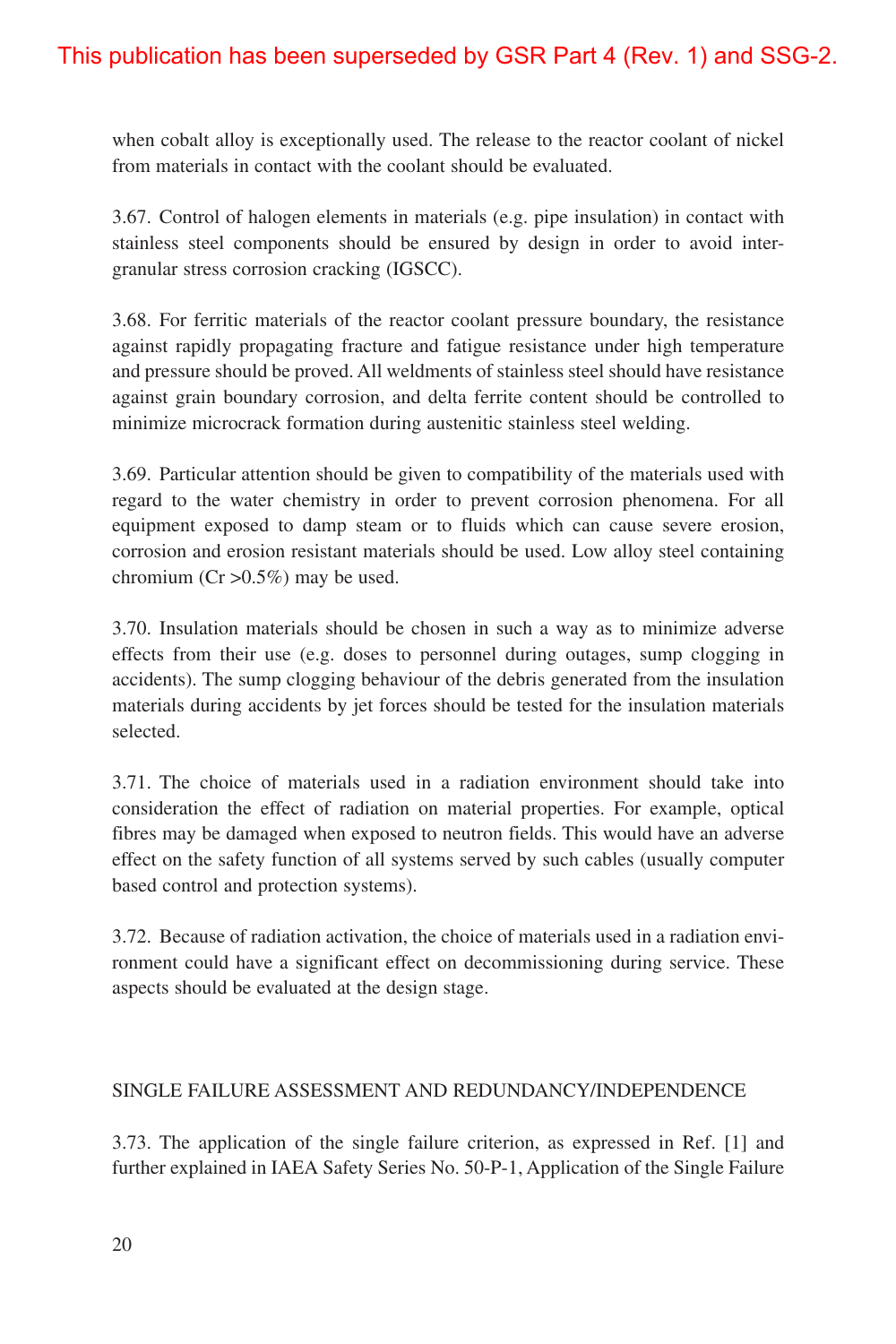Criterion [7], ensures that the safety functions required after a  $PIE<sup>9</sup>$  considered within the design basis are performed and the limits specified in the design basis for that event are not exceeded, assuming a single failure in any one component of the safety  $group<sup>10</sup>$ .

3.74. In the application of the single failure criterion, any failure which could occur as a consequence of the PIE should be identified and included in the starting point for the single failure analysis.

3.75. The safety group which carries out the required set of safety functions should be identified for each of the PIEs identified for the plant. The single failure analysis should identify all the failure modes of the components in the safety group, including all the needed support systems. In addition, all the failures which could occur as a consequence of the single failure should be identified and included in the analysis along with the single failure. This should include failures of a component which would occur due to failure of a support system such as electrical power or cooling water. However, at no time during the single failure analysis should more than one random failure be assumed to occur.

3.76. The single failure criterion should be applied during the worst possible configuration of the safety group. In particular, where the operation of the plant allows equipment to be taken out of service for a considerable length of time for maintenance, testing, inspection or repair at a time when the safety group would need to be available, the single failure should be assumed to occur at a time when the maximum outage of equipment allowed by the operating rules or technical specifications of the plant had occurred. Nonetheless, as stated in Ref. [1] para. 5.38, non-compliance with the single failure criterion may be justified for outages which are of a specified limited duration. A justification should be given for all such cases, in conjunction with the derivation of the allowed outage times (see para. 5.42 of Ref. [1]).

3.77. The failures which should be considered in the single failure analysis would typically include those of active components (such as failure of valves to open or

<sup>9</sup> For the definition and a more detailed explanation of PIEs, refer to the Annex in IAEA Safety Standards Series No. NS-R-1, Safety of Nuclear Power Plants: Design.

<sup>&</sup>lt;sup>10</sup> 'Safety group' is defined as: "The assembly of equipment designated to perform all actions required for a particular postulated initiating event to ensure that the limits specified in the design basis for anticipated operational occurrences and design basis accidents are not exceeded."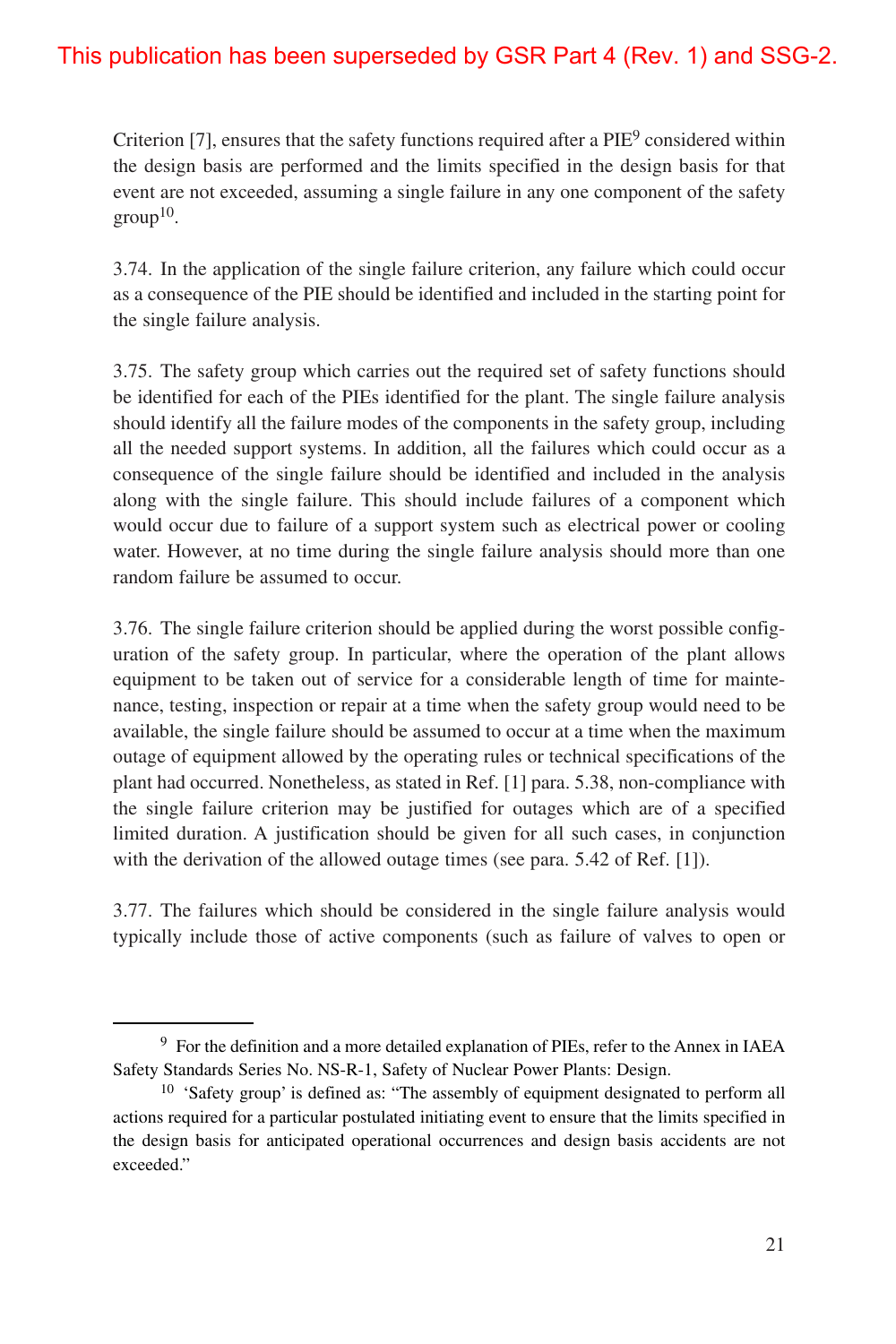close on demand and failure of pumps to start and run) and those of passive components (such as failure of safety system piping) which have a wide range of probabilities of occurrence. In the single failure analysis, the failure of a passive component designed, manufactured, inspected and maintained in service to an extremely high quality level may not need to be assumed, provided it remains unaffected by the PIE. However, justification should be provided for each component failure mode which is omitted from the single failure analysis. For a passive component, this should take into account the total period of time after the occurrence of the PIE for which the component is expected to operate. In practice, single failures of passive components are often considered only in the long term (e.g. 24 hours) after the occurrence of a PIE owing to the quality standards applied.

3.78. The single failure analysis may not need to address PIEs with a very low frequency of occurrence or take account of consequences of the PIE that would be very unlikely to occur.

3.79. The Safety Requirements publication on Safety of Nuclear Power Plants: Design [1] specifies that the following safety functions should be performed by associated plant systems on the assumption of a single failure:

- Fast reactor shutdown,
- Residual heat removal from the core,
- Emergency core cooling,
- Containment isolation,
- Containment heat removal,
- Containment atmosphere control and cleanup.

3.80. In practice, higher levels of redundancy than those derived from the single failure criterion may be provided to achieve sufficiently high reliability or for operational reasons; for example (i) to allow equipment to be removed from service for maintenance or for repairs to be carried out at a time when the safety group needs to be available; (ii) to allow for surveillance testing; or (iii) to reduce problems in the layout of the plant. This means that a PIE itself is not an accident. It is only the event that initiates a sequence that leads to an operational occurrence, a design basis accident or a severe accident, depending on the additional failures that occur. Typical examples are: equipment failures (including pipe breaks), human errors, human induced events and natural events. Connections between trains should be designed in such a way that a single failure cannot lead to the loss of more than one train. Redundant trains should be separated by barriers or distance in order to ensure that an internal hazard cannot lead to the loss of more than one train.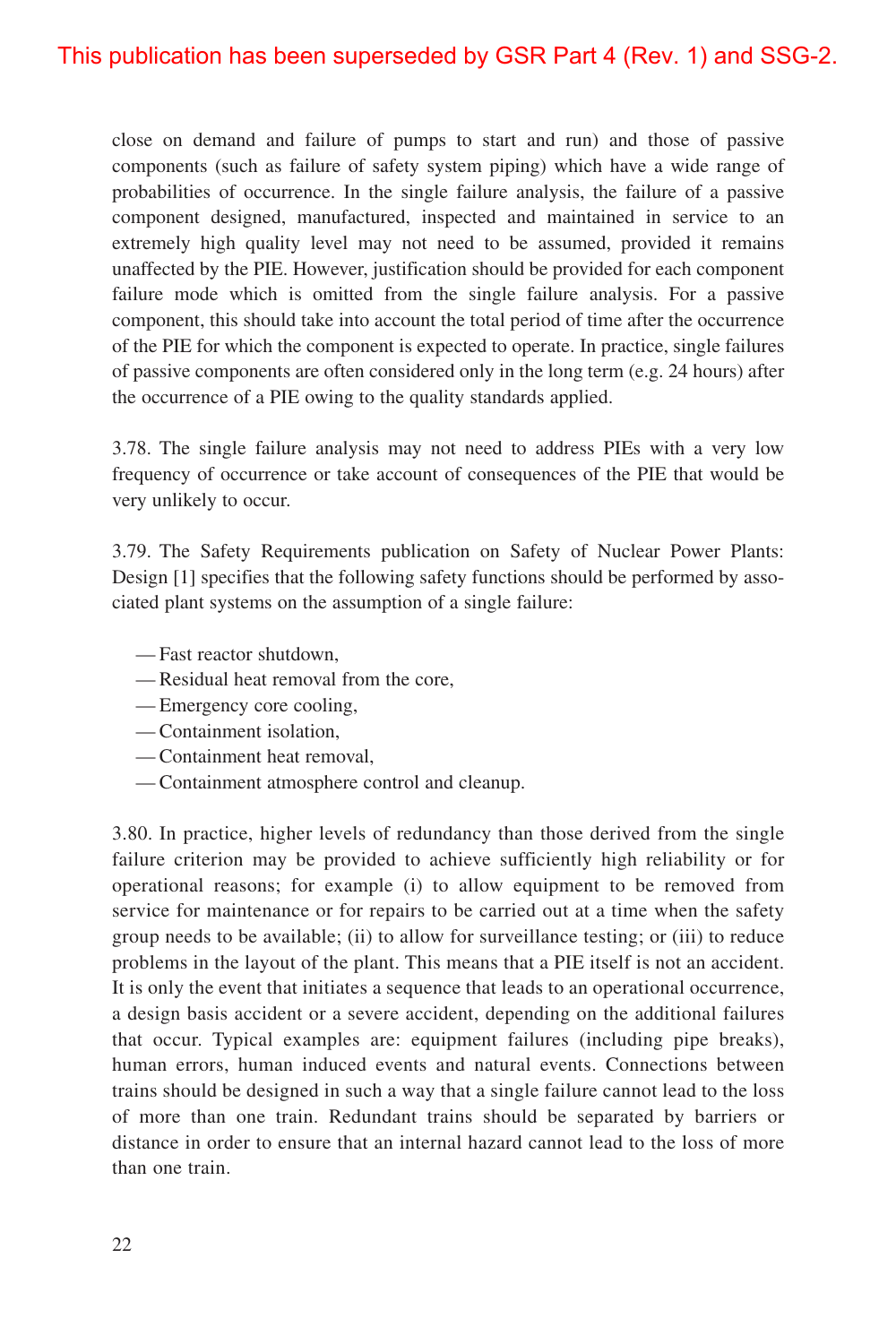#### DIVERSITY

3.81. The reliability of a safety system which incorporates redundancy by use of similar components will be limited by common cause failure, which can lead to the simultaneous failure of a number of redundant components. To prevent such a limitation, reliability can be increased by the incorporation of diversity (see Appendix II of Ref. [1]).

3.82. The level of diversity provided can be different depending on the design solution implemented. It is high if the diverse systems carry out the same safety function in ways that are physically different and use different types of equipment. For example, a reactor shutdown where the diverse systems involve dropping solid neutron absorber into the reactor core and injecting a solution of neutron absorber into the primary coolant. However, it is lower if the diverse systems carry out the safety function in the same way using components of a different type. For example, an emergency feedwater system where the pumps and valves in the diverse parts of the system are of a different type or are provided by a different manufacturer.

3.83. Where very high reliability is required, a diversified means of carrying out the safety function should be incorporated. The level of diversity should be commensurate with the required reliability of the means to perform the safety function.

3.84. Where diversity is provided within safety systems, compliance with the required system reliability should be demonstrated. For this purpose, potential common vulnerabilities like common cause failures should be adequately addressed. For example, these can be a design deficiency, a manufacturing deficiency, an operating or maintenance error, a natural phenomenon, a human induced event, or an unintended cascading effect from any other operation or failure within the plant.

3.85. It should be recognized that the provision of diversity increases the complexity and costs of the plant and introduces difficulties and costs in its operation and maintenance. This should be addressed in the design process and a balance should be struck between the gains in the reliability of the safety systems and the additional complexity achieved.

#### IN-SERVICE TESTING, MAINTENANCE, REPAIR, INSPECTIONS AND MONITORING OF ITEMS IMPORTANT TO SAFETY

3.86. Those SSCs important to safety should, except as provided for below, be designed to be tested, maintained, repaired and inspected or monitored periodically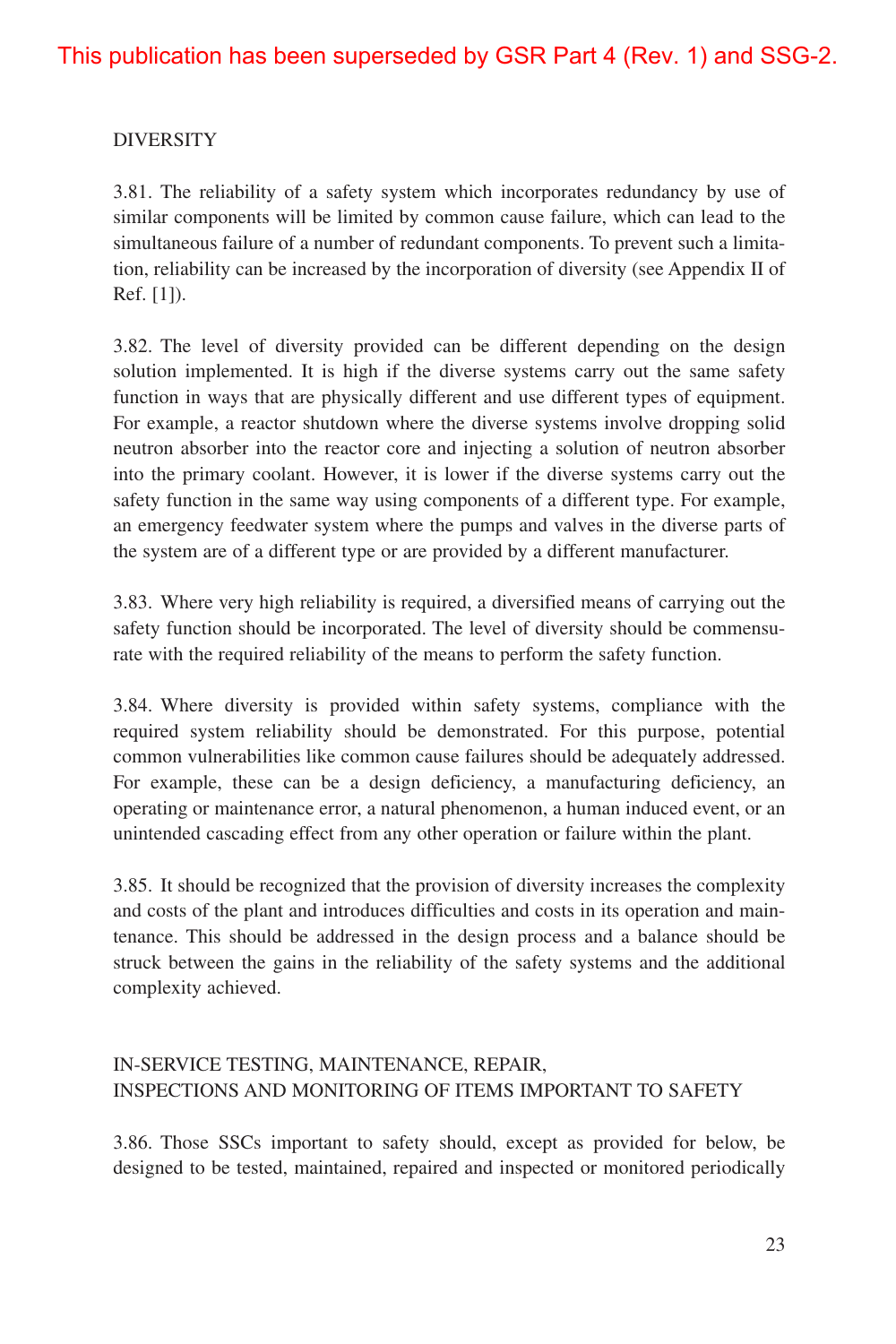in terms of their integrity and functional capability during the life of the nuclear power plant. The period may vary from days to years, depending on the nature of the item. Clearly, the more frequently maintenance is performed while the plant is on load, the less will be the need for maintenance during plant outage. The design should be such that these activities can be performed to standards commensurate with the importance of the safety functions to be performed, without undue exposure to radiation of the site personnel.

3.87. If the SSCs important to safety cannot be designed to be tested, inspected or monitored to the extent desirable, adequate safety precautions should be taken to compensate for potential undiscovered failures.

3.88. Designers should prepare specific design guides intended to guarantee accessibility for inspection and testing. In this connection, key issues which should be assessed include: availability of sufficient space around components; reduction of radiation fields around components by reduction of the deposition of radioactive material inside the primary pressure boundary or shielding; reduction of primary water leaks; provision of permanent or removable access gangways and of hangpoints on structures for the movement of components; and installation of components in a convenient position to facilitate inspection and testing.

3.89. Where accessibility is impracticable, permanent rails and adequate space can be provided by design which allow inspection equipment to be properly positioned and operated by remote actuation devices. Safety assessment should ascertain that such possibilities have been considered.

3.90. Although the implementation of provisions such as those outlined above tend to resolve, in most cases, the conflict between the need for keeping operational doses small and the need for periodic tests and inspections, in some complex situations an accurate study of the correct trade-off between the two needs should be done, using the safety analysis at the design level.

#### EQUIPMENT QUALIFICATION

3.91. Equipment qualification applies mainly to safety systems which are required to perform safety functions in accident conditions.

3.92. The conditions under which equipment is expected to perform a safety function may differ from those to which it is normally exposed and its performance may be affected by ageing or service conditions as plant operation goes on. The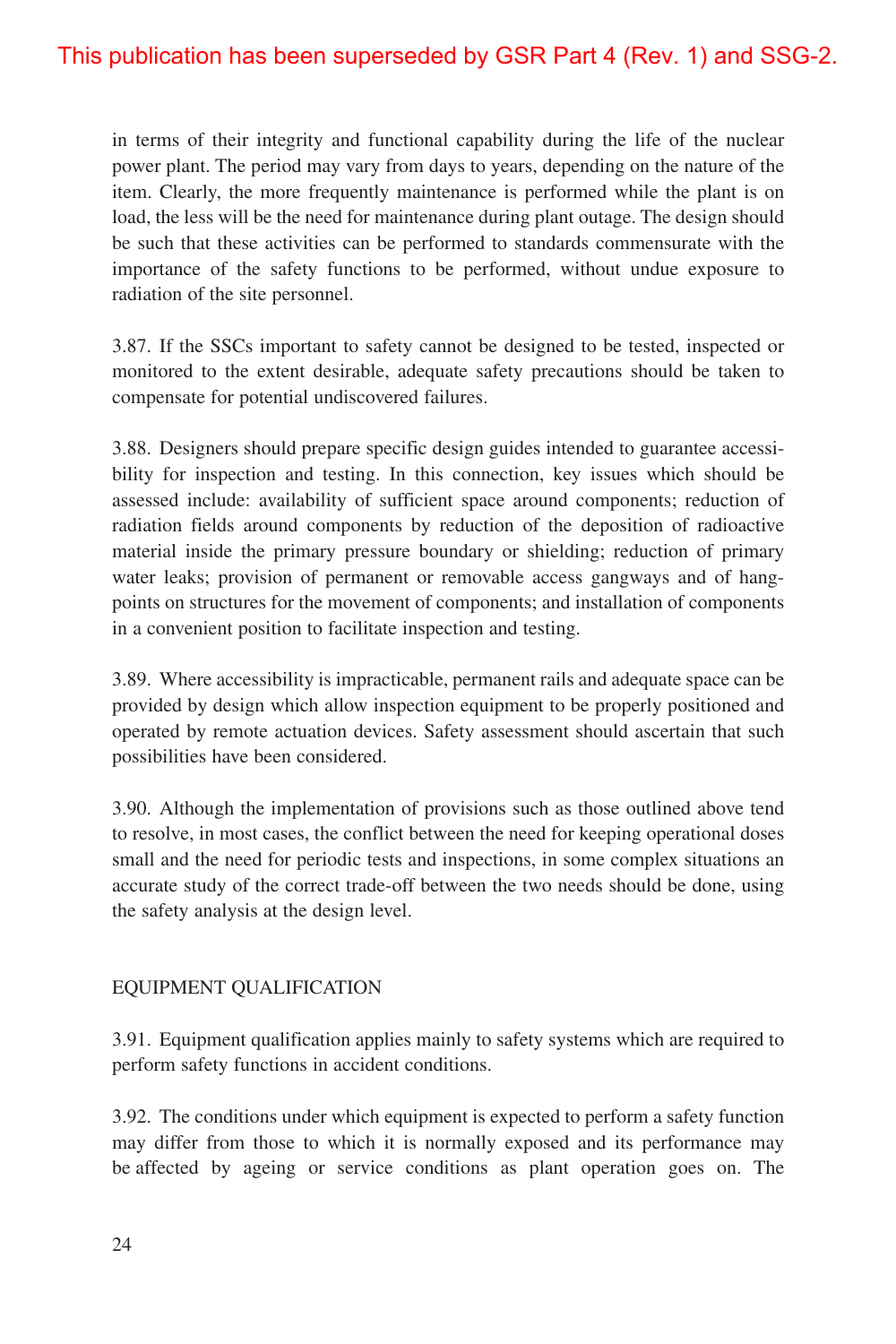environmental conditions under which equipment is expected to function should be identified as part of the design process. Among these should be the conditions expected in a wide range of accidents, including extremes of temperature, pressure, radiation, vibration and humidity, and jet impingement.

3.93. The required functional capability should be maintained throughout the plant's life. Attention should be given during design to the common cause failure effects of ageing. Ageing should be taken account of in the design by the appropriate definition of environmental conditions, process conditions, duty cycles, maintenance schedules, service life, type testing schedules, replacement parts and replacement intervals.

3.94. A qualification procedure should confirm that the equipment is capable of performing, throughout its operational life, its safety functions while being subjected to the environmental conditions (dynamic effects, temperature, pressure, jet impingement, radiation, humidity) existing at the time of need. These environmental conditions should include the variations expected during normal operation, anticipated operational occurrences and accident conditions. Where the equipment is subject to external natural events and is expected to perform a safety function during or following such an event, the qualification programme should replicate the conditions imposed on the equipment by the natural phenomena.

3.95. In addition, any unusual environmental conditions that can be reasonably anticipated and could arise from specific operating conditions, such as during periodic containment leak rate testing, should be included in the qualification programme. To the extent possible, equipment that is expected to operate during severe accidents should, by tests, experiments or engineering analysis, be shown with reasonable confidence to be capable of achieving the design intent under severe accident conditions.

3.96. It is preferable that qualification be achieved by the testing of prototypical equipment (type testing). This is not always fully practicable for the vibration of large components or the ageing of equipment. In such cases extrapolation of equipment performance under similar conditions, analyses or tests plus analyses should be relied upon.

#### AGEING AND WEAR-OUT MECHANISMS

3.97. The safety assessment should take into account the fact that plant systems and components are affected in varying measure by ageing effects. Some effects of this kind are well known and provisions can be taken to cope with them. Others, by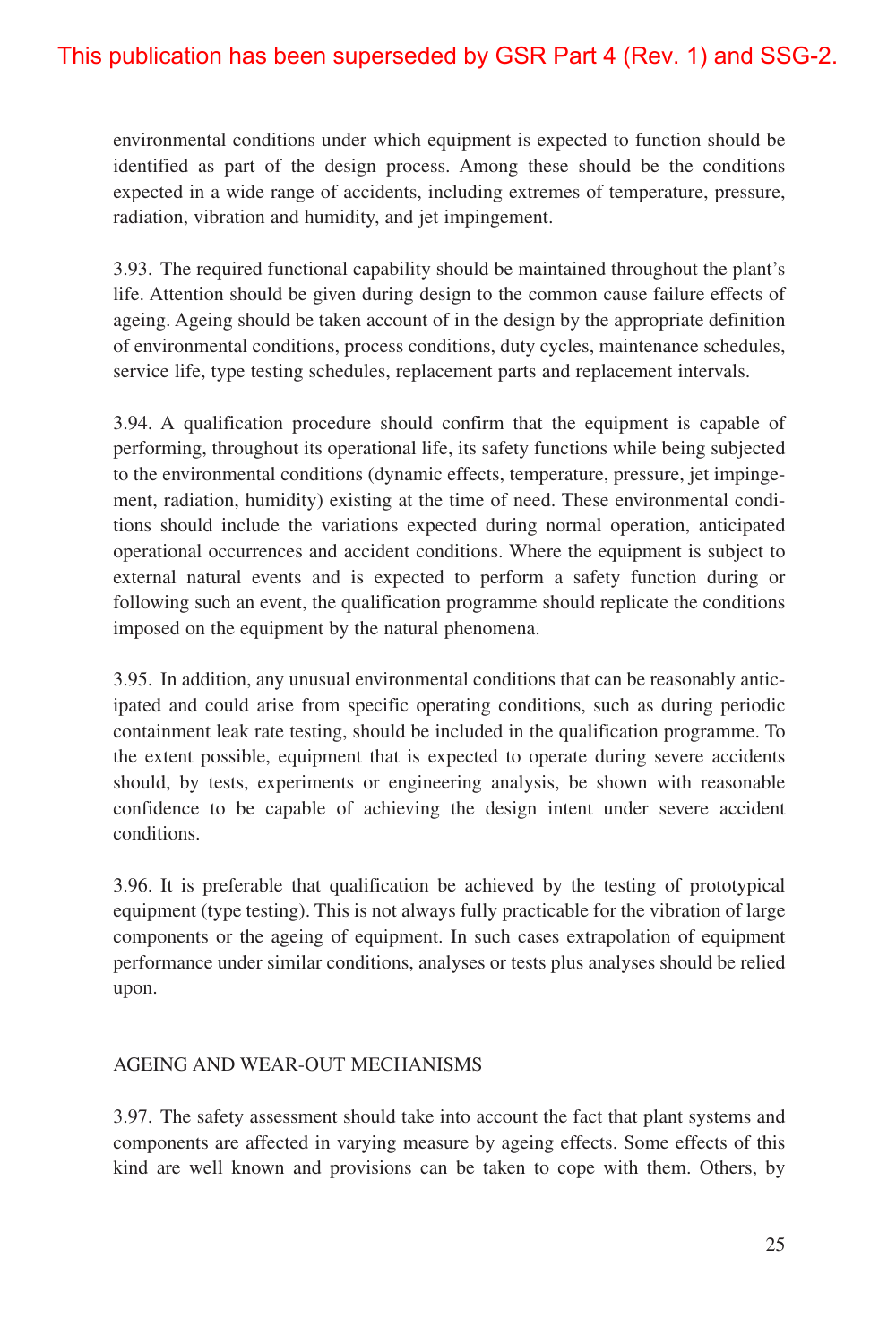experience, are not foreseeable and suitable testing, inspection and surveillance programmes should be employed in order to detect their possible occurrence. A complete programme of actions during the plant lifetime should be drawn up and technical prerequisites for its implementation established at the design stage. Periodic safety reviews are a good way of determining whether ageing and wear-out mechanisms have been correctly taken into account, and to detect unpredicted issues.

3.98. The vessel should be designed taking into consideration the embrittlement due to the action of the fast neutron flux from the core for the full life of the plant. Protection resides in good design for preventing excessive embrittlement, for facilitating embrittlement detection and possible remedial actions. Pressurized water reactors (PWRs) are more affected than boiling water reactors (BWRs) by this problem owing to dimensional and/or neutronic effects. Weld areas are more easily affected by embrittlement, as impurities introduced in the welding process may render the weld zone particularly sensitive to neutron irradiation. The heat affected zone (HAZ) around a weld is frequently the region where microcracks and residual stresses accumulate, making the region even more sensitive to the effects of embrittlement.

3.99. The presence of welds at the level of the active fuel region should be avoided to the extent practicable.

3.100. Appropriate consideration should be given to limiting and monitoring vessel embrittlement. For this purpose, neutron fluence (neutron flux integrated over the plant lifetime) should be kept below a level that ensures that adequate mechanical properties are maintained, with uncertainties taken into account. The presence of adequate surveillance programmes using vessel weld samples and neutron fluence measurement devices exposed to neutron flux in representative conditions should be ensured. Another major ageing process affects steam generator tubing of PWRs. Tube degradation occurs for a variety of reasons and should be monitored in order to permit preventive and remedial actions such as water chemistry changes and tube repairs or plugging prior to leakage or failure. The design should facilitate steam generator surveillance, repair and replacement through adequate clearances, rails and attachment points.

3.101. Other possible ageing effects indicated by past operating experience are listed below. The design of the plant should eliminate the problems during the design stage or include means for timely detection of their inception and for implementing the appropriate corrective actions:

— Channel hydriding and embrittlement in pressure channel reactors, which may lead to channel replacement;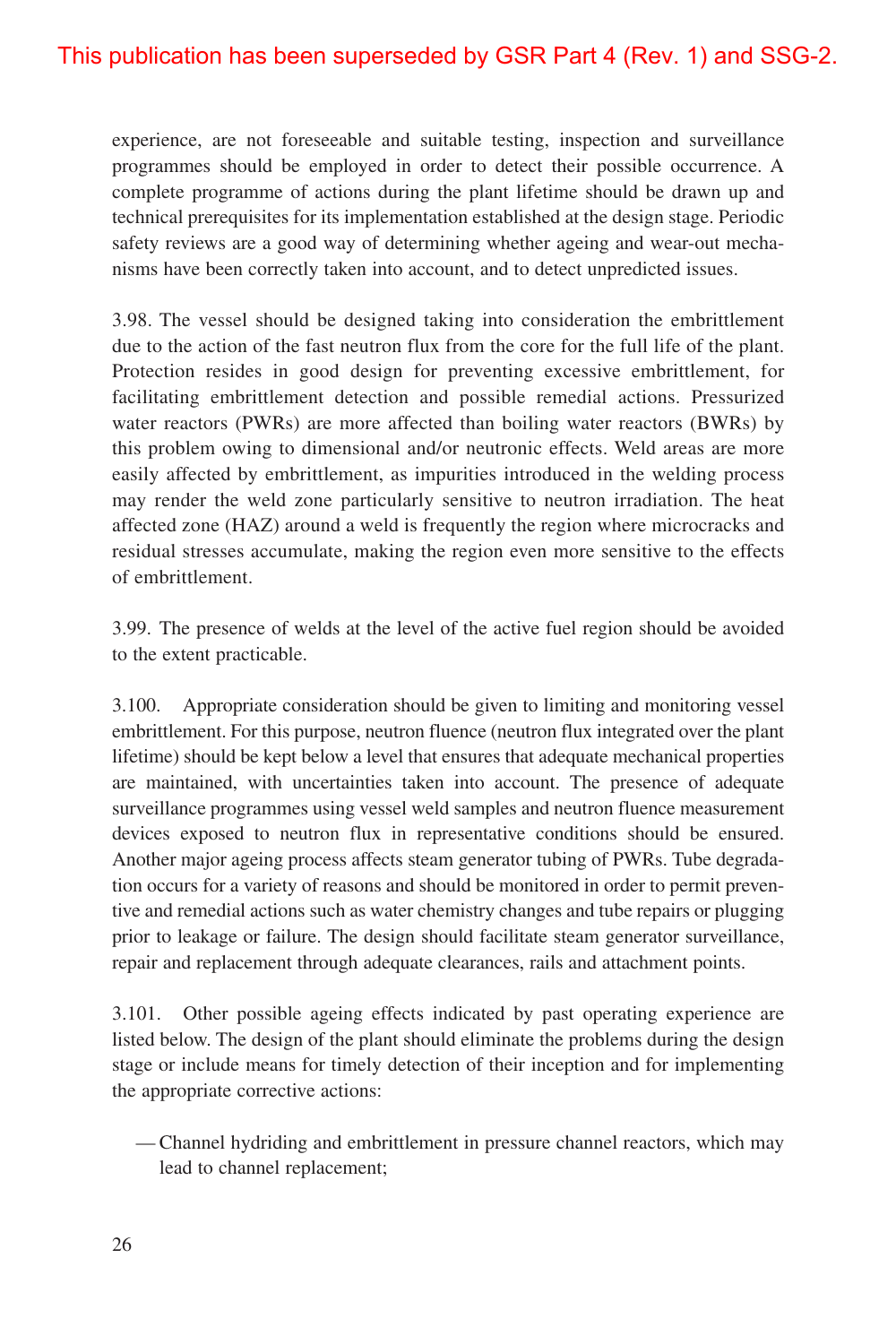- Corrosion of vessel internals, vibration and failure, the possibility of which should be detectable by suitable surveillance means;
- Cracking of core nozzles and reactor internals;
- Thermal and pressure transients in nozzles and piping;
- Thermal mixing in pipe joint areas;
- Thermal stratification in piping and other piping erosion in components, which should be detectable by periodic inspections, facilitated by suitable design provisions;
- Ageing of organic cable insulation or ventilation sealing materials, which should be taken into account in the design to permit detection and possible replacement.

#### HUMAN–MACHINE INTERFACE AND THE APPLICATION OF HUMAN FACTOR ENGINEERING

3.102. Detailed recommendations on the application of human factors principles in design are given in specific IAEA Safety Guides $^{11}$ . Some key issues are summarized in the present section.

3.103. The plant design should facilitate the job of the operators and promote optimum human performance during operational states and accidents. This should be done by paying careful attention to the design of the plant, the provision of operating procedures and the training of all operating staff.

3.104. Systematic consideration of human factors and the human–machine interface should be included in the design process at an early stage of design development and should continue throughout the entire process.

3.105. Safety actions which are assigned to the operating staff should be identified. This would include safety actions carried out by operators with responsibilities for monitoring and controlling the plant and for responding to faults and maintenance, testing and calibration activities.

3.106. Task analysis should be performed for the safety actions, to assess the demands that will be placed on the operators in terms of decision making and

<sup>&</sup>lt;sup>11</sup> Safety Series Nos 50-SG-D3, Protection System and Related Features in Nuclear Power Plants (1986); 50-SG-D8, Safety-related Instrumentation and Control Systems for Nuclear Power Plants (1984); and Safety Standards Series No. NS-G-2.2, Operational Limits and Conditions and Operating Procedures for Nuclear Power Plants (2000).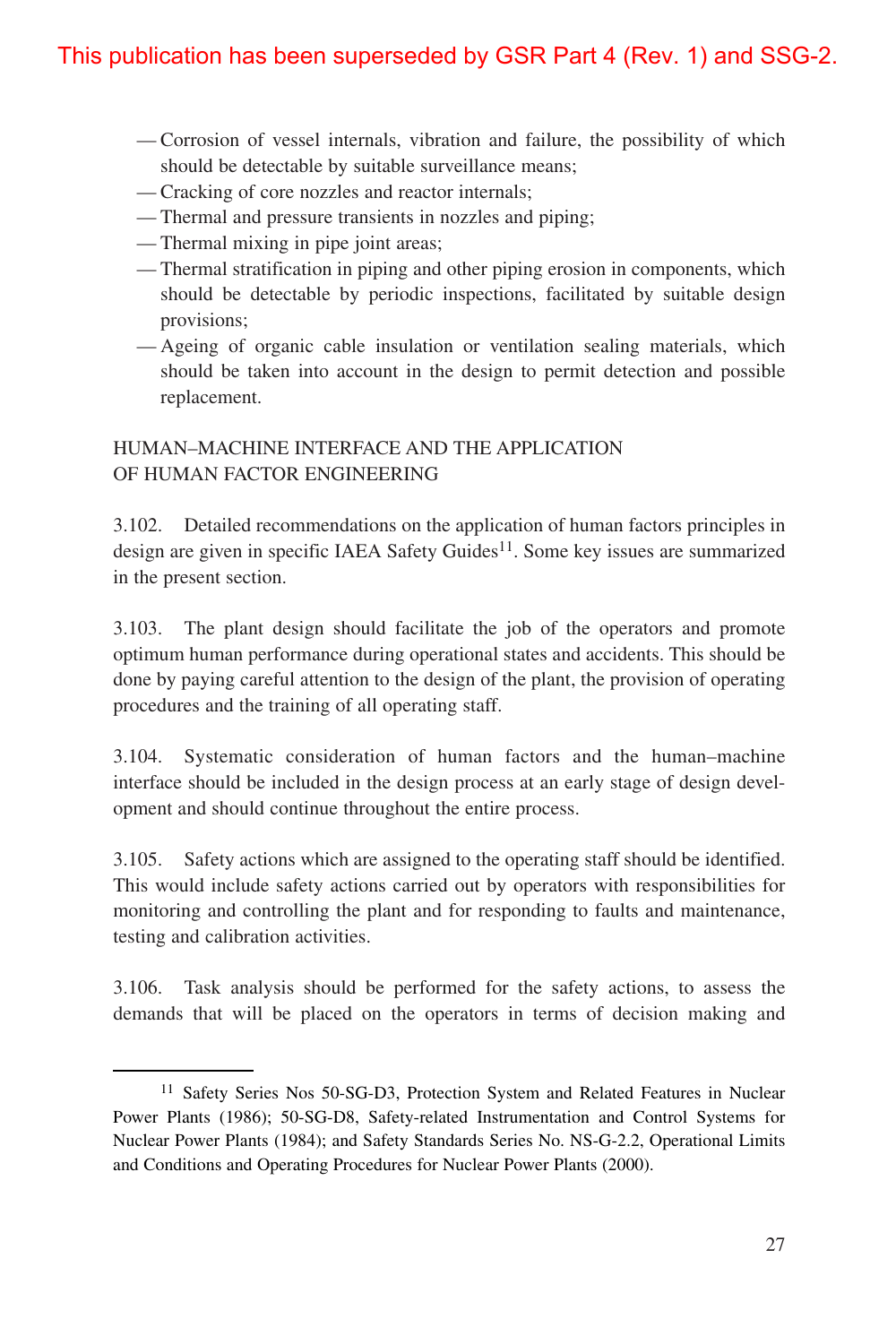carrying out the actions. The results of the task analysis should determine the design specifications of the human–machine interface, the information and controls that need to be provided, the preparation of the operating procedures, and the training programmes.

3.107. The information and controls provided should be sufficient to allow the operators to:

- Carry out normal operations such as changing the power level of the reactor;
- Assess readily the general state of the plant in normal operation, anticipated operational occurrences and accident conditions;
- Monitor the state of the reactor and the status of all plant equipment;
- Identify changes in the state of the plant which are important to safety;
- Confirm that the designed automatic safety actions are being carried out;
- Identify any actions prescribed and carry them out.

3.108. The operator should be provided with sufficient information on the parameters associated with individual plant systems and equipment to confirm that the required safety actions have been achieved and to provide feedback that the actions have had the desired effect.

3.109. The working areas and working environment of the site personnel should be designed according to ergonomic principles to enable the tasks to be performed reliably and efficiently. This should include the design of the central control room, the emergency control room, any local control stations in the plant and any areas where maintenance and testing would be carried out. Particular attention should be paid to display systems, panel layouts and workspace access for maintenance and testing operations.

3.110. The human–machine interface should be designed to provide the operators with comprehensive but easily manageable information for taking correct decisions and actions.

3.111. The need for operator intervention on a short time-scale should be kept to a minimum. Automation should be provided for all those actions that are needed within a short time. The time allowance should be evaluated on a justifiable best estimate basis.

3.112. For all operator actions, the task analysis should demonstrate that the operator has sufficient time to decide and to act, that the information necessary for the decision is simply and unambiguously presented, and that the physical environment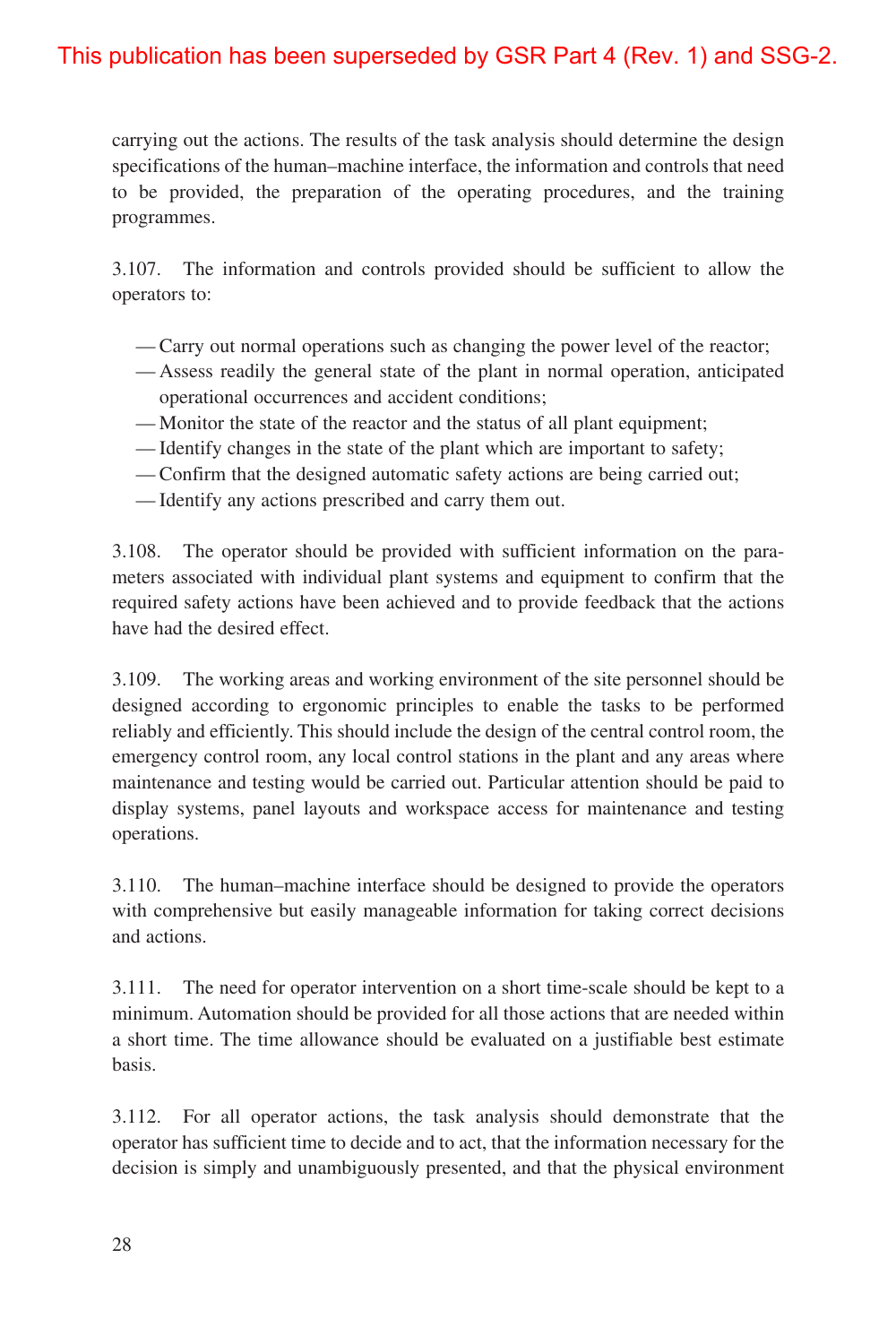following the event is acceptable in the control room or at the supplementary control point and the access to that control point.

3.113. The design of the plant should be tolerant of human error. To the extent practicable, any inappropriate human actions should be rendered ineffective. For this purpose, the priority between operator action and safety system actuation should be carefully chosen. On the one hand, the operator should not be allowed to override reactor protection system actuation as long as the initiation criteria for actuation apply. On the other hand, there are situations where operator interventions into the protection system are necessary. Examples are manual bypasses for testing purposes or for adoption of actuation criteria for modifications to the operational state. Furthermore, the operator should have an ultimate possibility, under strict administrative control, to intervene in the protection system for the purposes of managing beyond design basis accidents in the event of major failures within the reactor protection system.

3.114. Written procedures should be provided for all activities carried out by the operating staff, including normal operation of the plant and recovery from abnormal occurrences and accidents, including severe accidents. Procedures for response to abnormal occurrences and accidents should preferably be symptom oriented. The procedures should be validated by walk-throughs and the use of mock-ups and simulators where appropriate.

3.115. Sufficient and reliable means of communication should be provided to enable information and instructions to be transmitted between locations to support the operator actions during normal operation and recovery following accidents. This would include communications between the main or emergency control rooms and operating personnel at remote locations who may have to take actions affecting the state of the plant, and with off-site organizations in accident situations. The means of communication should be available under all relevant accident conditions and should not interfere with the plant protection system.

3.116. The layout and identification of remotely located controls should be designed bearing in mind human factors, such as to reduce the chance of operator error in selecting the remotely located controls.

#### SYSTEM INTERACTIONS

3.117. Possible interactions between systems of the same plant, between plant and outside utilities and between different plants on the same site should be carefully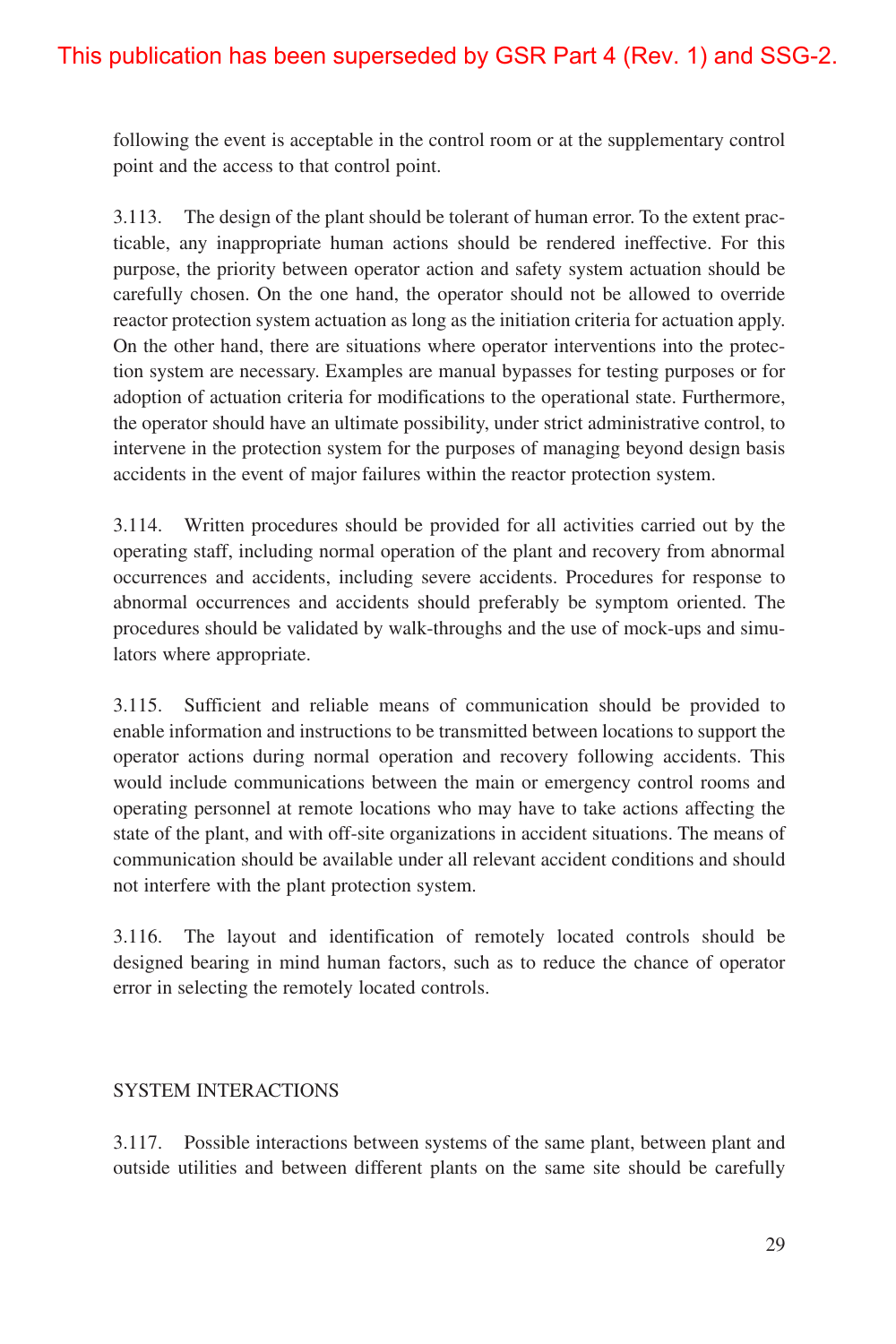assessed. System interactions should be considered for all plant operating states including external hazards and severe accidents.

3.118. The analysis should take into account not only physical interconnections but also the effect of system operation, maintenance, malfunction or failure on the physical environment of other systems important to safety. Changes in the environment could affect the reliability of systems to function as intended. Examples of failures that could adversely affect the performance of other systems are failures of air conditioning for electronic equipment or failures of fluid systems causing flooding or high humidity in areas containing safety system equipment.

3.119. In the safety assessment of the design, consideration should be given to grid–plant interactions in relation to the required reliability of the power supply to the plant systems important to safety as discussed in detail in a specific IAEA Safety Guide.<sup>12</sup>

3.120. Structures, systems and components important to safety should not be shared between two or more nuclear power reactors. However, if this is done, it should be demonstrated by test, experiments or engineering analysis that all safety requirements can be met for all reactors in all states. In the event of accident conditions involving one of the reactors, an orderly shutdown and decay heat removal of the other reactors should be achievable. Special consideration should be given to external events which could cause accidents in more than one plant. Common support systems should be able to cope with all the affected reactors.

3.121. Other design and operating interfaces that should be checked in the safety assessment include the technical specifications and the operating procedures.

### USE OF COMPUTATIONAL AIDS IN THE DESIGN PROCESS

3.122. Engineering design uses a large number of software tools, such as diagrams, monograms, formulas, algorithms and computer codes (neutronics, fluid dynamics, structural analysis, etc.). These tools, as well as the numerical models used in these tools, should be subject to adequate QA procedures, including their verification and validation along the lines of those described for computer codes in Section 4 (paras 4.236–4.244).

<sup>12</sup> Safety Series No. 50-SG-D7, Emergency Electrical Power Systems at Nuclear Power Plants (1991).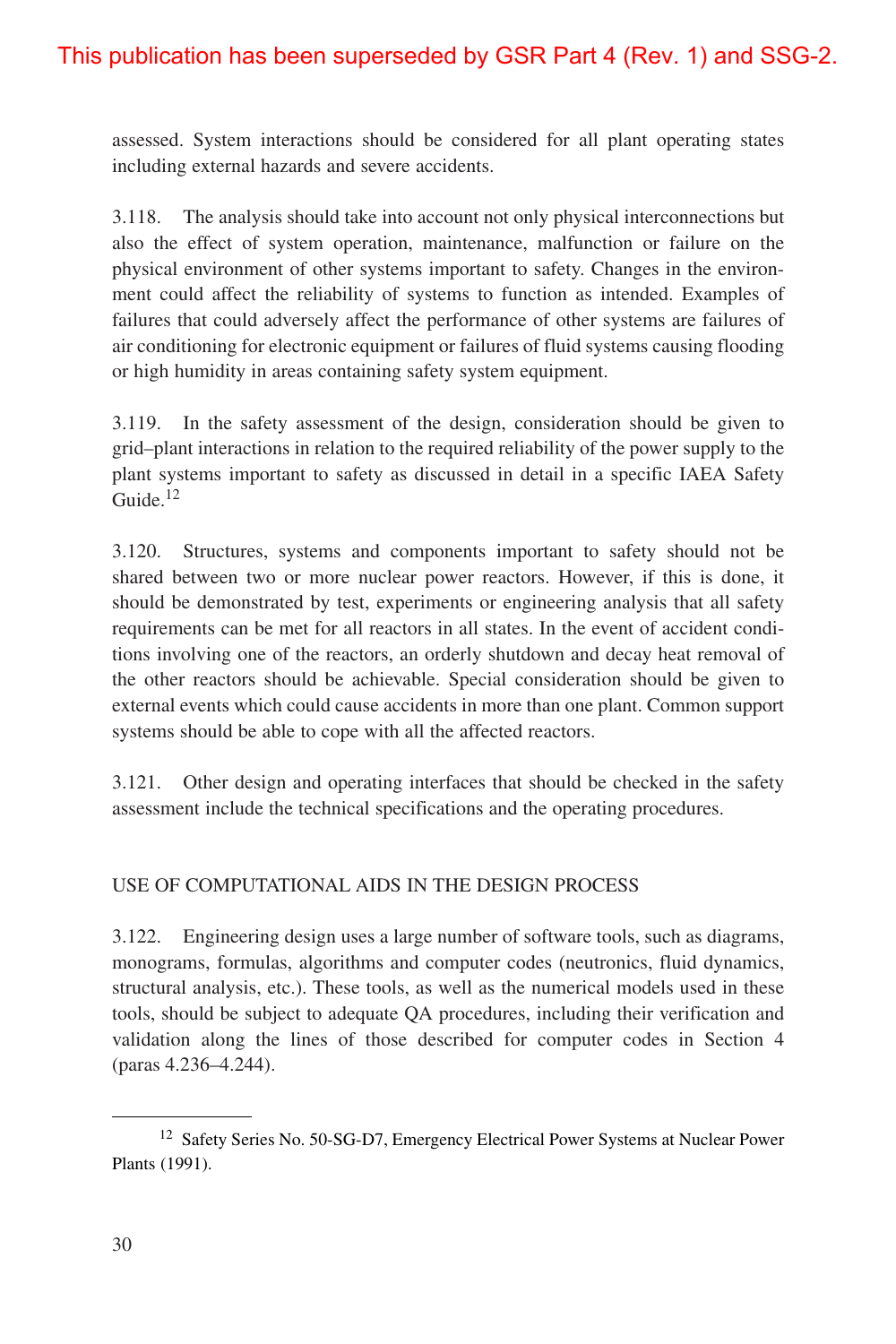3.123. All numerical models should show their reliability through comparisons, independent analyses and qualification, with the aim of guaranteeing that their intrinsic uncertainty level complies with the reliability required for the whole design project.

### **4. SAFETY ANALYSIS**

#### GENERAL GUIDANCE

4.1. The aim of the safety analysis should be by means of appropriate analytical tools to establish and confirm the design basis for the items important to safety, and to ensure that the overall plant design is capable of meeting the prescribed and acceptable limits for radiation doses and releases for each plant condition category. The design, manufacture, construction and commissioning should be integrated with the safety analysis to ensure that the design intent has been incorporated into the as-built plant.

4.2. As part of the design process, the safety analysis should be carried out by the two organizations that have a role in the provision of safe nuclear power. These are:

- The *designer*, who uses the safety analysis as an important and integral part of the design process. This is continued through the manufacture and construction of the plant.
- The *operating organization*, which uses the safety analysis to ensure that the as-built design will perform as expected in operation, and to demonstrate that the design meets the safety requirements at any point in the plant's design life.

4.3. The safety analysis, part of the safety assessment used in plant licensing, should proceed in parallel with the design process, with iteration between the two activities. The scope and level of detail of the safety analysis should increase as the design programme progresses so that the final safety analysis reflects the final plant design as constructed.

4.4. The recommendations for carrying out a safety analysis during the design process can also be used as guidance for a periodic safety analysis of an operating plant or for the safety justification of a proposed design modification. The requirements for periodic assessments are covered under the IAEA Safety Requirements for Operation and supporting Safety Guides.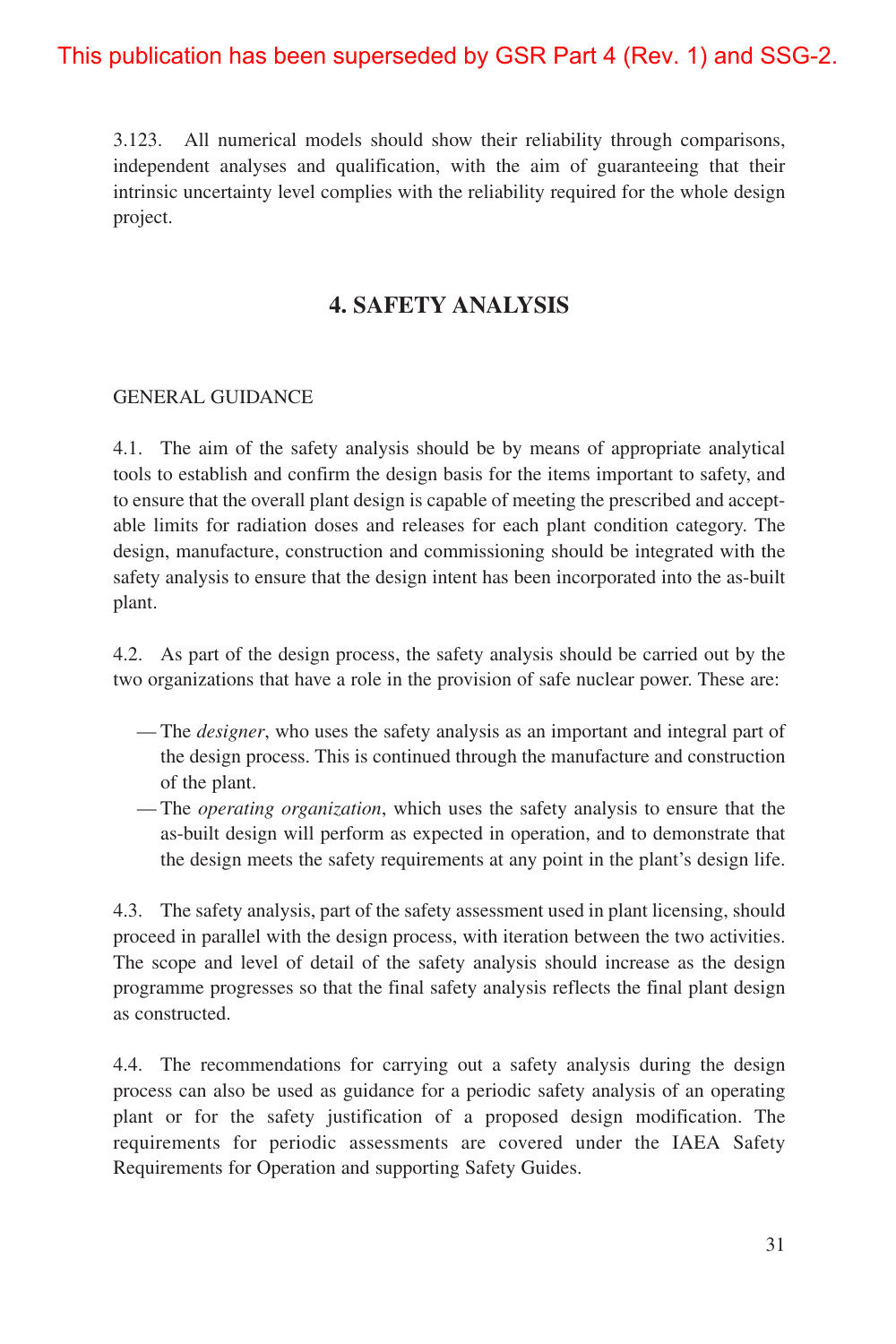4.5. The plant design models and data (which are essential foundations for the safety analysis) should be kept up to date during the design phase and throughout the lifetime of the plant, including decommissioning. This should be the responsibility of the designer during the design phase and of the operating organization over the life of the plant.

4.6. The updating process should incorporate new information as it becomes available, address new issues as they arise, use more sophisticated tools and methods as they become accessible, and assess the performance of modifications to the design and operating procedures that might be considered over the life of the plant.

4.7. The assessment of engineering aspects important to safety described in Section 3 and the safety analysis described in the present section should be carried out in parallel.

#### **Objectives of the safety analysis**

4.8. The safety analysis should assess the performance of the plant against a broad range of operating conditions, PIEs and other circumstances (many of which may never be observed in actual plant operation), in order to obtain a complete understanding of how the plant is expected to perform in these situations. The safety analysis should also demonstrate that the plant can be kept within the safe operating regimes established by the designer.

4.9. The safety analysis should formally assess the performance of the plant under various operational and accident conditions, against goals or criteria for safety and radiological releases as may have been established by the operating organization, the regulatory body, or other national or international authorities, as applicable to the plant.

4.10. The safety analysis should identify potential weaknesses in the design, evaluate proposed design improvements and provide a demonstration that safety requirements are met and the risk from the plant is acceptably low. This should involve a comparison with risk criteria where they have been defined.

4.11. The safety analysis should support safe operation of the plant by serving as an important tool in developing and confirming plant protection and control system set points and control parameters. It should also be used to establish and validate the plant's operating specifications and limits, normal and off-normal operating procedures, maintenance and inspection requirements, and normal and emergency procedures.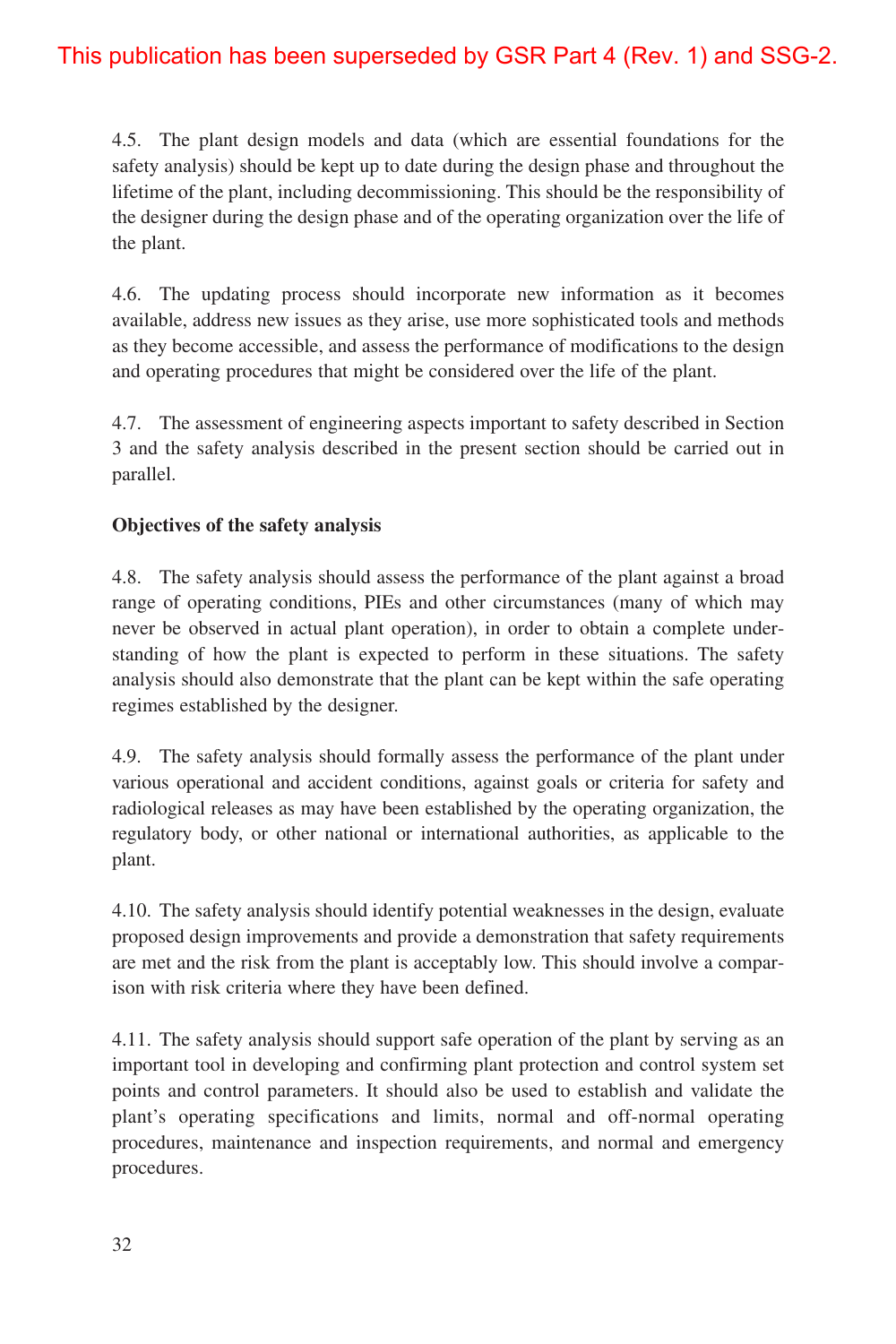4.12. The safety analysis should also support the plant management and regulatory body's decision making processes as new issues and questions arise during the life of the plant. The plant's initial safety analysis and the ability to re-perform all or part of that analysis to resolve new technical issues should be maintained over the life of the plant. This implies that the plant's actual, up to date design information and operating performance data should be factored into the plant model as necessary to support this analysis process.

4.13. The safety analysis should assist in revealing issues, plant conditions and initiating events that were not adequately considered in the early stages of design. Likewise, safety analysis can identify aspects, such as PIEs or established acceptance criteria, that are not needed (that is, on closer examination, they do not impact or contribute to the safety of the plant, because of extremely low frequency of occurrence, insignificant conditional probability or minimal impact of potential consequences).

4.14. The safety analysis should assess whether:

- Sufficient defence in depth has been provided and the levels of defence are preserved in that potential accident sequences are arrested as early as possible.
- The plant can withstand the physical and environmental conditions it would experience. This would include extremes of environmental and other conditions.
- Human factors and human performance issues have been adequately addressed.
- Long term ageing mechanisms that could detract from the plant's reliability over the plant life are identified, monitored and managed (i.e. by upgrade, refurbishment or replacement) so that safety is not affected and risk does not increase.

4.15. The safety analysis should demonstrate by test, assessment, calculation or engineering analysis that the equipment incorporated to prevent escalation of anticipated operational occurrences or design basis accidents to severe accidents and to mitigate their effects, as well as emergency operating procedures and the accident management measures, is effective in reducing risk to acceptable levels.

4.16. The safety analysis process should be highly credible, with sufficient scope, quality, completeness and accuracy to engender the confidence of the designer, the regulator, the operating organization and the public in the safety of a plant's design. The results of the safety analysis will ensure with a high level of confidence that the plant will perform as designed and that it will meet all design acceptance criteria at commissioning and over the life of the plant.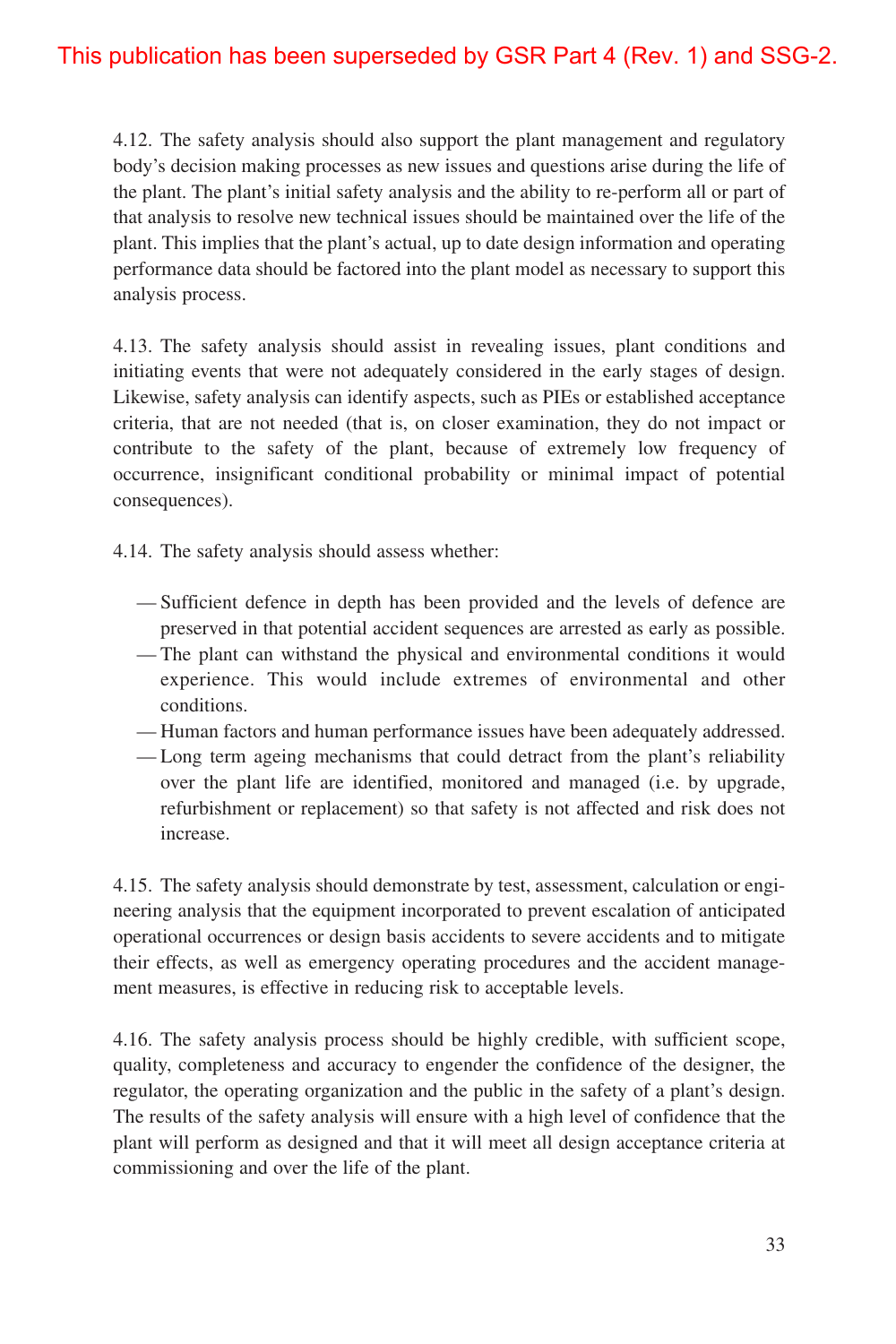### **Deterministic and probabilistic assessments**

4.17. The achievement of a high level of safety should be demonstrated primarily in a deterministic way. However, the safety analysis should incorporate both deterministic and probabilistic approaches. These approaches have been shown to complement each other and both should be used in the decision making process on the safety and ability of the plant to be licensed. The probabilistic approach provides insights into plant performance, defence in depth and risk that are not available in the deterministic approach.

4.18. The aim of the deterministic approach should be to address plant behaviour under specific predetermined operational states and accident conditions and to apply a specific set of rules in judging design adequacy.

4.19. In general, the deterministic analysis for design purposes should be conservative. The analysis of beyond design basis accidents is generally less conservative than that of design basis accidents.

4.20. The PSA should set out to determine all significant contributors to risk from the plant and should evaluate the extent to which the design of the overall system configuration is well balanced, there are no risk outliers and the design meets basic probabilistic targets. The PSA should preferably use a best estimate approach.

4.21. The insights gained from the deterministic analysis and the PSA should both be used in the decision making process. In general, it is usually found that these insights are consistent. In particular, where weaknesses are identified in the design or operation of the plant, this usually relates to a low level of redundancy or diversity in the safety systems provided to perform one or more of the safety functions.

4.22. There are situations where the insights gained from the deterministic analysis and the PSA are not consistent. These should be considered on a case by case basis.

#### **Essential information**

4.23. The safety analysis process should be based on plant design information that is complete and accurate. This information should cover all plant SSCs, off-site interfaces and site specific characteristics.

4.24. The plant design should be documented and kept up to date with the approved, as-built and as-modified plant design.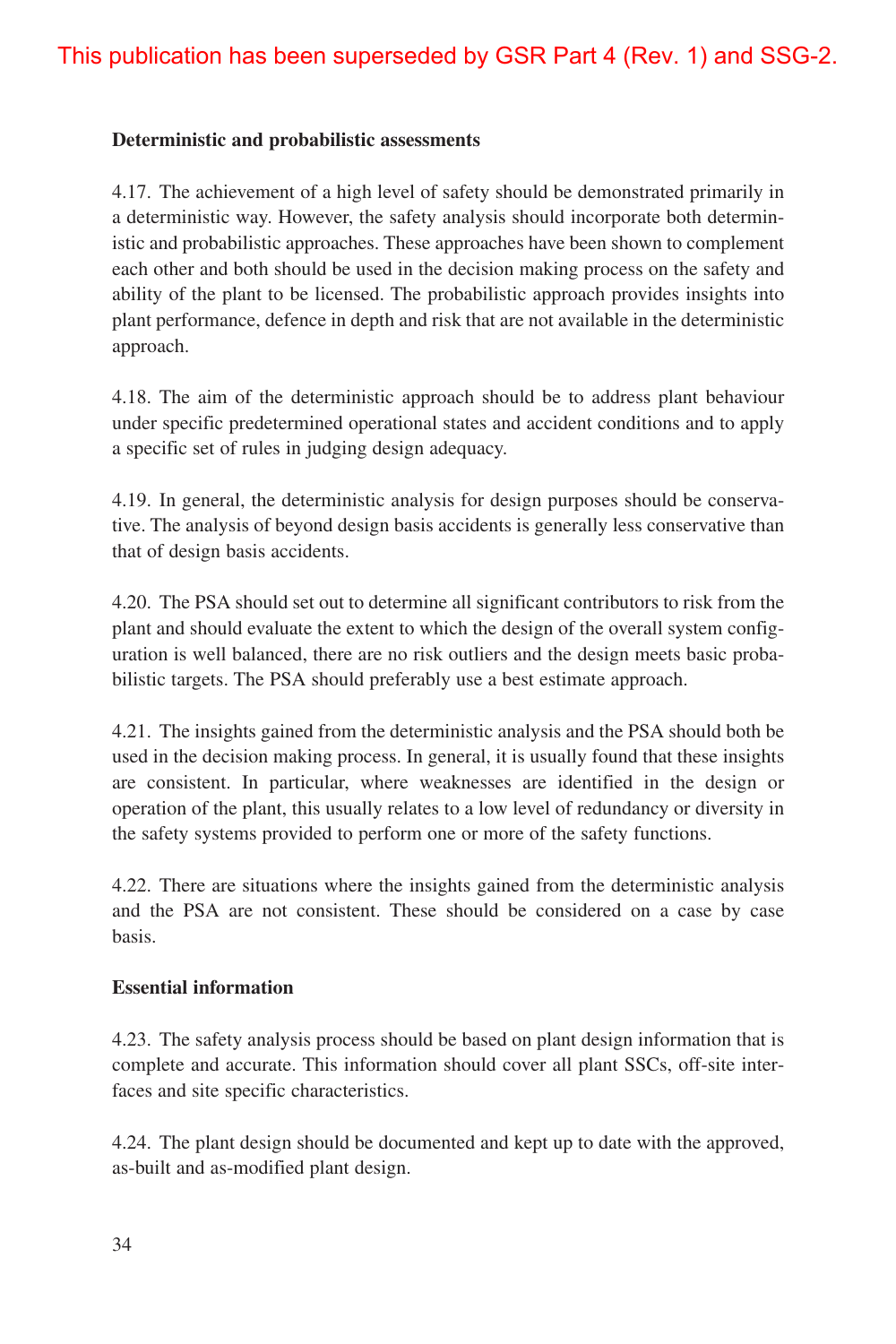4.25. For an operating plant, the safety analysis (used, for example, for design modifications) should use plant specific operational data. This includes information on the radiological doses to operators during normal operation and routine discharges of radioactive material from the site. For plant systems, data collected should include normal operating temperatures, pressures, fluid levels and flow rates, and the transient response characteristics and timing for any operational occurrences.

4.26. The operational data should also include information on component and system performance, initiating event frequencies, component failure rate data, modes of failure, system unavailability during maintenance or testing, and component and system repair times.

4.27. For a plant in the design phase, the data used should be derived from generic data from operating plants of similar design, or from research or test results. For an operating plant, some aspects of this generic database can be enhanced over time with plant specific data from the plant's own historical operating and maintenance data and experience and inspection results.

4.28. The safety analysis should cover all the sources of radioactive material in the plant. In addition to the reactor core, this includes irradiated fuel in transit, irradiated fuel in storage and stored radioactive waste.

### **Acceptance criteria for safety analysis**

4.29. The acceptance criteria should be defined for the deterministic assessment and the PSA. These normally reflect the criteria used by the designers or operators and are consistent with the requirements of the regulatory body.

4.30. The criteria should be sufficient to meet the General Nuclear Safety Objective, the Radiation Protection Objective and the Technical Safety Objective as given in the IAEA Safety Fundamentals [2] and Safety of Nuclear Power Plants: Design [1].

4.31. In addition, detailed criteria should be developed to help ensure that these higher level objectives are met (see paras 4.98 and 4.103 below). This will usually simplify the analysis.

4.32. Probabilistic safety criteria should be addressed where they have been specified in law or as regulatory requirements, or they should be developed where applicable. These should relate to the likelihood of accidents occurring with significant radiological consequences such as core damage, large off-site releases, and radiation doses to workers and members of the public, as appropriate.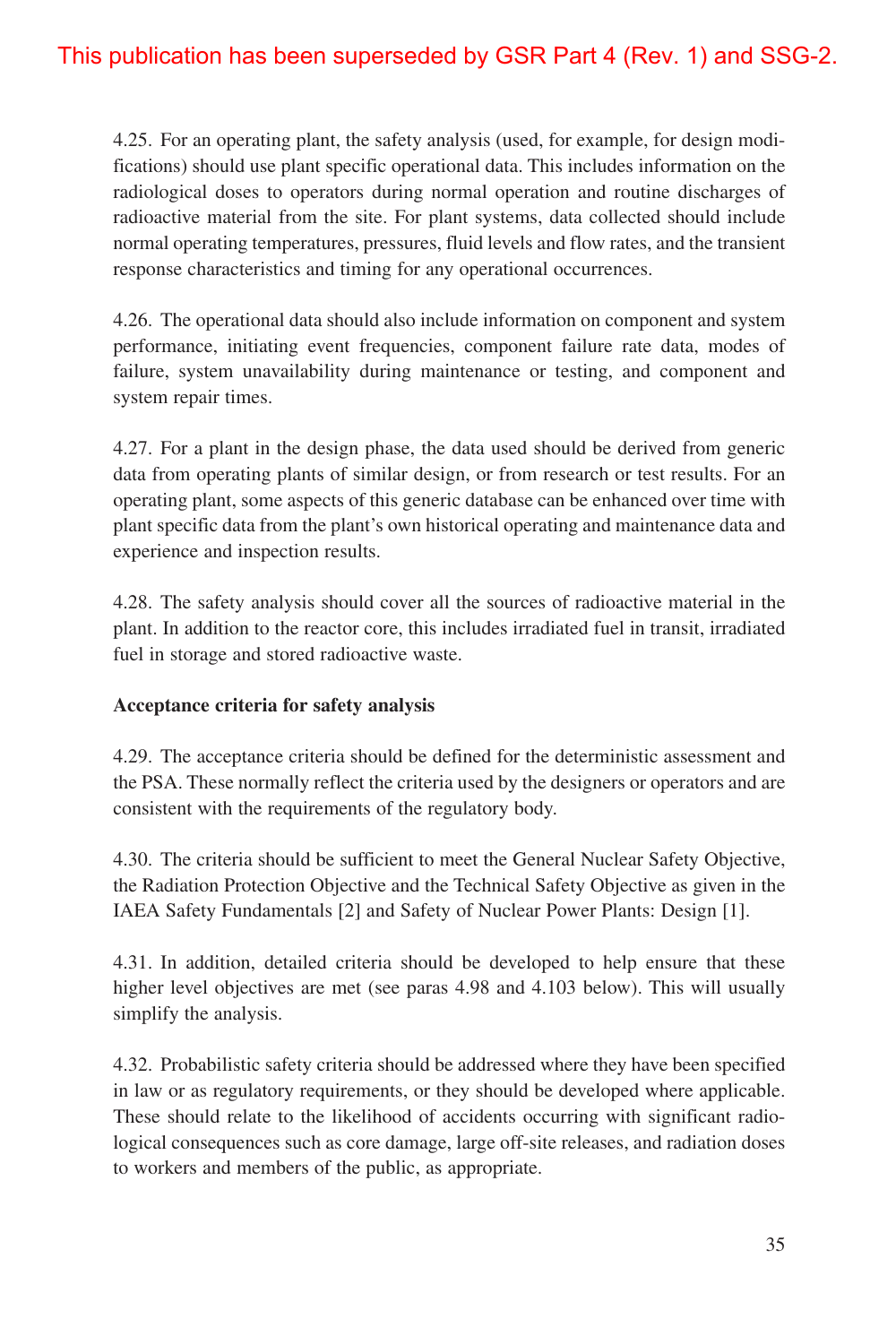#### POSTULATED INITIATING EVENTS

#### **Identification of PIEs**

4.33. The starting point for the safety analysis is the set of PIEs that need to be addressed. A PIE is defined in Ref. [1] as an "identified event that leads to anticipated operational occurrences or accident conditions". PIEs include events such as equipment failure, human errors and human induced or natural events. The deterministic safety analysis and the PSA should normally use a common set of PIEs.

4.34. The set of PIEs developed for the safety analysis should be comprehensive and should be defined in such a way that they cover all credible failures of plant systems and components and human errors which could occur during any of the operating regimes of the plant (such as startup, shutdown and refuelling). This should include both internally and externally initiated events.

4.35. The set of PIEs should be identified in a systematic way. This should include adopting a structured approach to the identification of the PIEs which could include the following:

- Use of analytical methods such as hazard and operability analysis (HAZOP)<sup>13</sup>, failure mode, effect analysis  $(FMEA)^{14}$ , and master logic diagrams;
- Comparison with the list of PIEs developed for safety analysis of similar plants (although this method should not be exclusively used since prior mistakes could be propagated);
- Analysis of operating experience data for similar plants.

4.36. The set of PIEs addressed should also include partial failures of equipment if these can make a significant contribution to the risk.

<sup>&</sup>lt;sup>13</sup> HAZOP is a systematic process which uses a set of key words to identify the failures which could occur and could lead to PIEs.

<sup>&</sup>lt;sup>14</sup> FMEA is a systematic process which considers each of the component failure modes in turn to determine if they could lead to a PIE (see Appendix V of Ref. [10]).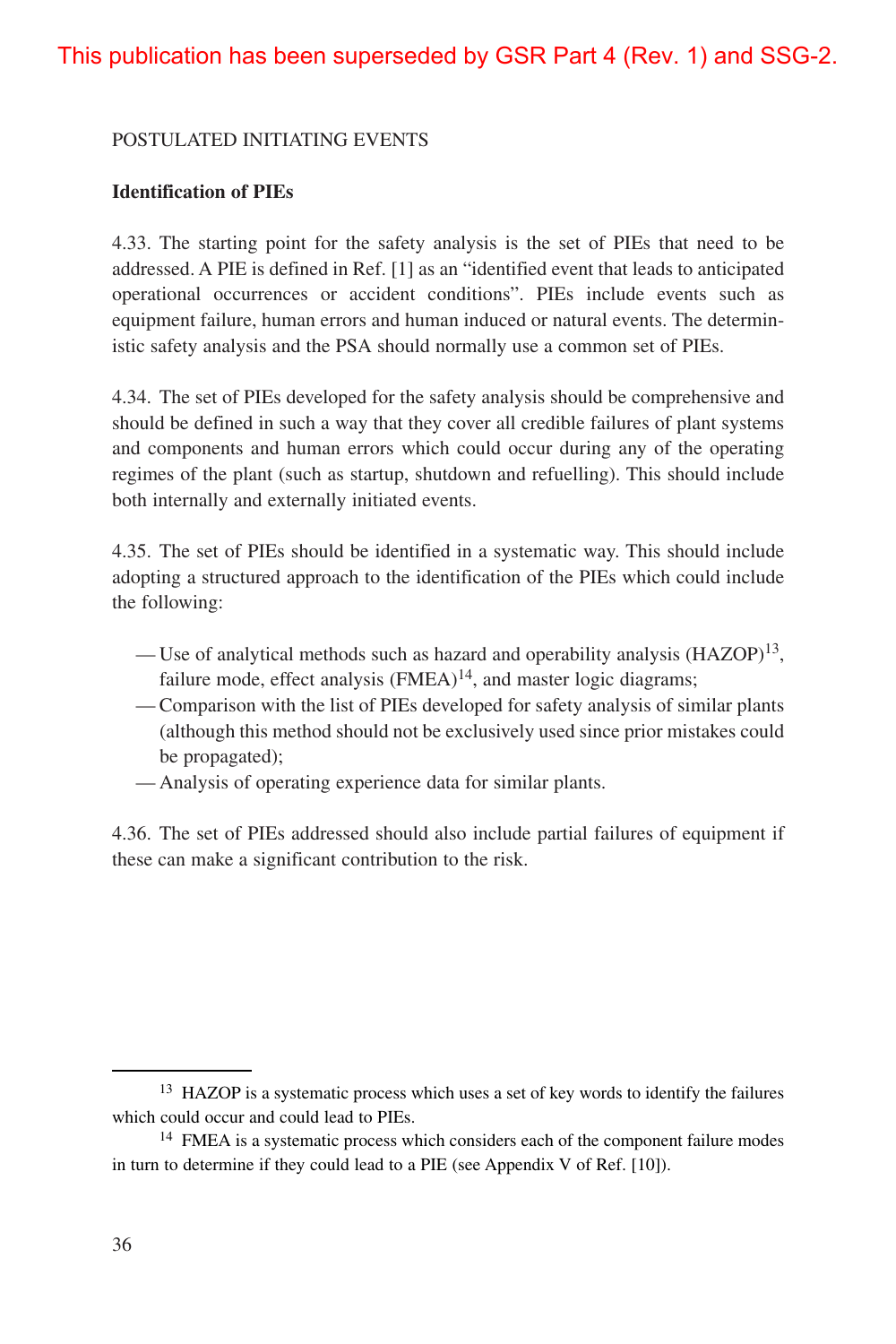4.37. The set of PIEs should be reviewed as the design and safety assessments proceed and should involve an iterative process between these two activities.

4.38. The set of PIEs should also include events of very low frequency or consequences, at least at the beginning of the process. It may be possible to eliminate some PIEs. Nevertheless, the elimination of any PIEs should be fully justified and the reasons well documented. Many PIEs will remain with the analysis to the end and will only be determined to be insignificant only at the conclusion of the process.

4.39. All the PIEs should be defined quantitatively in terms of their frequency of occurrence. While the frequency of occurrence should be defined quantitatively for PSA applications, it is used qualitatively in the deterministic analysis.

### **Internal PIEs**

4.40. The internal PIEs (those initiated inside the plant) should be developed to identify possible challenges to the fundamental safety function. The way that the safety functions are performed depends on the detailed design of the reactor. However, the categories of initiating events identified typically include the following:

- Increase or decrease in heat removal from the reactor coolant system,
- Increase or decrease in reactor coolant system flow rate,
- Reactivity and power distribution anomalies,
- Increase or decrease in reactor coolant inventory,
- Release of radioactive material from a subsystem or component.

4.41. The identification of the set of internal PIEs should also consider the various means of failure of safety systems and components and failures of non-safety systems and components that could impact a fundamental safety function or safety system. Most of these failures can be assigned to one of the above categories. However, some of these failure based PIEs do not fit in the above categories and are grouped separately. Examples of these other failures determined by PSAs performed to date include: (a) support system failures such as loss of component cooling or service water; (b) internal flooding due to failure of circulating water, service water, fire protection or elevated surge tanks; (c) false containment isolation signals resulting in loss of primary system pump cooling; and (d) inadvertent actuation of relief valves.

4.42. The identification process for the set of internal PIEs should also address the various failure modes of the reactor pressure retaining boundary. This should include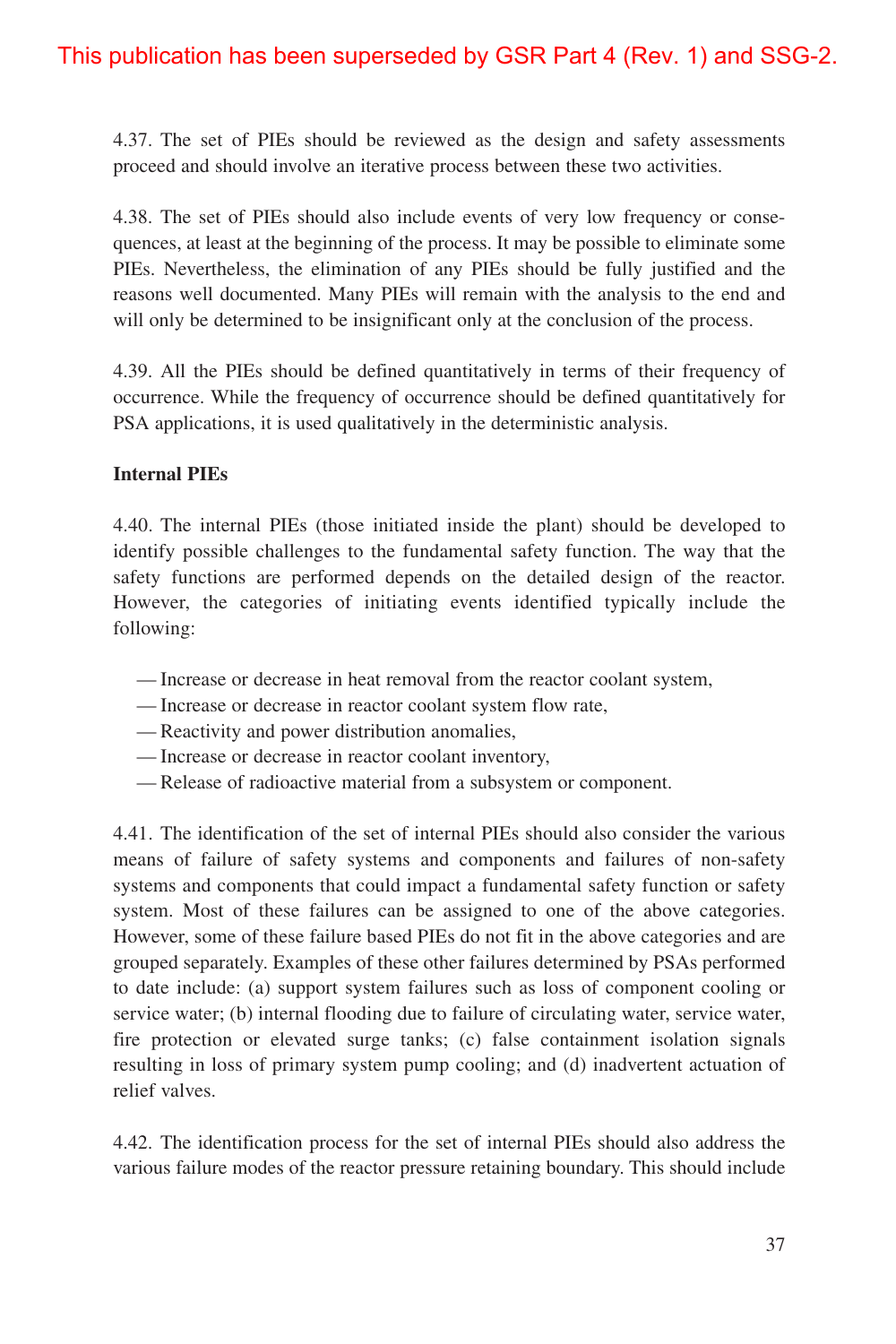pipe breaks in all possible locations, including those which could occur outside the containment.

4.43. The internal PIEs should include the failure modes which could occur during all modes of plant operation (for example, reactivity transients during initial core criticality and loss of coolant inventory during the refuelling mode with the containment open), excluding those with negligible duration in time. Negligible duration modes should only be excluded after careful consideration and a conservative analysis that demonstrates that they are unimportant when compared with the calculated core damage frequency from other PIEs.

4.44. The set of PIEs should include those which could occur as a consequence of human errors. This could range from faulty or incomplete maintenance operations to incorrect settings of control equipment limits or wrong operator actions. These PIEs will not necessarily be similar to PIEs caused by equipment failures because they could involve common cause failures in addition to the initiating event.

4.45. The set of internal PIEs should include events such as fires, explosions, turbine missile impacts and floods of internal origin which could affect the safety of the reactor and cause failure of some of the safety system equipment which provides protection for that initiating event. These PIEs have already been discussed in Section 3.

### **External PIEs**

4.46. The set of PIEs identified should include all the events which could arise from outside the plant which could challenge nuclear safety, including naturally occurring and human induced events. These external initiating events could lead to an internal initiating event and failure of some of the safety system equipment that would be needed to provide protection from the event. For example, an earthquake could lead to plant equipment failures in addition to the loss of off-site power.

4.47. The naturally occurring events which are credible at a given site should be included in the set of PIEs for safety analysis. This should include events such as earthquakes, fires and floods (including those caused by failure of dams, dikes or levees) occurring outside the site, extreme weather conditions (temperature, rainfall, snow, high winds) and volcanic eruptions.

4.48. The human induced external events which are credible at a given site should be included in the set of PIEs for safety analysis. This should include aircraft crashes, effects of nearby industrial plant and transportation system explosions.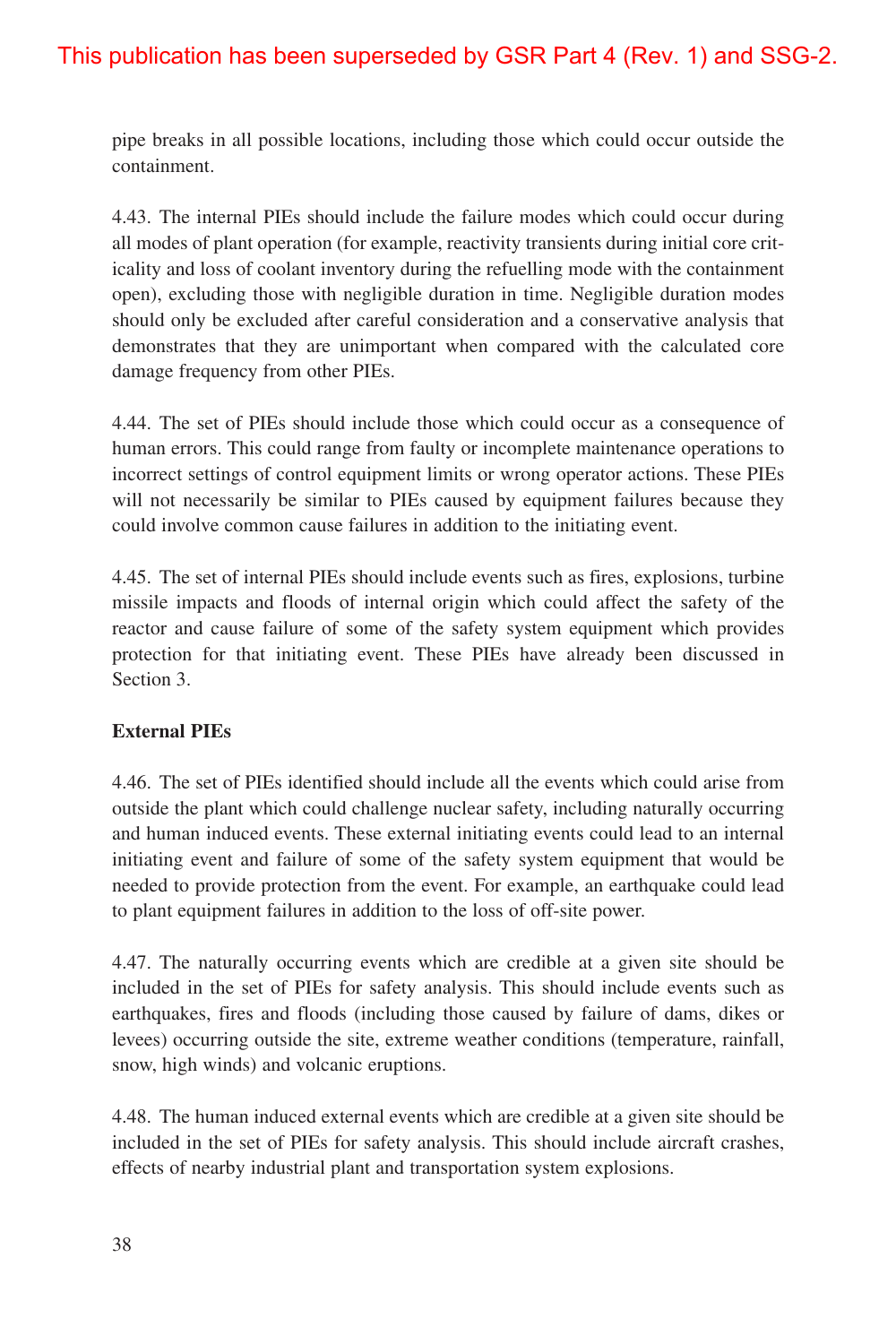4.49. Detailed recommendations for external events can be found in the IAEA Safety Requirements for siting<sup>15</sup> and supporting Safety Guides.

#### DETERMINISTIC SAFETY ANALYSIS<sup>16</sup>

#### **Normal operation**

4.50. The aims of the safety analysis for normal operation should be to assess that:

— Normal operation of the plant can be carried out safely,

hence confirming that:

- Radiological doses to workers and members of the public are within acceptable limits,
- Planned releases of radioactive material from the plant are within acceptable limits.

4.51. The safety analysis for normal operation should address all the plant conditions under which systems and equipment are being operated as expected, with no internal or external challenges. This includes all the phases of operation for which the plant was designed to operate in the course of normal operations and maintenance over the life of the plant, both at power and shut down.

4.52. The normal operation of a nuclear power plant typically includes the following conditions:

- Initial approach to reactor criticality;
- Normal reactor startup from shutdown through criticality to power;
- Power operation including both full and low power;
- Changes in the reactor power level including load follow modes if employed;
- Reactor shutdown from power operation;

<sup>15</sup> Safety Series No. 50-C-S (Rev. 1), Code on the Safety of Nuclear Power Plants: Siting (1988).

<sup>&</sup>lt;sup>16</sup> Further information can be found in an IAEA Safety Reports Series publication entitled Accident Analysis for Nuclear Power Plants (in preparation).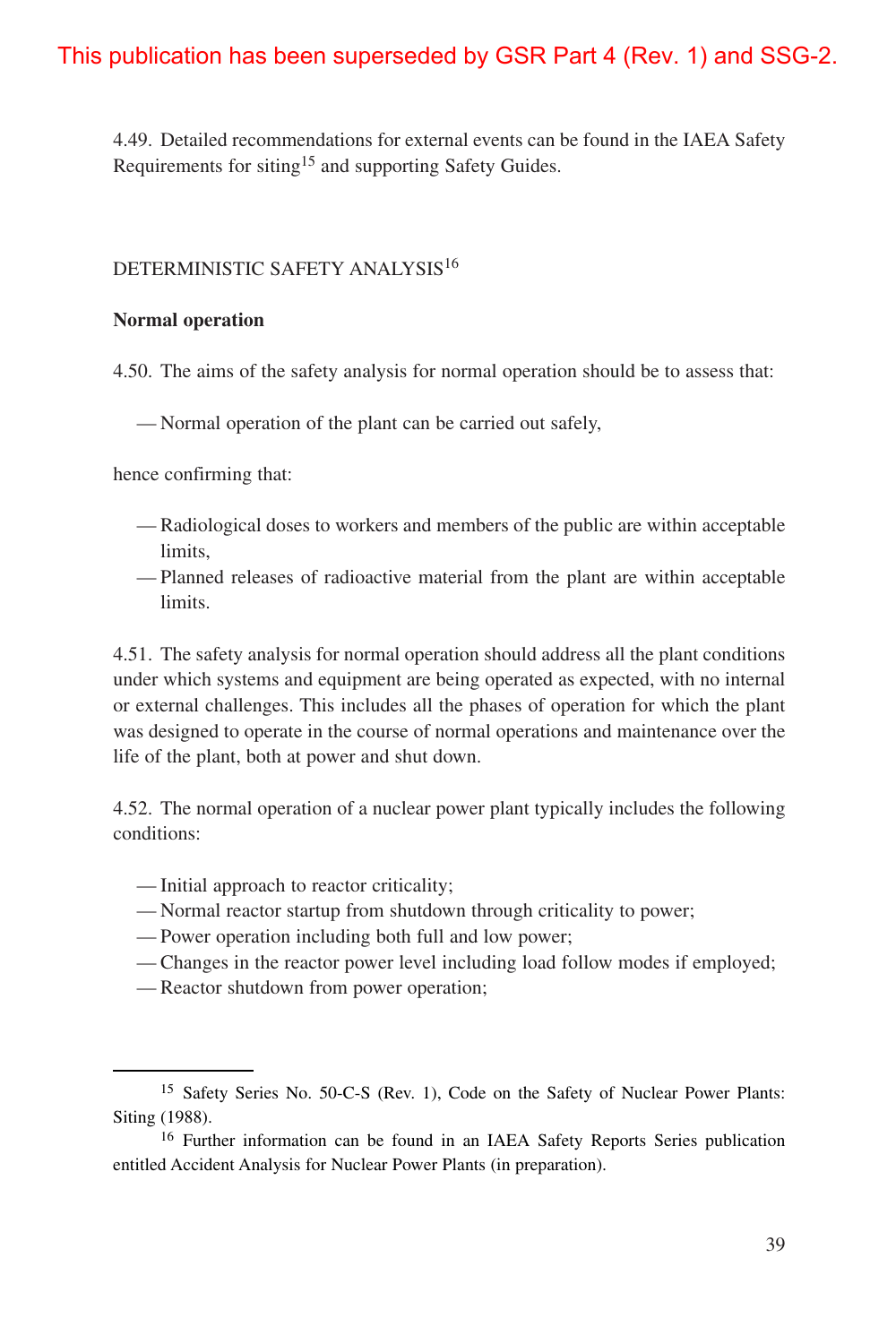- Shutdown in a hot standby mode;
- Shutdown in a cold shutdown mode;
- Shutdown in a refuelling mode or equivalent maintenance mode that opens major closures in the reactor coolant pressure boundary;
- Shutdown in other modes or plant configurations with unique temperature, pressure or coolant inventory conditions;
- Handling and storage of fresh and irradiated fuel.

4.53. The safety analysis should assess whether normal operation of the plant can be carried out safely in such a way that plant parameter values do not exceed operating limits.

4.54. The safety analysis should establish the conditions and limitations for safe operation. This would include items such as:

- Safety limits for reactor protection and control and other engineered safety systems,
- Operational limits and reference settings for the control system,
- Procedural constraints for operational control of processes,
- Identification of the allowable operating configurations.

More detailed information is given in Ref. [8].

4.55. The safety assessment of design in normal operation should verify that a reactor trip or initiation of the safety systems would occur only when required. Spurious trips or initiation of safety systems are generally detrimental to safety.

#### *Radiological doses to workers and members of the public from normal operation*

4.56. The safety analysis for normal operation should include an analysis of the overall design and operation of the plant to: predict the radiation doses likely to be received by workers and members of the public; assess that these doses are within acceptable limits; and ensure that the principle that these doses should be as low as reasonably achievable has been satisfied.

4.57. For workers on the site, the dose predictions should be based on the specific operations involved in the running and servicing of the plant. The dose predictions should include the contributions from direct radiation and from the intake of radioactive material. The analysis should take account of the duration, frequency and numbers of people involved in each of the activities. Estimates should be made of both the highest individual dose and the annual group average dose.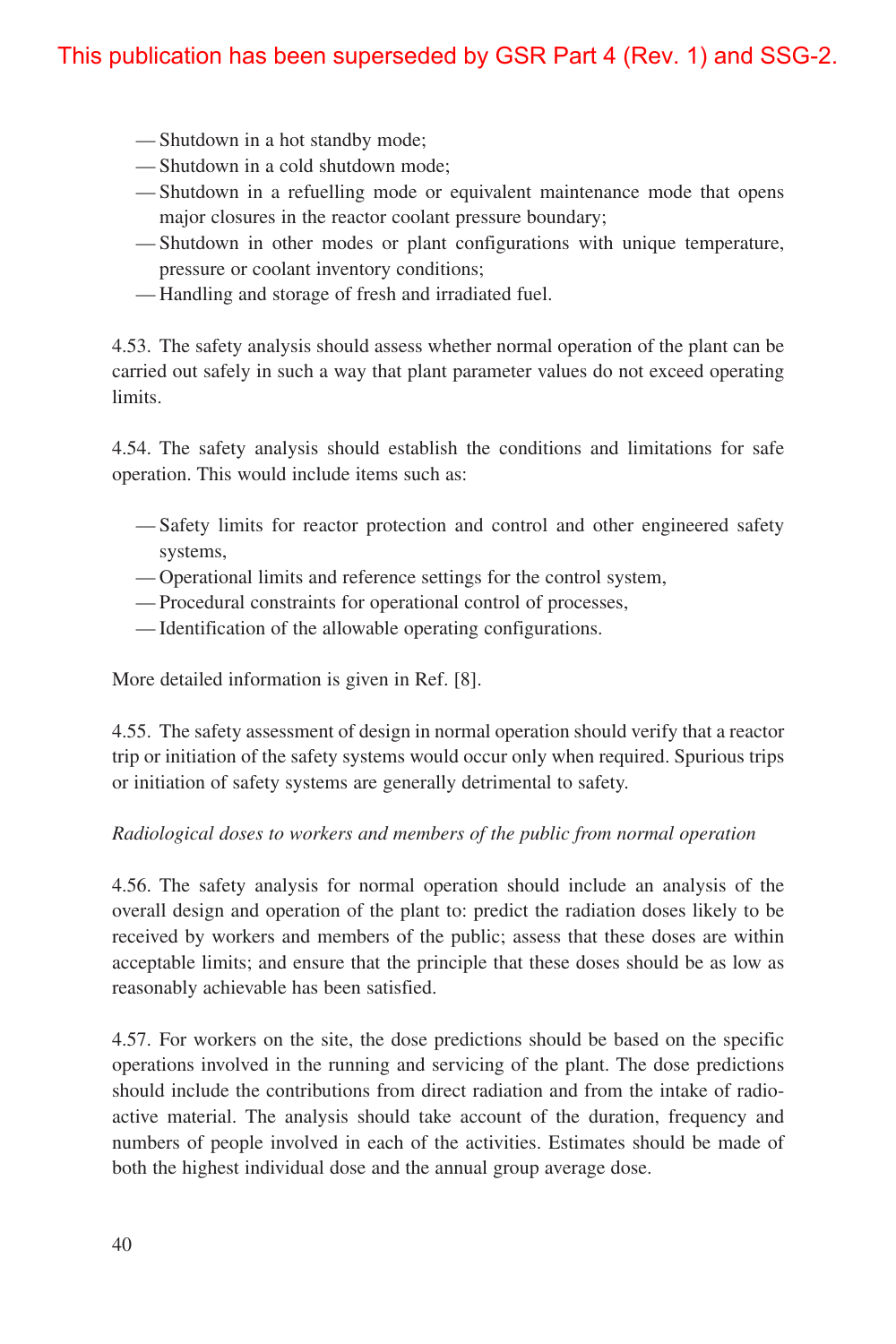4.58. For members of the public, the dose predictions should include the contributions from direct radiation, intake of radioactive material and doses received through the food chain as a result of discharges of radioactive material from the plant. The doses should be estimated for the critical group.

4.59. When there are uncertainties in making the dose predictions, conservative assumptions should be made.

4.60. When the dose predictions depend on the dose rates arising from the buildup in the level of the inventories of radioactive material or from the level of contamination, the prediction should be based on the maximum values that are likely to occur during the lifetime of the plant.

4.61. The dose predictions should take account of any relevant operating experience data. This could be derived from the operation of the actual plant or similar plants.

4.62. These dose estimates should be compared with the radiological criteria developed for the plant. This should include dose limits which are legal requirements or requirements of the regulator and should take account of the current recommendations of the International Commission on Radiological Protection (ICRP).

4.63. The results of these dose estimates should be assessed to identify any weakness in the design or system of operation of the plant; improvements should be made where reasonably achievable.

#### *Planned releases of radioactive material from the plant*

4.64. The safety analysis for normal operation should include an estimate of the plant's planned releases of radioactive material.

4.65. These estimates of the planned releases of radioactive material should be compared with the radiological criteria developed for the plant, including any legal requirements or requirements of the regulator, and reviewed against ALARA principles. The design and operation of the plant should be assessed and improvements made when improvements are reasonably practicable in order to reduce the planned releases.

#### *Anticipated operational occurrences and design basis accidents*

4.66. The plant conditions considered in the design basis analysis include anticipated operational occurrences and design basis accidents (DBAs). The division is based on the frequency of the occurrence.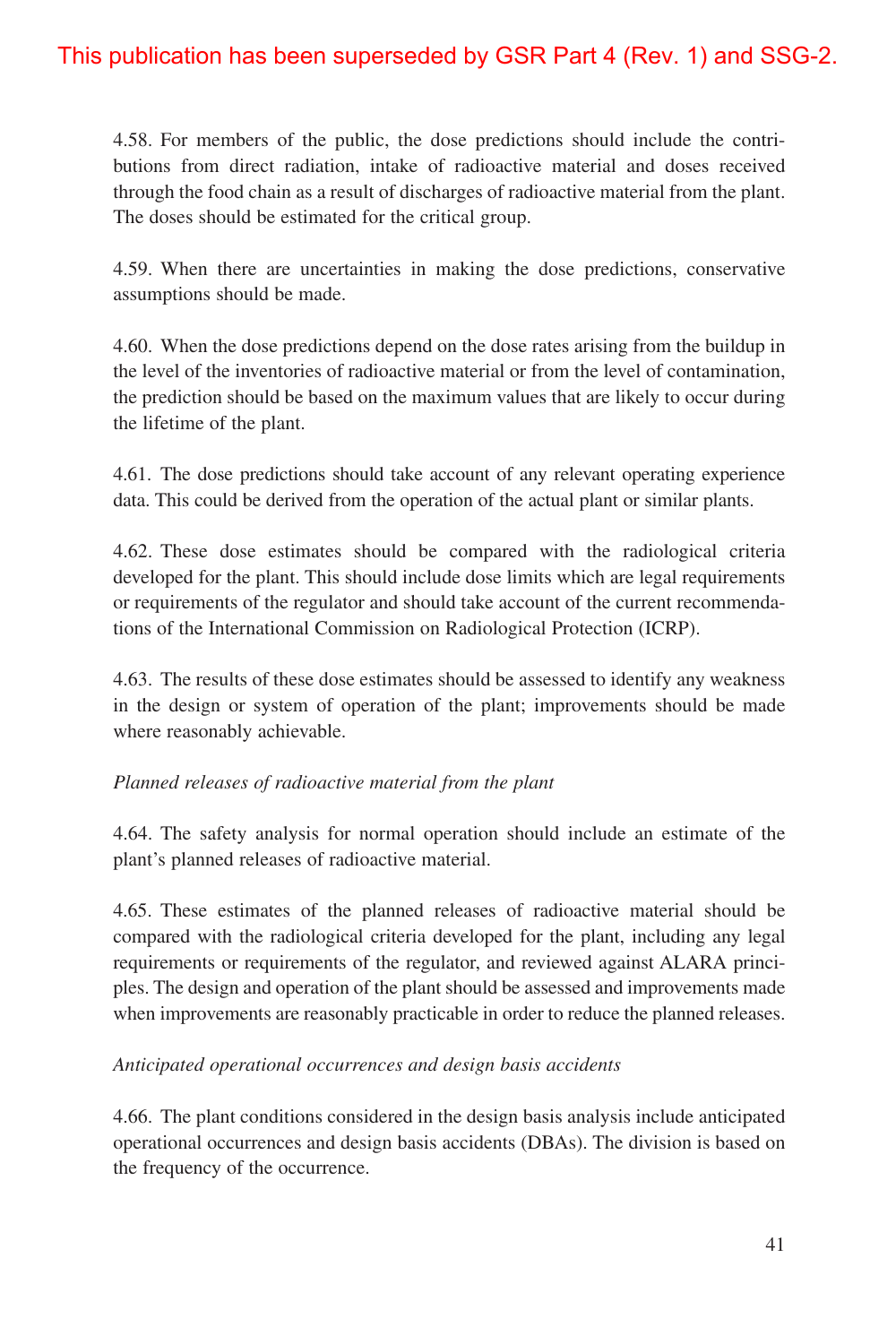4.67. Anticipated operational occurrences are those events that are more complex than the manoeuvres which are carried out during normal operation and that have the potential to challenge the safety of the reactor. These occurrences might be expected to occur at least once during the lifetime of the plant. Generally they have a frequency of occurrence greater than  $10^{-2}$  per reactor-year.

4.68. Design basis accidents have a lower frequency than anticipated operational occurrences. They would not be expected to occur during the lifetime of the plant but, in accordance with the principle of defence in depth, they have been considered in the design of the nuclear power plant. The DBAs have a frequency of occurrence in the range of  $10^{-2}$  to  $10^{-5}$  per reactor-year, although there are some groups of PIEs that are traditionally included in the design basis analysis that may have lower frequencies.

4.69. The aim of the design basis analysis should be to provide a robust demonstration of the fault tolerance of the engineering design and the effectiveness of the safety systems. This is done by carrying out a conservative analysis which should take account of the uncertainties in the modelling.

#### *Postulated initiating events leading to anticipated operational occurrences*

4.70. For many PIEs the control systems will compensate for the effects of the event without a reactor trip or other demand being place on the safety systems (Level 2 of defence in depth). However, the anticipated operational occurrences category should include all the PIEs which might be expected to occur during the lifetime of the plant and for which operation can resume after rectification of the fault.

4.71. Typical examples of PIEs leading to anticipated operational occurrences could include those given below. This list is broadly indicative. The actual list will depend on the type of reactor and the actual design of the plant systems:

- *Increase in reactor heat removal:* inadvertent opening of steam relief valves; secondary pressure control malfunctions leading to an increase in steam flow rate; feedwater system malfunctions leading to an increase in the heat removal rate.
- *Decrease in reactor heat removal:* feedwater pump trips; reduction in the steam flow rate for various reasons (control malfunctions, main steam valve closure, turbine trip, loss of external load, loss of power, loss of condenser vacuum).
- *Decrease in reactor coolant system flow rate:* trip of one main coolant pump; inadvertent isolation of one main coolant system loop (if applicable).
- *Reactivity and power distribution anomalies:* inadvertent control rod withdrawal; boron dilution due to a malfunction in the volume control system (for a PWR); wrong positioning of a fuel assembly.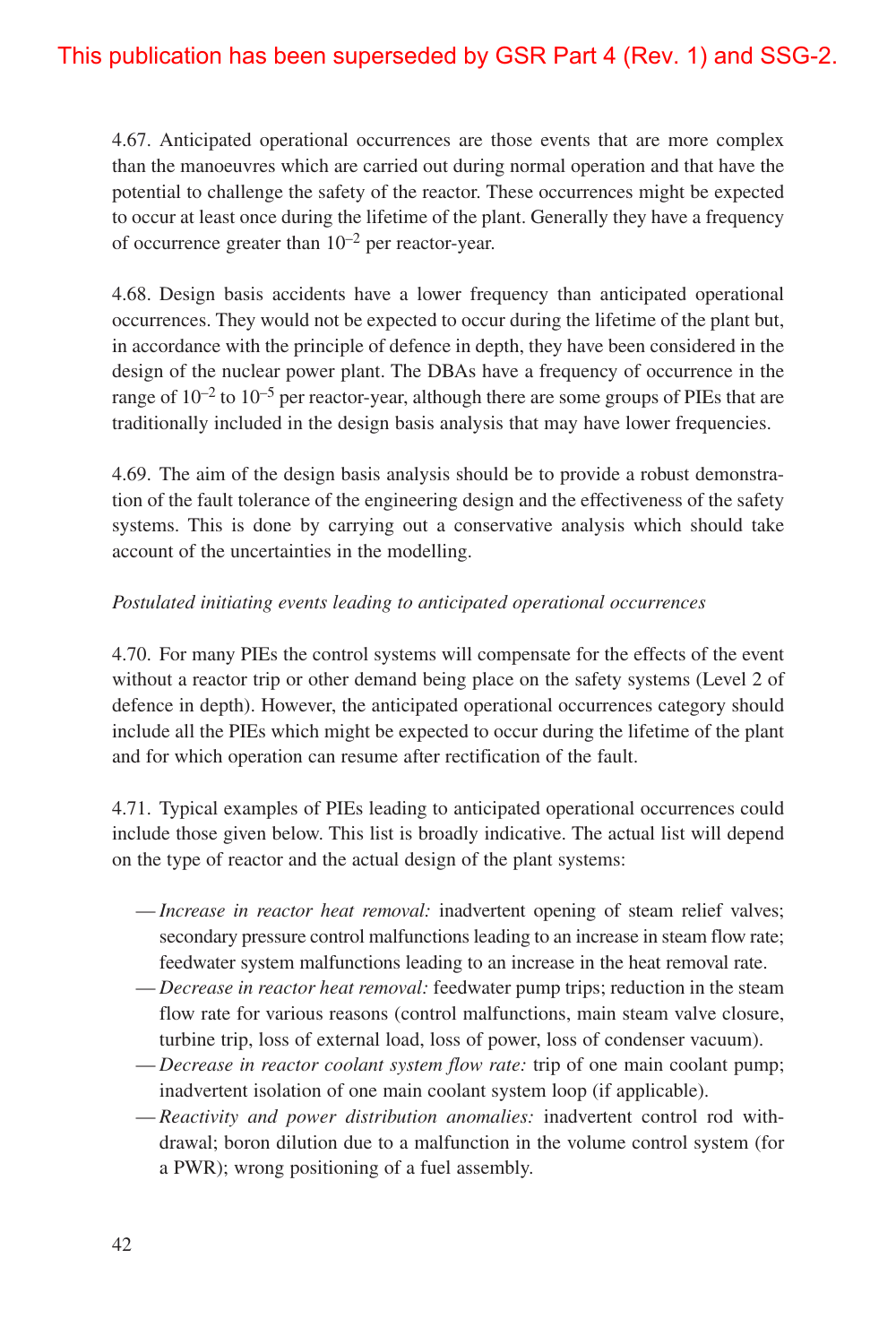- *Increase in reactor coolant inventory:* malfunctions of the chemical and volume control system.
- *Decrease in reactor coolant inventory:* very small loss of coolant accident (LOCA) due to the failure of an instrument line.
- *Release of radioactive material from a subsystem or component:* minor leakage from a radioactive waste system.

#### *Postulated initiating events leading to DBAs*

4.72. The subset of PIEs which are considered as leading to DBAs should be identified. All the PIEs identified as initiators of anticipated operational occurrences should also be considered potential initiators for DBAs. Although it is not usual to include PIEs with a very low frequency of occurrence, the establishment of any threshold limit should consider the safety targets established for the specific reactor.

4.73. Typical examples of PIEs leading to DBAs could include those given below. This list is broadly indicative. The actual list will depend on the type of reactor and actual design:

- Increase in reactor heat removal: steam line breaks.
- Decrease in reactor heat removal: feedwater line breaks.
- Decrease in reactor coolant system flow rate: trip of all main coolant pumps; main coolant pump seizure or shaft break.
- Reactivity and power distribution anomalies: uncontrolled control rod withdrawal; control rod ejection; boron dilution due to the startup of an inactive loop (for a PWR).
- Increase in reactor coolant inventory: inadvertent operation of emergency core cooling.
- Decrease in reactor coolant inventory: a spectrum of possible LOCAs; inadvertent opening of the primary system relief valves; leaks of primary coolant into the secondary system.
- Release of radioactive material from a subsystem or component: overheating of or damage to used fuel in transit or storage; break in a gaseous or liquid waste treatment system.

4.74. It should be noted that some of the accident initiators that have been treated historically as DBAs may have a frequency that is lower than  $10^{-5}$  per year. This may be the case for PIEs such as a large break LOCA for plants designed and built to modern standards. The regulatory rules, however, may still request that such PIEs be considered in the category of DBAs.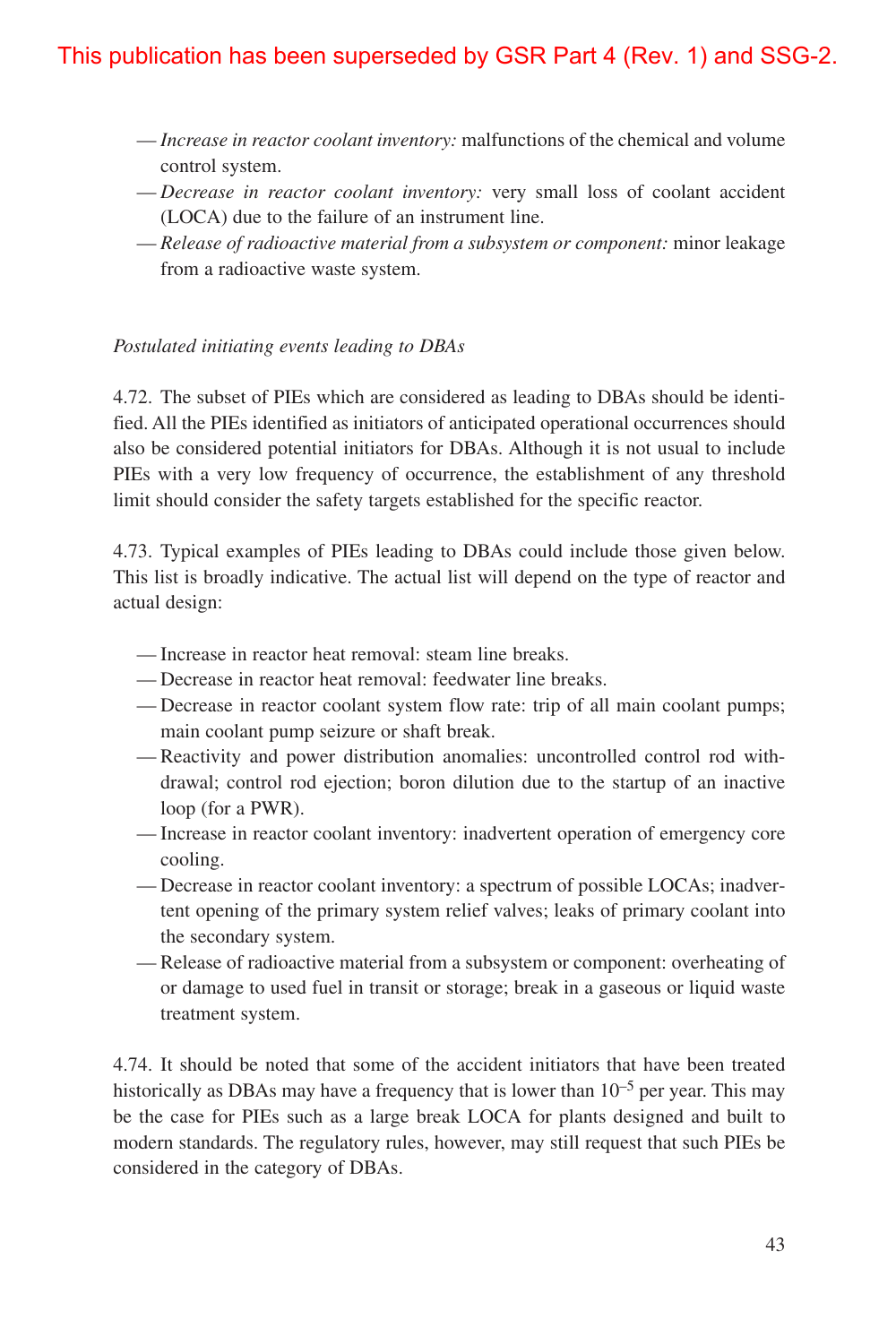### *Grouping*

4.75. A large number of PIEs will be identified by following the guidance provided above. It is not necessary to analyse all of these PIEs. The normal practice is to group them and, for each group, to choose bounding cases for analysis.

4.76. The bounding cases should identify the accidents which give the most severe challenges to each of the main safety functions identified. In some cases, one accident may be most severe in terms of one safety parameter (for example, peak reactor coolant system pressure) and another may be most severe in terms of another safety parameter (for example, peak fuel temperature). In such cases, all these accident sequences are carried through the design process as limiting cases.

4.77. The safety analysis should confirm that the grouping and bounding of initiating events is acceptable.

#### *Objectives of anticipated operational occurrences and DBA analysis*

4.78. The safety analysis of anticipated operational occurrences and DBAs should demonstrate that the safety systems are able to fulfil the safety requirements in that they can:

- Shut down the reactor and maintain it in the safe shutdown condition during and after DBA conditions.
- Remove residual heat from the core after reactor shutdown from all operational states and all DBA conditions.
- Reduce the potential for the release of radioactive material and ensure that any releases are below prescribed limits during operational states and below acceptable limits during DBA conditions.

4.79. The safety analysis should show that plant and radiological limits are not exceeded. In particular, it should be demonstrated that some or all of the barriers to the release of radioactive material from the plant will maintain their integrity to the extent required.

4.80. The safety analysis should establish the design capabilities and protection system set points to ensure that the fundamental safety functions are always maintained. The design basis events are the basis for the design of the reactivity control systems, the reactor coolant system, the engineered safety features (for example, the emergency core cooling system, the containment system and containment protection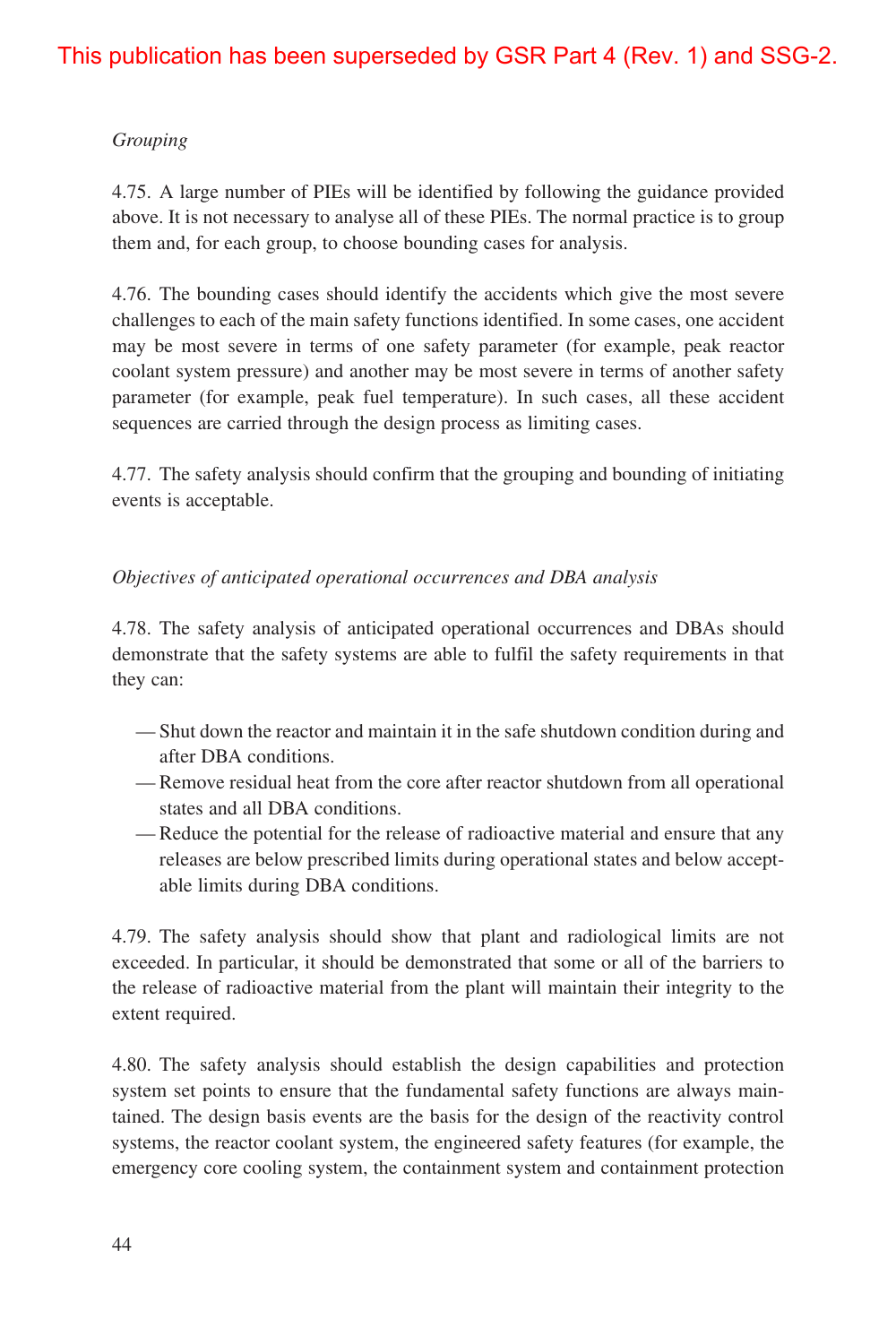systems), the electric power systems, and various auxiliary systems important to safety.

4.81. The time periods evaluated for events should be sufficient to determine all the consequences of the design basis events. This implies that the calculations for plant transients be extended beyond the point where the plant has been brought to shutdown and the safety cooling systems actuated (i.e. until a long term stable state has been reached).

4.82. For new plants and plants undergoing a periodic safety assessment, a comprehensive identification and assessment of all design basis events should be carried out. For modifications of existing plants, the assessment should focus on those design basis events that are affected by the modification.

4.83. For modifications to, or reassessment of, an existing plant, the methodology and assumptions used in the original design may need to be changed for several reasons:

- The original design basis or acceptance criteria may no longer be adequate.
- The safety analysis tools used may have been superseded by more sophisticated methods.
- The original design basis may no longer be met.

4.84. The safety analysis carried out for anticipated operational occurrences is essentially the same as for accidents. However, for the former, the analysis need not have all the conservatism of the analysis for DBAs. For example, the analysis of anticipated operational occurrences would not necessarily assume the unavailability of all non-safety systems and equipment.

4.85. In addition, the anticipated operational occurrences should not lead to any unnecessary challenges to safety equipment primarily designed for protection in the event of DBAs.

*Methods and assumptions for the analysis of anticipated operational occurrences and DBAs*

#### Methods

4.86. The safety analysis of anticipated operational occurrences and DBAs should use suitable neutron physics, thermal-hydraulic, structural and radiological computer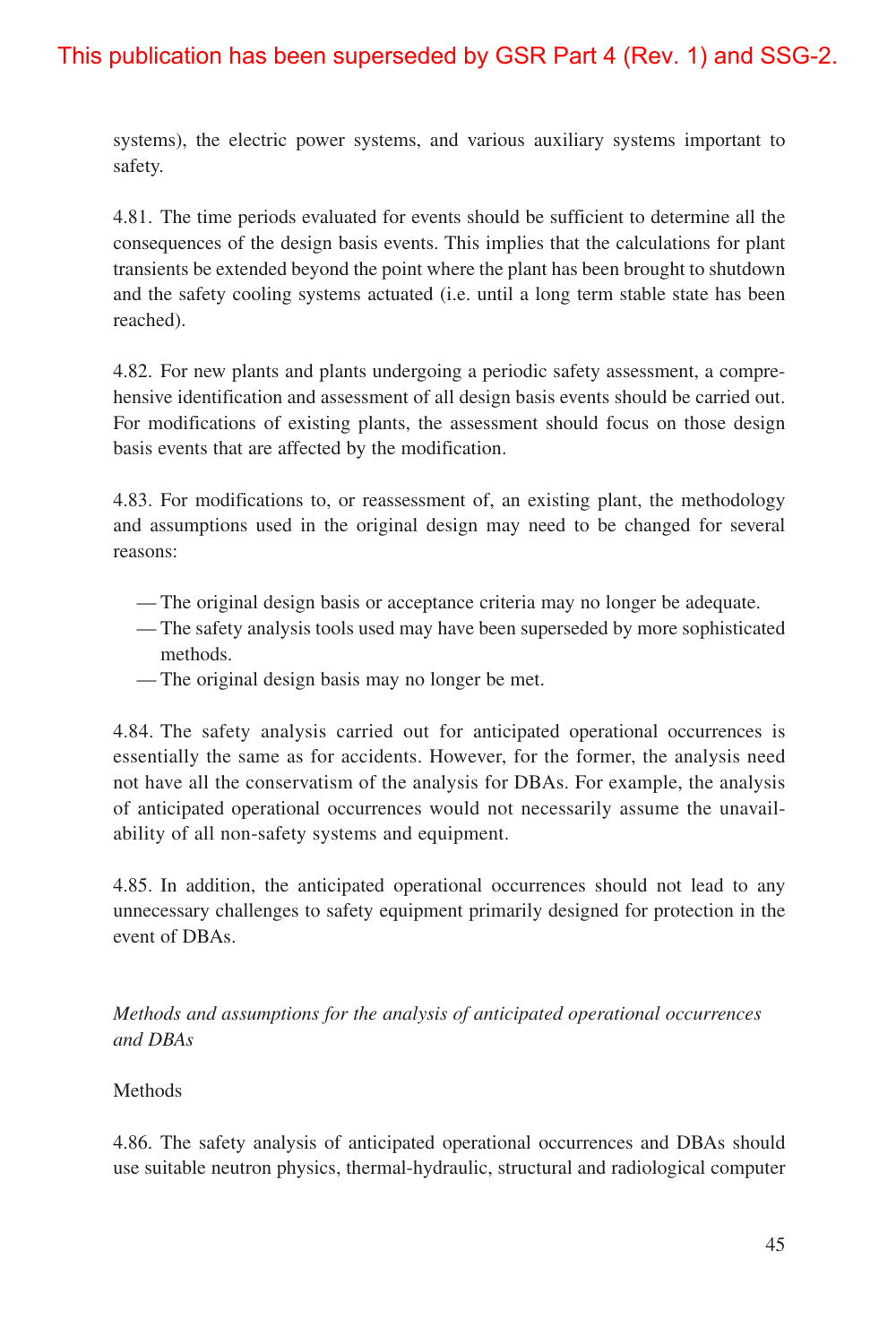codes to determine the response of the reactor to the operational occurrences and accidents considered.

4.87. The computer codes which are used to carry out the anticipated operational occurrences and DBA analysis should be properly verified and validated. This includes the codes used to predict the behaviour of the reactor core, thermal-hydraulic codes and the radiological release and consequence codes. In addition, the analysts and users of the codes should be suitably qualified, experienced and trained.

4.88. The computer codes for the safety analysis of DBAs/anticipated operational occurrences and should draw on the operating experience that can be derived from similar nuclear power plants and relevant experimental data. Since anticipated operational occurrences are expected to occur once or more during the lifetime of a plant, there is some accumulated basis of operating experience and data for these transients.

4.89. The computer code model parameters, initial conditions and equipment availability assumptions that underlie their use have traditionally been highly conservative with bounding, conservative values used for all analysis parameters. However, in the past this has sometimes led to misleading sequences of events, unrealistic time-scales being predicted, and some physical phenomena being missed. Bearing in mind these shortcomings and the current maturity of best estimate codes, they should be used in a safety analysis in combination with a reasonably conservative selection of input data and a sufficient evaluation of the uncertainties of the results.

4.90. It may also be acceptable to use a combination of a best estimate computer code and realistic assumptions on initial and boundary conditions. Such an approach should be based on statistically combined uncertainties for plant conditions and code models to establish, with a specified high probability, that the calculated results do not exceed the acceptance criteria.

4.91. The safety analysis should be subject to an adequate QA programme. In particular, all sources of data should be referenced and documented, and the whole process should be recorded and archived to allow independent checking.

#### Assumptions

4.92. The conservative assumptions made for the design basis analysis should typically include the following: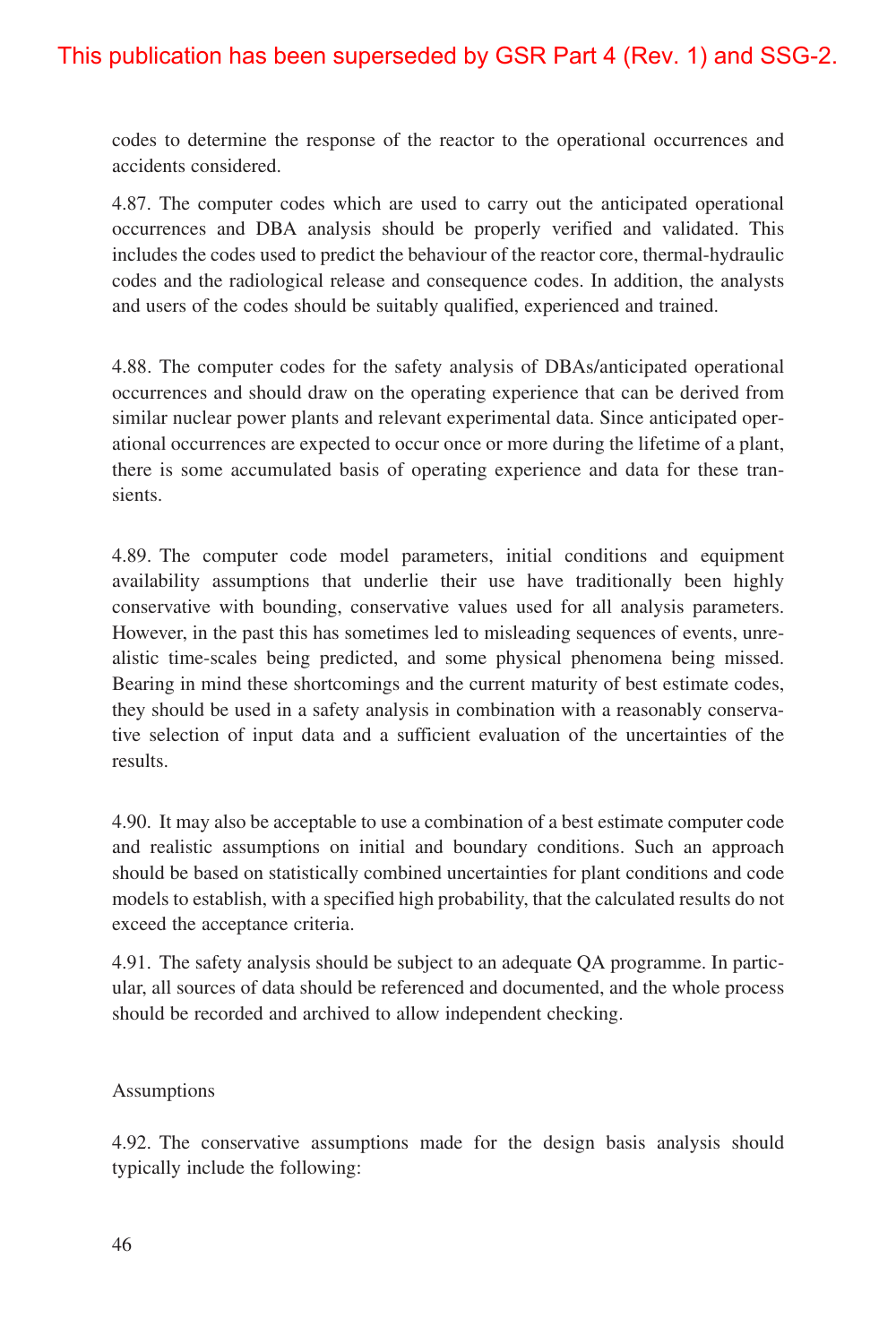- The initiating event occurs at an unfavourable time as regards initial reactor conditions including power level, residual heat level, reactivity conditions, reactor coolant system temperature, pressure and inventory.
- Any control systems should be assumed to operate only if their functioning would aggravate the effects of the initiating event. No credit should be taken for the operation of the control systems in mitigating the effects of the initiating event.
- All plant systems and equipment not designated and maintained as safety grade (full QA, seismic and equipment qualification) should be assumed to fail in the manner that causes the most severe effects for the PIE being analysed.
- The worst single failure should be assumed to occur in the operation of the safety groups required for the initiating event. For redundant systems it is often assumed that the minimum number of trains start and run.
- The safety systems should be assumed to operate at their minimum performance levels. For reactor trip and safety system actuation systems, this should assume that the action occurs at the worst end of the possible band.
- Any structure, system or component that cannot be considered fully operable or that reaches a limit during the accident for which the designer did not prove full operability should be assumed to be unavailable.
- The actions of the plant staff to prevent or mitigate the accident should only be modelled if it can be shown that there is sufficient time for them to carry out the requested actions, ample information is available for event diagnosis (considering the effects of the initiating event and the single failure criterion), adequate written procedures are available, and sufficient training has been provided. Plant staff actions are typically assumed to occur no sooner than ten minutes after the event begins.

4.93. The conservative assumptions made should take account of uncertainties in the initial conditions of the reactor, including safety system actuation set points.

4.94. The design basis analysis should include any failures which could occur as a consequence of the initiating event (and are thus part of the PIE). These include the following:

- If the initiating event is a failure of part of an electrical distribution system, the DBA analysis should assume the unavailability of all the equipment powered from that part of the distribution system.
- If the initiating event is an energetic event, such as the failure of a pressurized system that leads to the release of hot water or pipe whip, the definition of the DBA should include failure of the equipment which could be affected.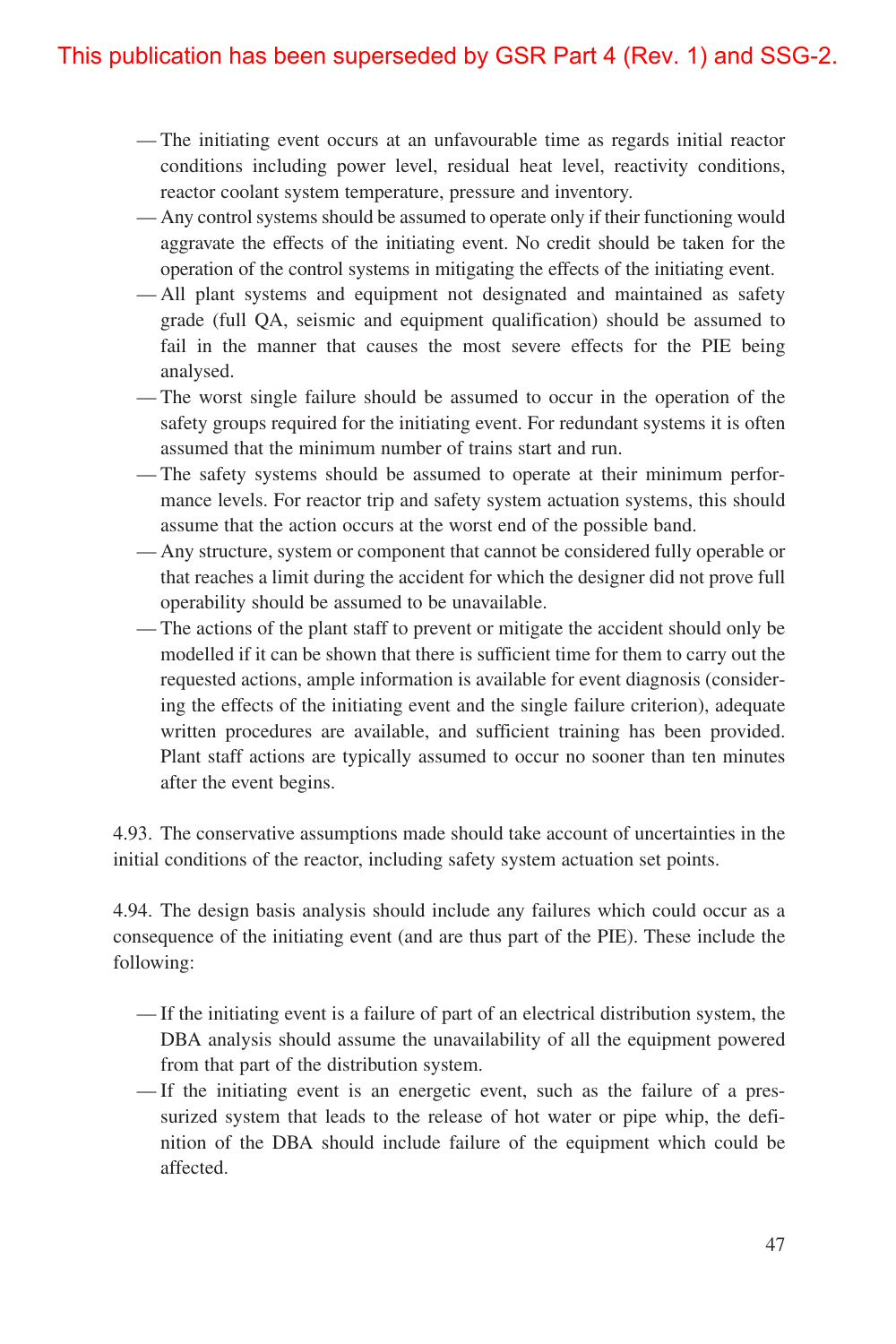— For internal events such as fire or flood or external events such as earthquakes, the definition of the design basis event should include failure of all the equipment which is neither designed to withstand the effects of the event nor protected from it.

4.95. In view of the very conservative nature of these assumptions, the design basis analysis often provides a robust demonstration that there are large margins before safety limits would be exceeded. However, caution is necessary in using the analysis, as this outcome is not always the case.

4.96. The safety analysis of the anticipated operational occurrences should also include many of the conservative assumptions of the deterministic DBA analysis, especially those which relate to the systems for maintaining critical safety functions during these transients. However, it is not necessary to assume that all non-safety systems and equipment are unavailable and that credit cannot be taken for the control systems in mitigating the effects of the initiating event unless the PIE makes these systems unavailable.

4.97. The results of the assessment should be structured and presented in an appropriate format to provide a good understanding of the course of the event and to allow easy checking of the individual acceptance criteria.

#### *Acceptance criteria*

4.98. Acceptance criteria should be developed for events and conditions within the design basis as set forth in Ref. [1]. These criteria should ensure that an adequate level of defence in depth is maintained by preventing damage to barriers against the release of radioactive material and preventing unacceptable radiological releases.

4.99. Acceptance criteria should be developed in two levels as follows:

- Global/high level criteria which relate to doses to the public or the prevention of consequential pressure boundary failure in an accident. These are often defined in law or by the regulatory body.
- Detailed criteria defined by the designer or analyst. These are chosen to be sufficient but not necessary to meet the global acceptance criteria. In addition, the analyst may set targets at a more detailed level (more demanding acceptance criteria) to simplify the analysis (for example, to avoid having to do very sophisticated calculations). The range and conditions of applicability of each specific criterion should be clearly specified.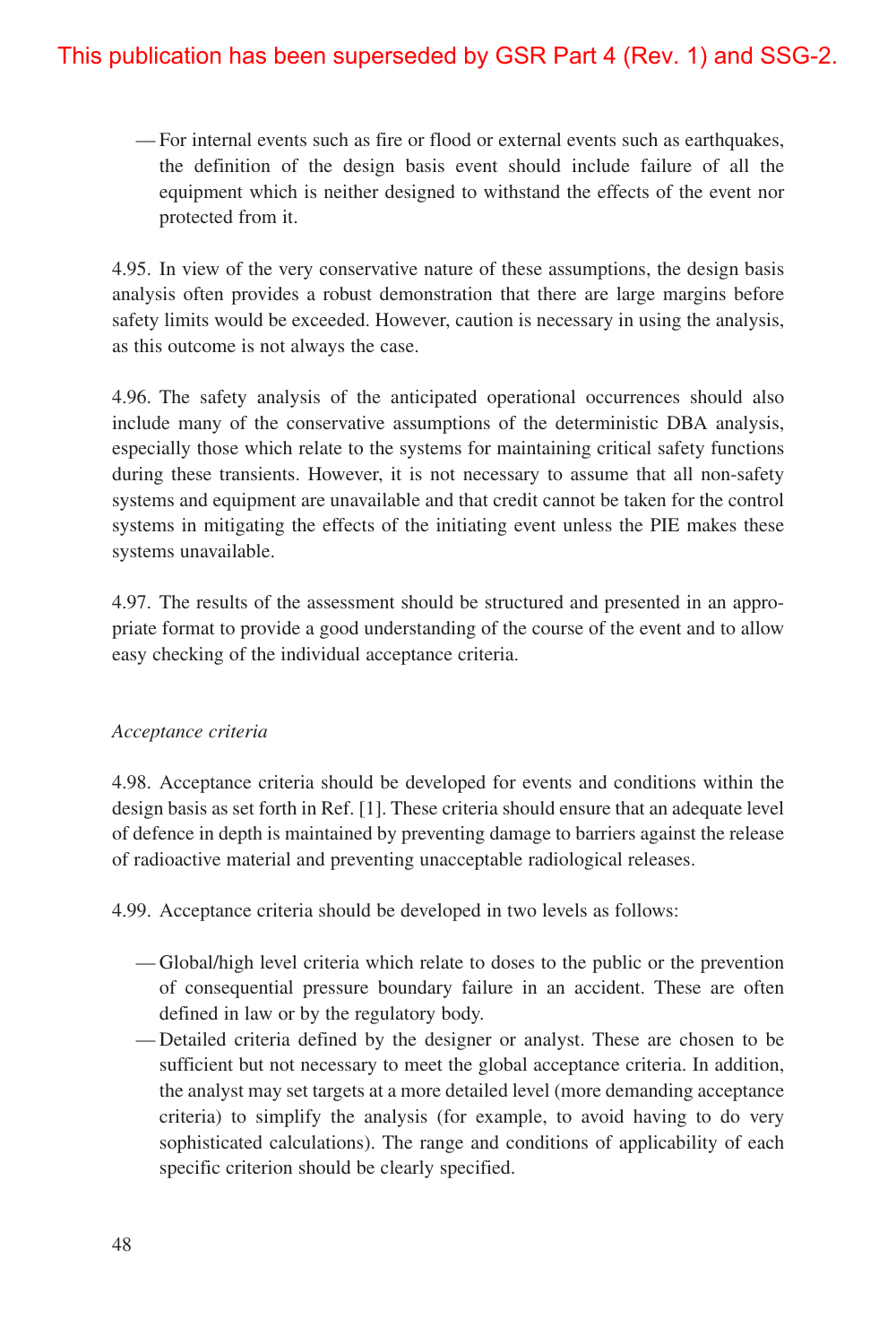4.100. The acceptance criteria should relate to the conditions associated with the accident — for example, the frequency of an initiating event or reactor design and plant conditions. Different criteria are generally needed to judge the vulnerability of individual barriers and for various aspects of the accident. More stringent criteria are often applied for events with a higher frequency of occurrence.

4.101. The radiological acceptance criteria for anticipated operational occurrences are typically more restrictive since their frequencies are higher. In general, there should be no failures of any of the physical barriers (fuel matrix, fuel cladding, reactor coolant pressure boundary or containment) and no fuel damage (or no additional fuel damage if minor fuel leakage, within operational limits, already exists).

4.102. The global acceptance criterion for DBAs should be either no off-site radiological impact or only minor radiological impact outside the exclusion area. The definition of minor radiological impact should be set by the regulatory body, but typically corresponds to very restrictive dose limits in order to exclude the need for off-site emergency actions.

4.103. The detailed acceptance criteria could include the following:

- An event should not generate a subsequent more serious plant condition without the occurrence of a further independent failure. Thus an anticipated operational occurrence by itself should not generate a DBA, and such an accident by itself should not generate a beyond design basis accident.
- There should be no consequential loss of function of the safety systems needed to mitigate the consequences of an accident.
- Systems used for accident mitigation should be designed to withstand the maximum loads, stresses and environmental conditions for the accidents analysed. This should be assessed by separate analyses covering environmental conditions (i.e. temperature, humidity or chemical environment) and thermal and mechanical loads on plant structures and components.
- The pressure in the primary and secondary systems should not exceed the relevant design limits for the existing plant conditions. Additional overpressure analysis may be needed to study the influence of failures on safety and relief valves.
- The number of fuel cladding failures which could occur should be established for each type of PIE to allow the global radiological criteria to be met.
- In LOCAs with fuel uncovering and heatup, a coolable geometry and structural integrity of the fuel rods should be maintained.
- No event should cause the temperature, pressure or pressure differences within the containment to exceed values which have been used as the containment design basis.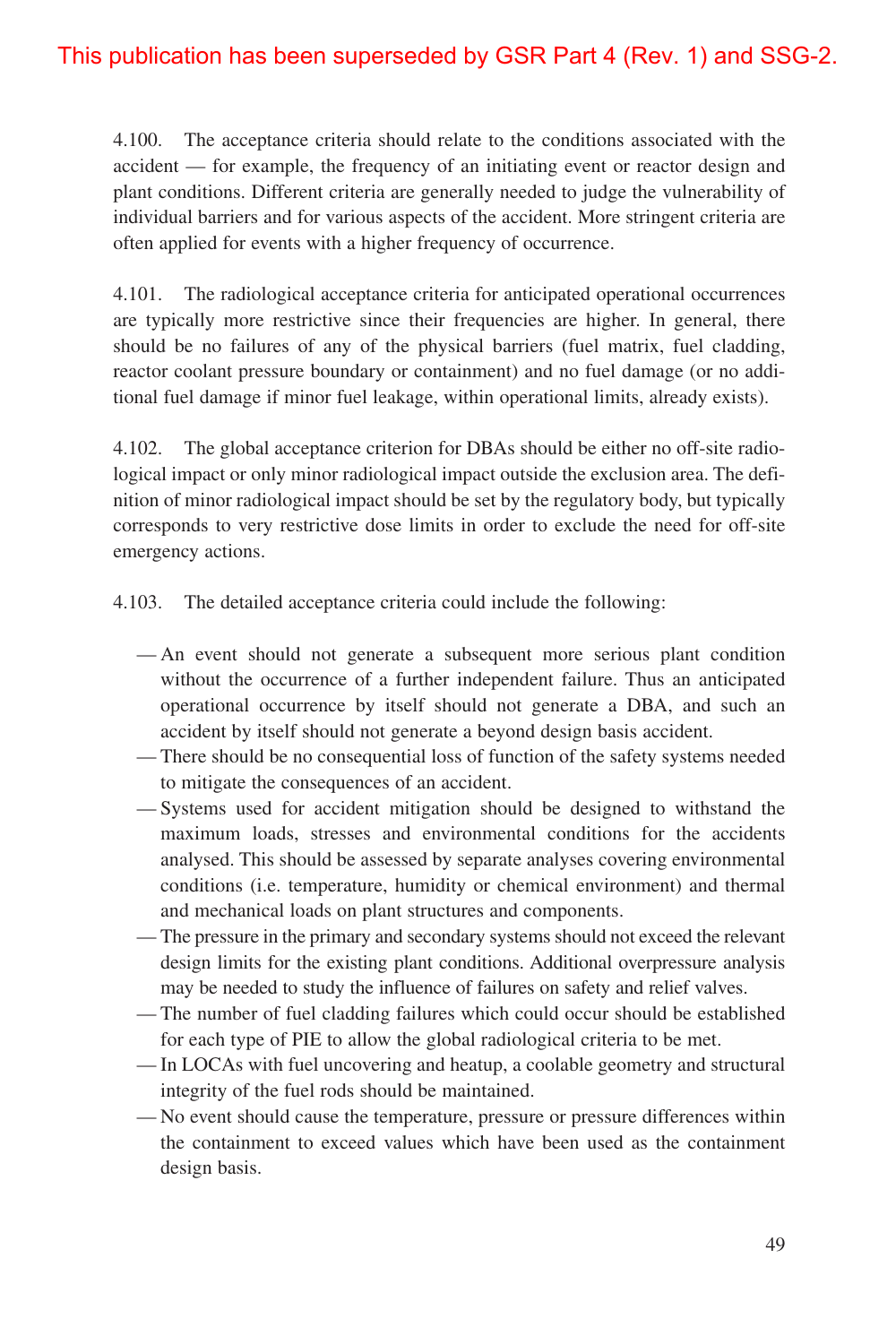#### **Beyond design basis and severe accident considerations**

4.104. Accidents that are more severe than DBAs are termed beyond design basis accidents. These can have a range of consequences as follows:

- They fall within the envelope of the conservative acceptance criteria for the DBAs, although a best estimate analysis may be needed to demonstrate this.
- They exceed the conservative acceptance criteria for DBAs but would not result in significant fuel damage or primary circuit failure limits being exceeded based on best estimate analysis.
- Due to multiple failures and/or operator errors, safety systems fail to perform one or more of their safety functions leading to significant core damage that challenges the integrity of the remaining barriers to the release of radioactive material from the plant. These are termed severe accidents. Severe accidents could further escalate to:
	- core damage plus failure of the primary circuit, but not the containment
	- core damage plus failure of the primary circuit and the containment, resulting in a large release of radioactive material to the environment and challenging off-site emergency response measures.

4.105. The safety analysis should aim to quantify a plant safety margin and demonstrate that a degree of defence in depth is provided for this class of accidents. This would include such measures where reasonably achievable:

- To prevent the escalation of events into severe accidents, control the progression of severe accidents and limit the releases of radioactive material through the provision of additional equipment and accident management procedures.
- To mitigate the radiological consequences that might occur through the provision of plans for on-site and off-site emergency response.

For those hypothetical severe accident sequences (e.g. high pressure core melt in PWRs) that could lead to early failure of the containment, it should be demonstrated that they can be excluded with a very high degree of confidence.

#### *Selection of severe accidents for safety analysis*

4.106. The severe accident analysis should address a set of representative sequences in which the safety systems have malfunctioned and some of the barriers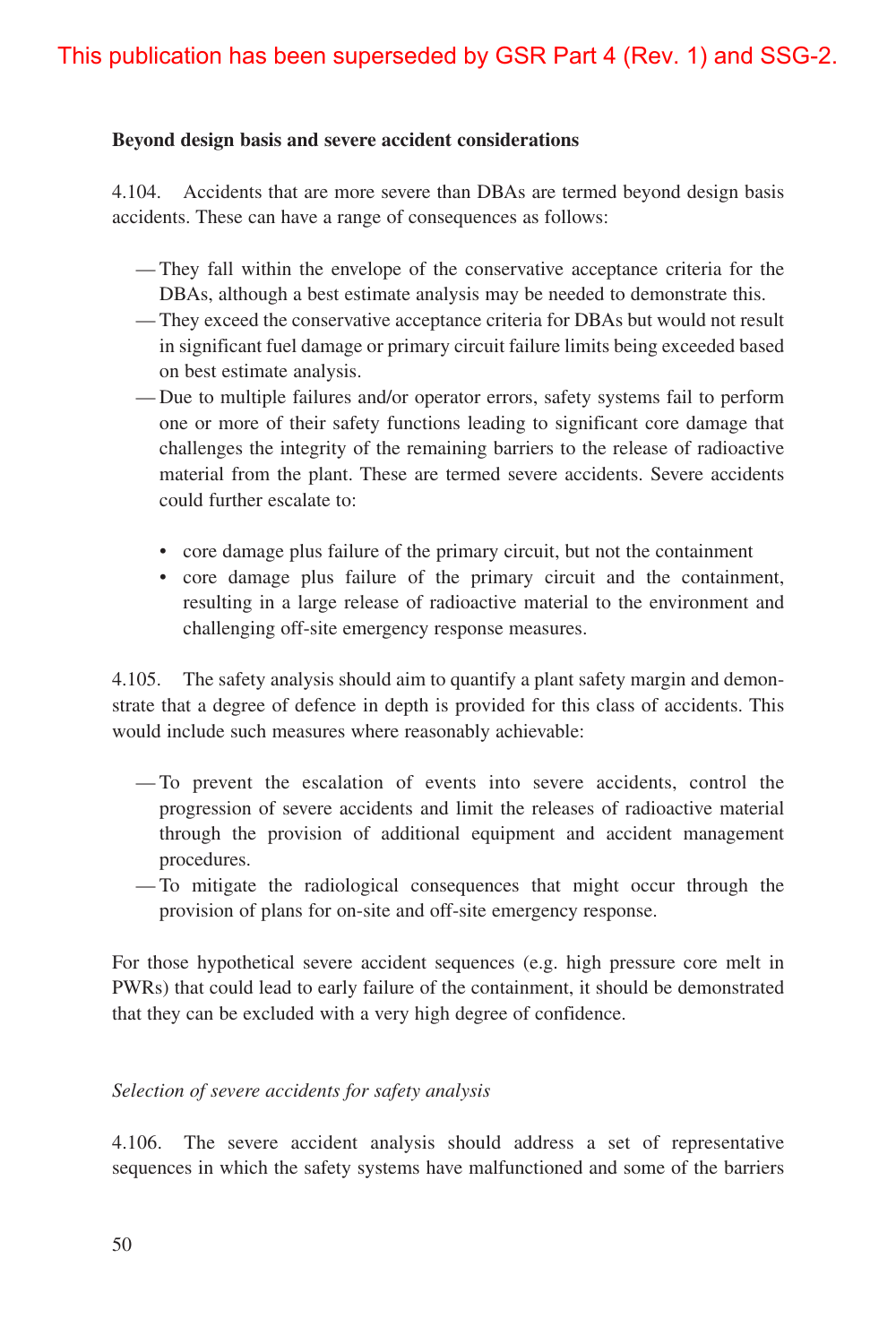to the release of radioactive material have failed or have been bypassed. These sequences should be selected by adding additional failures or incorrect operator responses to the DBA sequences (to include safety system failure) and to the dominant accident sequences from the PSA.

4.107. The significant event sequences that could lead to severe accidents should be identified using a combination of probabilistic and deterministic methods and sound engineering judgement.

4.108. The most rigorous way of identifying severe accident sequences is to use the results of the Level 1 PSA (see para. 4.124). However, it might also be possible to identify representative or bounding sequences from an understanding of the physical phenomena involved in severe accident sequences, the margin existing in the design, and the amount of system redundancy remaining in the DBAs.

4.109. Examples of severe accident initiators include the following:

- Complete loss of the residual heat removal from the reactor core,
- LOCA with a complete loss of the emergency core cooling,

— Complete loss of electrical power for an extended period.

4.110. The details of the severe accident sequences that need to be analysed will differ depending on the design of the reactor safety systems.

4.111. The assessment of severe accidents should account for the full design capabilities of the plant, including the use of some safety and non-safety systems beyond their originally intended function to return the potential severe accident to a controlled state and/or to mitigate its consequences. If credit is taken for extraordinary use of systems, there should be a reasonable basis to assume they can and will be used as analysed.

#### *Methods and assumptions for severe accident analysis*

4.112. There is no widespread agreement on the best approach to severe accident analysis and acceptance criteria. However, there is a clear tendency for the following or similar criteria to be adopted for new advanced reactor designs. The severe accident analysis should generally be carried out using best estimate assumptions, data, methods and decision criteria. Where this is not possible, reasonably conservative assumptions should be made which take account of the uncertainties in the understanding of the physical processes being modelled.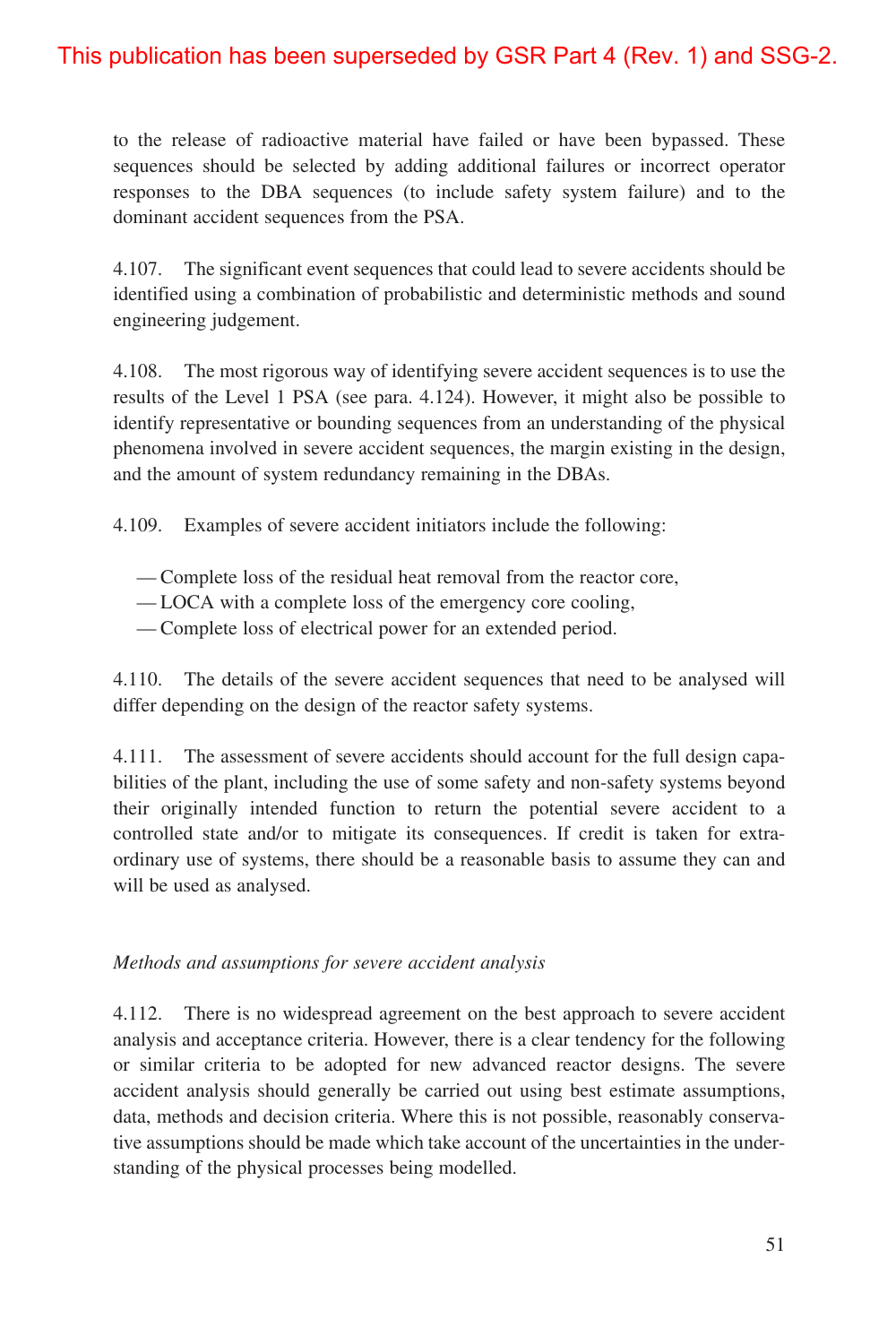4.113. The severe accident analysis should model the wide range of physical processes that could occur following core damage and that could lead to a release of radioactive material to the environment. These should include, where appropriate:

- Core degradation processes and fuel melting;
- Fuel–coolant interactions (including steam explosions);
- In-vessel melt retention;
- Vessel melt-through;
- Distribution of heat inside the primary circuit;
- High pressure melt ejection/direct containment heating;
- Generation and combustion of hydrogen;
- Failure or bypass of the containment;
- Core–concrete interaction;
- Release and transport of fission products;
- Ability to cool in-vessel and ex-vessel core melt.

4.114. The analysis would typically involve a multitiered approach using different codes, including detailed system and containment analysis codes, more simplified risk assessment and 'separate effects' codes, and source term and radiological impact studies. Use of a full selection of codes will ensure that all the expected phenomena are adequately analysed.

4.115. The assessment should ensure that the reactor core, primary circuit and containment are modelled accurately. These models are particularly significant to the analysis and are influential in determining the course of the accident.

#### *Acceptance criteria*

4.116. The acceptance criteria for severe accidents are usually formulated in terms of risk criteria (probabilistic safety criteria). These are discussed in paras 4.219–4.231. However, there is only limited agreement on what these criteria should be.

Deterministic acceptance criteria have also been specified in a number of countries, typically as follows:

- Containment failure should not occur in the short term following a severe accident,
- There should be no short term health effects following a severe accident,
- The long term health effects/release of  $137Cs$  should be below prescribed limits following a severe accident.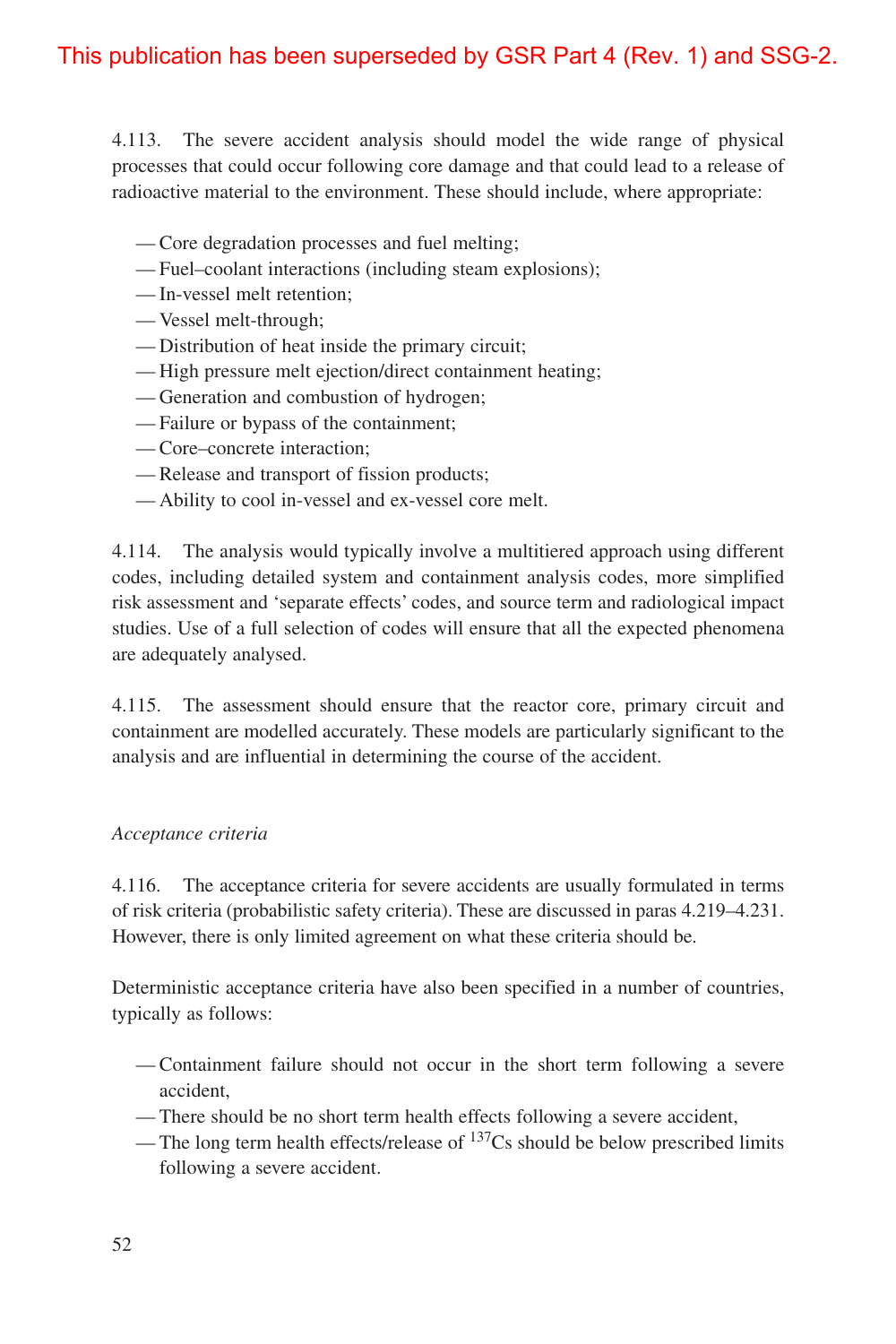### *Consideration of severe accidents in the design*

4.117. The aim of severe accident analysis should be:

- To evaluate the ability of the design to withstand severe accidents and to identify particular vulnerabilities. This includes assessment of equipment that could be used in accident management and instrumentation that could monitor the course of the accident.
- To assess the need for features that could be incorporated in the plant design<sup>17</sup> to provide defence in depth for severe accidents.
- To identify accident management measures that could be carried out to mitigate accident effects.
- To develop an accident management programme to be followed in beyond design basis accidents and severe accident conditions.
- To provide input for off-site emergency planning.

4.118. The consideration of severe accidents should be done at the design stage for new plants. However, for currently operating plants, a severe accident management programme should be developed that makes full use of all available equipment and procedures to mitigate the consequences of the accident. Such measures could include the use of alternate or diverse systems, procedures and methods to use non-safety grade equipment, and the use of external equipment for temporary replacement of a standard component. Details on the development and implementation of the accident management programmes are dealt with in a separate IAEA publication [9].

4.119. The effectiveness of the above design features and accident management measures in reducing risk should be evaluated by the PSA.

#### *Emergency planning*

4.120. The severe accident analysis should also provide input to civil authorities for off-site emergency planning and response.

<sup>&</sup>lt;sup>17</sup> These design features might include the following:

<sup>—</sup> Core catcher or core spreading area and basemat concrete that is resistant to core melt damage.

<sup>—</sup> Hydrogen recombiners sized to cope with the rate of hydrogen generation that could occur following a severe accident.

<sup>—</sup> Filtered containment venting system that would be operated in the longer term to prevent failure of the containment due to overpressurization following a severe accident.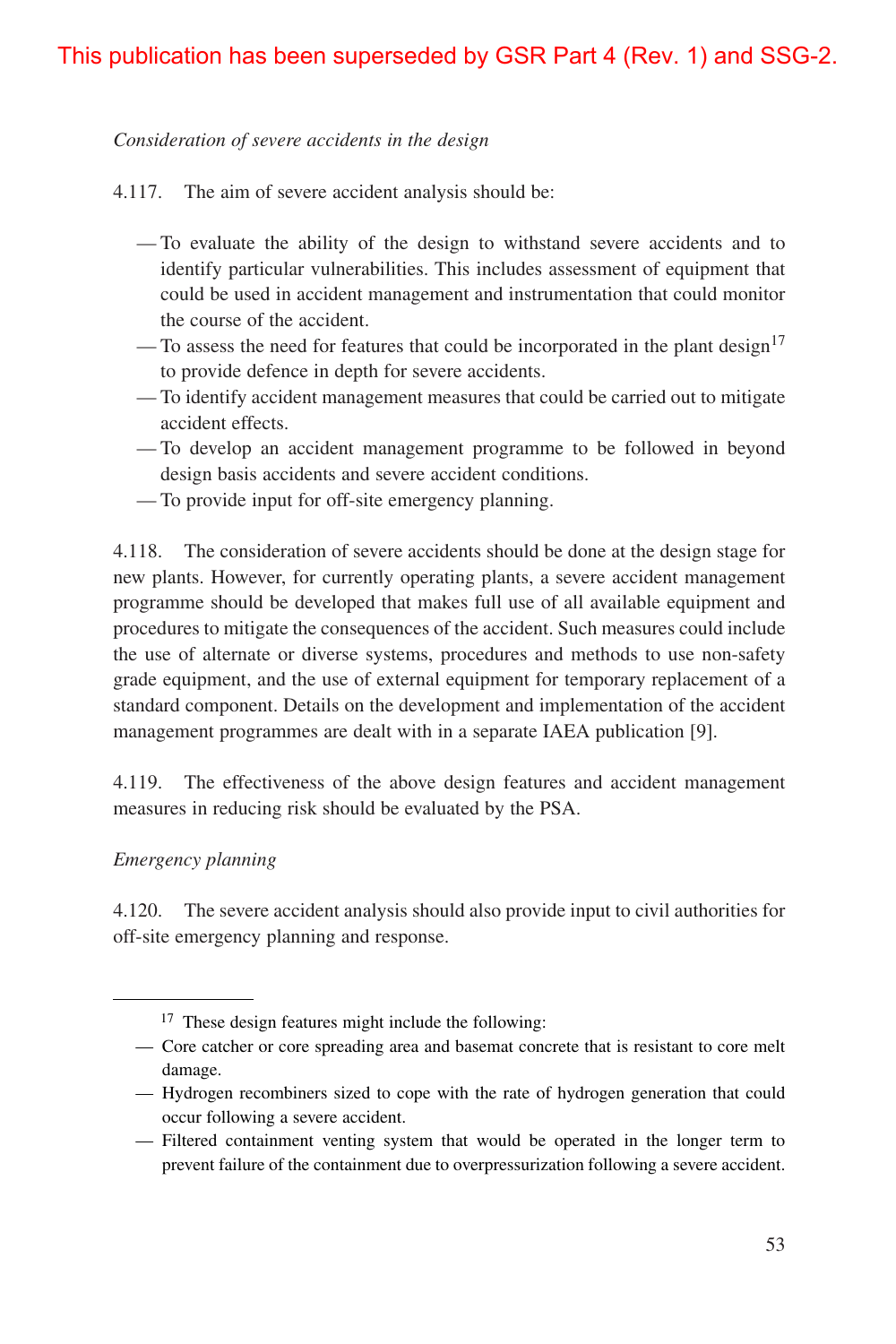4.121. The results of the severe accident analysis should be used to identify source terms which could be used as a basis for off-site emergency planning.

4.122. The source terms could also be used to demonstrate the effectiveness of sheltering, taking potassium iodide tablets, food bans and evacuation.

### PROBABILISTIC SAFETY ANALYSIS

#### **Introduction**

4.123. Probabilistic safety analysis provides a comprehensive, structured approach to identifying accident scenarios and deriving numerical estimates of risks. PSAs for nuclear power plants are normally performed at three levels as follows:

4.124. **Level 1 PSA,** which identifies the sequence of events that can lead to core damage, estimates the core damage frequency and provides insights into the strengths and weaknesses of the safety systems and procedures provided to prevent core damage.

4.125. **Level 2 PSA,** which identifies ways in which radioactive releases from the plant can occur and estimates their magnitude and frequency. This analysis provides additional insights into the relative importance of accident prevention and mitigation measures such as the use of a reactor containment.

4.126. **Level 3 PSA,** which estimates public health and other societal risks such as the contamination of land or food.

4.127. Level 1 PSAs have now been carried out for most nuclear power plants worldwide. However, in recent years, the emerging standard is for Level 2 PSAs to be carried out for many types of nuclear power plants. To date, relatively few Level 3 PSAs have been carried out.

### *Use of PSA as part of the decision making process*

4.128. The results of PSA should be used as part of the design process to assess the level of safety of the plant. The insights gained from PSA should be considered along with those from the deterministic analysis to make decisions about the safety of the plant. This should be an iterative process aimed at ensuring that national requirements and criteria are met, the design (as defined in para. 4.139) is balanced and the risk is as low as reasonably achievable.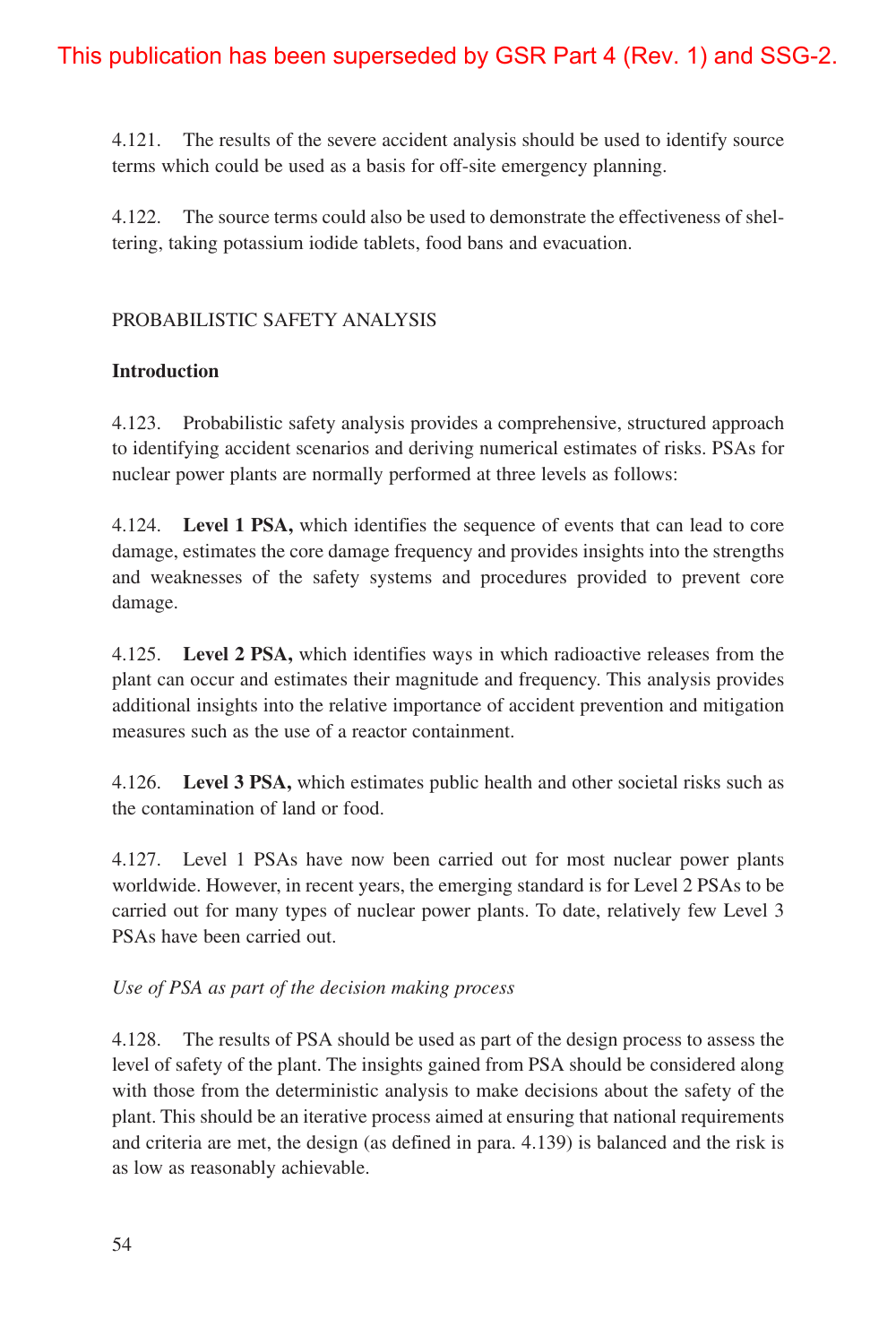4.129. The results of the PSA should be used to identify weaknesses in the design or operation of the plant. These would be identified by considering the contributions to the risk from groups of initiating events and from measures of the importance of the safety systems and human error contributions to the overall risk. Where the results of the PSA indicate that changes could be made to the design or operation of the plant to reduce risk, the changes should be incorporated where reasonably achievable, taking the relative costs and benefits of any modifications into account.

4.130. In addition, the results of the PSA should be compared with the probabilistic safety criteria when these have been defined for the plant. This should be done for all the probabilistic criteria defined for the plant, including those which address system reliability, core damage, releases of radioactive material, worker health effects, public health effects and off-site consequences such as land contamination and food bans.

4.131. The results of the PSA should be used in developing the operating procedures for accidents and provide inputs into the technical specifications of the plant. In particular, the results of the PSA should be used to investigate the contribution to risk which would arise from the removal from service of items of equipment for testing or maintenance and the adequacy of surveillance/test frequency. The PSA should confirm that the allowed outage times do not increase risk unduly and indicate which combinations of equipment outages should be avoided.

4.132. The results of the Level 2 PSA should be used to determine if sufficient provision has been made to mitigate the effects of a core damage should it occur. This would address whether the containment is adequately robust and the protection systems such as hydrogen mixing/recombining systems, containment sprays and containment venting systems provide an adequate level of protection to prevent a large release of radioactive material to the environment. In addition, the Level 2 PSA should be used to identify accident management measures which could be carried out to mitigate the effects of the molten core. This could include identifying additional measures which could be taken to introduce water into the reactor containment.

4.133. When available, the results of Level 2 and 3 PSAs should be provided to civil authorities as a technical input for off-site emergency planning provisions.

#### *Requirement for a PSA*

4.134. The PSA should be used throughout the design and operation of the plant to assist in the decision making process on the safety of the plant.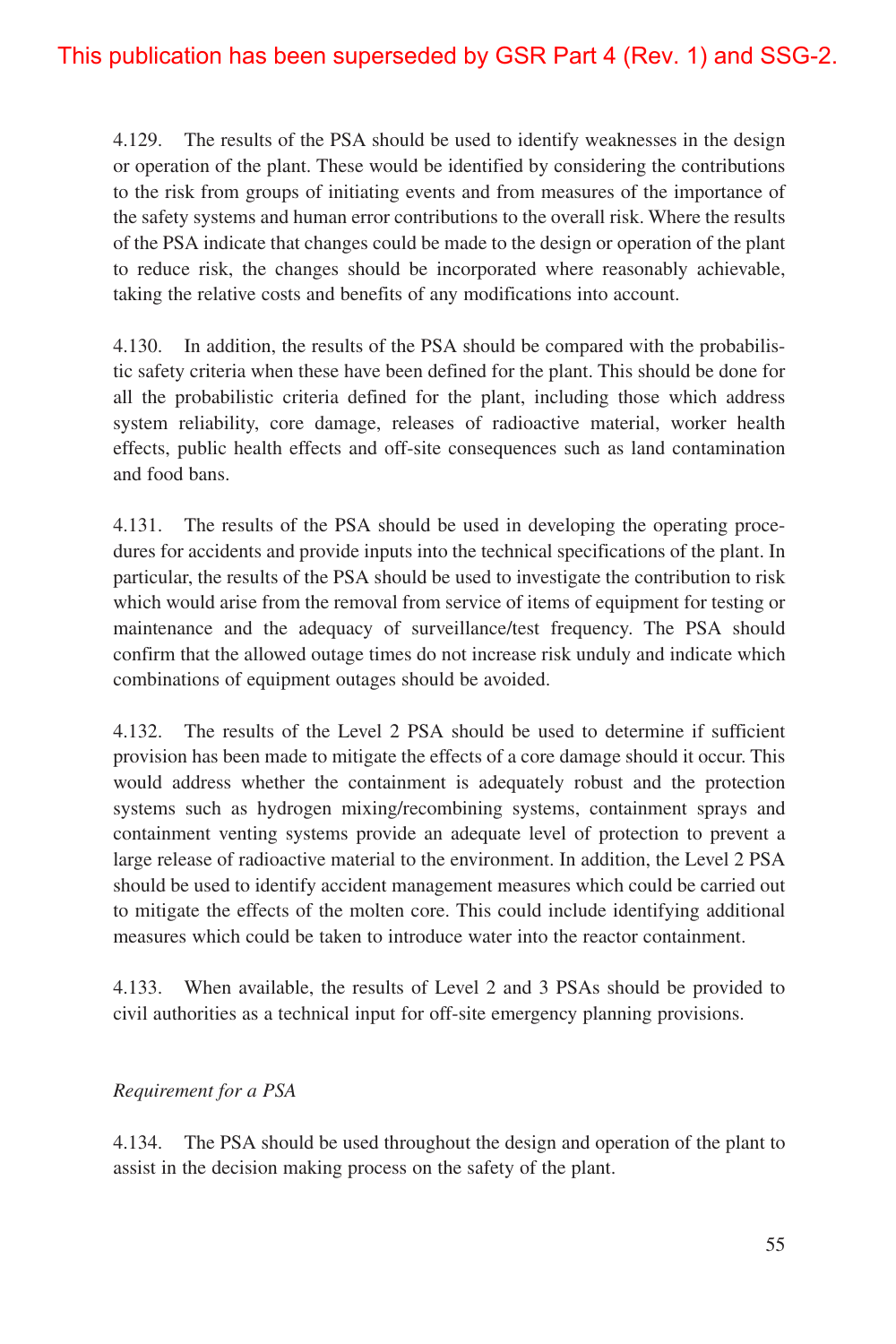4.135. For a new plant, the PSA should ideally be started during the conceptual design to check that the level of redundancy and diversity provided in the safety systems is adequate, continued through the more detailed design phase to assess more detailed design issues, and used to support the operation of the plant. During the design phase, there should be an iterative process to ensure that the insights gained from the PSA are fed back into the design process.

4.136. For an existing plant, the PSA should be carried out either as part of a periodic safety assessment or to support the safety case for proposed modifications. Although the requirements for the PSA remain the same, the database may be different. Moreover, depending on the age of the facility, the remaining operational lifetime, the cost of proposed modifications and other related considerations, there will be differences in what changes it would be reasonable to implement to reduce risk.

4.137. The PSA should address the actual or intended design or operation of the design of the plant which should be clearly identified as the starting point for the analysis. The status of the plant can be fixed as it was on a specific date or as it will be when agreed modifications will have been completed.

4.138. The PSA should set out to: identify all the fault sequences which contribute to risk; determine if there are weaknesses in the design or operation of the plant; and assess the need for changes to reduce the safety significance of such weaknesses. If the analysis does not address all the contributions to risk (for example, if it omits external events or shutdown states) then conclusions made about the level of risk from the plant, the balance of the safety systems provided and the need for changes to be made to the design or operation to reduce the risk may be incorrect.

4.139. The PSA should determine if the safety systems contain an adequate level of redundancy and diversity, if there is sufficient defence in depth and if the overall design is balanced. In a balanced design the PSA should show that:

- No particular feature of the design makes a disproportionately large contribution to risk;
- No group of initiating events makes a disproportionately large contribution to risk;
- The achievement of an overall low level of risk does not rely on contributors which have a significant uncertainty;
- The first two levels of defence carry the primary burden of safety;
- Within each level of defence, none of the safety systems is disproportionately more significant than the others.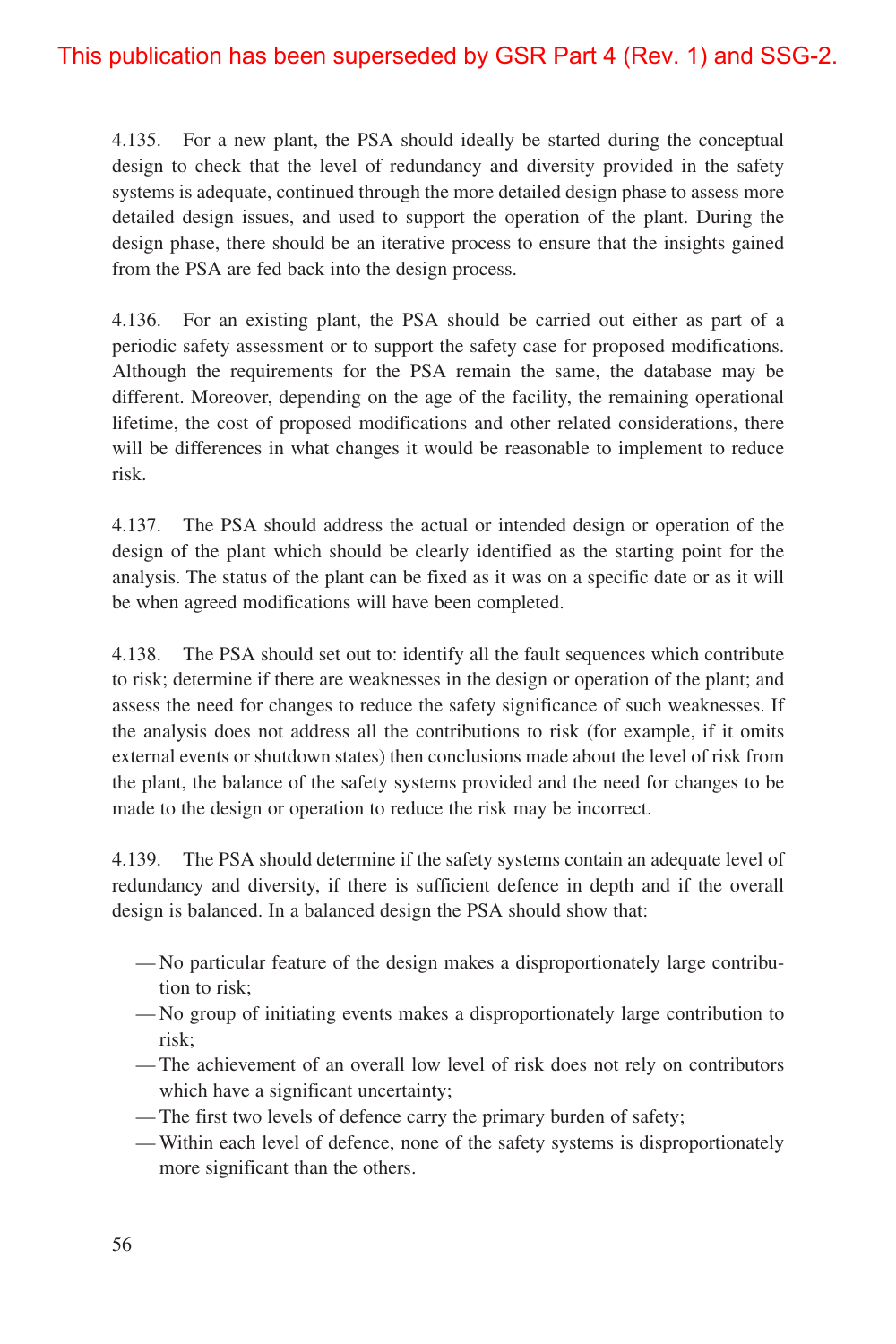A lack of balance is usually an indication that there are opportunities for reasonably practicable risk reduction.

#### *Scope of the PSA*

4.140. The PSA should address the contributions to risk arising from all the modes of operation of the plant. However, it may be convenient to analyse at power and shutdown modes separately (and not to the same level).

4.141. If the PSA is only carried out to Level 1, then the reactor core is, by definition, the focus of the analysis. If the PSA is carried out to Level 2 or Level 3, then the scope of the PSA may include contributions to risk arising from other sources of radioactive material on the site, such as used fuel and radioactive waste. These excore sources should be included whenever the intention is to address the total risk from the plant to an individual near the site.

4.142. The PSA should take as its starting point the complete set of PIEs including both internal and external PIEs. The analysis should then go on to identify the complete range of fault sequences which would contribute to the risk. These fault sequences should address component failures, component unavailability during maintenance or testing, human errors, common cause failures and, if possible, take into account the ageing of components.

#### *PSA methods*

4.143. A large number of PSAs have been carried out to date for a variety of nuclear power plant designs. As a consequence, the methods for PSAs are very well developed, particularly those for a Level 1 PSA. It is recognized that there are uncertainties inherent in the PSA process. Uncertainties are not unique to PSA, they are also present in the deterministic safety analyses. However, the PSA methodologies have the capability to recognize and to quantify a large fraction of these uncertainties. For any new PSA being undertaken, the methods used should conform with current best international practice.

4.144. The PSA should preferably use best estimate methods throughout. This would include the analysis carried out to support the safety systems' success criteria, the modelling of the phenomena which would occur inside the containment following core damage, and the transport of radioactive material released to the environment. When this is not possible, reasonably conservative assumptions should be used.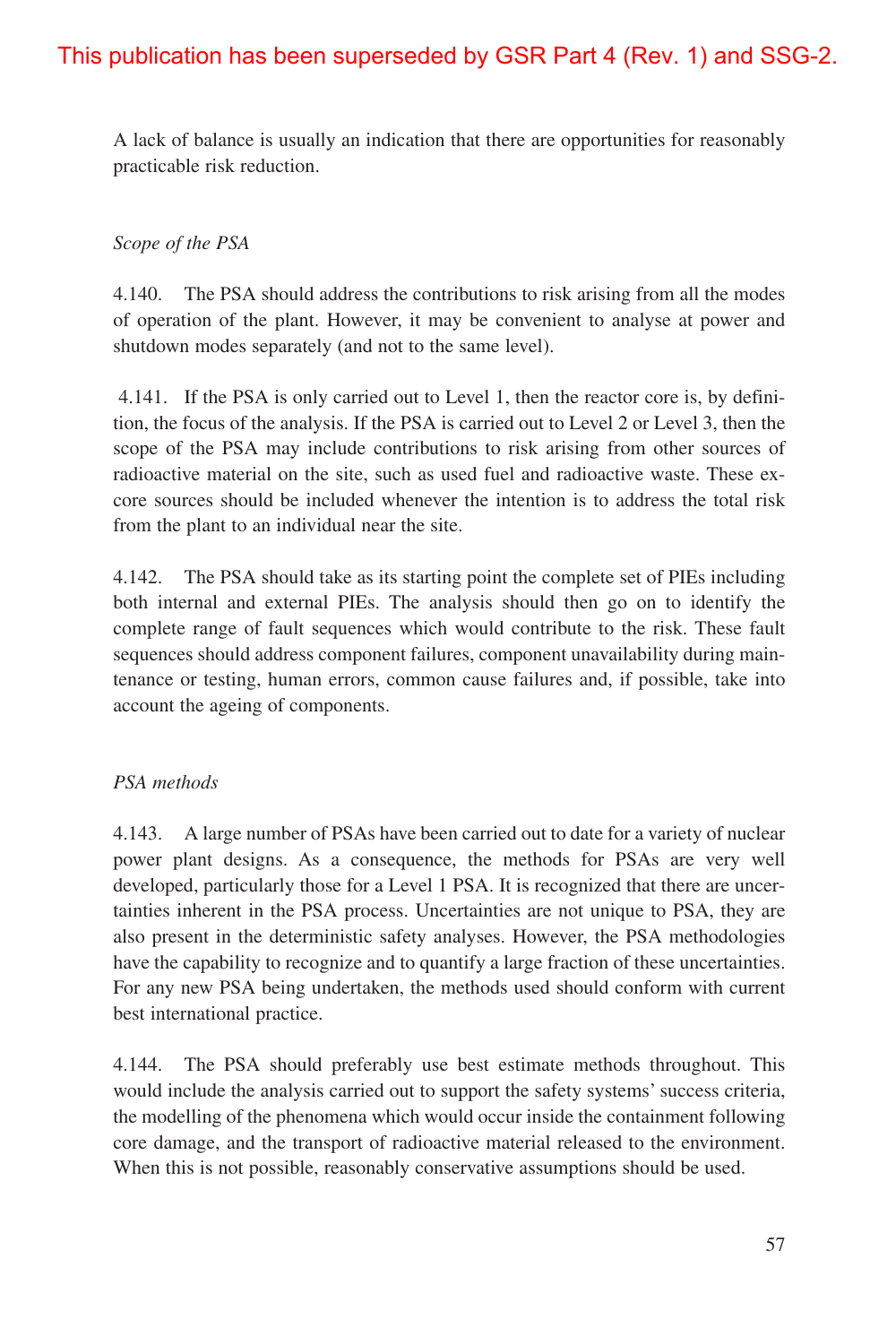#### **Level 1 PSA: Analysis of core damage frequency**

4.145. The aim of the Level 1 analysis should be to determine the overall frequency of core damage. This requires a definition of what constitutes core damage and translation of this definition into safety system failure criteria. More information on the procedures for conducting a Level 1 PSA is given in Ref. [10]. The analysis should identify the fault sequences which make the greatest contribution to frequency, identify the safety systems which are most important to preventing core damage and determine if changes can be made to the design or operation of the plant to reduce the risk.

#### *Postulated initiating events*

4.146. The starting point for the PSA should be the complete list of PIEs which could lead directly or in combination with other failures to a challenge to nuclear safety. The consequential failures which are included in the deterministic analysis are, in the PSA, taken into account in the analysis of the event sequence and the systems analysis.

4.147. The set of PIEs addressed should include all internal and external events, including the low frequency events which could occur but have not been taken into account during the design of the plant.

4.148. This analysis should include the PIEs which could occur during all the modes of operation of the plant and could lead to a release of radioactive material from any of the sources on the site.

#### *Specification of safety system requirements*

4.149. For each of the PIEs identified, the safety functions that need to be performed to prevent core damage should be identified. These safety functions are the same as those addressed in the design basis analysis — that is, detection of the initiating event, reactor shutdown, residual heat removal and containment protection. However, the limits above which the safety function would be considered to have failed would be realistic limits rather than the conservative limits defined for the design basis analysis.

4.150. The safety systems needed to perform these safety functions should be specified. This should be based on best estimate transient analysis rather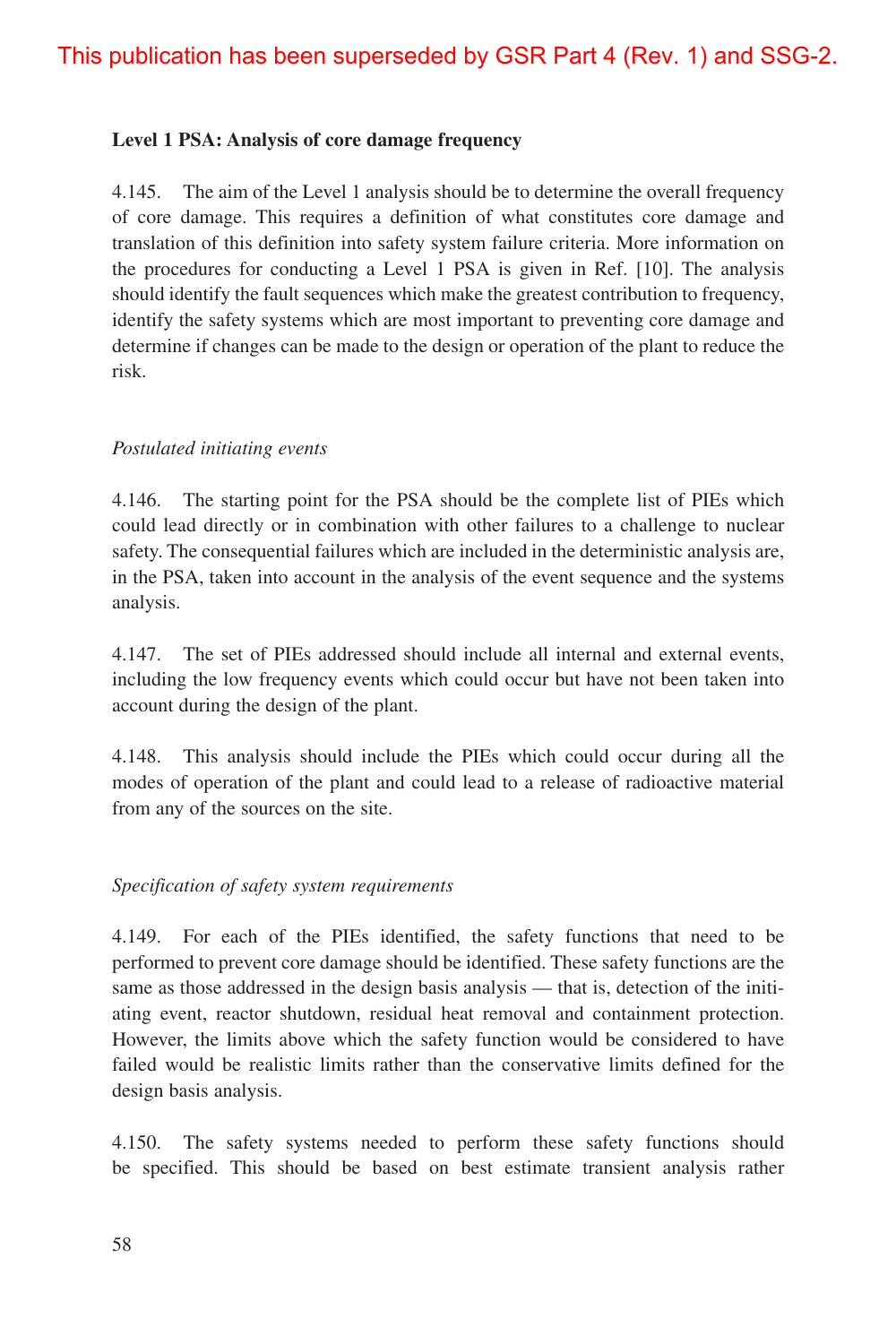than the conservative analysis carried out for the design basis analysis. The number of trains of redundant and diverse systems that are required to operate should be specified.

4.151. PIEs can be identified which need the same or very similar safety system interventions. To reduce the amount of analysis, it is normal to group these PIEs and analyse them together in the PSA. (This is similar but not identical to the grouping for deterministic analysis described in paras 4.75 to 4.77.) The initiating event group is then represented by the initiating event with the most onerous safety system response and the frequency is taken to be the sum of the individual initiating events in the group. Where PIEs are grouped, the grouping should be done in such a way that it does not introduce an unacceptable level of pessimism into the analysis. This could happen for example when the representative event chosen has a low frequency and all the other events in the group have significantly less onerous safety system demands but a much greater summed frequency.

### *Analysis of the event sequence*

4.152. In the analysis of the event sequence, logical models are constructed for groups of initiating events to identify the fault sequences leading to core damage that could occur. These logical models start with the fundamental safety function and consider the required safety functions for the group of initiating events, the safety systems and the individual components in the safety systems. The logical models determine how component failures can combine to lead to safety function failure and core damage.

4.153. The analysis of the event sequence carried out for a group of initiating events should aim to identify all the combinations of success or failure of the safety system equipment which would lead to a failure to maintain the plant within safe limits in such a manner that core damage would occur.

4.154. In most current PSAs, the analysis of the event sequence is carried out by a combination of event tree and fault tree analysis since this has been empirically found to be the most efficient way of handling the large logical models that are necessary for a nuclear power plant. However, it is possible to carry out the analysis using fault trees or event trees alone, and, for specific event analysis, dynamic time dependent analysis techniques can be used.

4.155. A systematic assessment should be carried out to identify the failures of safety system equipment (and of safety related or non-safety related equipment, if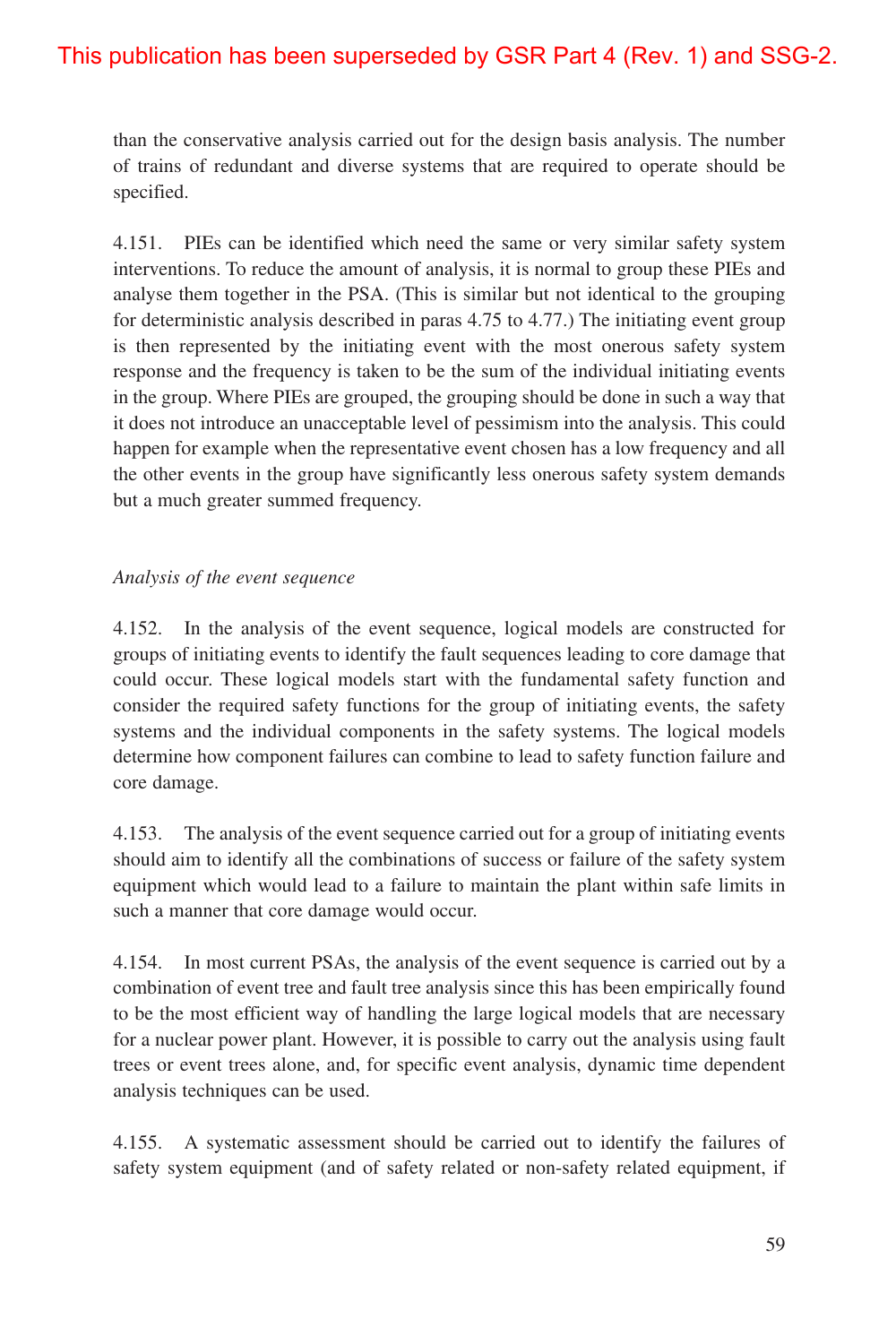these failures could affect the sequence) which could occur as a consequence of the initiating event; these failures should be included in the logical models which represent the event sequences which could occur.

4.156. The analysis of the event sequence should cover all the combinations of safety system equipment that can operate to perform the required safety functions.

4.157. Since some of the safety systems incorporated in a nuclear power plant share common actuation systems or common support systems such as electrical power, control and instrumentation equipment and cooling systems, this introduces functional dependences between safety systems. A systematic assessment of the design and operation of the plant should be carried out to ensure that all such interdependences are identified and modelled explicitly in the analysis of the event sequence or systems analyses.

#### *Safety system failure analysis*

4.158. The event sequence analysis should be extended down to the level of individual basic events. These basic events typically include component failures, component unavailability during maintenance or testing, common cause failures of redundant equipment and operator errors.

4.159. The system failure analysis should address all the relevant failure modes of individual items of safety system equipment. These failure modes would normally have been identified by the failure modes and effects analysis carried out as part of the design assessment. Any failures consequential to the PIE should also be included in the system model (if not already fully accounted for in the event sequence models).

4.160. All the necessary support systems should be identified and included in the systems failure analysis and the interdependences which arise due to common support systems should be represented explicitly in the logical models.

4.161. During the lifetime of the plant, individual items or trains of equipment may be taken out of service for testing, maintenance or repair and this will reduce the availability of the safety system to perform safety functions. Such equipment outages should be taken into account explicitly in the PSA. This can be done either by introducing basic events into the logical models to represent equipment outages or by carrying out multiple runs of the PSA.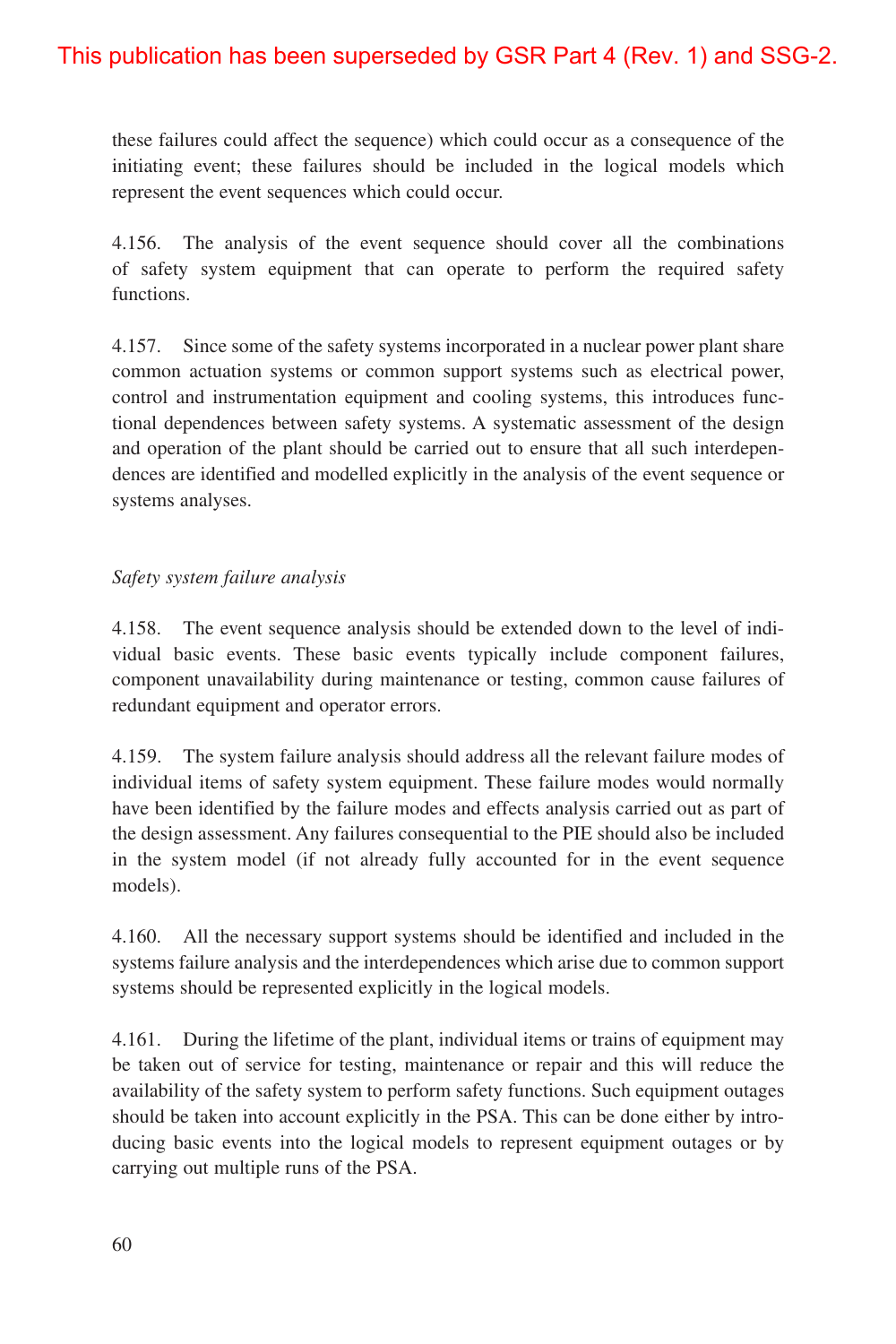#### *Data*

4.162. To quantify the analysis, data are needed for the following items:

- Initiating event frequencies,
- Equipment failure probabilities,
- Equipment outage frequency and duration,
- Common cause failure probabilities,
- Human error probabilities.

4.163. The initiating event frequencies and equipment failure probabilities used should be appropriate to the design or operation of the plant. If possible, plant specific data should be used. When this is not possible, data from the operation of similar plants should be used. Again, when this is not possible, generic data should be used when these can be shown to be relevant. For initiating events with a low frequency, a judgement should be made.

4.164. In specifying the equipment failure rates, the boundaries of the equipment should be specified and all the relevant failure modes should be included. For a pump, this includes failure to start, failure to run for the specified mission time and leakage from the pump seals.

4.165. The statistical data used should cover all the relevant causes of initiating events and all the relevant equipment failure modes.

4.166. For some of the items addressed in the PSA, in particular the frequency of remote initiating events such as pressure vessel failures or severe earthquakes, there is no relevant operating experience. If these are not considered to give a significant contribution to risk, they can be screened out as long as justification is provided. Otherwise, judgements on their frequencies should be made and the basis for the judgement given. In particular, the methods for performing probabilistic seismic hazard assessments are well developed and can be adapted to any site.

#### *Common cause failure*

4.167. There is the potential for redundant items of equipment within a safety system to fail due to a common cause and this limits the reliability of the system. Such common cause failures (CCFs) can be modelled in the analysis at the safety system level or at an individual component level. One way of doing so is to model CCF at a safety system level by introducing a basic event into the logical model which represents the CCF of the system. There are a number of approaches in which the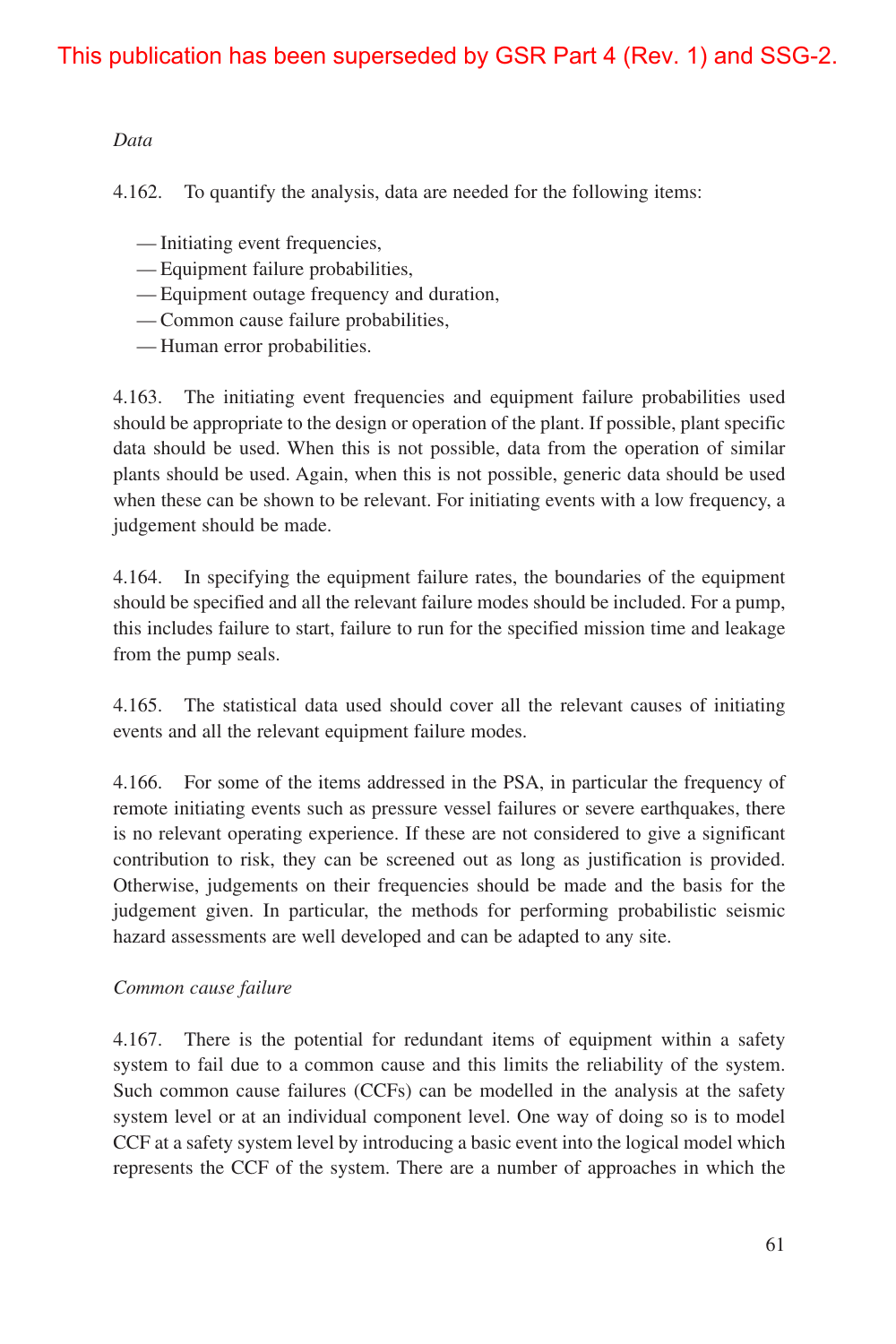CCF probability can be estimated which include the use of operating experience data and theoretical models such as the beta factor and multiple Greek letter methods.

4.168. Common cause failures which could occur within redundant safety systems should be modelled in the analysis. Justification should be provided for the CCF models and data used in the PSA. Wherever possible, this should take into account the operating experience for similar systems.

4.169. Previous analysis and operating experience has indicated that there is a limit on the failure probability of non-diverse safety systems which would be in the range of about  $10^{-3}$  to  $10^{-5}$  failures per demand, depending on the level of redundancy provided and other design and operational factors. This should be reflected in the analysis.

### *Human reliability analysis*

4.170. Human errors can affect both the cause and the frequency of an event sequence. They can take place before, during or after initiation of the event sequence and can either mitigate or aggravate an accident. These should be modelled in the PSA. Data on human reliability should be derived from sources such as event reports, maintenance reports, PSA reports and simulator observations.

4.171. Human errors which can lead to initiating events should be identified and included as part of the initiating event frequency.

4.172. Human errors which can lead to safety system failures and loss of critical safety functions should be modelled explicitly in the event sequence and safety system failure analysis.

4.173. The human error probabilities used should reflect the factors which can influence the performance of the operator, including the level of stress, the time available to carry out the task, the availability of operating procedures, the level of training and environmental conditions. These should be identified by the task analysis carried out as part of the design evaluation.

### *Quantification of the analysis*

4.174. The logical model developed should be quantified using the data to determine the overall core damage frequency and the contributions from initiating event groups. There are a number of computer codes currently available which can be used to perform this analysis.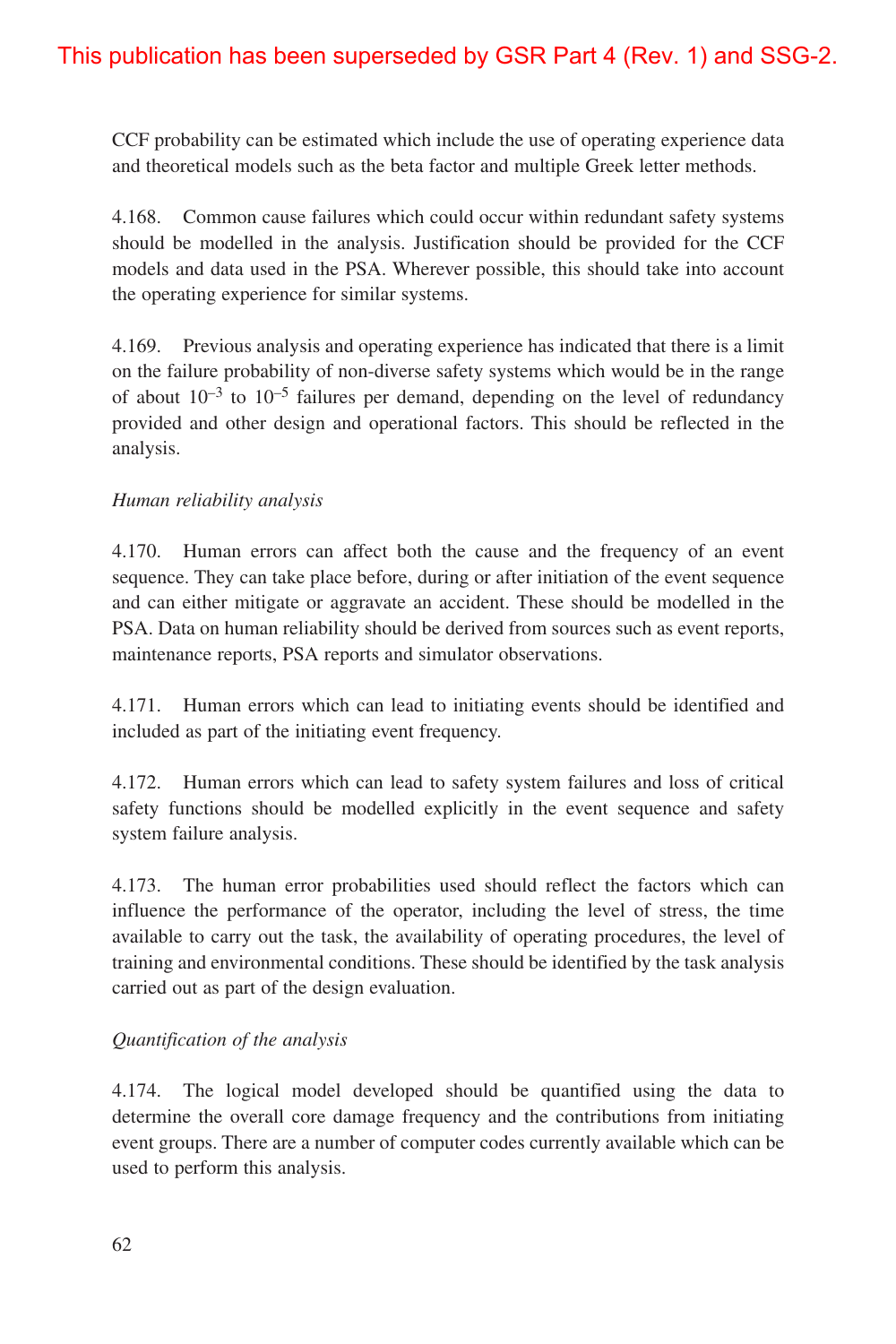4.175. In the quantification of the analysis, the importance of initiating event groups, component failures, safety system failure and operator errors should be derived to identify where the contributions to the risk are coming from and where there may be weaknesses in the design or operation of the safety systems. This could use quantitative measures of importance (such as Birnbaum and Fussell-Vesely — see Ref. [10]) where applicable. This should be supported by sensitivity studies where there are uncertainties in the models and data.

### *Results of the analysis of core damage frequency*

4.176. The results of the analysis should be assessed to gain confidence that they provide an adequate representation of the risk from the plant. If there are areas where it is judged that the risk estimates are excessively conservative or optimistic, the analysis should be revised to make it more realistic. Excessive conservatism can occur if the safety system success criteria are based on conservative design basis transient analysis and conservative critical safety function success criteria rather than on the best estimates recommended for the PSA. Excessive optimism can occur if potential initiating events are inappropriately screened out.

4.177. The results of the analysis should be compared with the safety criteria for core damage frequency proposed for the plant (where these have been specified). If the core damage frequency estimated for the plant is unacceptably high, changes should be made to the design or operation of the plant to reduce the risk.

4.178. Even if the core damage frequency is acceptably low, the results of the PSA should be reviewed systematically to identify any relative weakness in the design and operation of the plant and to identify improvements which could be made to reduce the frequency of core damage. These changes should be made where it is reasonably achievable to do so. The judgement on what is reasonably achievable will depend on whether the reactor is at the design stage or in operation, and on the cost of making the changes. This process would be repeated to try to reduce the core damage frequency down to or below the design target (where this has been defined) and to produce a balanced design.

### **Level 2 PSA: Analysis of accident progression from core damage to release of radioactive material**

4.179. This part of the analysis considers the progression of the accident from the onset of core damage and considers the phenomena that could occur and would lead to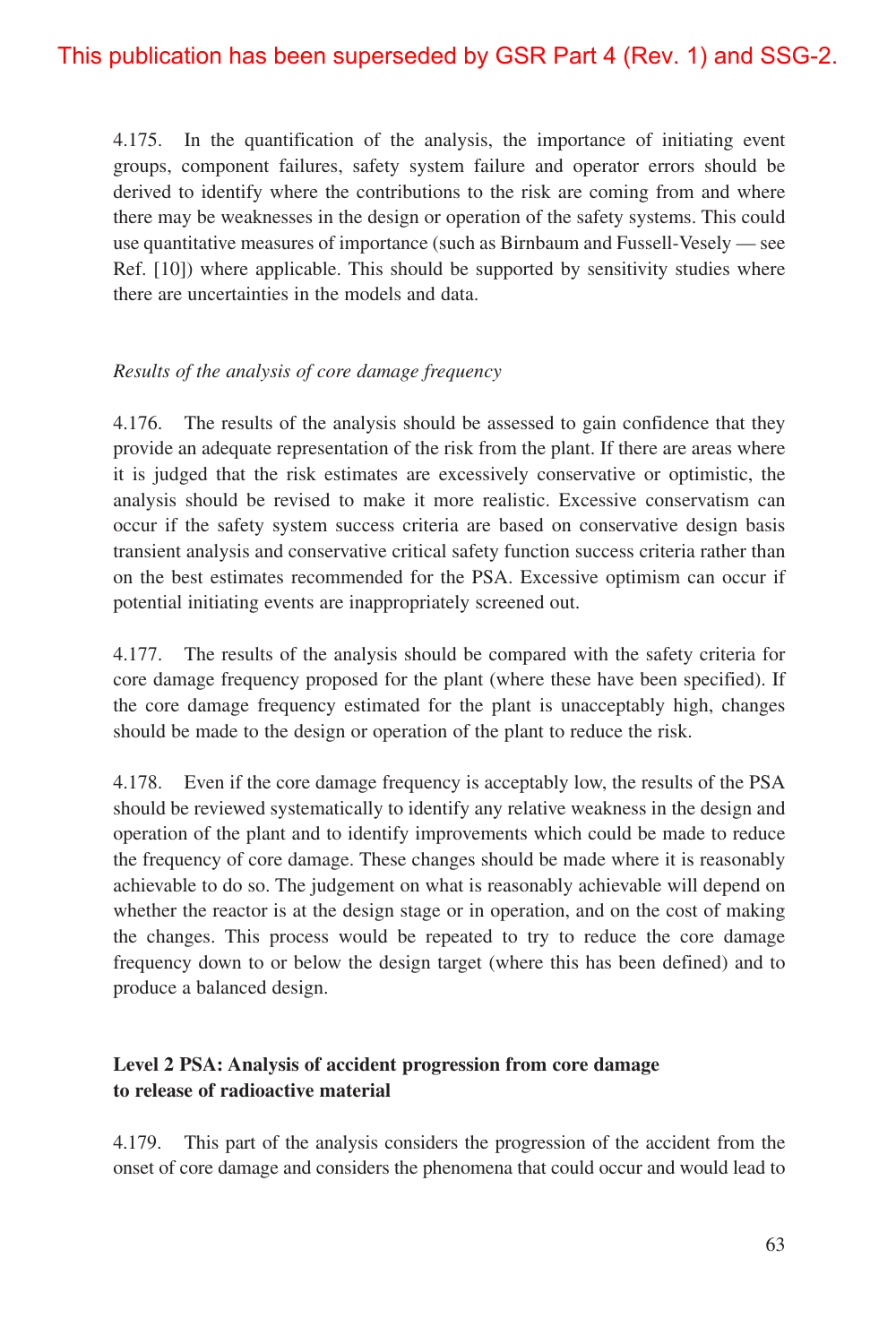containment failure and a release of radioactive material to the environment. Detailed information on the procedures for carrying out a Level 2 PSA is given in Ref. [11].

4.180. The analysis considers the effectiveness in the design and accident management measures provided to mitigate the effects of core damage and provides estimates of the frequency of a large release of radioactive material to the environment which can be compared with probabilistic criteria (where they have been defined).

### *Definition of plant damage states*

4.181. The fault sequences identified in the Level 1 PSA which would lead to core damage should be grouped into plant damage states (PDSs) which are defined in terms of the factors which influence the containment response or the releases of radioactive material to the environment. These factors typically include the type of initiating event that has occurred, the reactor coolant system pressure, the status of the emergency core cooling and containment protection systems and the integrity of the containment.

### *Modelling of core damage progression*

4.182. The analysis of the accident progression from core damage to radioactive material release should model the significant phenomena which challenge the integrity of the containment or influence the release of radioactive material. These phenomena are identified in para. 4.113 and are described more fully in the literature (see, for example, IAEA and OECD NEA reports on Level 2 PSA, Refs [11, 12], respectively).

4.183. The analysis should use a logical approach which models how the event sequences progress from core damage to a radiological release. This is usually done by event tree analysis which models the accident sequence in a number of time frames and uses a set of nodal questions to model the sequence of events which occur. The construction of the event trees needs to be supported by thermal-hydraulic calculations and modelling of fission product release and transport inside the containment.

4.184. The event tree analysis should have sufficient time frames and nodes to allow the significant phenomena which could occur inside the containment to be addressed. The emerging standard is to specify about 20–30 nodes, although some analyses have used many more nodes than this (for example, NUREG-1150 [13]). These nodal questions will be the same for the event trees drawn for each of the PDSs;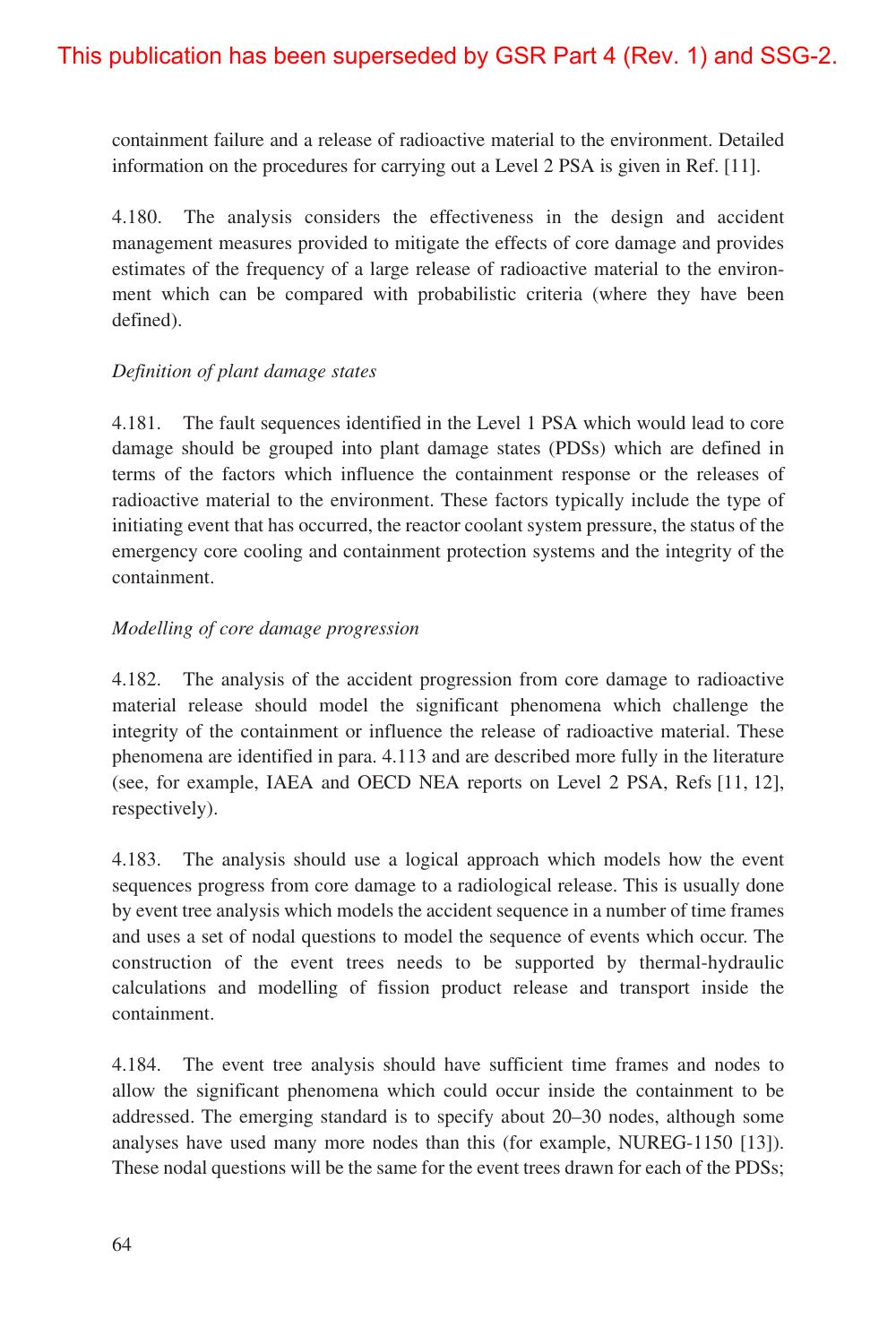however, the actual event trees will be different in detail for each of the states defined owing to the different initial conditions characterized by the PDS.

4.185. The end points of the event trees identify the sequence of events which has occurred and the state of the containment. The possibilities are that the containment is intact or that it has failed. The possible modes of failure are: bypass, isolation failure (these two failure modes are modelled in the PDS definition), leakage, rupture or basemat melt-through. The resulting release of radioactive material will also depend on whether containment failure has occurred early or late in the event sequence.

### *Data*

4.186. The relevant data for the quantification of the event tree analysis are the conditional probabilities for the branch points. There is considerable uncertainty in the phenomena that would occur and consequently the probabilities used are often based on expert judgement.

4.187. The assessment should confirm that the framework for making these expert judgements is sound and the basis for the judgement is stated and shown to be valid as far as possible. This should take account of the thermal-hydraulic analysis that has been carried out, analyses for other similar plants and applicable research data. The quantification of the containment event trees should take account of the interdependences between the various phenomena that are being modelled.

### *Containment performance analysis*

4.188. One of the important issues that needs to be addressed is how the containment will behave due to the loading placed on it as a result of the core damage and how failure will occur.

4.189. Direct bypass of the containment (for example, due to a steam generator tube rupture or to an interfacing systems LOCA which discharges outside the containment) and failure of the containment isolation system should be addressed in the analysis. This would normally be included in the definition of the PDSs.

4.190. A structural analysis should be carried out to determine how the containment will behave due to pressure and temperature conditions that could arise from steam explosions, non-condensable gases or hydrogen burns. This should be based on the actual design of the containment taking account of doors, penetrations, seals and other possible weak areas. The possible failure modes of the containment should be identified and the conditional probability that containment failure will occur should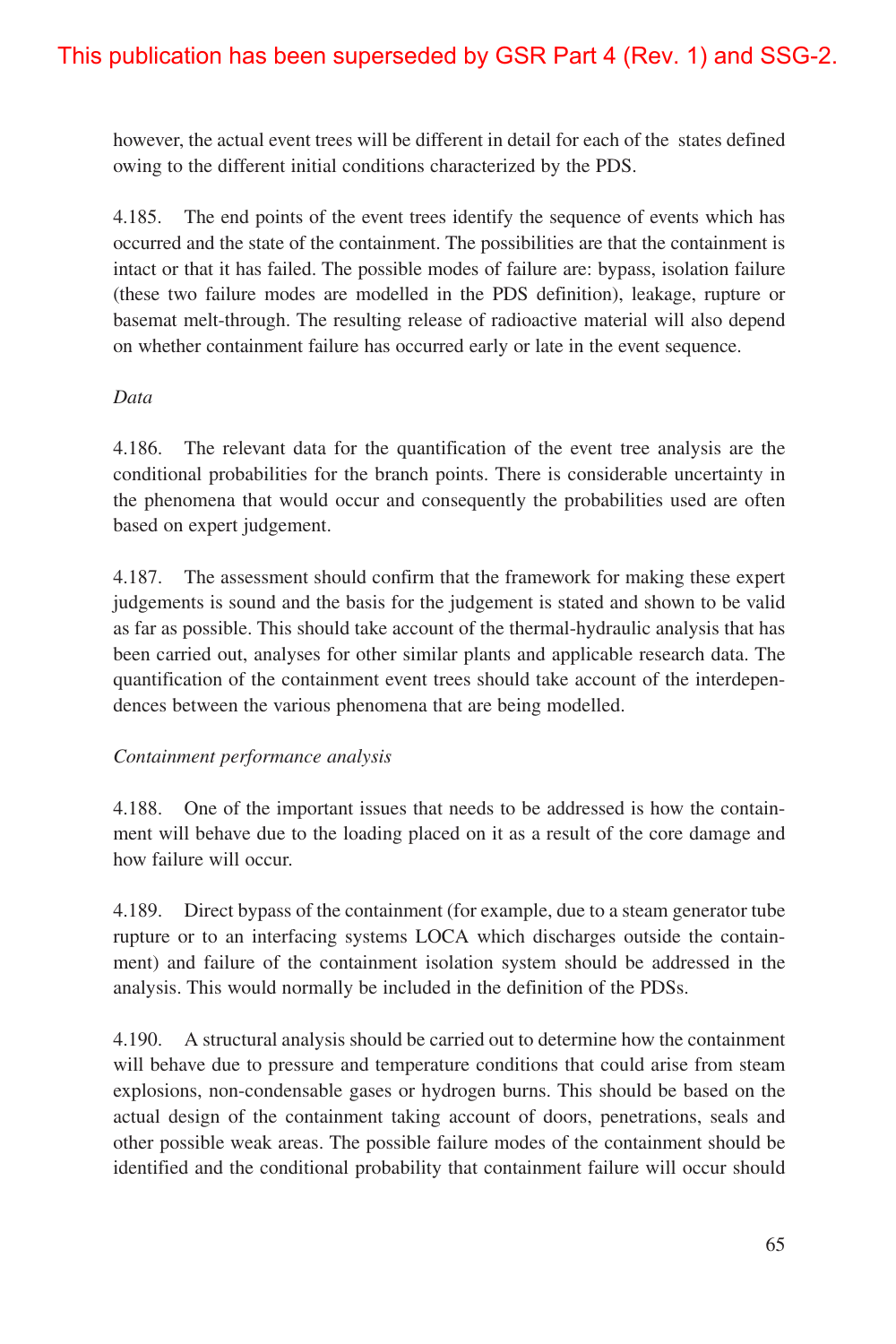be estimated as a function of pressure and temperature. This information can then be used to estimate the conditional failure probabilities used to quantify the event trees.

4.191. An analysis should also be carried out to determine how the containment basemat might fail as a result of the molten core–concrete interaction which would occur after pressure vessel failure. Estimates should be made of the conditional probability of basemat failure as a function of the residual heat level and the cooling available to the molten material. Special care should be taken when the basemat of the containment has additional compartments above so that penetration of the basemat could lead to a radioactive release via unfiltered pathways.

### *Source term analysis*

4.192. There are usually a large number of end points in the event tree analysis and these are normally grouped into release and/or source term categories which have similar radiological characteristics and off-site consequences.

4.193. The definition of the release categories should include factors such as the quantity of each of the isotopes included, the time, duration, location, energy content and particle size distribution.

4.194. The source terms should be determined for each of the release categories defined. This should take account of the factors which affect the source term, including the volatility of the radionuclides, releases from the fuel, retention of fission products within the reactor coolant system and retention of fission products inside the containment.

4.195. The frequency of each of the release categories should be calculated by summing the frequencies of each of the end points on the event trees assigned to it. When the scope of the PSA includes releases from all sources of radioactive material on the site, the releases from these ex-core sources should be taken into account at this point. This may involve the definition of additional release categories which would typically have lower off-site impact but higher frequency than those from a damaged core.

### *Results of the Level 2 PSA*

4.196. The results of the Level 2 PSA are usually presented in the form of a table of source term categories or release categories together with their frequencies of occurrence. The source term and/or release categories are defined in terms of their composition of radionuclides (grouped into fission product groups in accordance with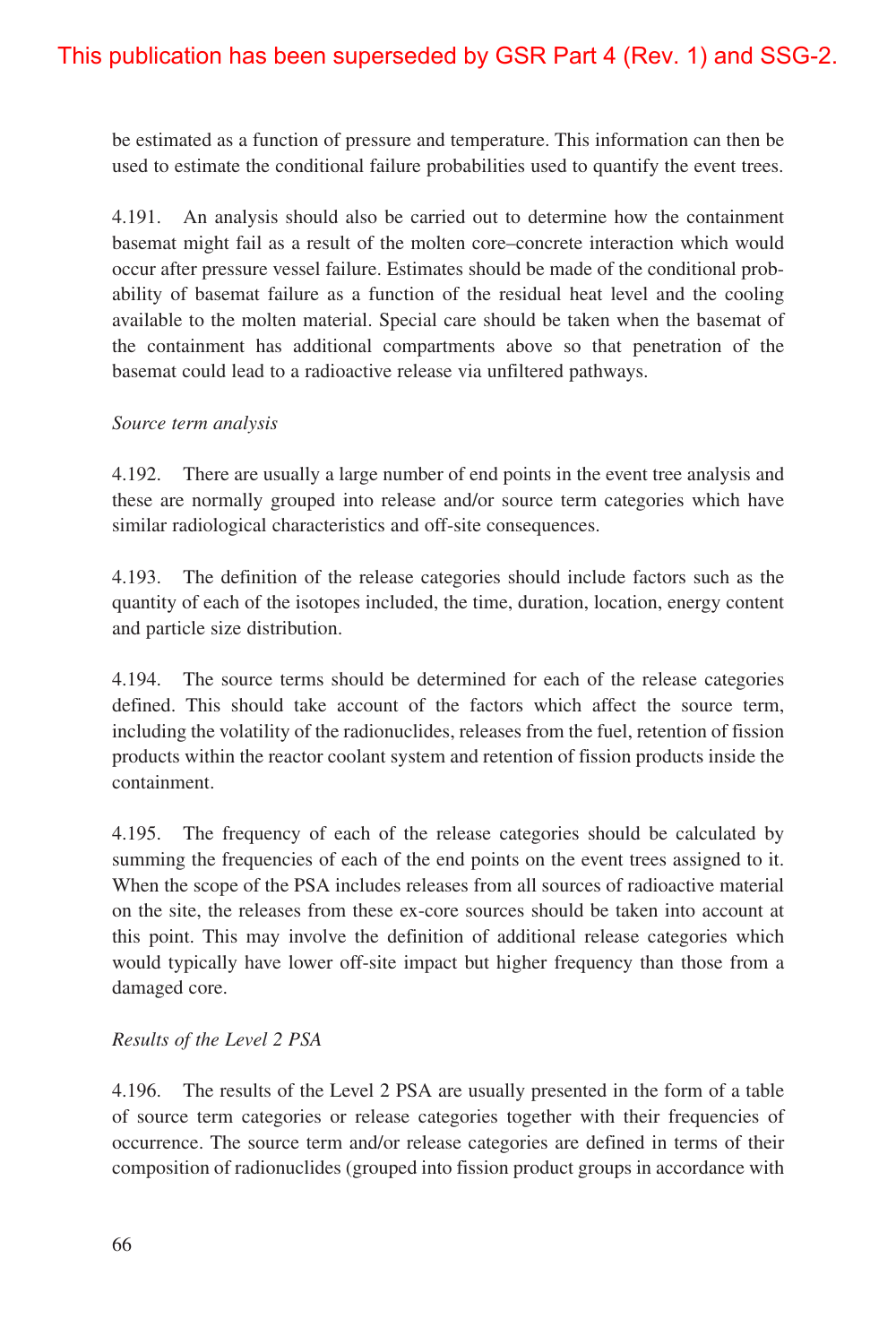their common chemical and physical characteristics) together with the characteristics of the release (time of occurrence after the onset of the accident, duration, height and energy content). From this information the frequency of a large release or a large early release can be derived for comparison with probabilistic criteria (where defined). 'Large' is defined as being greater than a specified quantity of radioactive material often defined in terms of a fraction of the radioactive inventory of the core.

4.197. As with other parts of the PSA, the results of the Level 2 analysis should be used to identify the principal contributors to risk and changes that can be made to the design or operation of the plant to reduce risk. This should take into account the significant phenomenological uncertainties inherent in a Level 2 PSA. These measures could include hydrogen control systems (which have an adequate capacity to cope with the rate of hydrogen generation after a core damage), filtered containment venting systems to prevent overpressurization of the containment in the longer term or dedicated systems for a molten core cooling. These should be incorporated into the design when it is reasonably achievable to do so, taking the costs and benefits into account.

#### *On-site accident management*

4.198. During the course of the accident, operator actions can be taken to prevent further progress of the accident or to reduce its effects. Examples of such accident management measures often included in the analysis are opening relief valves to reduce the primary circuit pressure and avoid molten material being ejected from the reactor pressure vessel under high pressure, and adding water to the containment after the molten core has exited from the primary circuit, to provide a cooling medium.

4.199. The Level 2 PSA should be used to identify what accident management measures are possible to mitigate the effects of a molten core. These measures should include the actions that can be taken to support the containment function or to limit the releases of radioactive material that could occur. These accident management measures should be incorporated into the emergency operating instructions for the plant and training should be provided for the plant operators who have the responsibility to carry out these accident management measures. The severe accident management measures should be compatible with the equipment, instrumentation and diagnostic aids which the plant operators could reasonably use in such situations.

#### **Level 3 PSA: Analysis of off-site consequences**

4.200. The analysis of the off-site consequences models the release of radionuclides from the nuclear power plant, their transfer through the environment and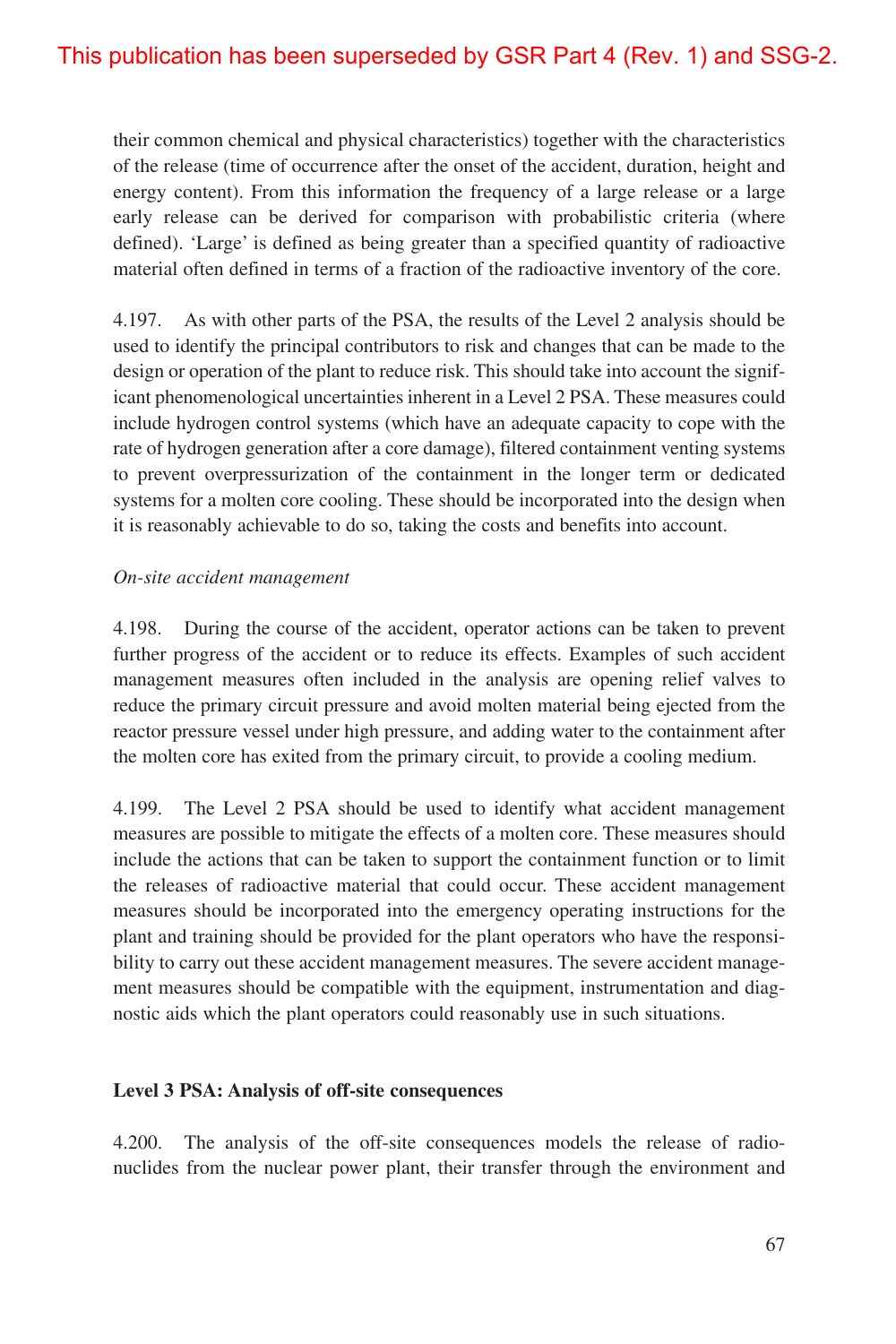their public health and economic consequences. More detailed information on the procedures for carrying out a Level 3 PSA is given in Ref. [14]. The analysis should (a) provide estimates of the individual risk of death for a member of the public living close to the site, (b) address a number of off-site consequences including early and late health effects to members of the public and (c) consider other economic consequences.

#### *Source term grouping*

4.201. As discussed in paras 4.192–4.196 above, the fault sequences identified in the Level 2 PSA are normally grouped into release categories which have similar characteristics in terms of their challenges to atmospheric dispersion and off-site consequences. The set of release categories defined should represent the spectrum of releases of radioactive material which could occur from the plant. These categories are normally defined in terms of the composition of radionuclides released which are classified in terms of their volatility. In addition, the release category would also define the time which elapses between the occurrence of the initiating event and the onset of the release and the duration of the release, since these are relevant to offsite emergency planning. The frequency of the release category should be calculated from the sum of all the containment event tree end points included in the release category.

#### *Atmospheric dispersion modelling*

4.202. A number of computer codes are available for carrying out the off-site consequences analysis. These need plant and site specific data to be input, including release categories and frequencies for the plant and meteorological, population, agricultural and economic data for the site and its surroundings. The codes model the transport of radionuclides in the environment including atmospheric dispersion, deposition, resuspension, food chain pathways and model exposure pathways (cloud shine, inhalation, contamination, ground deposition, resuspension and ingestion) to determine the health effects to the public and the off-site economic consequences. (A review of the available computer codes for off-site consequence analysis has been carried out by the IAEA [14].)

#### *Meteorological data*

4.203. Meteorological data should be specified for the site. These should be based on data collected close to the site over a number of years and typically include wind direction, wind speed, stability category, rainfall and mixing layer depth. (The precise data would depend on the computer code used.)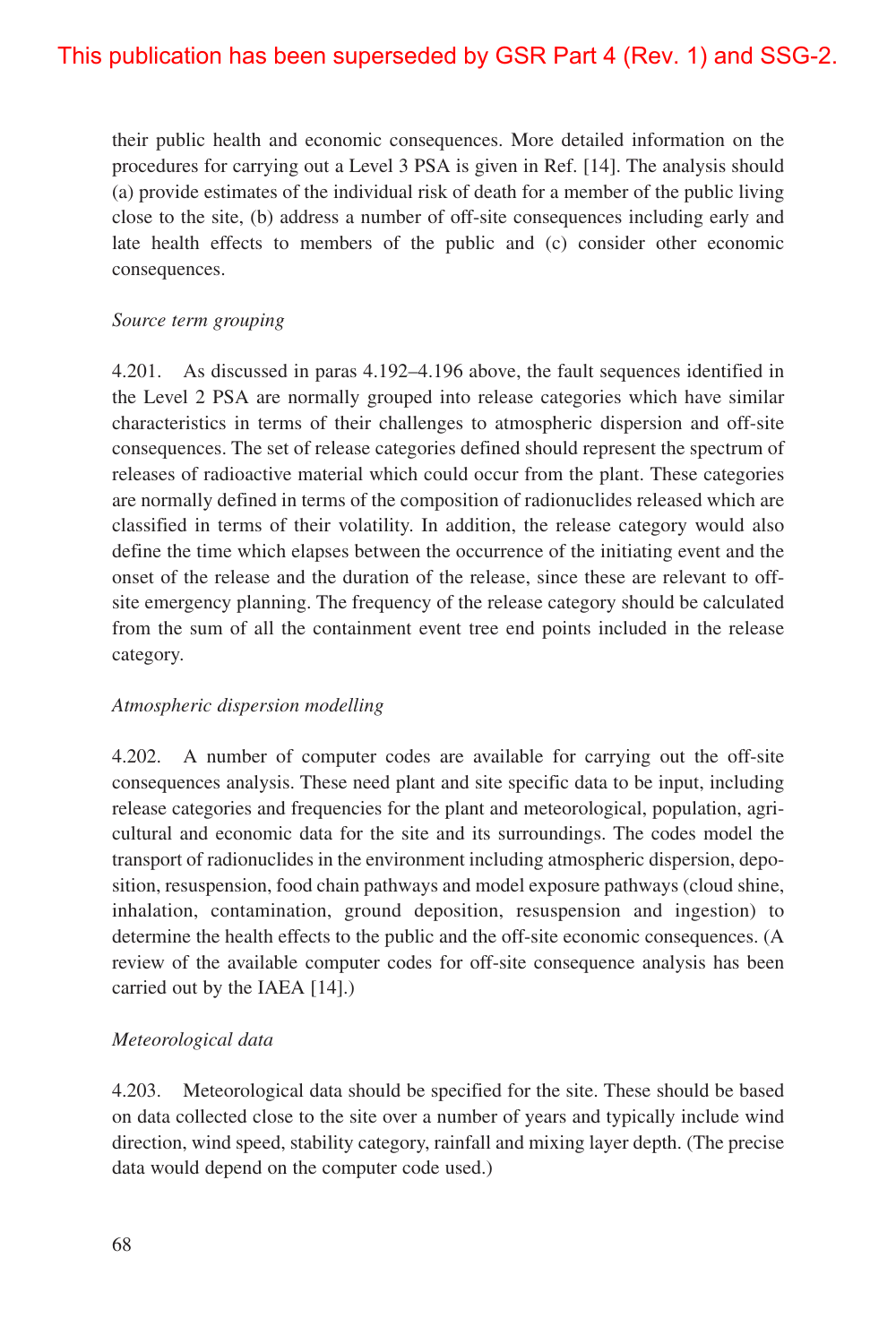### *Population, agricultural and economic data*

4.204. Population, agricultural and economic data should be specified for the site. This data would normally be based on national information supplemented by local surveys close to the site. The data necessary would depend on the choice of health effects and economic factors to be included in the analysis. How the information is set up for processing would depend on the specific needs of the computer code used.

#### *Results of the societal risk estimates*

4.205. The results of the societal risk estimates should be compared with the risk criteria where these have been defined for the plant.

4.206. The results of the societal risk estimates should be provided to civil authorities as a technical input to their decision making process on off-site emergency planning provisions.

### *Off-site emergency planning*

4.207. Emergency planning and preparedness refer to the activities which can be carried out on and off the nuclear power plant site to protect workers and members of the public from the effects of a release of radioactive material from the plant. Countermeasure strategies should be investigated using the Level 3 PSA when available. This analysis should include a consideration of the benefits of short term measures such as sheltering, evacuation and taking potassium iodide tablets; and the need for long term countermeasures such as food bans, relocation and land decontamination. This analysis should also consider the way in which the countermeasures are initiated — whether automatically, depending on the state of the plant, or on the basis of the dose.

4.208. The results of the Level 3 PSA should be used to provide input to formulating the emergency plan and to assess the relative effectiveness of the emergency response planning aspects.

### **Validation of the PSA**

4.209. The analysis necessitates a number of calculation methods. These range from the logical event and fault tree models used in the event sequence analysis, to the models of phenomena which could occur within the containment following a core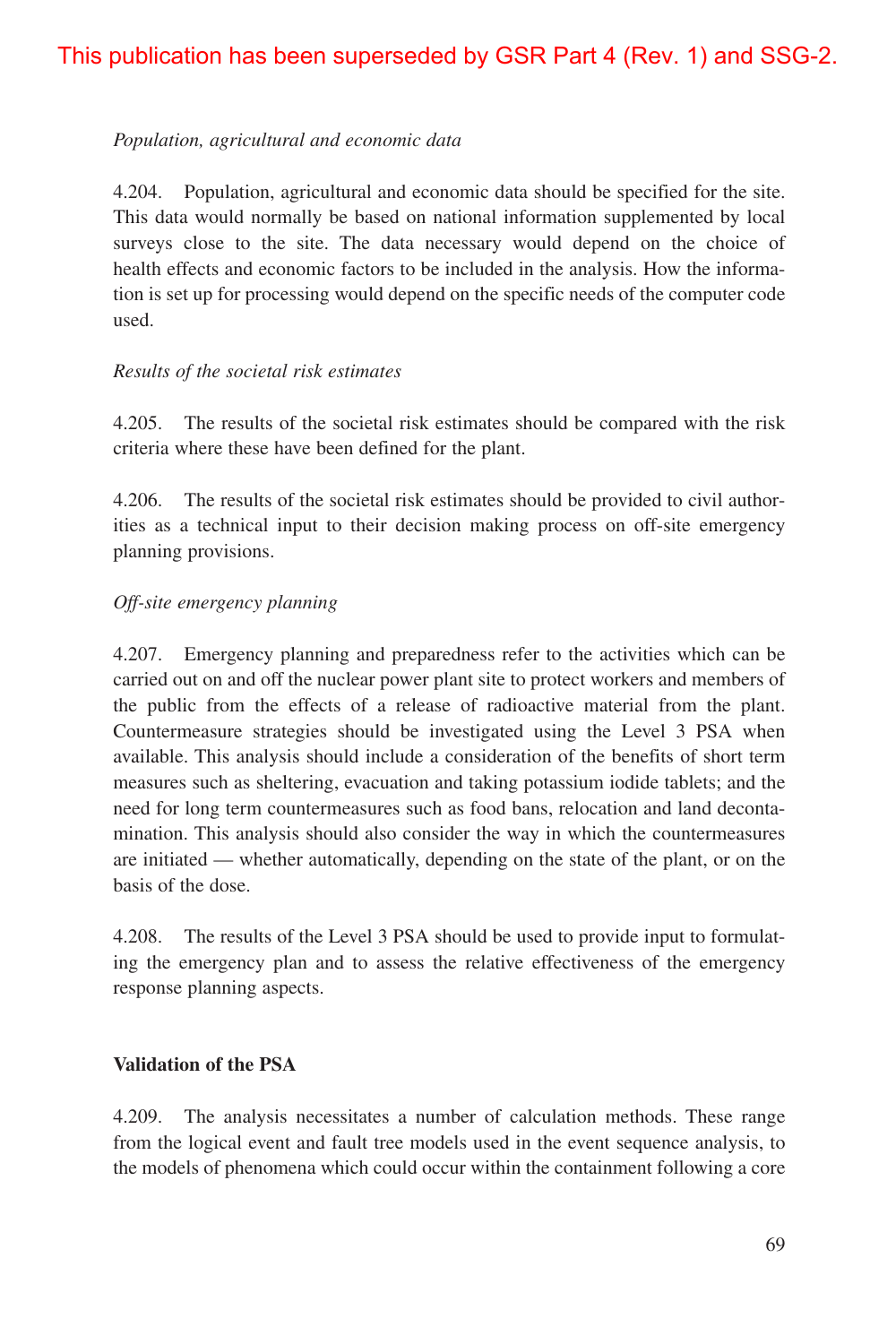damage and the models for the transport of radionuclides in the environment to determine their effects on health and the economy. These calculation methods should be validated to demonstrate that they are an adequate representation of the processes taking place. This is addressed in the section below on Assessment of the Computer Codes Used.

4.210. It is becoming standard practice for the operating organization to commission an independent peer review of the PSA from an outside body, often from a different country, to provide a degree of assurance that the scope, modelling and data are adequate and to ensure that they conform to current best practices worldwide in PSA.

#### **Use of the PSA**

#### *Presentation of the results of the PSA*

4.211. The results of the PSA should be examined to identify the fault sequences which provide the highest contribution to risk. In some cases a contributor may be indicated by the PSA as being dominant, but further examination may suggest that its dominance is due to excessively conservative assumptions in that part of the PSA rather than a relative reflection of the reactor design. In such a case, consideration should be given to revising these parts of the analysis to provide a better estimate of risk.

#### *Living PSA*

4.212. The PSA should be used during the lifetime of the plant to provide an input into the decision making process. During the operating lifetime of a nuclear power plant, modifications are often made to the design of safety systems or to the way the plant is operated, as for instance a change in plant configuration during maintenance and testing. These modifications could have an impact on the level of risk of the plant. Statistical data on initiating event frequencies and component failure probabilities will become available during plant operation. Likewise, new information and more sophisticated methods and tools may become available which may change some of the assumptions made in the analysis and hence the estimates of the risk given by the PSA.

4.213. Consequently, the PSA should be kept sufficiently up to date during the lifetime of the plant to make it useful for the decision making process. Updating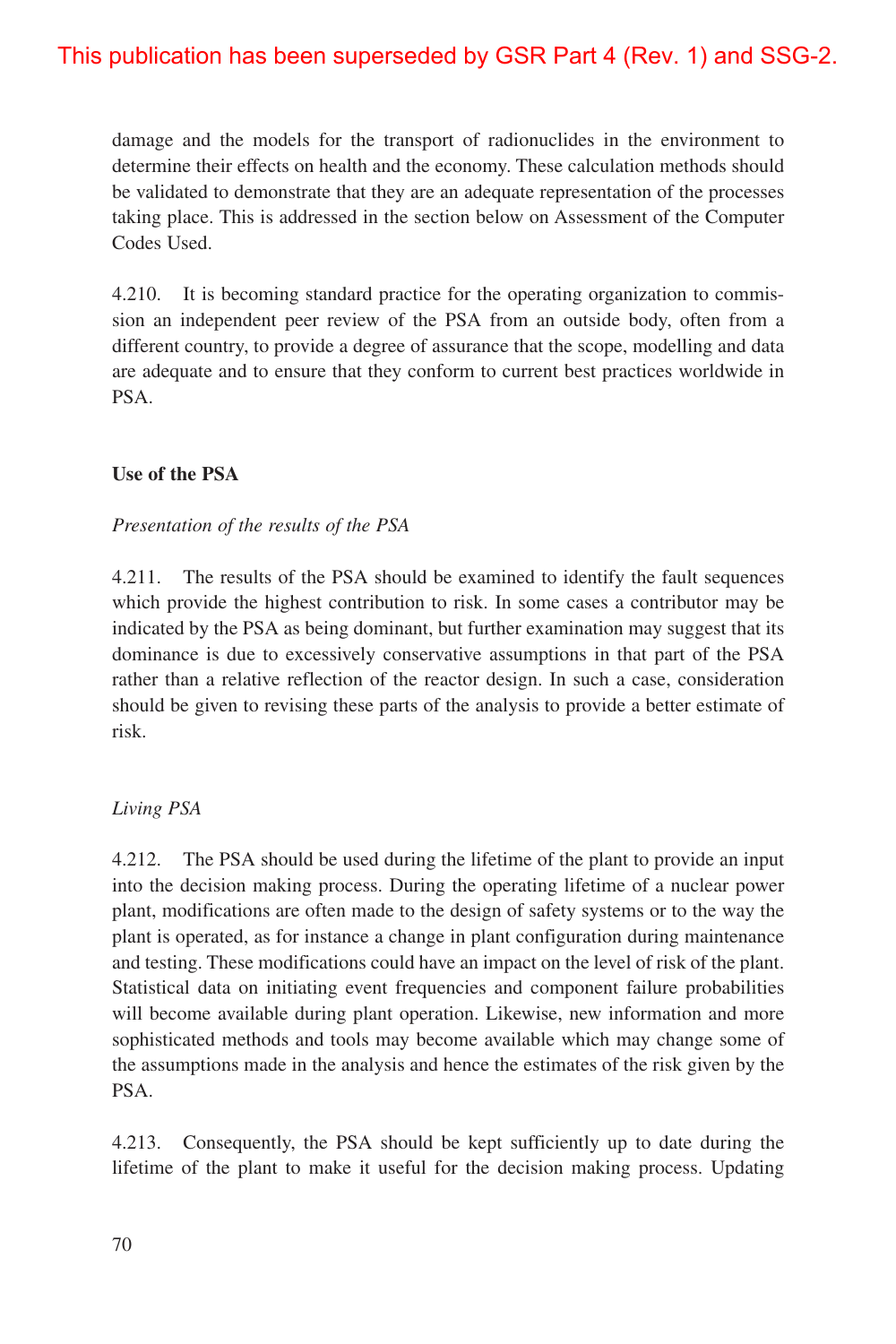should take into account changes in the design and operation of the plant, new technical information, more sophisticated methods and tools that become available, and new data derived from the operation of the plant. The status of the PSA should be reviewed regularly to ensure that it is maintained as a representative model of the plant.

4.214. Data should be collected by the plant operators throughout the lifetime of the plant to check or update the analysis. These should include statistical data on initiating event frequencies, component failure rates and plant unavailability during periods of testing, maintenance or repair. The analysis should be assessed in the light of the new data.

4.215. The development of a 'living PSA' should be encouraged to assist the decision making process during normal operation of the plant. This includes activities such as the planning of maintenance outages where the PSA would be used to help to ensure that the risk from these activities is adequately low. Experience has shown that such a living PSA can be of substantial benefit to the operating organization, and its use is generally welcomed by the regulators.

### *Limitations of PSA*

4.216. PSA is a key part of the design assessment and safety analysis process, since it provides an integrated risk model for the entire plant and allows a consistent evaluation of both the frequency and consequences of possible accident scenarios. However, there are limitations in PSA which need to be understood.

4.217. In particular, PSA should not be seen as a replacement for the engineering design assessment or the deterministic design approach. Rather, PSA should be seen as providing insights related to the level of risk arising from the plant. These risk insights should be used to complement those from the deterministic analysis in the decision making process.

4.218. There are uncertainties in the models and data used in PSA. This uncertainty is relatively small for component failure probabilities derived from a large database or relevant operating experience. However, it can be much larger and even unquantifiable in a number of other areas, including the following:

- Initiating event frequencies and component failure rates where no operating experience data exist,
- Frequency and ground motions associated with large earthquakes,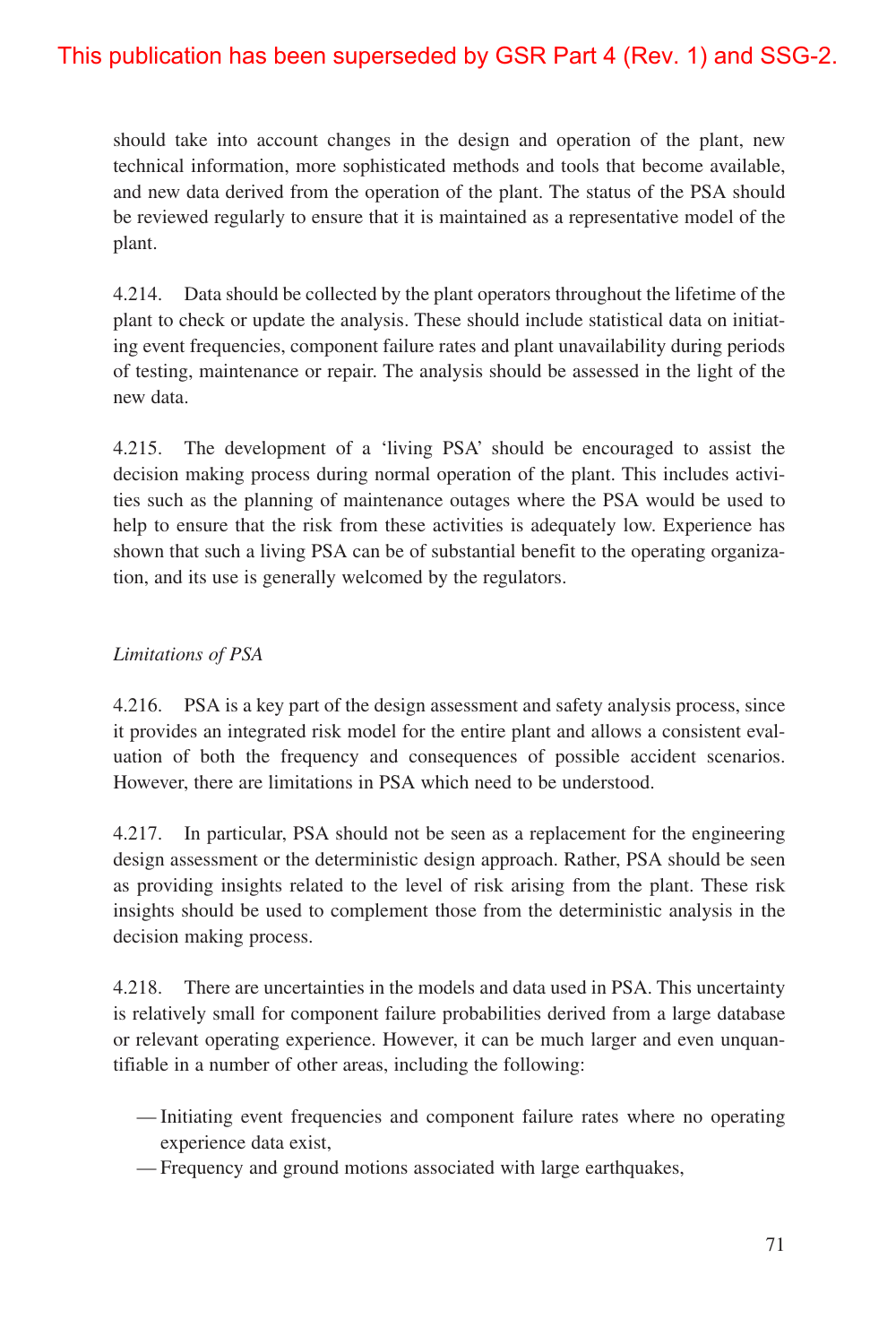- Modelling of common cause failures,
- Modelling of human errors,
- Modelling of the phenomena which would occur in severe accidents,
- Estimating the off-site consequences of releases of radioactive material from the plant.

This uncertainty needs to be recognized in using the results of the PSA in the decision making process. The results of the PSA should be supported by an uncertainty analysis or, at least, by sensitivity studies.

#### **Probabilistic safety criteria**

#### *Setting up criteria*

4.219. Where the results of the PSA are to be used in support of the decision making process, a formal framework for doing this should be established. The details of this process will depend on the purpose of the particular PSA application, the nature of the decision, and the PSA results to be used. When the numerical results of the PSA are to be used some reference values against which these results can be compared should be established.

4.220. When the aim of the PSA is to identify the dominant contributors to risk or to choose between various design options and plant configurations, a reference value may not be needed.

4.221. However, when the aim of the PSA is to assist in reaching a judgement on whether (i) the calculated risk is acceptable, (ii) a proposed change to the design or operation of the plant is acceptable, or (iii) a change is needed to reduce the level of risk, then probabilistic safety criteria should be developed to provide guidance to designers, operators and regulators on the level of safety desired for the plant. These criteria will also serve to define the goals that the designers, operators and regulators will have to meet in fulfilling their respective roles in the provision of safe nuclear power.

4.222. A PSA will yield numerical measures of risk at various levels according to the level of consequences calculated. Probabilistic safety criteria may be set in relation to any or all of these measures as follows:

— The failure probability of safety functions or safety systems (Level 0);

— The frequency of core damage (Level 1);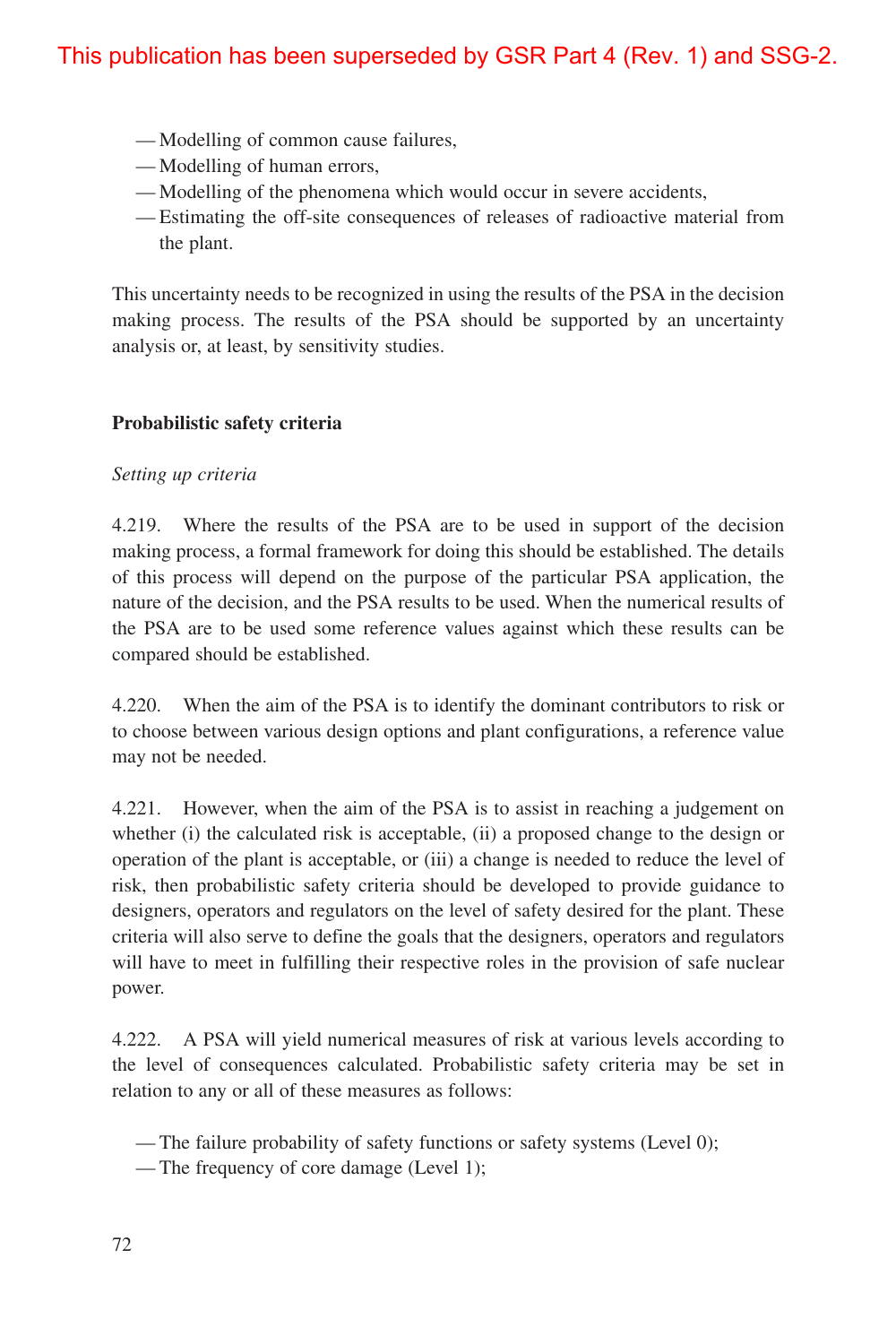- The frequency of a specific release (e.g. quantity, isotopes) of radioactive material from the plant or frequency as a function of magnitude (Level 2);
- The frequency of specific health effects to members of the public or environmental consequences (Level 3).

4.223. One possible framework for the definition of probabilistic safety criteria is given in Ref. [15], which defines a 'threshold of tolerability' above which the level of risk would be intolerable, and a 'design target' below which the risk would be broadly acceptable. Between these two levels there is a region where the risk would be acceptable only if all reasonably achievable measures have been taken to reduce the risk. Although this approach has been adopted in some countries, there is no international consensus on its application and it is more usual to find probabilistic safety criteria identified as targets, goals, objectives, guidelines or reference values for orientation. In addition, there is no international consensus on the numerical values for the levels of risk which correspond to the threshold of tolerability and the design targets.

#### Numerical values

4.224. Based on current experience with nuclear power plant design and operation, INSAG has proposed numerical values that can be achieved by current and proposed designs of nuclear power plants.

4.225. *Safety function or safety system failure probability:* Probabilistic targets can be set at a safety function or a safety system level. These are useful to check that the level of redundancy and diversity provided is adequate. Such targets will be plant design specific so that no guidance is provided here. The safety assessment should check whether these targets have been met. If they have not, the design may still be acceptable provided that the higher level criteria have been met; however, particular attention should be paid to the safety systems in question to see whether any reasonably practicable improvements can be made.

4.226. *Core damage frequency:* For this, INSAG (Ref. [4]) has proposed the following objectives:

 $-10^{-4}$  per reactor–year for existing plants,

 $-10^{-5}$  per reactor–year for future plants.

4.227. The core damage frequency is the most common measure of risk since most nuclear power plants have undergone at least a Level 1 PSA and the methodology is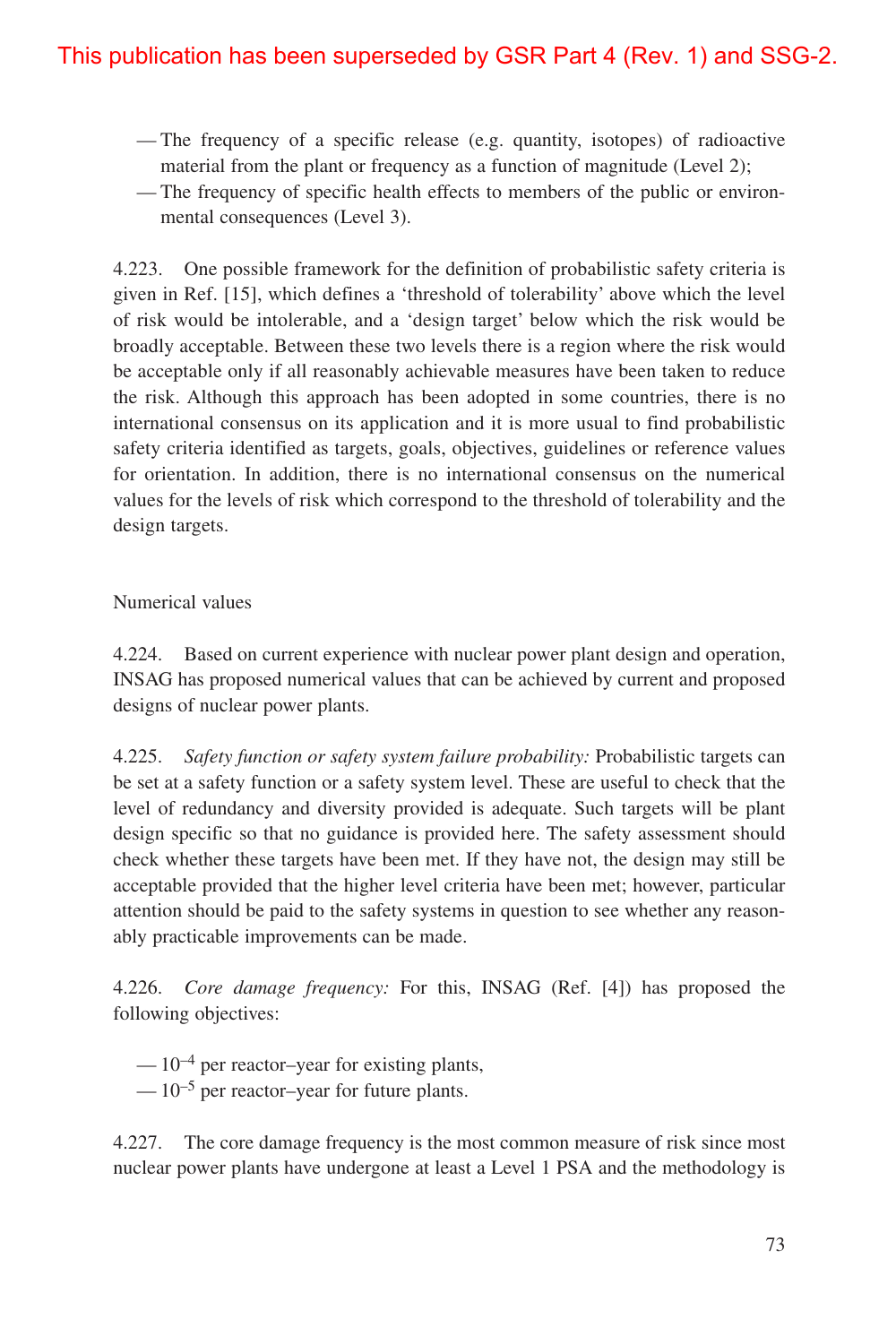well established. In many countries, these numerical values have been used either formally or informally as probabilistic safety criteria.

4.228. *Large off-site release of radioactive material:* A large release of radioactive material, which would have severe implications for society and would require the offsite emergency arrangements to be implemented, can be specified in a number of ways including the following:

- As absolute quantities (in Bq) of the most significant nuclides released,
- As a fraction of the inventory of the core,
- As a specified dose to the most exposed person off the site,
- As a release giving 'unacceptable consequences'.

4.229. Probabilistic safety criteria have also been proposed by INSAG for a large radioactive release [4]. The following objectives are given:

 $-10^{-5}$  per reactor-year for existing plants,  $-10^{-6}$  per reactor-year for future plants.<sup>18</sup>

4.230. Although there is no consensus on what constitutes a large off-site release, similar numerical criteria have been specified in a number of countries.

4.231. *Health effects to members of the public:* INSAG has given no guidance on the targets for health effects for members of the public. In some countries the target for the risk of a death of a member of the public is taken to be  $10^{-6}$  per reactor-year.

### SENSITIVITY STUDIES AND UNCERTAINTY ANALYSIS

4.232. Use of the best estimate codes as recommended for both deterministic and probabilistic safety analysis should be complemented by sensitivity studies and/or by uncertainty analysis.

<sup>18</sup> INSAG-3 Rev. 1 [4], rather than probabilistic safety criteria, states the following objective for future nuclear power plants: "Another objective for these future plants is the practical elimination of accident sequences that could lead to large early radioactive release, whereas severe accidents that could imply late containment failure would be considered in the design process with realistic assumptions and best estimate analysis so that their consequences would necessitate only protective measures limited in area and in time."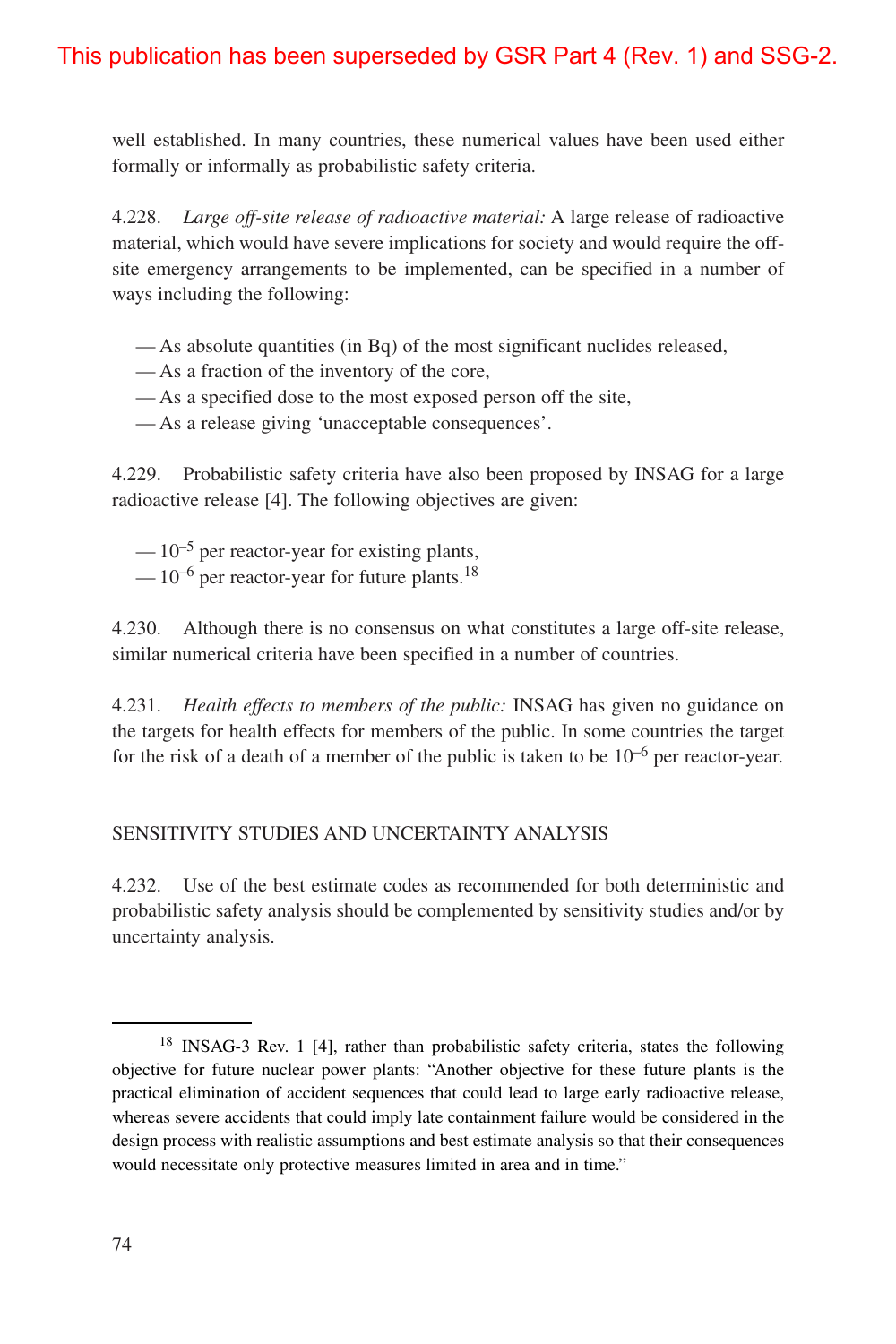4.233. Sensitivity studies, which include systematic variation of the code input variables and modelling parameters, should be used to identify the important parameters necessary for the analysis and to show that there is no abrupt change in the result of the analysis for a realistic variation of inputs ('cliff edge' effects).

4.234. Uncertainty studies in the framework of deterministic safety analysis are meant as statistical combinations of the influence of the plant conditions, code models and associated phenomena on the results. These studies should be used to confirm that the actual plant parameters will be bounded by the results of calculation plus uncertainty with a specified high confidence. A combination of sensitivity studies, code to code comparisons, code to data comparisons and expert judgements are typically used to estimate uncertainties.

4.235. Uncertainty analysis should be also prepared for the PSA as it is a key component. The identification and analysis of uncertainties is a fundamental strength of the PSA. Uncertainties are also present in the deterministic analysis, but they are not commonly acknowledged or analysed. Rather, conservatism is deliberately used in an attempt to account for uncertainty. The degree of uncertainty in deterministic analyses is not uniform, however, and can lead to uneven analysis. The strength of the PSA methodology is that it complements the deterministic approach and allows full expression of uncertainties. For such a case, uncertainties should also reflect ranges of the initiating event probability and component failure probability.

#### ASSESSMENT OF THE COMPUTER CODES USED

4.236. The safety analysis uses a large number of computer codes. These typically include:

- Radiological analysis codes to estimate the doses to workers,
- Neutron physics codes which model the behaviour of the reactor core,
- Fuel behaviour codes which model the behaviour of the fuel elements during normal operation and following accidents,
- Thermal-hydraulic codes which model the behaviour of the reactor core and the associated coolant systems during normal operation and following accidents,
- Thermal-hydraulic codes which model the behaviour of containment pressure and temperature after a LOCA or secondary line break,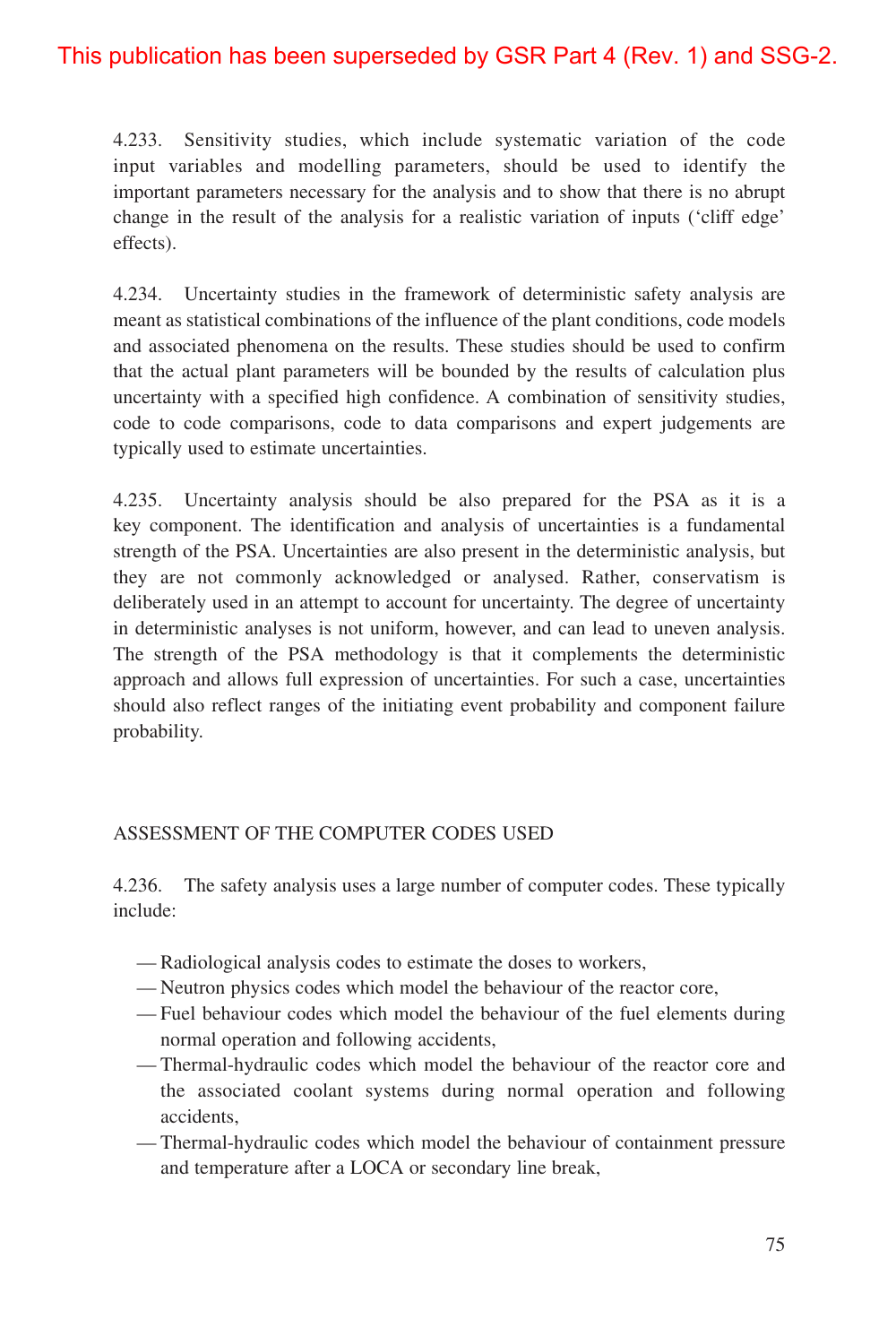- Structural codes which model stress–strain behaviour of components and structures under loads and load combinations,
- Severe accident analysis codes which model the progression of an accident sequence from core damage through to containment failure,
- Radiological analysis codes which model the transport of radioactive material within and from the plant to determine its effect on workers and members of the public,
- Probabilistic codes which develop a logical model to identify the accident sequences which could occur following PIEs and estimate their frequencies.

4.237. Many of the computer codes now being developed combine several of the above models in the same code.

4.238. All the computer codes used in the safety analysis should be validated and verified. The methods used in the computer code for the calculation should be adequate for the purpose and the controlling physical and logical equations should be correctly implemented into computer code.

4.239. Regarding the computer codes, it should be confirmed that:

- The physical models used to describe the processes are justified together with the associated simplifying assumptions.
- The correlations used to represent physical processes are justified and their limits of applicability identified.
- The limits of application of the code have been identified. This is important when the calculational method is only designed to model physical processes over a defined range and should not be applied outside this range.
- The numerical methods used would provide a sufficiently accurate solution.
- A systematic approach has been used for the design, coding, testing and documentation of the computer code.
- The source coding has been assessed relative to the code specification. (It is recognized that this may not be achievable for very large codes.)

4.240. Regarding the outputs of the computer codes, it should be confirmed that the predictions of the code have been compared with:

- Experimental data for the significant phenomena modelled. This would typically include a comparison against 'separate effects' and larger 'integral' experiments.
- Plant data, including tests carried out during commissioning or startup and operational occurrences or accidents.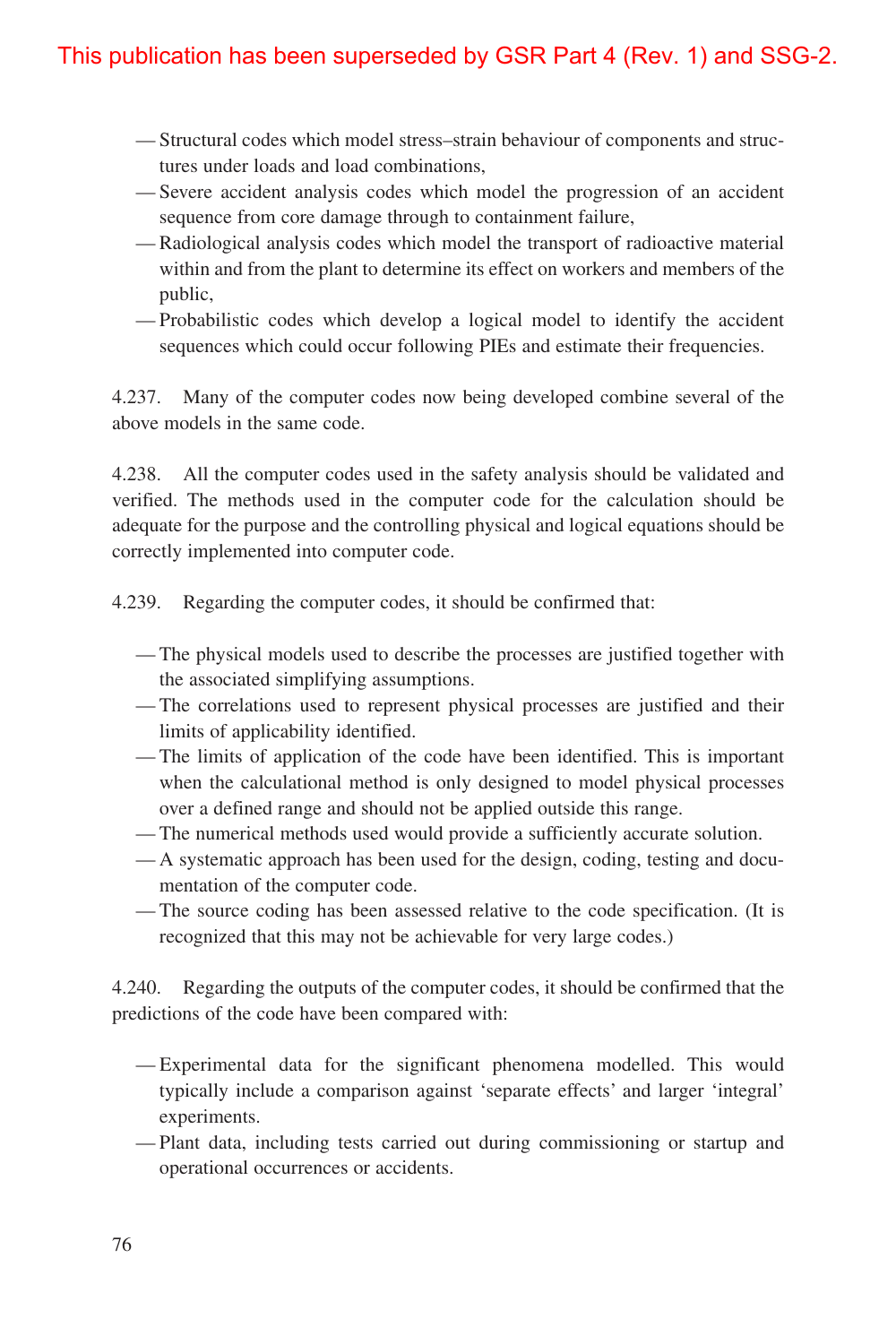- Other codes which have been developed independently and use different methods. This is particularly important in modelling severe accident phenomena.
- Standard problems and/or numerical benchmarks with sufficiently accurate results being obtained.

4.241. Each code should be validated for each application made in the safety analysis.

4.242. It is noted that for some of the codes which have been developed, a validation package already exists. However, this may be incomplete for codes that are being developed and for codes which model some of the severe accident phenomena which are not so well understood.

4.243. Regarding the users of the code, it should be ensured that:

- The users have received adequate training and that they understand the code,
- The users are sufficiently experienced in the use of the code and fully understand its uses and limitations,
- The users have adequate guidance in the use of the code,
- The users (whenever possible) have used the code on standard problems before starting the safety analysis work.
- 4.244. Regarding the use of the computer code, it should be confirmed that:
	- The nodalization and the plant models provide a good representation of the behaviour of the plant,
	- The input data are correct,
	- The output of the code is understood and used correctly.

## **5. INDEPENDENT VERIFICATION**

5.1. The purpose of the independent safety verification is to establish that the safety assessment satisfies the applicable safety requirements. While the verification may be conveniently subdivided in phases to be performed at various significant stages of the design, a final independent verification of the safety assessment should always be performed after the design is complete.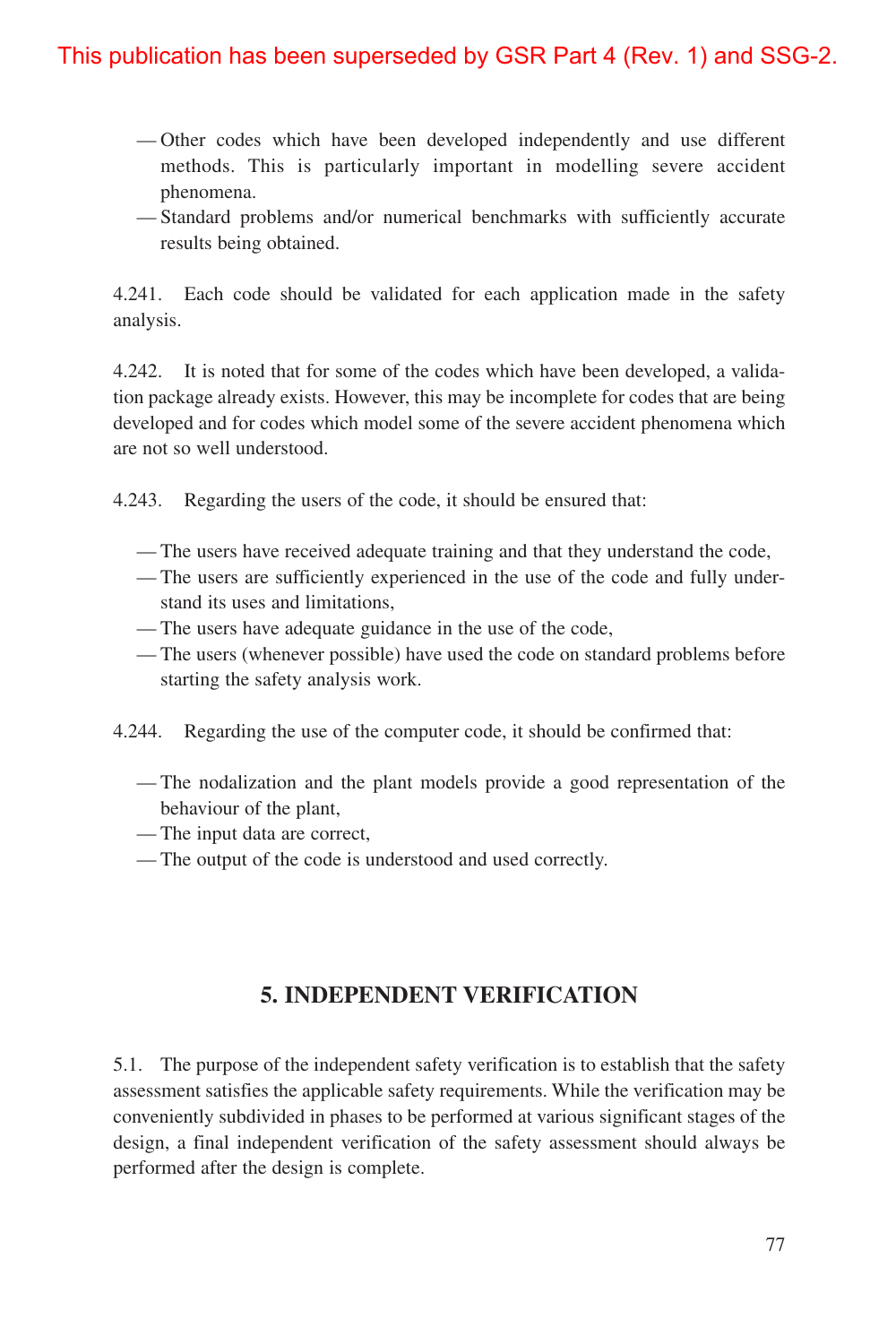5.2. The conduct of the independent verification may largely follow the methods of the safety assessment discussed in Sections 2–4 of this Safety Guide. However, the scope of the independent verification could be narrower than the safety assessment since it would focus on the most significant safety issues and requirements, rather than all of them.

5.3. Independent verifications are performed separately both by the plant owneroperator, who generally conducts an independent review of the design organization, and by the regulatory body.

5.4. The owner is fully responsible for his independent verification even if parts of it are entrusted to separate organizations.

5.5. Independent design assessment activities are a part of the overall QA programme and are a prime concern during nuclear power plant design. However, as represented in Fig. 1, the independent verification is considered as a separate additional check to ensure a safe and proper design. The group performing the independent verification may take into account any QA reviews which have previously been conducted in determining the extent and scope of its verification.

5.6. As previously mentioned, this Safety Guide primarily addresses design verification activities performed before the beginning of plant construction and focuses on activities performed by the design organization or on its behalf. It may, however, be applied by analogy to other subsequent verification activities.

5.7. The verification of the safety assessment should be carried out by experts who are familiar with current developments in reactor technology and safety analysis. The reviewers should be independent of the designers of the plant.

5.8. The reviewers performing the independent verification should verify that the process of the safety assessment is adequate. They should be provided with all the relevant design documents including calculational models, data and assumptions. In addition, the reviewers should be provided full access to the plant site in order to walk down critical areas to confirm that the safety assessment adequately represents the actual physical facility.

5.9. A sample, non-exhaustive, list of items subject to review is as follows:

- Selection of PIEs,
- Applied industrial standards,
- Relevant safety and radiation protection assessment issues,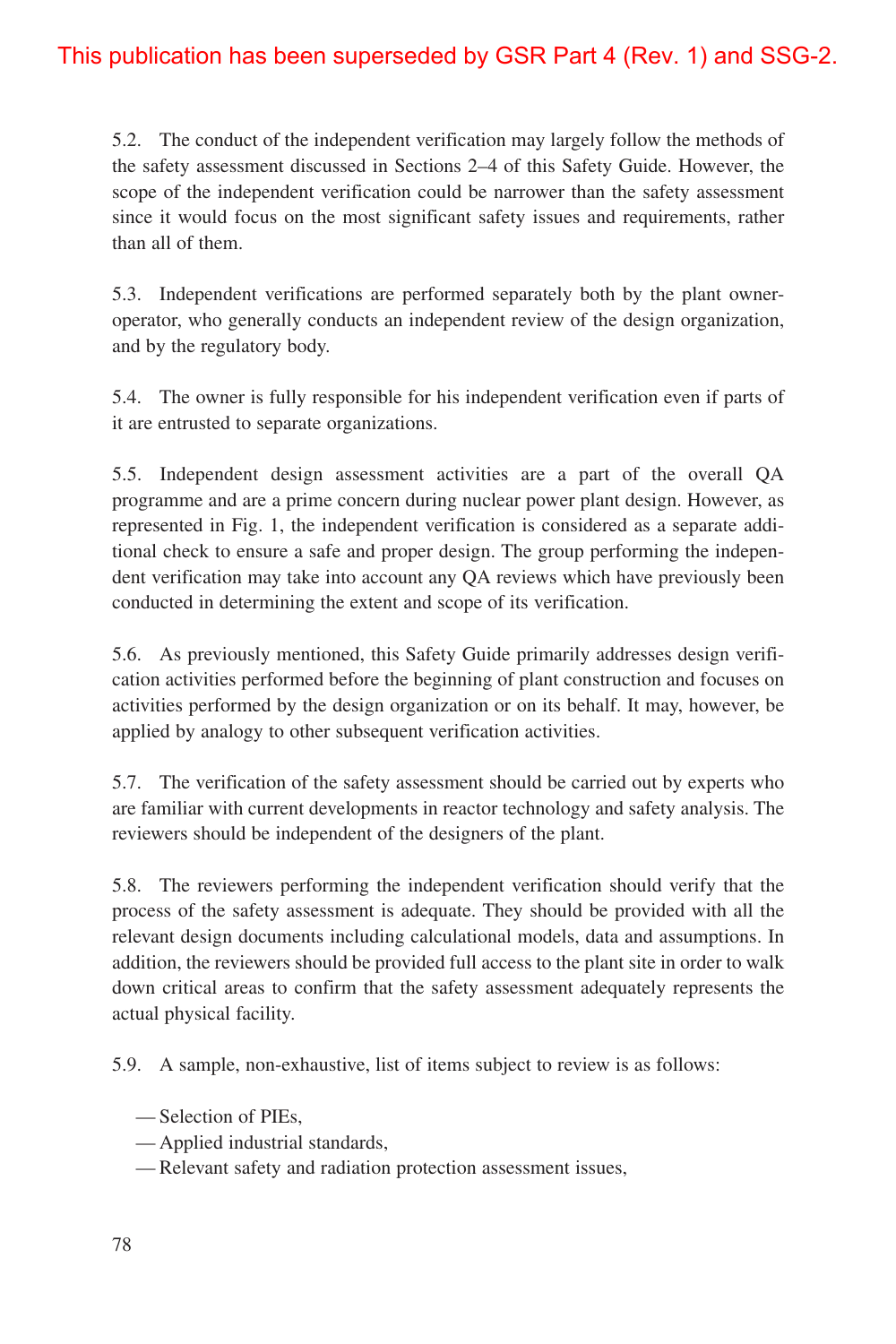- The worst initial plant condition assumed for the initiating event to bound all similar cases,
- Combination of individual events and their failure effects,
- Identification of consequential failures,
- Assumed operation of safety and non-safety systems and components during the course of events,
- Assumed operator action,
- Selection of validated computer codes applicable to the particular analysis,
- Reliability data and their applicability to the particular analysis,
- Construction of event trees and fault trees in PSA,
- Common cause failures,
- Use of an atmospheric dispersion model of each particular form of radioactive release,
- Uncertainty analysis,
- Adequacy of the process of the analysis for events beyond design basis.

5.10. An independent check of selected computer calculations should be conducted to ensure that the analysis is correct. If sufficient verification and validation of the original code have not been performed, then an alternative code should be used to verify its accuracy.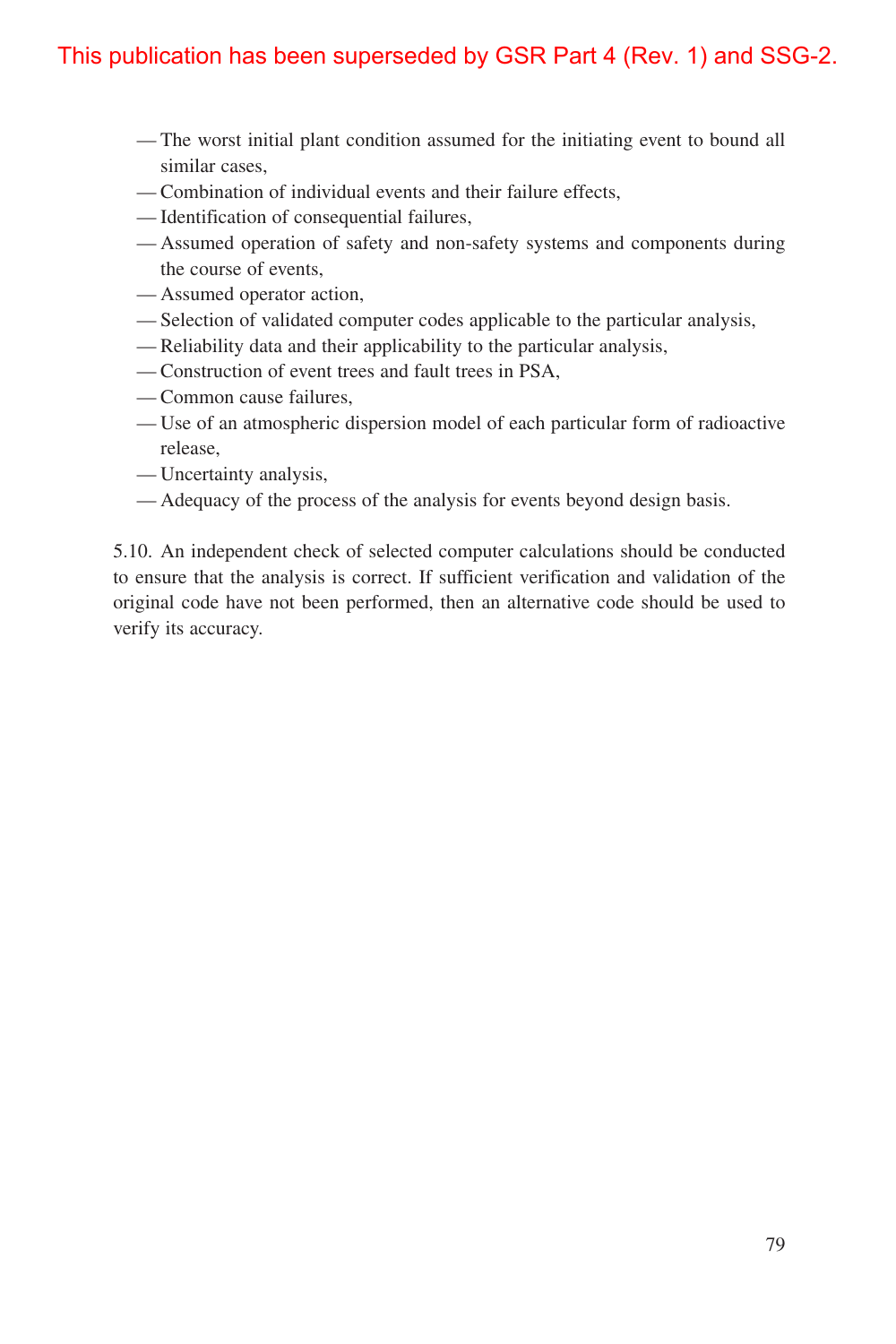### **REFERENCES**

- [1] INTERNATIONAL ATOMIC ENERGY AGENCY, Safety of Nuclear Power Plants: Design, Safety Standards Series No. NS-R-1, IAEA, Vienna (2000).
- [2] INTERNATIONAL ATOMIC ENERGY AGENCY, The Safety of Nuclear Installations, Safety Series No. 110, IAEA, Vienna (1993).
- [3] INTERNATIONAL NUCLEAR SAFETY ADVISORY GROUP, Defence in Depth in Nuclear Safety, INSAG-10, IAEA, Vienna (1996).
- [4] INTERNATIONAL NUCLEAR SAFETY ADVISORY GROUP, Basic Safety Principles for Nuclear Power Plants, 75-INSAG-3 Rev. 1, INSAG-12, IAEA, Vienna (1999).
- [5] INTERNATIONAL ATOMIC ENERGY AGENCY, Quality Assurance for Safety in Nuclear Power Plants and Other Nuclear Installations, Safety Series No. 50-C/SG-Q, IAEA, Vienna (1996).
- [6] INTERNATIONAL ATOMIC ENERGY AGENCY, Software for Computer Based Systems Important to Safety in Nuclear Power Plants, Safety Standards Series No. NS-G-1.1, IAEA, Vienna (2000).
- [7] INTERNATIONAL ATOMIC ENERGY AGENCY, Application of the Single Failure Criterion, Safety Series No. 50-P-1, IAEA, Vienna (1990).
- [8] INTERNATIONAL ATOMIC ENERGY AGENCY, Operational Limits and Conditions and Operating Procedures for Nuclear Power Plants, Safety Standard Series No. NS-G-2.2, IAEA, Vienna (2000).
- [9] INTERNATIONAL ATOMIC ENERGY AGENCY, Accident Management Programmes in Nuclear Power Plants: A Guidebook, Technical Reports Series No. 368, IAEA, Vienna (1994).
- [10] INTERNATIONAL ATOMIC ENERGY AGENCY, Procedures for Conducting Probabilistic Safety Assessments of Nuclear Power Plants (Level 1), Safety Series No. 50-P-4, IAEA, Vienna (1992).
- [11] INTERNATIONAL ATOMIC ENERGY AGENCY, Procedures for Conducting Probabilistic Safety Assessments of Nuclear Power Plants (Level 2), Safety Series No. 50-P-8, IAEA, Vienna (1995).
- [12] OECD NUCLEAR ENERGY AGENCY, Level 2 PSA Methodology and Severe Accident Management, OECD/GD(97)198, OECD, Paris (1997).
- [13] UNITED STATES NUCLEAR REGULATORY COMMISSION, Severe Accident Risks: An Assessment for Five US Nuclear Power Plants, Rep. NUREG-1150, Division of Systems Research, USNRC, Washington, DC (1990).
- [14] INTERNATIONAL ATOMIC ENERGY AGENCY, Procedures for Conducting Probabilistic Safety Assessments of Nuclear Power Plants (Level 3), Safety Series No. 50-P-12, IAEA, Vienna (1996).
- [15] INTERNATIONAL ATOMIC ENERGY AGENCY, The Role of Probabilistic Safety Assessment and Probabilistic Safety Criteria in Nuclear Power Plant Safety, Safety Series No. 106, IAEA, Vienna (1992).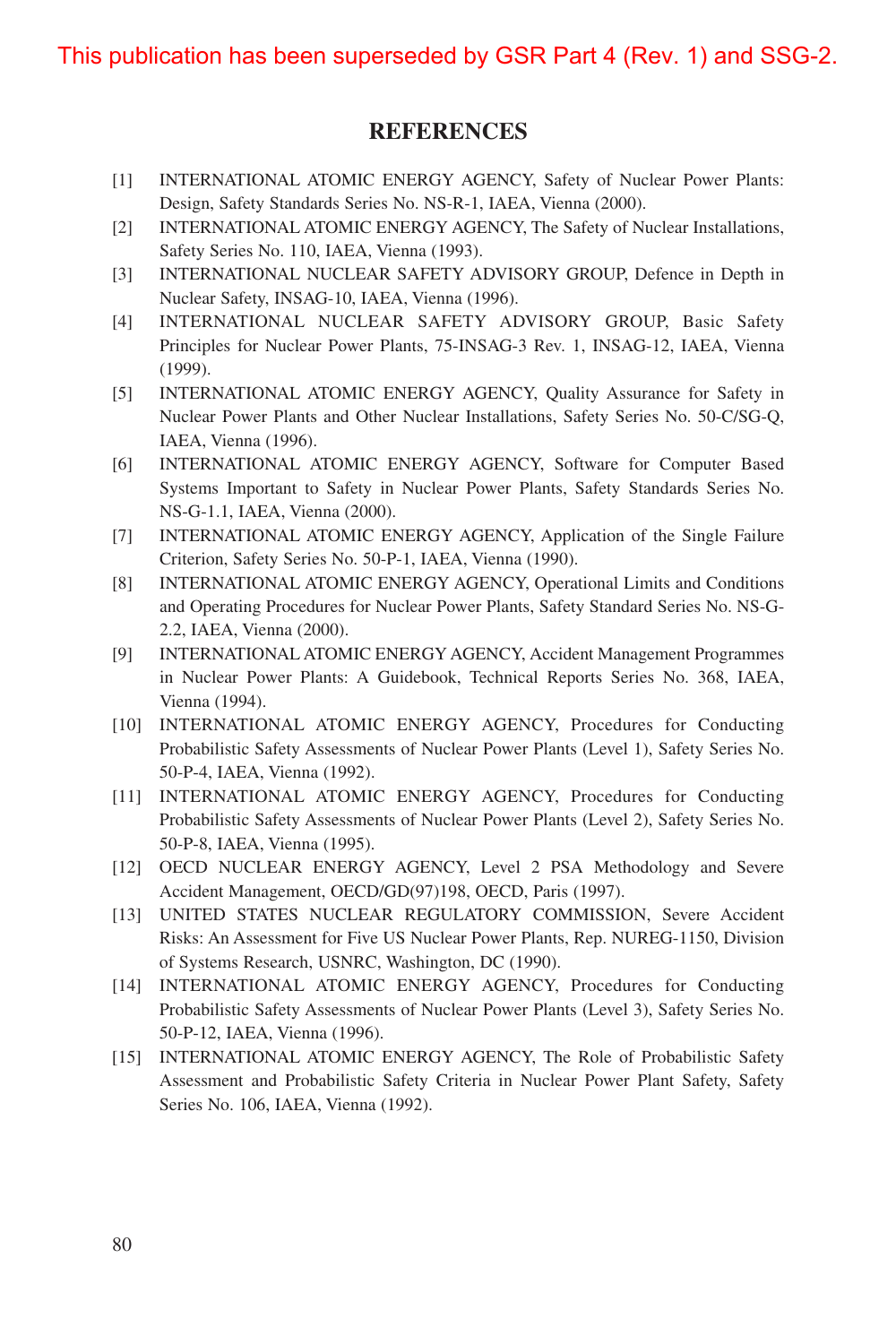# **CONTRIBUTORS TO DRAFTING AND REVIEW**

| Couch, D.P.    | Pacific Northwest National Laboratory,<br>United States of America            |
|----------------|-------------------------------------------------------------------------------|
| Del Nero, G.   | Agenzia Nazionale per la Protezione dell'Ambiente,<br>Italy                   |
| De Munk, P.    | Ministry of Social Affairs, Nuclear Safety Department,<br>Netherlands         |
| Fil, N.        | OKB Gidropress, Russian Federation                                            |
| Foskolos, K.   | Paul Scherrer Institut, Switzerland                                           |
| Gasparini, M.  | <b>International Atomic Energy Agency</b>                                     |
| Misak, J.      | <b>International Atomic Energy Agency</b>                                     |
| Kabanov, L.    | International Nuclear Safety Centre of Russian<br>Minatom, Russian Federation |
| Krishnan, V.S. | Atomic Energy of Canada Limited, Canada                                       |
| Krugmann, U.   | Siemens AG/KWU Erlangen, Germany                                              |
| Lee, J.H.      | Korea Institute of Nuclear Safety, Republic of Korea                          |
| Omoto, A.      | Tokyo Electric Power Company, Japan                                           |
| Petrangeli, G. | Agenzia Nazionale per la Protezione dell'Ambiente,<br>Italy                   |
| Rohar, S.      | Nuclear Regulatory Authority, Slovakia                                        |
| Shepherd, C.H. | Her Majesty's Nuclear Installation Inspectorate,<br>United Kingdom            |
| Simon, M.      | Gesellschaft für Anlagen- und Reaktorsicherheit mbH,<br>Germany               |
| Vidard, M.     | Electricité de France, France                                                 |
| Vine, G.       | Electric Power Research Institute,<br>United States of America                |
| Wilson, J.N.   | Nuclear Regulatory Commission,<br>United States of America                    |